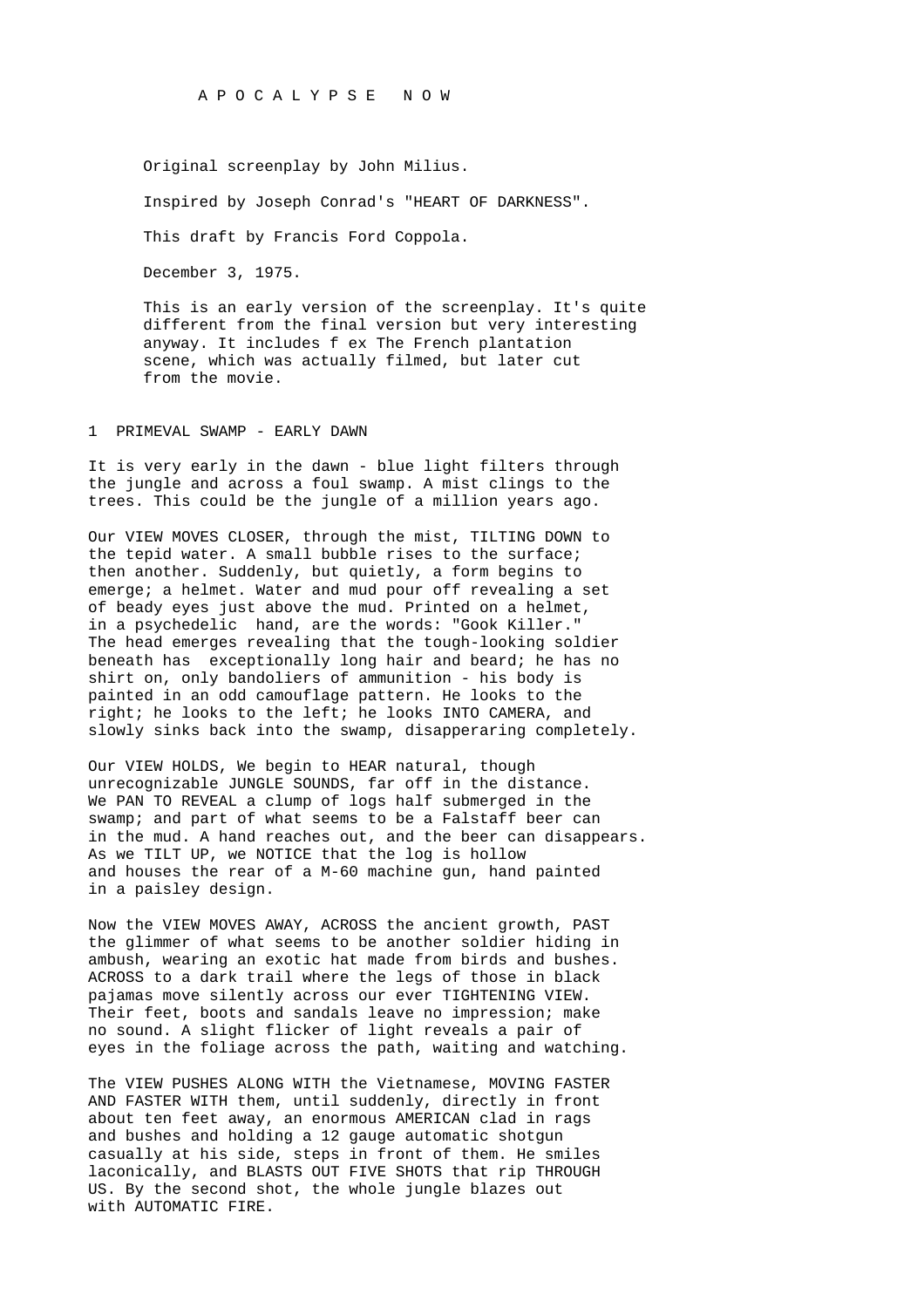Out VIEW TURNS as the men around us are thrown and torn, screaming and scattering into the jungle. More AMERICANS appear; unexplainably, out of the growth. It is now that we fully SEE the bizarre manner in which they are dressed. Some wear helmets, others wear strange hats made from feathers and parts of animals. Some of them have long savage-looking hair; other crew-cut or completely shaved; they wear bandoliers, flak jackets, shorts and little else. They wear Montagnard sandals or no shoes at all, and their bodies and faces are painted in bizarre camouflage patterns. They appear one with the jungle and mist, FIRING INTO US as they move.

The soldier we saw earlier emerges from the swamp, dripping mud, his MACHINE GUN BLASTING FIRE.

We begin to move quickly with one Vietnamese, breathlessly running for his life; we MOVE INTO the jungle with him, only to be impaled on a large spear of a smiling AMERICAN painted and wearing feathers like an Indian. OUR VIEW FALLS WITH him to the ground, STARING UPWARDS, as FLAME and EXPLODING MUD scatter above us. Men scream and die around us. The screams amid the GUNFIRE and EXPLOSIONS are piercing and terrible, as though the jungle itself is frightened.

An AMERICAN wearing a jungle hat with a large Peace Sign on it, wearing war paint, bends TOWARD US, reaching down TOWARD US with a large knife, preparing to scalp the dead.

OUR VIEW MOVES AWAY, along with the running sandals of a Vietnamese soldier, MOVING FASTER AND FASTER, only to be stopped by still another of the savage-looking AMERICANS with primitive ornamentation, wearing only a loin-cloth and green beret. He opens his flame-thrower directly ON US and the NVA soldier and we are incinerated in flame, bright psychedelic orange-red flame. Outrageous, loud, electric ROCK MUSIC OVERWHELMS the SOUNDTRACK :

### MAIN TITLE : APOCALYPSE NOW

#### 2 TITLE SEQUENCE

The CREDIT TITLES proceed as the FLANE CONSUME US, growing more intense, brighter, more vivid, purifying; transforming into an intense white heat that we can barely look at, like the sun itself.

Then it EXPLODES, breking apart, and shattering once again. It begins to cool, as the TITLES CONTINUE. It is as though WE ARE MOVING through the white center of cooling flame, forming a spinning web, and becoming more distant. The TITLES CONTINUE.

We are MOVING TOWARD planetary nebulae; MOVING through the stars; MOVING closer to the Earth. We can BARELY HEAR the MUSIC now.

We MOVE CLOSER to the earth; beautiful, covered in clouds, as though SEEN from a satellite. The TITLES CONTINUE.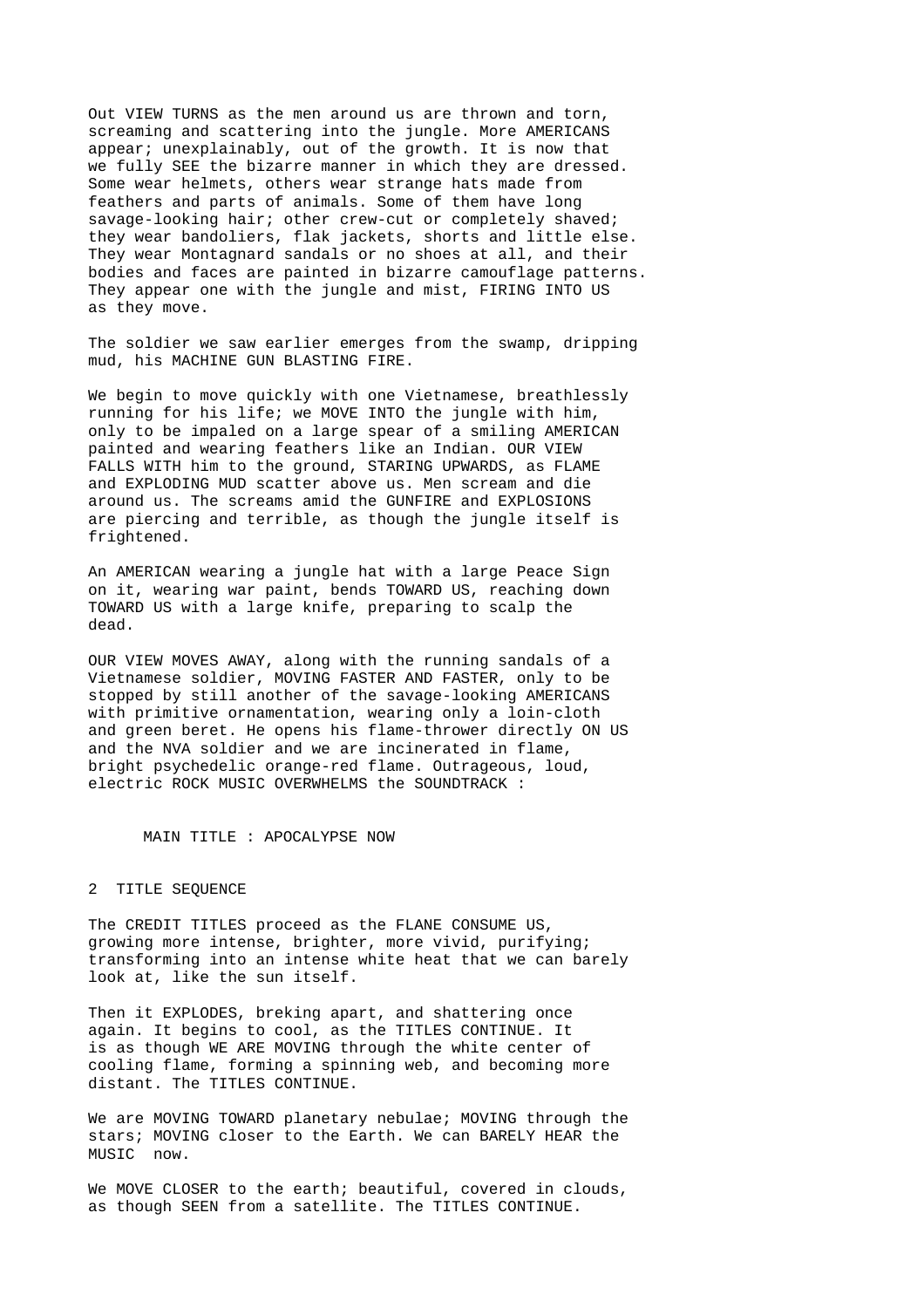We are MOVING CLOSER to the earth; through the soft clouds, close enough that we can MAKE OUT the Western Hemisphere; CLOSER to North America; CLOSER, to America, then California; Los Angeles, STILL CLOSER to the odd, finger-like shapes of :

## 3 EXT. MARINA DEL REY

The VIEW finally SETTLES ON a partically luxury cabin cruiser harbored at a particular dock late in the day.

It is large, pleasure boat: The people are relaxing in bathing suits and towels and robes. They are drinking cocktails, and snapping pictures. The boat belongs to the head of a large American Corporation, and this is his party. This man, CHARLIE, is sitting, his shirt off to catch some of the late sun. Others have their faces smeared with white suntan oil that reminds us of war paint. Charlie is going on and on :

CHARLIE ... It's crazy -- sugar is up to 200 dollars a ton -- sugar ! LAWYER What about oil ? CHARL TF Food, oil --look, let me show you something. This is the economy of the United States in two years -- He takes a newspaper, draws a circle. CHARLIE (continuing) This is West Germany. (he draws another, bigger circle) This is Japan. (another , bigger) This is Italy. (a dot) This is Iran. (a very big circle) And this is Saudi Arabia... In two years ? (a gigantic circle) Do you understand ? ACCOUNTANT What's to prevent it ? CHARL TE Maybe nothing. But I'll tell you, I didn't build a two-billion-dollar company in the last twenty years by doing nothing. We can protect our interests. (pause, for a drink) We are still the most powerful nation in the world. Militarily.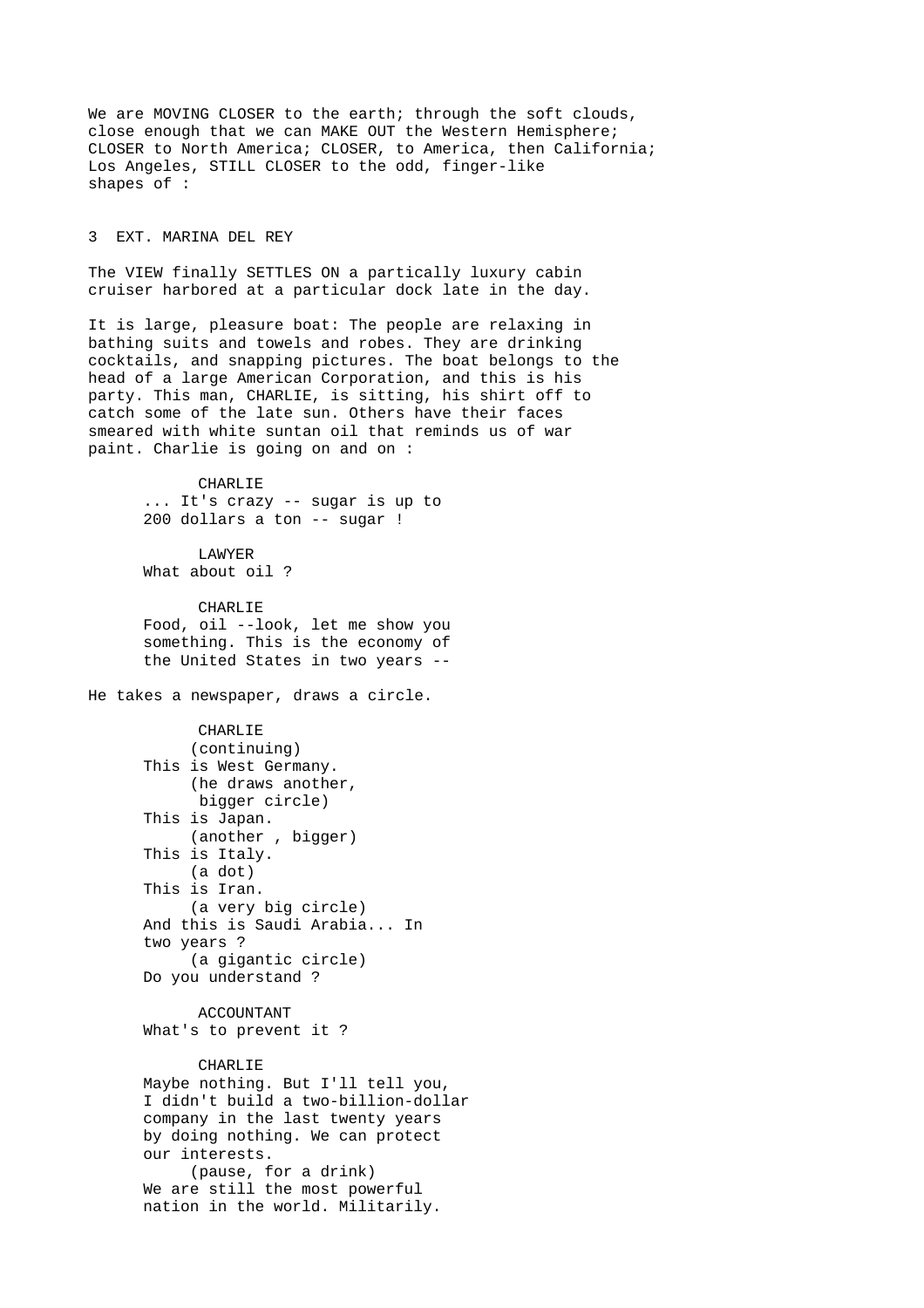He leans to his associates, in a half-whisper.

CHARLIE (continuing) You know bodyguard; he was a captain in Viet Nam. You talk to him, except he won't talk. This kind of man can kill you with his pinky. A nice quiet fella, though.

The VIEW BEGINS TO PULL AWAY from this group.

CHARLIE (continuing) Carries a attache case at all times. You know what's in it ? (another sip) An Ingram Machine pistol.

Gradually, Charlie's voice softens as we MOVE AWAY, and a NEW VOICE, the voice of someone thinking, COMES IN OVER it :

I don't tahe chances, and Bullshit. You can kill<br>neither should this country. With the ridge of your neither should this country. with the ridge of your<br>If we're strong, we should hand to the throat; you If we're strong, we should<br>
protect our interests, and a can crush a skull with protect our interests, and a can crush a skull with<br>we should have the respect your knee... but you we should have the respect your knee... but you<br>of the world, even if it an't kill anybody with of the world, even if it can't kill anybody with takes another war.

CHARLIE WILLARD (V.O.)

The VIEW MOVE ALONG the guests of this small party : Pictures being taken, some people are swimming. It is the good life. Now WILLARD'S VOICE TRACK DOMINATES.

> WILLARD (V.O.) The attache case has been empty for three years, but it makes him safe to think there's a machine pistol in it.

I don't like automatic weapons. They jam.

I saw a friend of mine get ripped open because he flicked his M-16 to automatic, and it jammed. How much money did the contractors make on the M-16 ?

Our VIEW IS MOVING through the people on the boat; some reading, flirting, drinking.

> WILLARD (V.O.) (continuing) He likes to hear stories about Nam. I tell him I can't; they're not cleared. The truth is he wouldn't understand.

We can now SEE A MAN with his BACK TO US, looking the opposite way. An attache case resting near to him. We MOVE CLOSER.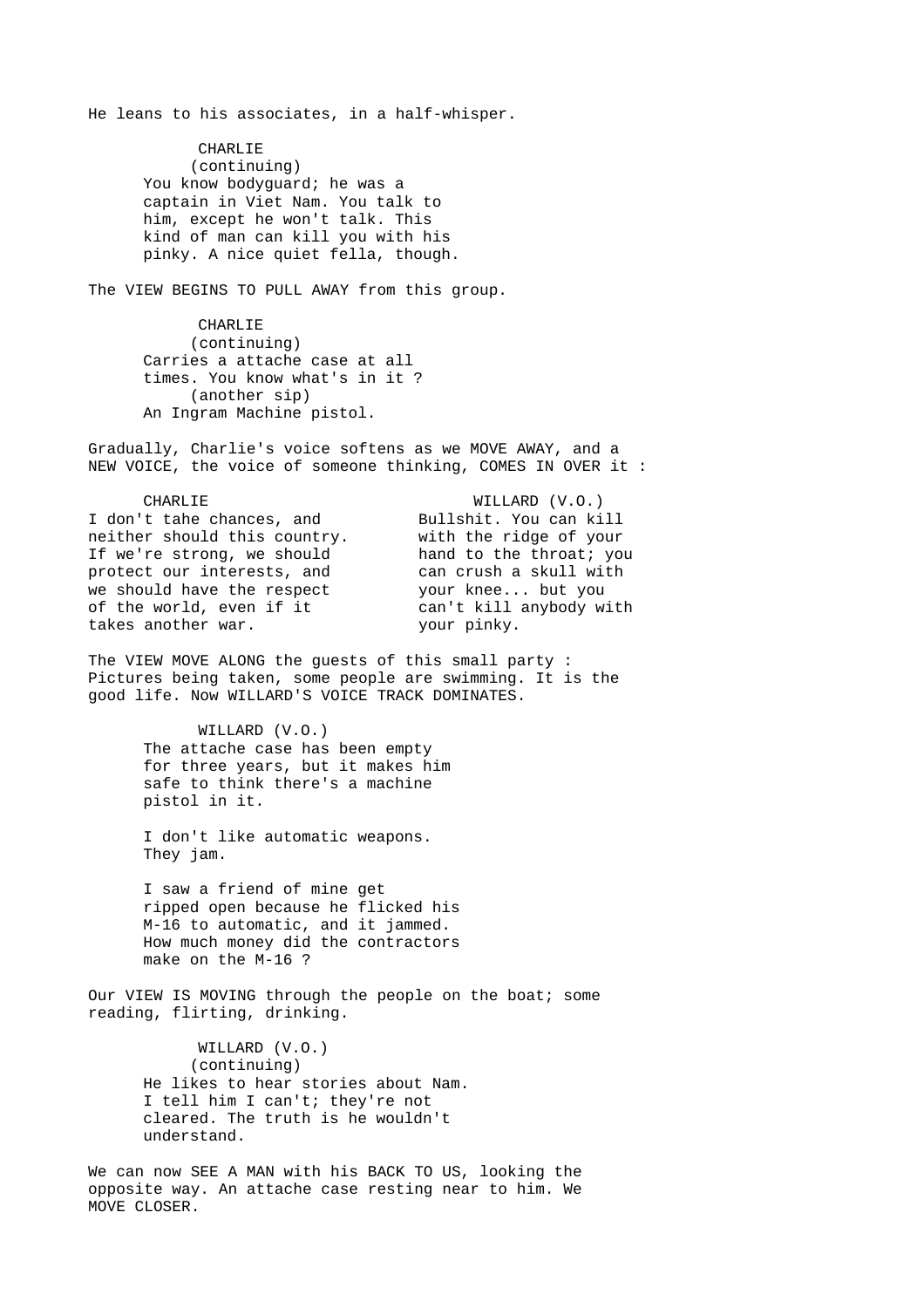WILLARD (V.O.) (continuing) There's no way I can tell them... what really happened over there.

I wouldn't've believed it if someone'd told me.

We are now RESTING on his back. Occasionally, he sips from a beer, but we cannot see his face.

> WILLARD (V.O.) (continuing) There was only one part that mattered -- for me, anyway. I don't even know if I remember all of it. I can't remember how it ended, exactly -- because when it ended I was insane.

> > DISSOLVE TO :

4 EXT. A STREET IN SAIGON - DAY

A Saigon boom street in late 1968. There are bars and shops for servicemen; the rickshaws, the motorbikes. Our VIEW MOVES TOWARD one particular officer; B.L. WILLARD , in uniform, a Captain of the Airborne, followed by four or five Vietnamese kids trying to shine his shoes and sell him things.

> WILLARD (V.O.) But I know how it started for me -- I was on R. and R. in Saigon; my first time south of the DMZ in three months. I wasn't sure, but I thought this guy was following me.

Willard looks back.

5 HIS VIEW

an American CIVILIAN.

6 MED. VIEW

Willard ducks into a bar.

7 INT. THE SAIGON BAR - DAY

Not much in this place -- a bar, linoleum flooring, a few tables and chairs, and a juke box. The lounge is fairly crowded. Willard takes off his cap and walks quietly past the soldiers at the bar. Some of them, catching sight of his ribbons, stop talking as he moves by.

An INFANTRY CAPTAIN enters the bar, buys a couple of drinks and approaches Willard's table.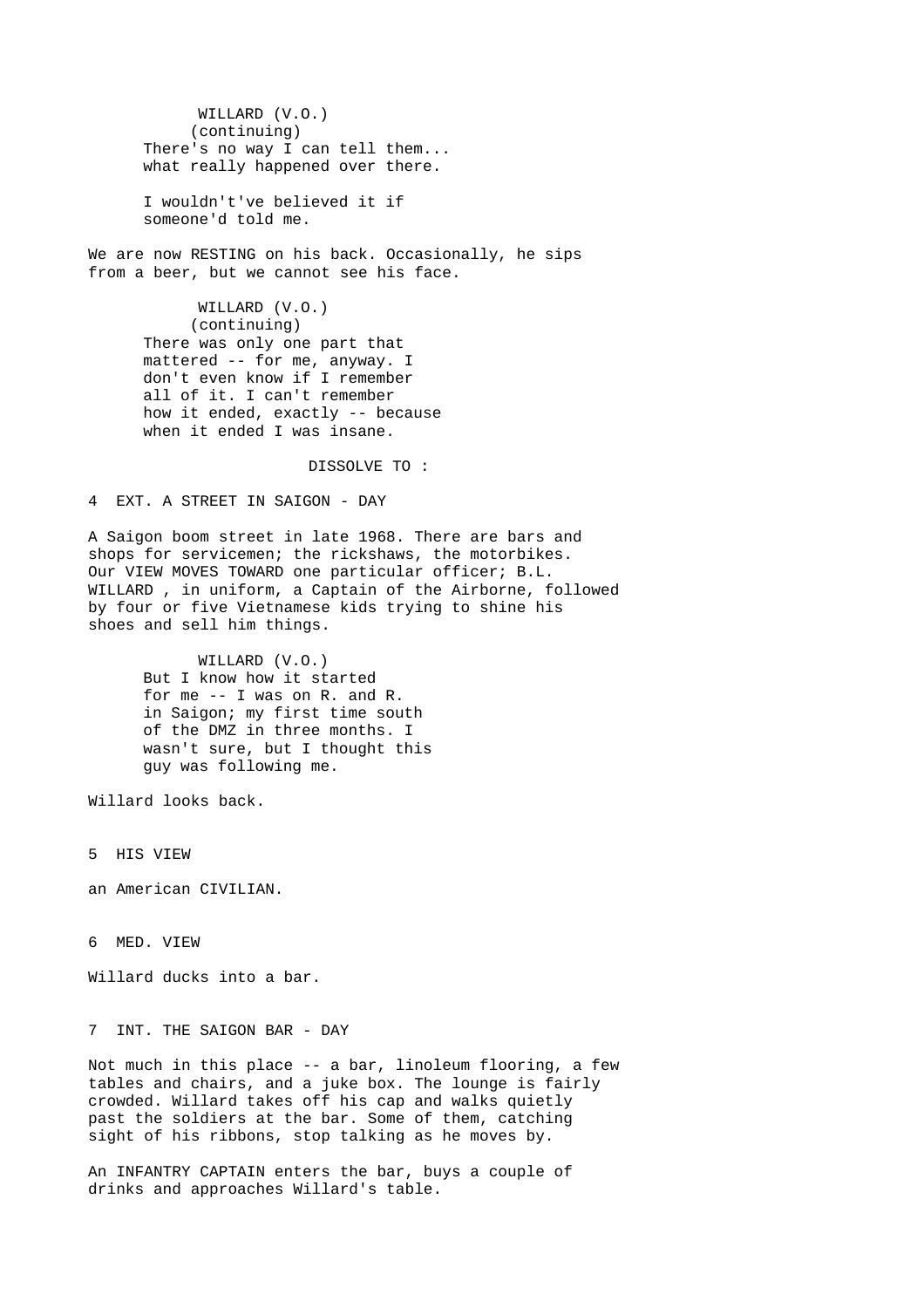CAPTAIN How about a drink ? WILLARD Sure, thanks. He sits down at the table with the drinks. CAPTAIN Winning the war by yourself. WILLARD (he calls for the waiter) Part. CAPTAIN Which part is that ? WILLARD My part. (TO THE WAITER) Beer, with ice and water. CAPTAIN That's good gin. WILLARD I'm sure it is, but I had hepatitis. CAPTAIN Delta ? WILLARD No. CAPTAIN North ? WILLARD Yeah. Way north. CAPTAIN What unit were you with ? WILLARD None. CAPTAIN Rangers, eh? WILLARD Sort of. The JUKE BOX starts BLARING. Annoyed , Willard looks over his shoulder. CAPTAIN Were you Longe Range Recon -- WILLARD No -- I worked too far north for LRRP.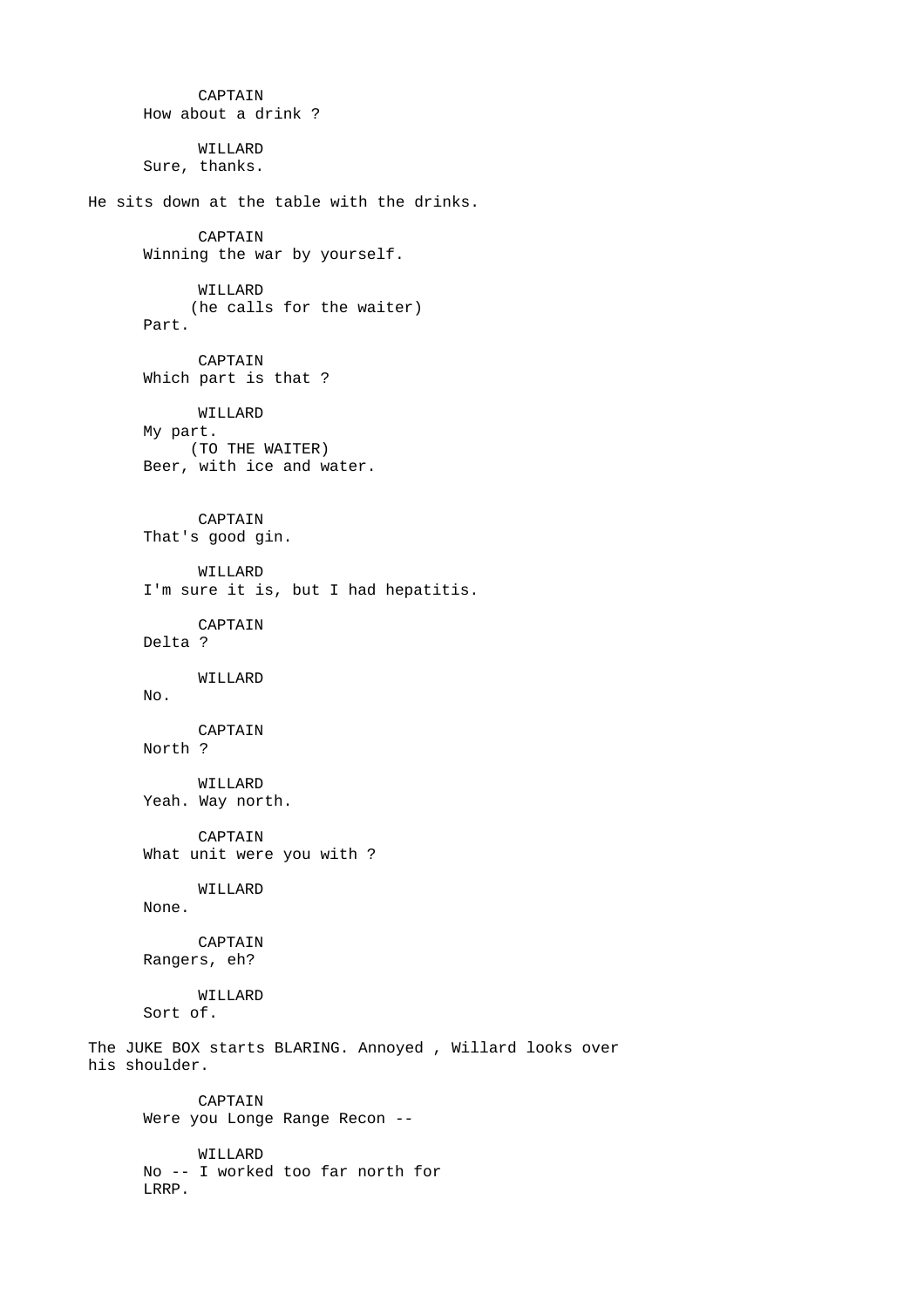He reaches into his shirt pocket for a cigarette, and the Captain leans over the table to light it for him. Willard notices the CIVILIAN on the street has glanced in the bar, then enters and sits down at a table by the doorway. **CAPTAIN** That's quite an array of ribbons... WILLARD Let's talk about you. **CAPTAIN** I was an FO for the 25th. WILLARD Tracks ? CAPTAIN Yeah. WILLARD Fat. That's real fat. CAPTAIN Sometimes. WILLARD At least you always have enough water. How many gallons does each one of those damn things carry ? CAPTAIN Thirty -- sometimes fifty. WILLARD You know, I can remember once, getting back below the DMZ -- and the first Americans we ran into were a track squadron. I just couldn't believe how much water they had. We'd been chewing bamboo shoots for almost a week, and before that, for two weeks, we'd been drinking anything - rain water, river shit, stuff right out of the paddies. And there were these guys standing by their trucks spilling water all over. I could've killed them. (solemnly) I swear to God I would have, too, if ... **CAPTAIN** I didn't know we had units up there in North Vietnam. WILLARD We do. CAPTAIN How long were you up there ?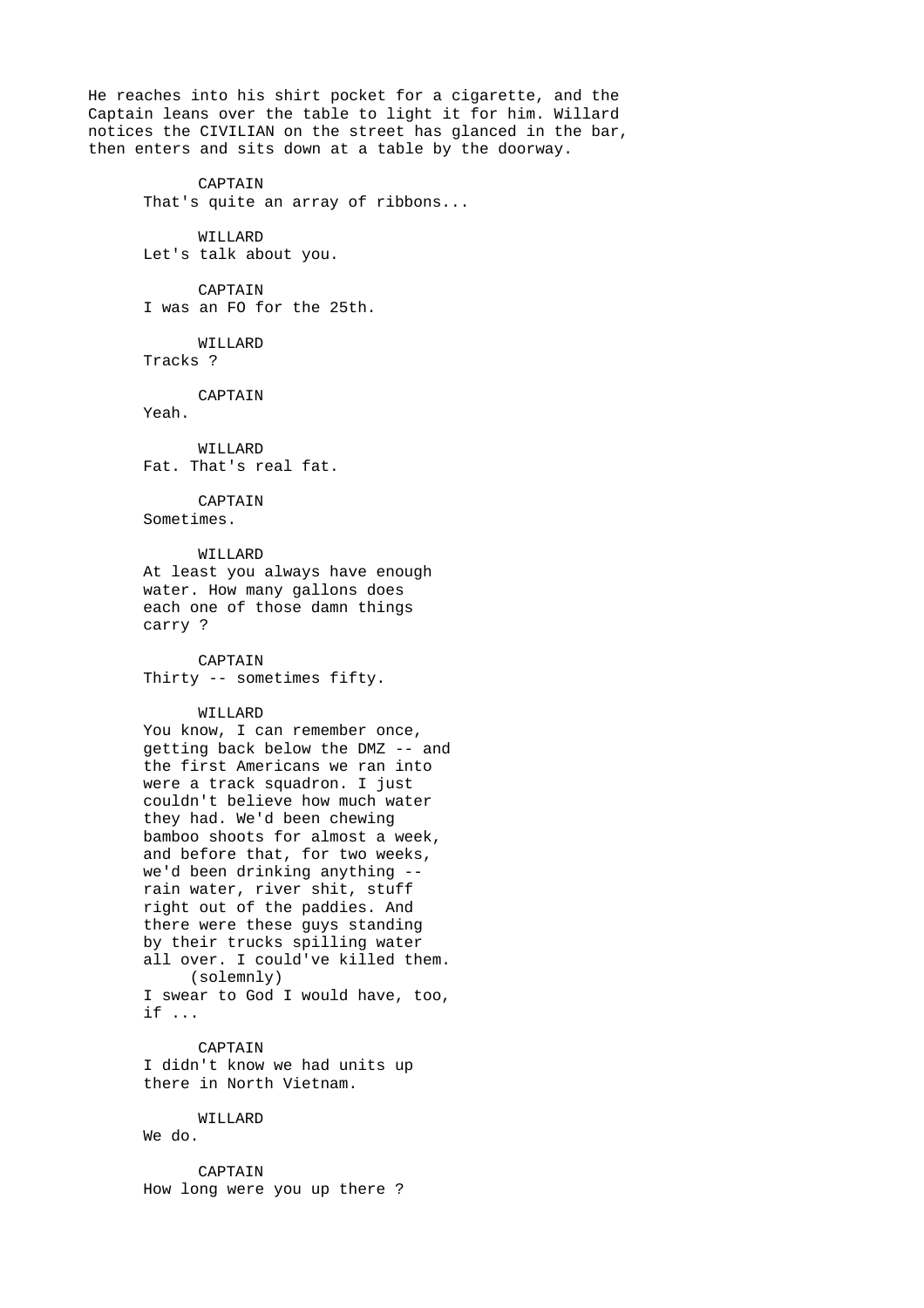WILLARD A long time. **CAPTAIN** A year ? Waiter another beer. WILLARD I go up on missions. Listen Captain, buy me all the beer you want, but you better tell that asshole over there you're not going to find out anymore about me. Willard glances over his shoulder and indicates the Civilian. The Civilian is given a sign by the Captain. He rises and comes over to the bar. WILLARD (continuing) What do you want ? CIVILIAN (indicating the Army jeep) If you're B.L. Willard, 4th Recon Group, we'd like you to come with  $\overline{u}$ WILLARD Whose orders ? **CAPTAIN** Headquarters 11 Corps -- 405th A.S.A Battalion -- S-2 -- Com-Sec -- Intelligence -- Nha Trang. WILLARD Who are you ? CIVILIAN The agency. Willard looks at the Civilian a moment, and then walks roght out toward the jeep without saying another word. The Civilian follows. 8 EXT. HELICOPTER - DUSK A darkly painted "HUEY" ROARS over low paddies and jungle before emerging onto an open plain. It crosses a barbed wire and sand-bagged perimeter and lands in a heavily fortified, concealed compound. WILLARD (V.O.) They took me to some place outside Nha Trang... Intelligence Headquarters for all operations in South East Asia. I'd worked for Intelligence before -- Armed men jump from the Huey -- among them Willard. A large camouflaged cover is moved, revealing an underground

corridor -- they enter.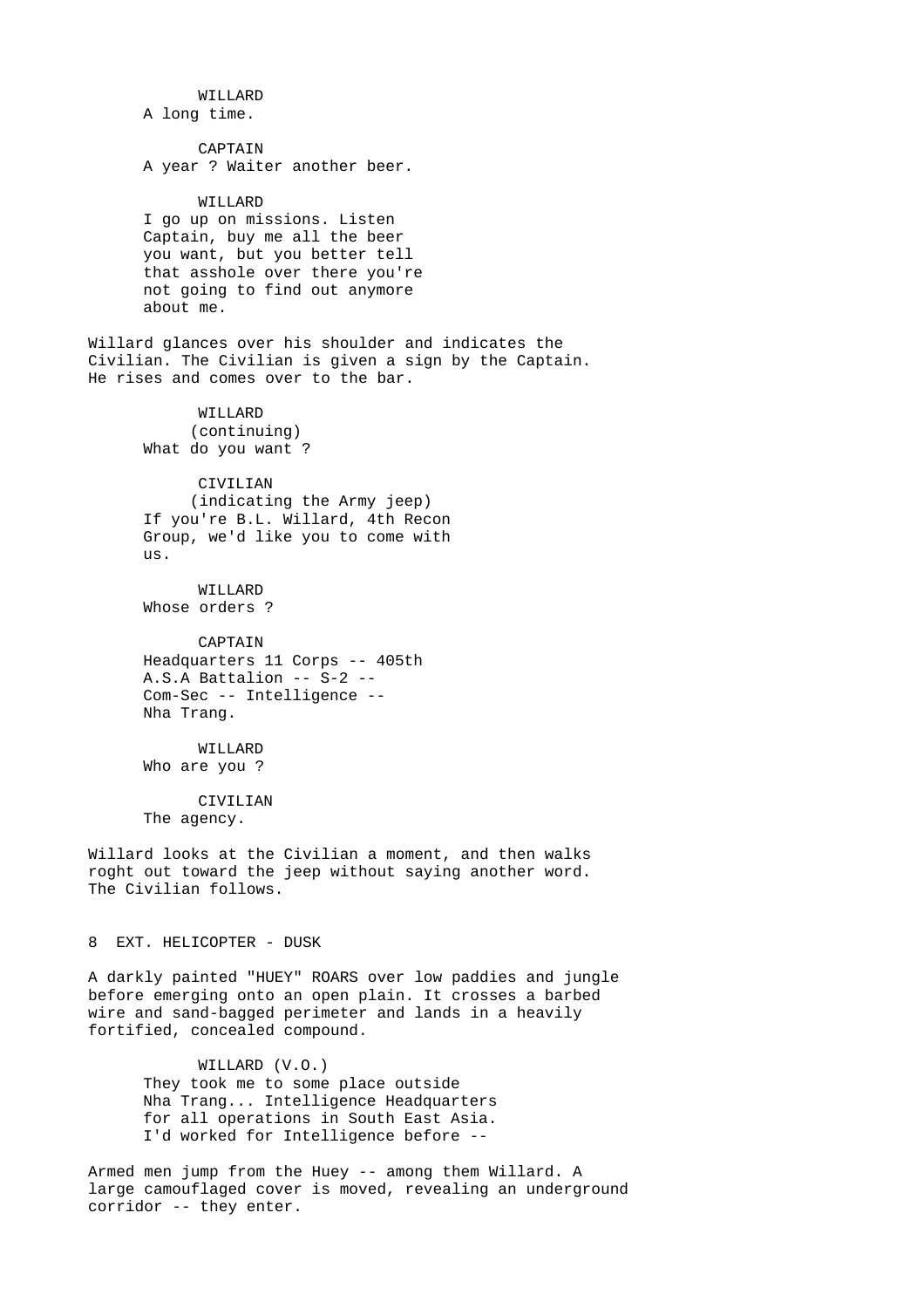9 FULL SHOT - UNDERGROUND PLOTTING ROOM

A door swings wide -- Willard steps through and comes to attention, blocking the view of the room. A strange reddish light pervades. The room is covered with plastic maps and filled with smoke.

The whole place has been hewn out of the ground itself and there is a sense of the cut-back jungle growth slowly reclaiming it.

> WILLARD Captain B.L. Willard, G-4 Headquarters, reporting as ordered, sir.

COLONEL (O.S.) Okay, Willard, sit down.

Willard sits in a chair that is set in a center of a bare concrete floor. Across from him, around steel desks and tables sit several men. The nearest one, a COLONEL puts his cigar out on the bottom of his shoe -- behind him sits a MAJOR and a seedy-looking CIVILIAN.

> COLONEL Have you ever seen this officer before, Captain Willard ?

He points to the Major.

WILLARD No, sir.

COLONEL This gentleman or myself ?

WILLARD No, sir.

COLONEL I believe on your last job you executed a tax collector in Kontum, is that right ?

WILLARD I am not presently disposed to discuss that, sir.

MAJOR Very good.

He turns to the Colonel and nods his approval. The Colonel gets up and goes to a large plastic map.

> COLONEL You know much about about Special Forces; Green Berets, Captain ?

WILLARD I've worked with them on occasions and I saw the movie , sir.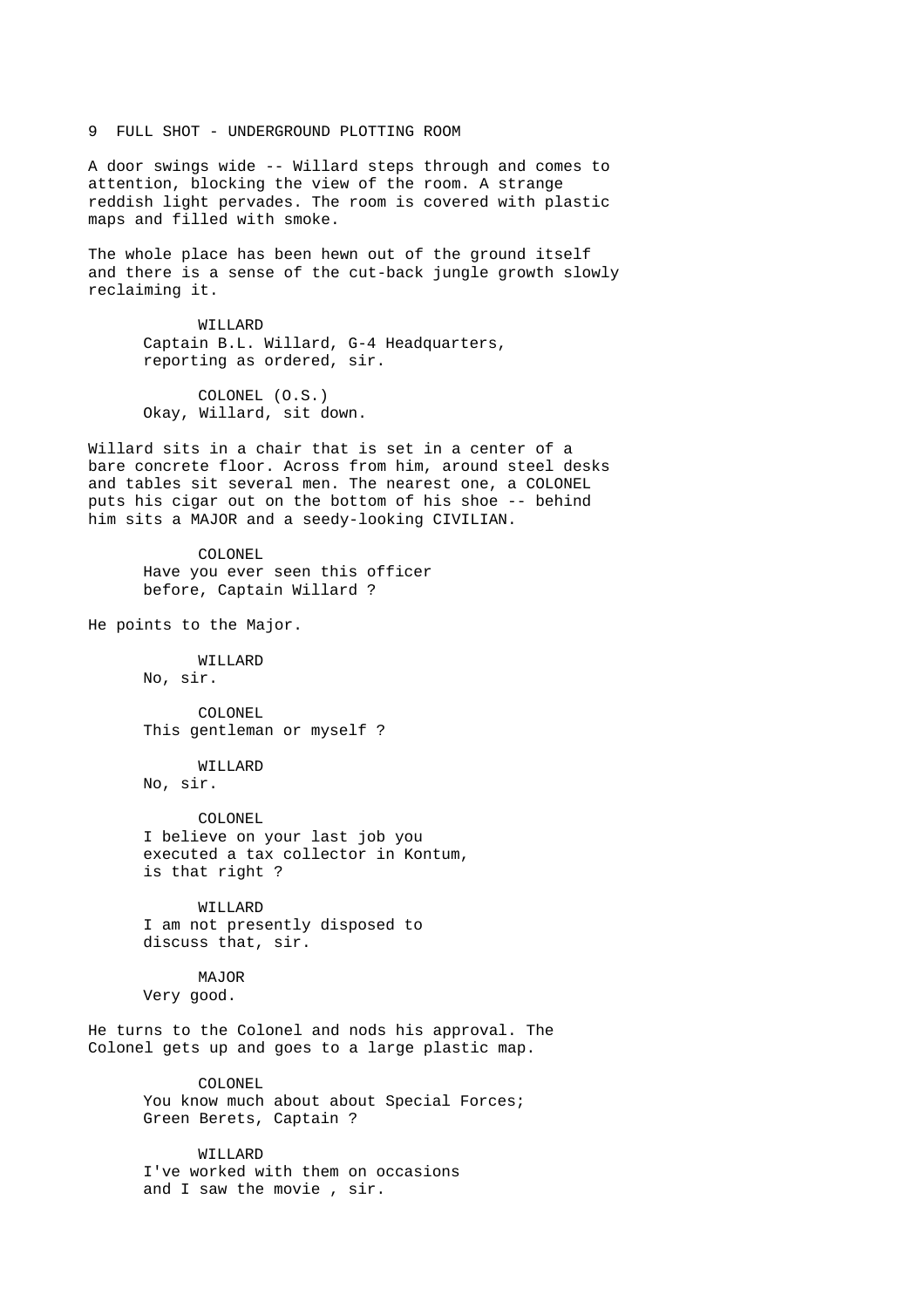The officer smiles at this.

COLONEL Then you can appreciate Command's concern over their -- shall we say 'erratic' methods of operation. (pause) I have never favored elite units, Captain, including your paratroopers or whatever. Just because a man jumps out of an airplane or wears a silly hat doesn't give him any priviliges in my book -- not in this man's army.

MAJOR We didn't need 'em in Korea - no sir, give me an Ohio farm boy and an M-1 Garand, none of this fancy crap -- no sir.

CIVILIAN (stopping him) Major.

COLONEL We have Special Forces A detachments all along the Cambodian border. Two here and another one here -- twelve or fourteen Americans -- pretty much on their own; they train and motivate Montagnard natives; pick their own operations. If they need something, they call for it, and get it within reason. What we're concerned with is here.

10 CLOSE VIEW - ON THE MAP

COLONEL

The A detachment at Nu Mung Ba. It was originally a larger base, built up along the river in an old Cambodian fortress.

The area has been relatively quiet for the past two years -  $but -$ 

11 MED VIEW

COLONEL ... Captain, we know something's going on up there -- Major --

The Major looks at some papers in front of him.

MAJOR Communications naturally dwindled with the lack of V.C. activity,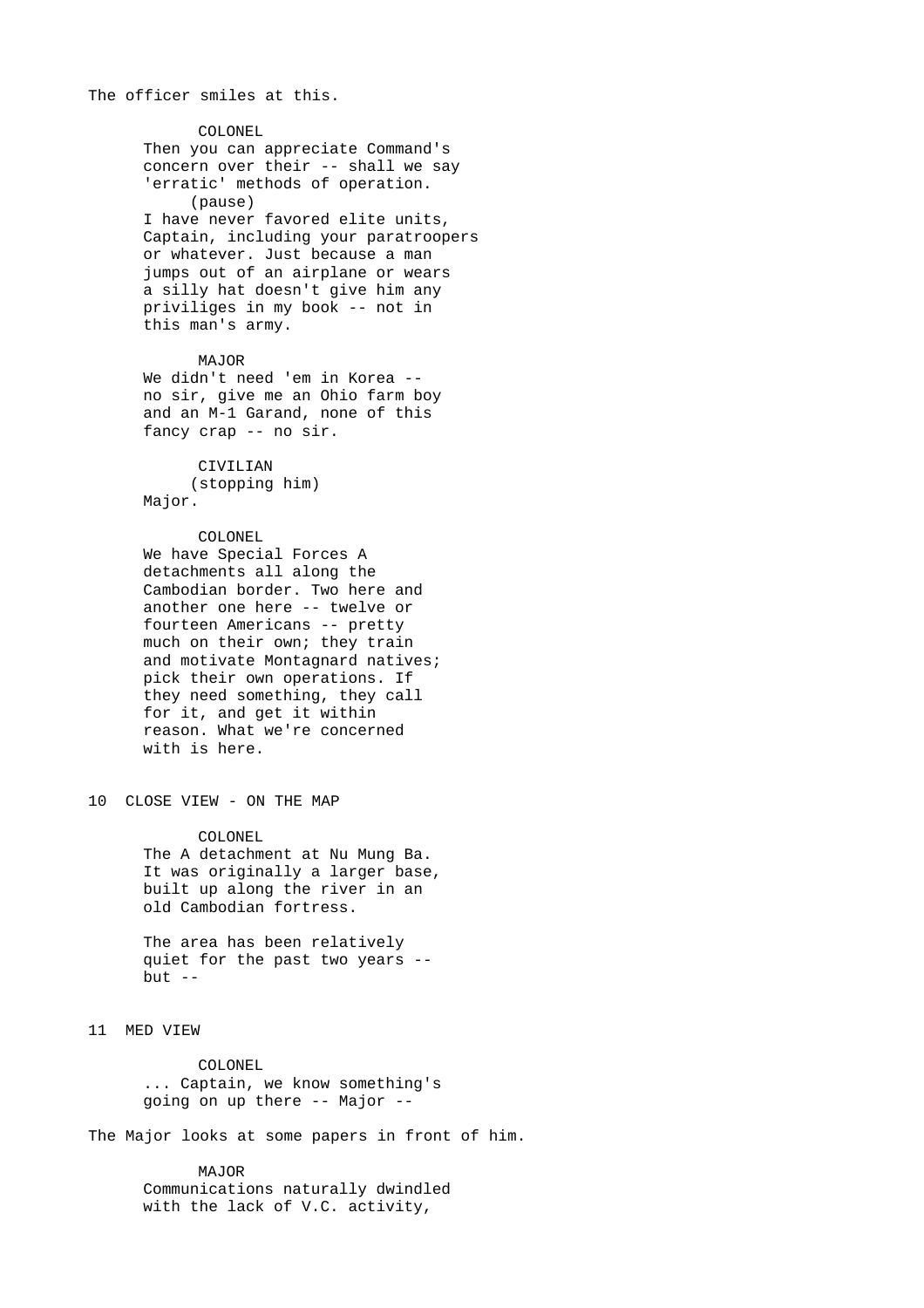this is routine, expected ... but six months ago communication virtually stopped.

### COLONEL

About the same time -- large numbers of Montagnards of the M'Nong descent began leaving the area -- this in itself is not unusual since these people have fought with the Rhade Tribe that lived in the area for centuries. But what is unusual is that we began to find Rhade refugees too -- in the same sampans as the M'Nongs. These people aren't afraid of V.C. They've put up with war for twenty years -- but something is driving them out.

#### MAJOR

We communicate with the base infrequently. What they call for are air strikes, immediate - always at night. And we don't know what or who the air strikes are called on.

# WILLARD

Who ?

MAJOR You see, no one has really gone into this area and come back alive.

WILLARD

Why me ?

MAJOR Walter Kurtz, Lieutenant Colonel, Special Forces. We understand you knew him.

He puts Kurtz' dossier in Willard's hand.

WILLARD

Yeah.

COLONEL He's commanding the detachment at Nu Mung Ba.

The Colonel gets up and walks over to a tape recorder, flicks it on. The recording is first STATIC -- the AIR CONTROLLER then asks for more information on target coordinates -- it all sounds very routine, military. Then a frantic VOICE comes on, talking slurred, like someone dumb, except very fast.

> VOICE (ON TAPE) Up 2 -- 0 -- give it to me quick -- Mark flare -- affirmative damn -- Immediate receive -- hearing automatic weapons fire man ...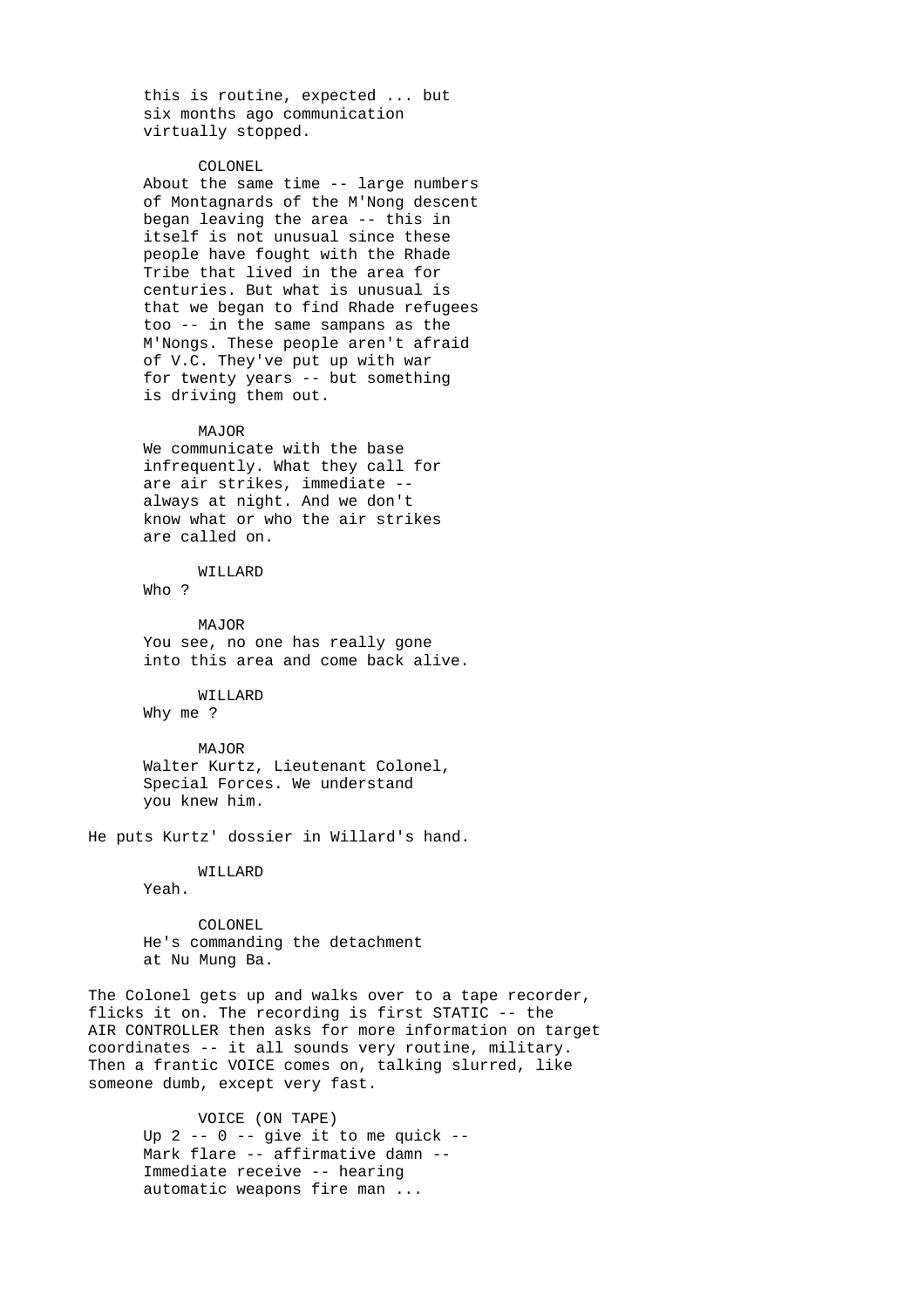GUNFIRE is HEARD and a lower, slower VOICE in background. SECOND VOICE Blue Delta five This Big Rhine -- three Need that ordinance immediately Goddamn give it to me immediate Christ -- Big Rhino -- Blue God -- Delta damn -- goddamn. A heavy BURST of AUTOMATIC WEAPONS FIRE -- INSANE LAUGHTER -- STATIC, and faintly, very faintly we HEAR HARD ROCK MUSIC -- more STATIC -- suddenly a low, clear VOICE peaceful and serene, almost tasting the words. THIRD VOICE This is Big Rhino six -- Blue Delta. MAJOR That's Colonel Kurtz. KURTZ (V.O.) I want that napalm dropped in the trees -- spread it among the branches. We'll give you a flare -- an orange one -- bright orange. (STATIC) We'd also like some white phosporous, Blue Delta. White phosporous, give it to me. STATIC interrupts -- the Major turns the machine off. WILLARD I only met Kurtz once. CIVILIAN Would he remember you ? WILLARD Maybe. COLONEL What was your impression of him ? Willard shrugs. CIVILIAN You didn't like him. WILLARD Anyone got a cigarette. The Major offers him one; they wait as he lights up, thinks. WILLARD (continuing) I thought he was a lame. COLONEL A lame ?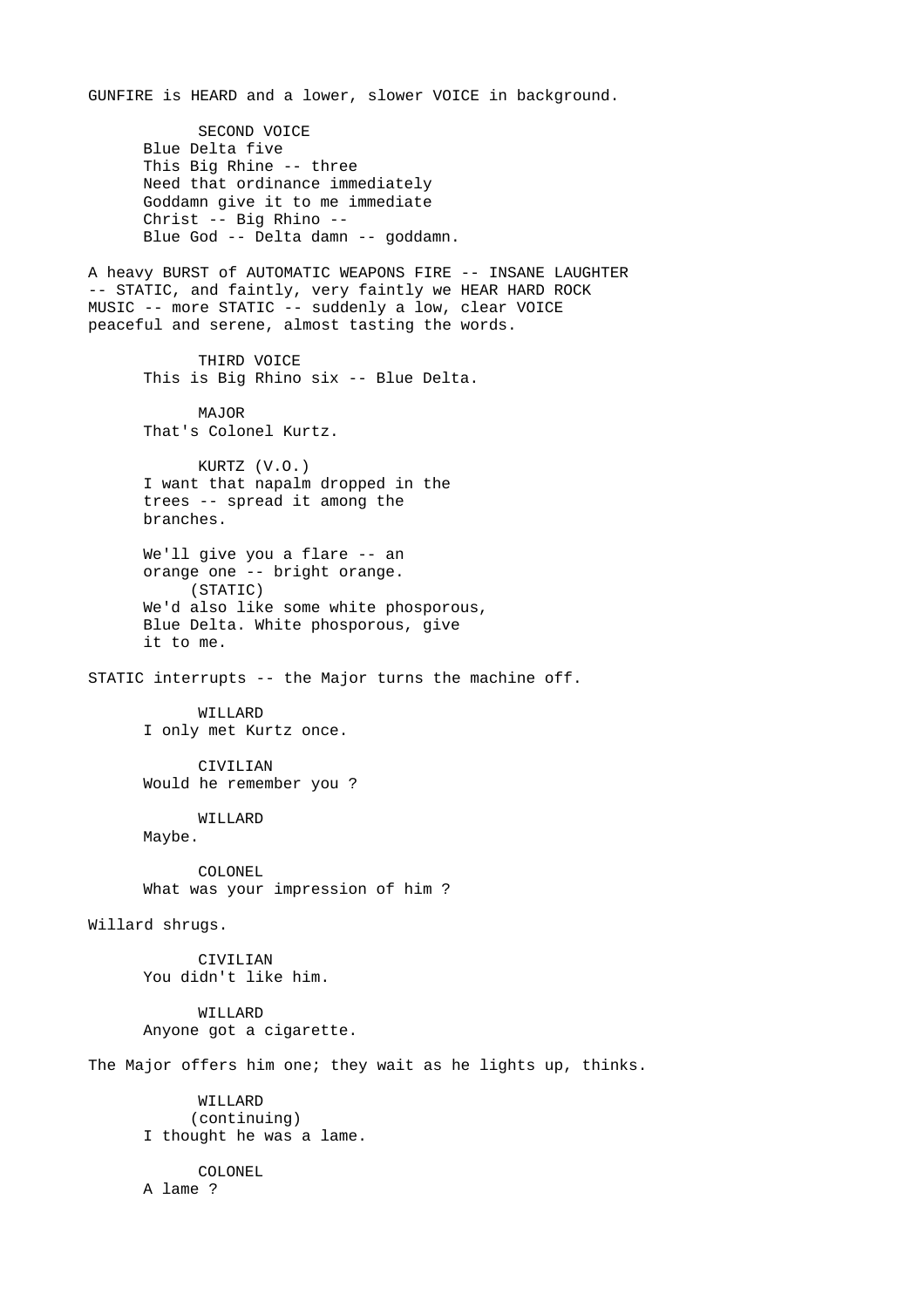WILLARD This is years ago, before he joined Special Forces, I guess. We had an argument. COLONEL About what ? WILLARD I don't know. He was a lame, that's all. COLONEL But why ? WILLARD He couldn't get through a sentence without all these big words; about why we kill. COLONEL Well, he's killing now. WILLARD Maybe. CIVILIAN What does that mean ? WILLARD Maybe it's not Kurtz. I don't believe he's capable of that. I just don't believe it. COLONEL It's got to be Kurtz. CIVILIAN The point is that Kurtz or somebody attacked a South Vietnamese Ranger Platoon three days ago. Last week a Recon helicopter was lost in the area - another took heavy damage - direct fire from their base camp. WILLARD Our Recon flight ? CIVILIAN Ours. WILLARD Touchy. CIVILIAN You can see, of course, the implications, if any of this - even rumours leaked out. WILLARD You want me to clean it up - simple and quiet.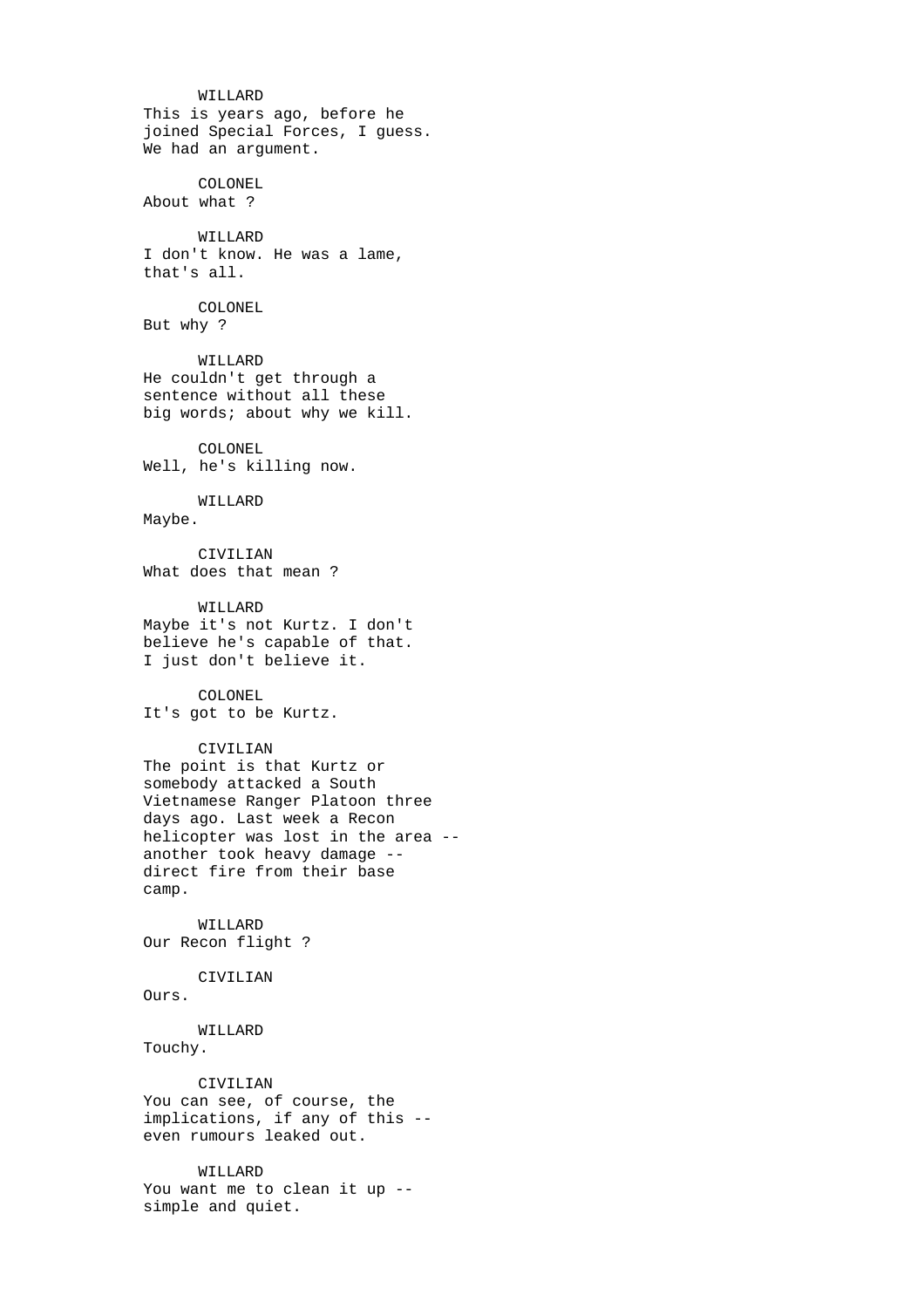CIVILIAN Exactly -- you'll go up the Nung River in a Navy P.B.R. - appear at Nu Mung Ba as if by accident, re-establish your acquintance with Colonel Kurtz, find out what's happened -- and why. Then terminate his command. WILLARD Terminate ? CIVILIAN Terminate with extreme prejudice. 12 FULL VIEW - ON THE DELTA A waterway leading out to the ocean -- it is broken and divided into hundreds of channels, islands, water farms. A Navy patrol boat (P.B.R.) is waiting by a dock area. This is small, light craft, very fast, and heavily armed. Its men stand at attention in a small and simple military ceremony. Willard approaches them in battledress: Tiger suit, full field pack, forty-five, helmet, M-16. The boat commander salutes Willard. 13 MED. VIEW We hear the introductions faintly, UNDER Willard's VOICE. WILLARD (V.O.) I met the P.B.R. crew; they were pretty much all kids, except for Phillips, the Chief -- Gunner's Mate Third Class L. Johnson -- Lance Johnson; Gunner's Mate Third Class J. Hicks -- The Chef -- Radio Operator Second Class T. Miller; they called him Mr. Clean. WILLARD Chief, try to keep out of where we're going -- Why we're goin' and what's gonna be the big surprise. **CHTEF** All right with me, I used to drive a taxi. WILLARD Let's go.

The Chief nods. They all break formation and jump aboard and otherwise go about their work.

The twin diesels kick up -- and t he boat moves away from the dock. The Chef jumps aboard; Lance mans the forward twin fifty-caliber machine guns -- they wave to the guards on the dock and move away into the complexity that leads to the ocean.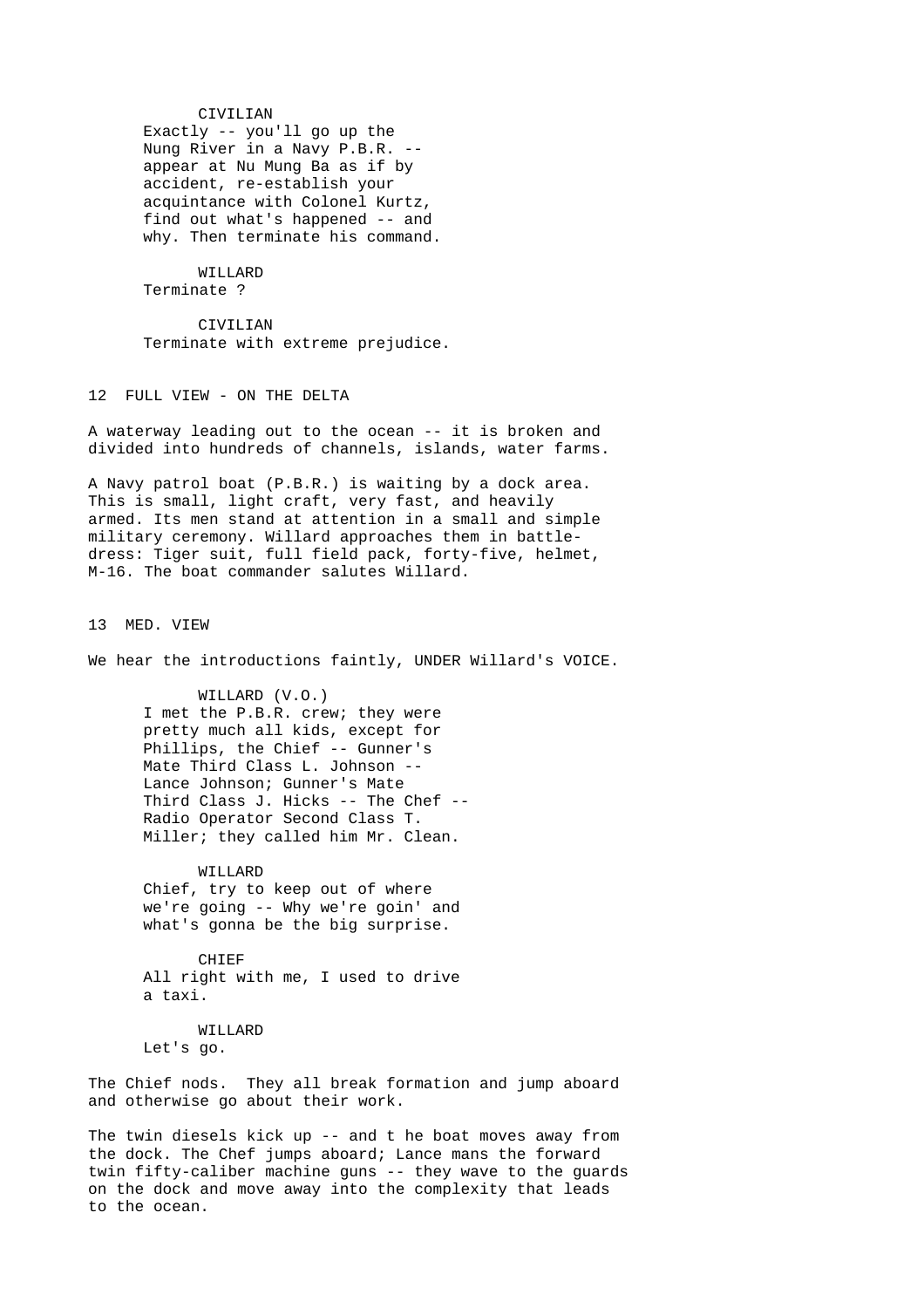## DISSOLVE TO :

14 FULL VIEW - STORMY SEA

The boat slams through the heavy sea ; hurtling off the top of a wave and crashing full into the trough of another.

## 15 MED. SHOT - BOAT COCKPIT - WILLARD AND CHIEF

Willard holds on to whatever he can -- he looks very pale. Water crashes over the bow and drenches everyone. The Chief mans the wheel and the ENGINES WHINE. Lance climbs back from his position. He looks at Willard, who just stares ahead into space, swallowing.

#### DISSOLVE TO :

16 LONG SHOT - BOAT DUSK

The dusk is spectacular through the broken storm clouds - the sea is calm again.

# DISSOLVE TO :

17 VIEW ON THE BOAT - PROCEEDING UP THE COAST

The Chief is at the helm -- Willard approaches him.

## CHIEF

The Delta closes off to us about ten miles out of Hau Fat. We'll be able to pick up some supplies - bit I think there are only two points we can draw enough water to get into the Nung River. It's all Charlie's turf from there on out.

WILLARD We're gonna have some help to get in the river. You know these waters, Chief ?

CHIEF 'Bout six months ago I took a man up to Lo Mung Bridge. He was regular Army too. Shot himself in the head. I brought his body back down.

WILLARD Shot himself. What for ?

CHIEF Beats me -- the sun was too much for him, or the mud. Who knows ?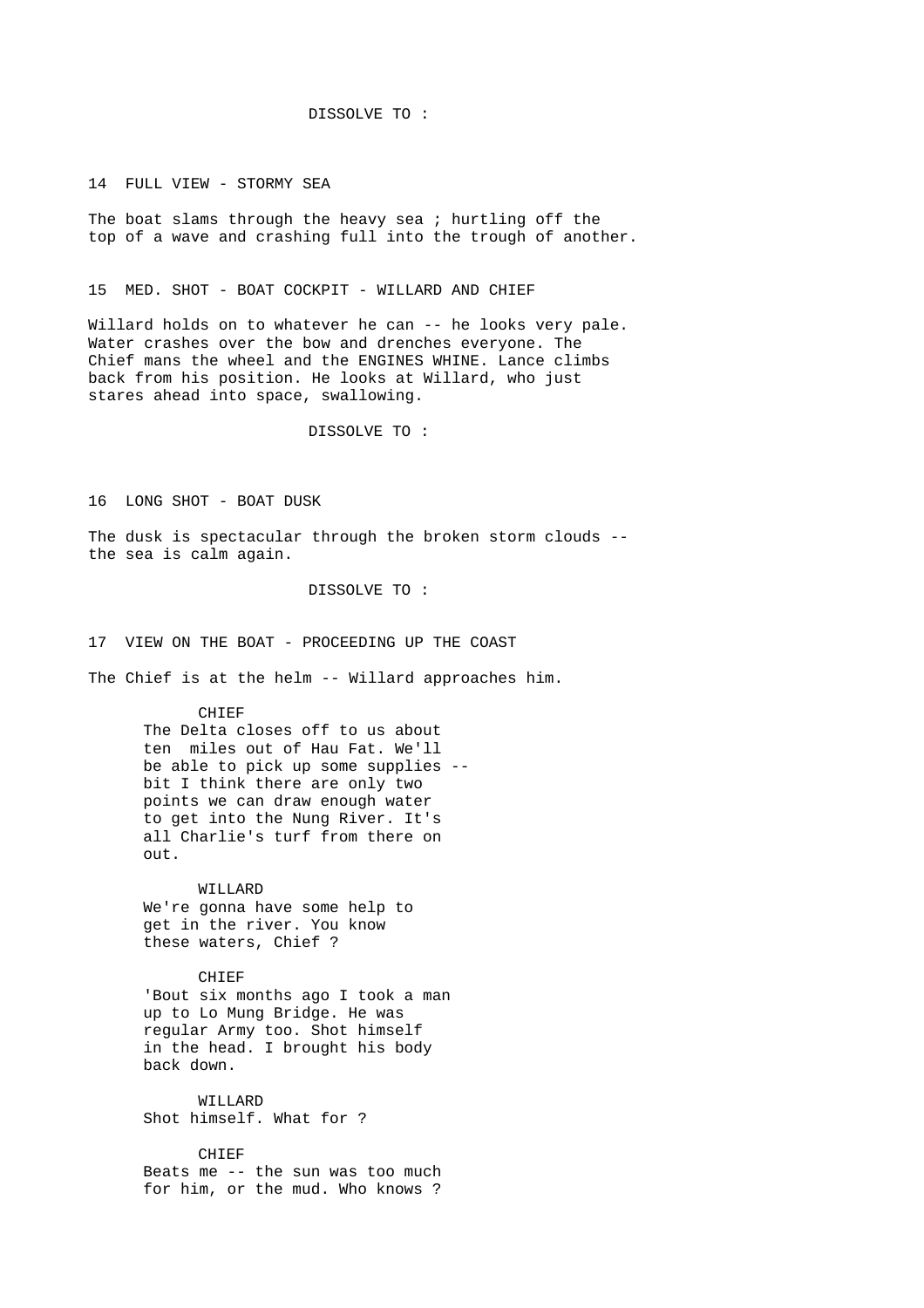Pause, looking at Willard.

18 CLOSE SHOT - ON WILLARD

Suddenly, his attention is diverted -- there is a slow buffeting, as if the air around them is being sucked out and replaced quickly. The boat shakes slightly. There is a distant ROLLING NOISE like interrupted thunder. All the men have stopped whatever they're doing -- stand up and look out toward the shore and the green jungle hills beyond. The buffeting and NOISE CONTINUES -- they all stand silently -- suddenly it stops.

> WILLARD Arch light.

CHEF I hate that -- Every time I hear that noise something terrible happens.

CHIEF Anybody see some smoke ?

CLEAN Too far inland.

LANCE There they are.

He points up to the sky.

19 FULL SHOT - ON THE SKY

Way up -- past any clouds and barely discernible, we SEE the black silhouttes of four B-52 bombers, their vapor trails streaming white against the dark blue sky.

> CLEAN Charlie don't ever hear 'em. Not till it's too late -- don't have to hit you neither, concussion'll do it for a quarter mile or better. Burst your ears -- suck the air outta your lungs.

20 FULL SHOT - BOAT - CREW

They are looking up. Willard sits down, unconcerned. He takes out the dossier given him by ComSec. He flips through the letters and other documents.

> WILLARD (V.O.) The dossier on A detachment had letters from Kurtz' wife and the wives and families of his men. All asking where to send future mail, understanding the necessery silence due to the nature of their work -- None of the men had written home in half a year.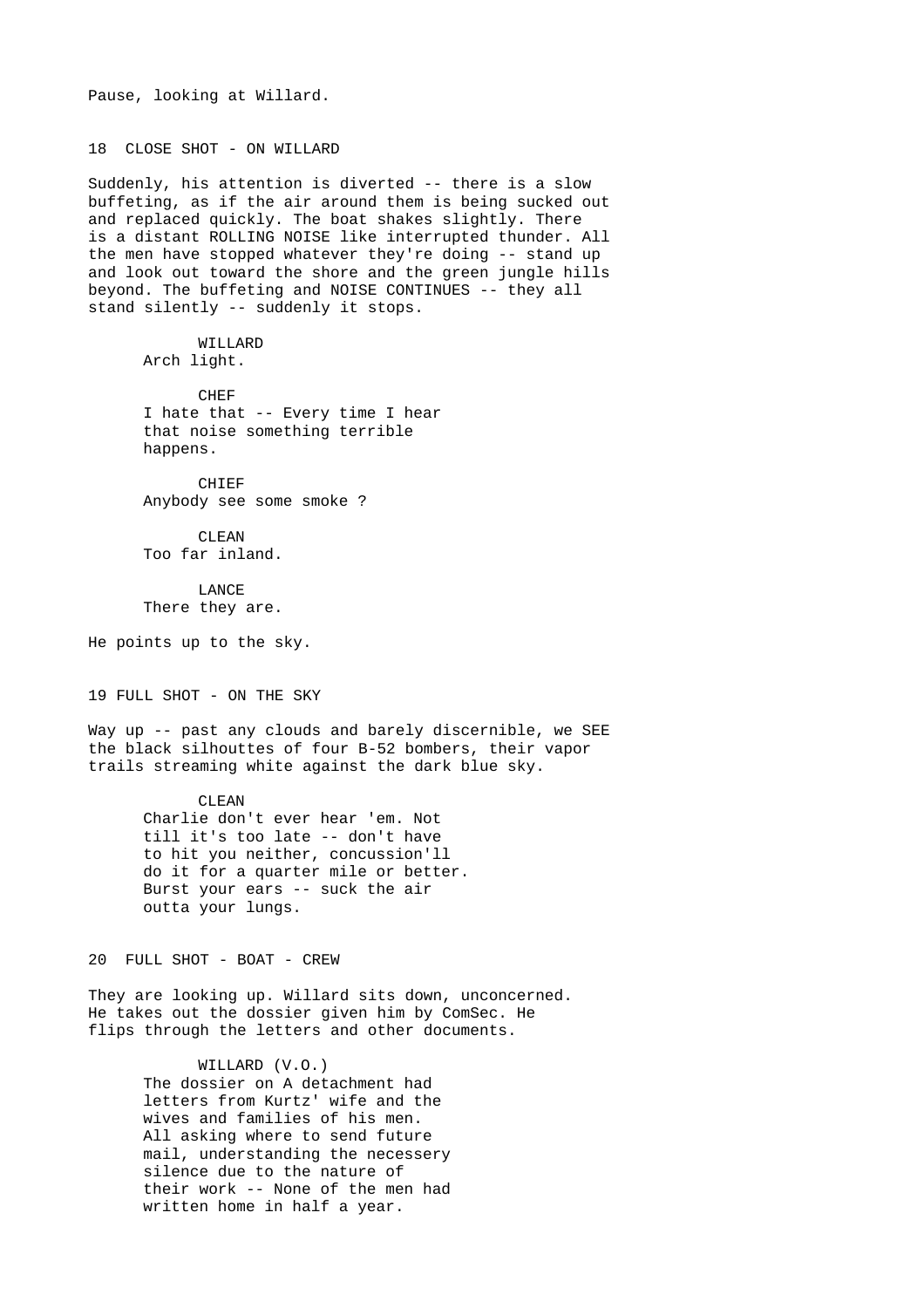Occasionally, in the b.g., we FEEL the terrifying buffeting of the distant B-52 BOMBING.

21 CLOSE - ON WILLARD

studying, examining a report.

22 MONTAGE - PICTURES OF KURTZ

Kurtz' face evolves through the various stages of his career as represented in the pictures in the dossier, as Willard reads :

> WILLARD (V.O.) Lieutenant Kurtz has shown a dedicated and well-disciplined spirit. He is a fine officer, combining military efficiency - with a broad background in the Humanities, the Arts and Sciences ...

Another picture of Kurtz in Germany, standing next to the 161st Petroleum Supply Group sign.

> WILLARD (V.O.) (continuing) ... He views his military career as the dedication of his talents to bringing our values and way of life to those darker, less fortunate areas in the world.

A SHOT of Kurtz at jump school.

WILLARD (V.O.) (continuing) ... I feel Captain Kurtz' request for Special Forces training is highly unusual in regard to his past humanitarian concerns, and his somewhat liberal politics, though I can see no reason to deny it.

A CLOSE SHOT of Kurtz with Green Beret on in the Vietnam jungle. His face is blank and vacant.

> WILLARD (V.O.) (continuing) ... We feel Major Kurtz' need to bring a sense of Western culture to the backward peoples of these areas will be of use in accordance with our 'Vietnamization' programs ...

MOVE IN TO Kurtz' empty eyes until the photograph is just a BLURRED MASS OF DOTS.

DISSOLVE TO :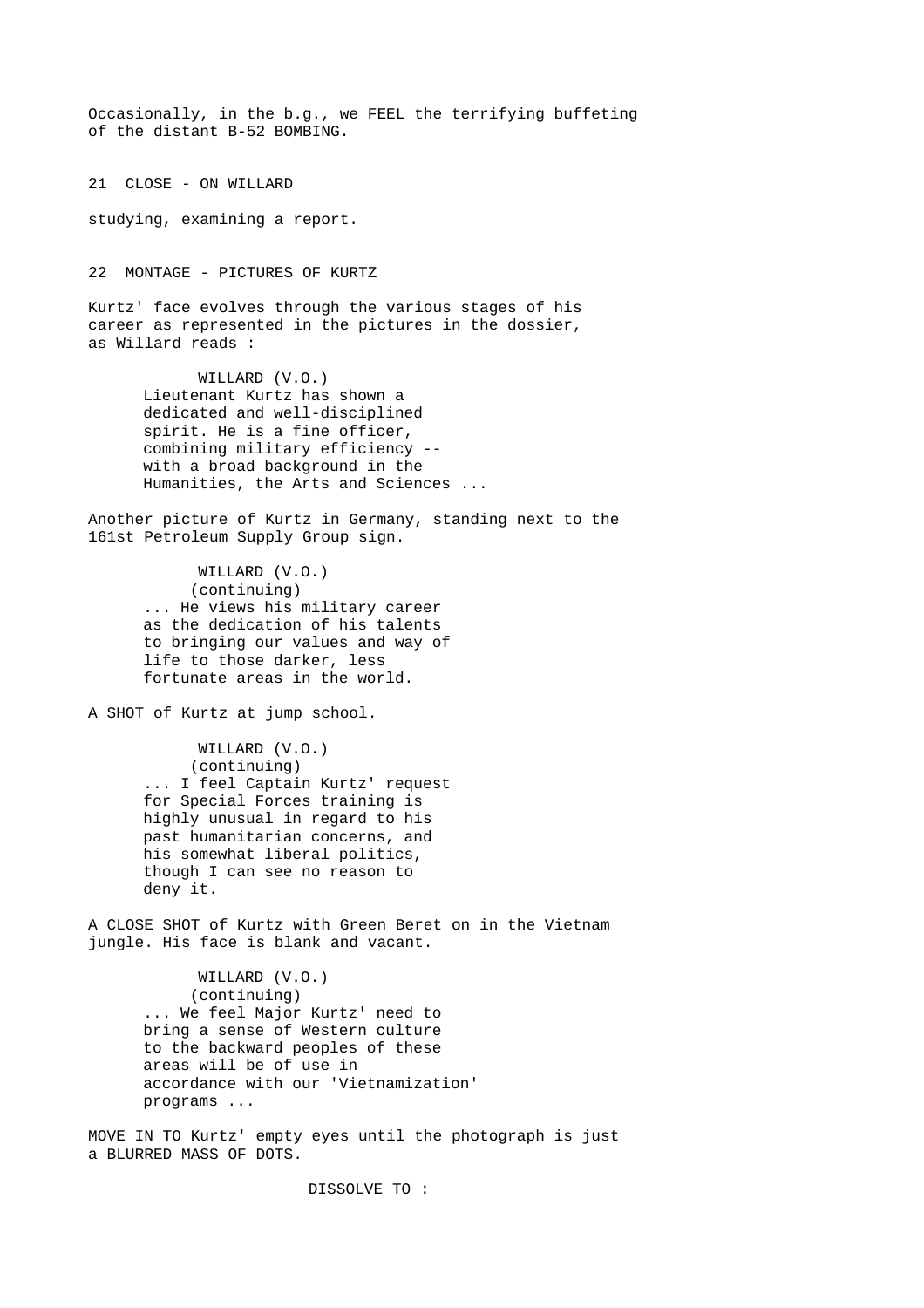## 23 EXT. HAU FAT - AN ADVANCE STAGING AREA

WILLARD (V.O.) One day later we came to an advanced staging area along the coast. This was our last chance to pick up supplies before approaching the mouth of the Nung River.

The VIEW OF THE COASTLINE leading up along the long loading docks at Hau Fat, an advance staging area for operations "Brute Force" and "Mailed Fist."

Everywhere are tents -- oil drums -- sandbagged bunkers - helicopters -- tanks -- guns -- men. Nobody builds advanced staging areas like the Americans.

As the P.B.R. approaches the docking area, Lance notices something.

LANCE

Hey.

They look as a Chris-craft speeds by pulling a fancy waterskier who waves as he slaloms by. The men just look at one another.

24 VIEW ON THE DOCK

The P.B.R. pulls in -- the men scan the busy surroundings.

CHIEF Lance -- I want you to go with the Captain an' get three extra drums of fuel and maybe scrounge some more 50 caliber.

LANCE Yeah -- look at those uniforms.

25 FULL SHOT - PARADE GROUNDS - TROOPS

A platoon drills in the hot, lazy sun; they are clean and pale, in contrast to Lance and the others, just off the airplane.

> CHIEF Poor bastards, have a long year to go.

The troops turn and march TOWARD US with six weeks of Advanced Infantry Training to back them up.

26 FULL SHOT - DOCK - P.B.R. - CREW

They are tying up at the dock -- a young SERGEANT is filling cut papers concerning them and talking with Willard.

SERGEANT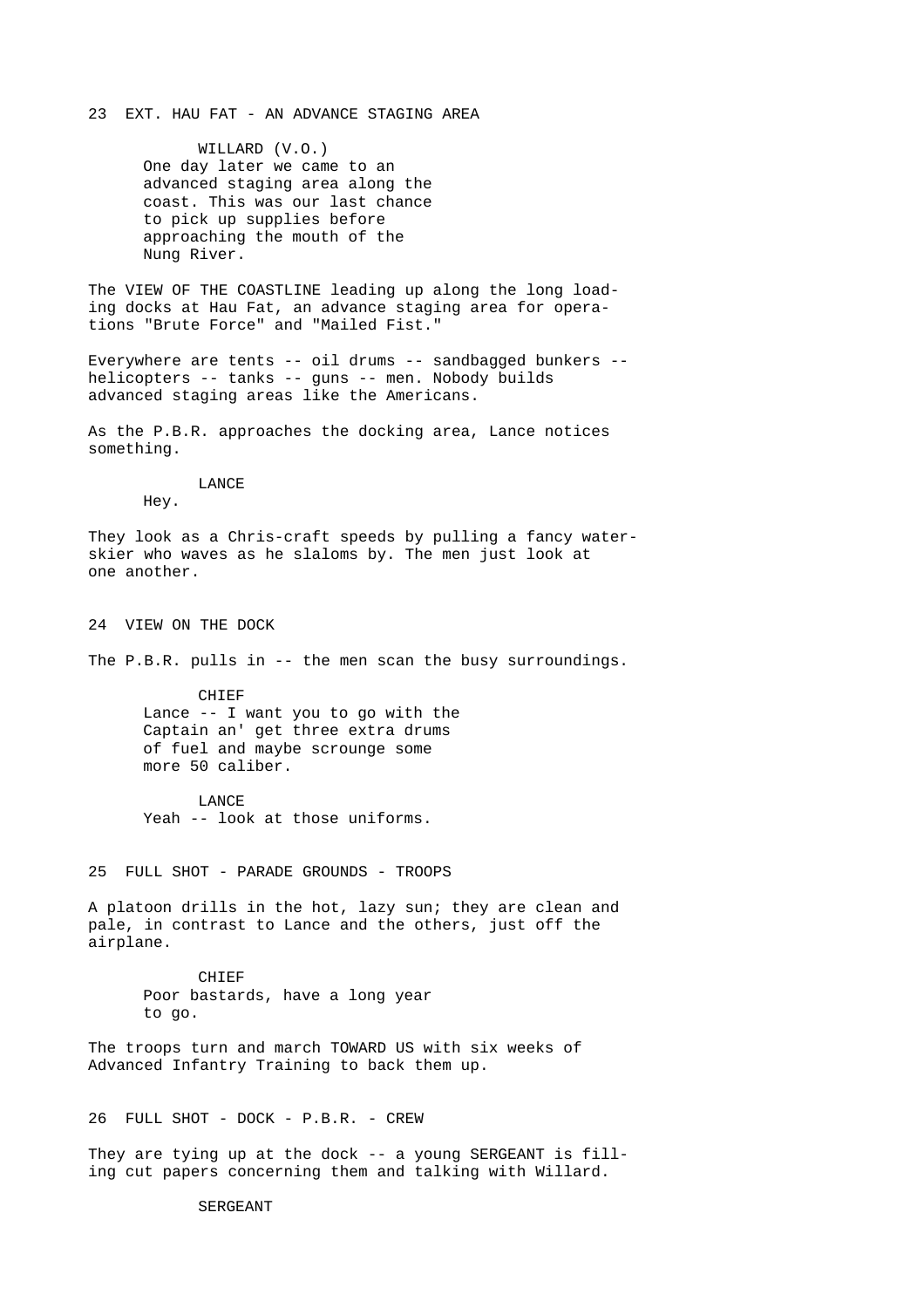I don't know anything about these papers, sir. WILLARD They're in order -- it's perfectly clean -- just check with ComSec-Intel like I said. SERGEANT Well, you know I don't have the priority to do that, sir. It says here not to contact Com-Sec-Int. Who's your commanding officer ? WILLARD Right now -- I am. SERGEANT Well who the hell verifies that ? WILLARD I do. He signs it quickly, leaving the Sergeant totally confused. CHIEF No shit -- what's all the activity for around here ? SERGEANT The show -- WILLARD What show ? SERGEANT Big show in the parade grounds this noon -- some boss stuff -- WILLARD This -- Bob Hope or the like -- SERGEANT No sir, I think -- this'll be a little bit different -- CHIEF Where's it gonna be ? He points -- 27 FULL SHOT - PARADE GROUNDS - PEDESTAL A large, well-built pedestal has been erected -- this is surrounded by a deep moat filled with punji stakes and garnished with concertina wire. It is empty -- DISSOLVE TO : 28 FULL SHOT - PARADE GROUNDS - TROOPS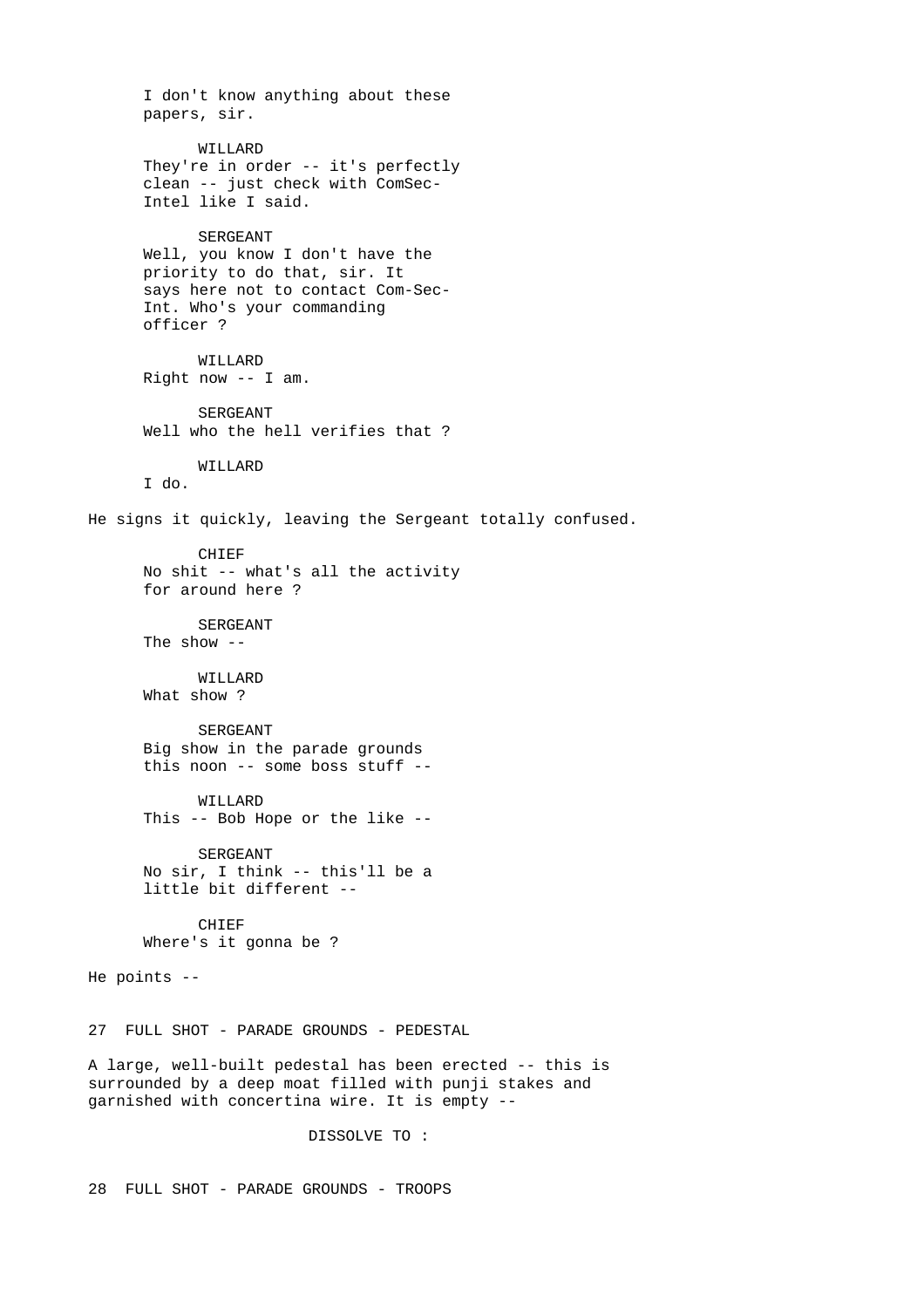The entire area around the pedestal and right up to the wire is mobbed with seething American fighting men. Some of these boys have just gotten here -- others have been in the jungle for months. All have one thing in common, to see and if possible grab an American girl. Their need far surpasses that of the run-of-the-mill rapist, pervert, or child-molester. To counter their need of course are the moat, punji stakes and barbed wire -- but implementing this are seven "riot control positions" equipped with the lastest in teargas launchers, attack-trained German shepherds and assorted psychological warfare aides. Even so armed, the great mass of wild men are right up to the wire.

```
29 FORWARD AREA
```
jammed in the crowd

CHEF It's really too much -- I mean I've collected every picture of her since she was Miss December. CLEAN Yeah -- you can really get hung up on them like the cat in the Delta. **CHTEF** What cat ? CLEAN One that went up for murder -- he was an Army Sergeant. CHIEF I never heard about that. CLEAN Yeah -- he really dug his Playboy mag, man -- I mean like he was there when it arrived -- He just knew. CHEF So what happened ? CLEAN He was working A.R.V.N. patrols and had one a them little cocky gook asshole Lieutenants -- anyhow, the Lieutenant took his new Playboy one day, sat on the end of the dock, and wouldn't give it back. CHEF Yeah -- typical A.R.V.N. CLEAN Then went too far -- he sat there and starts mutilating the centerfold. Poking pins in her an' all that. Sergeant says, don't do

her like that. You leave your shitty little hands off that girl.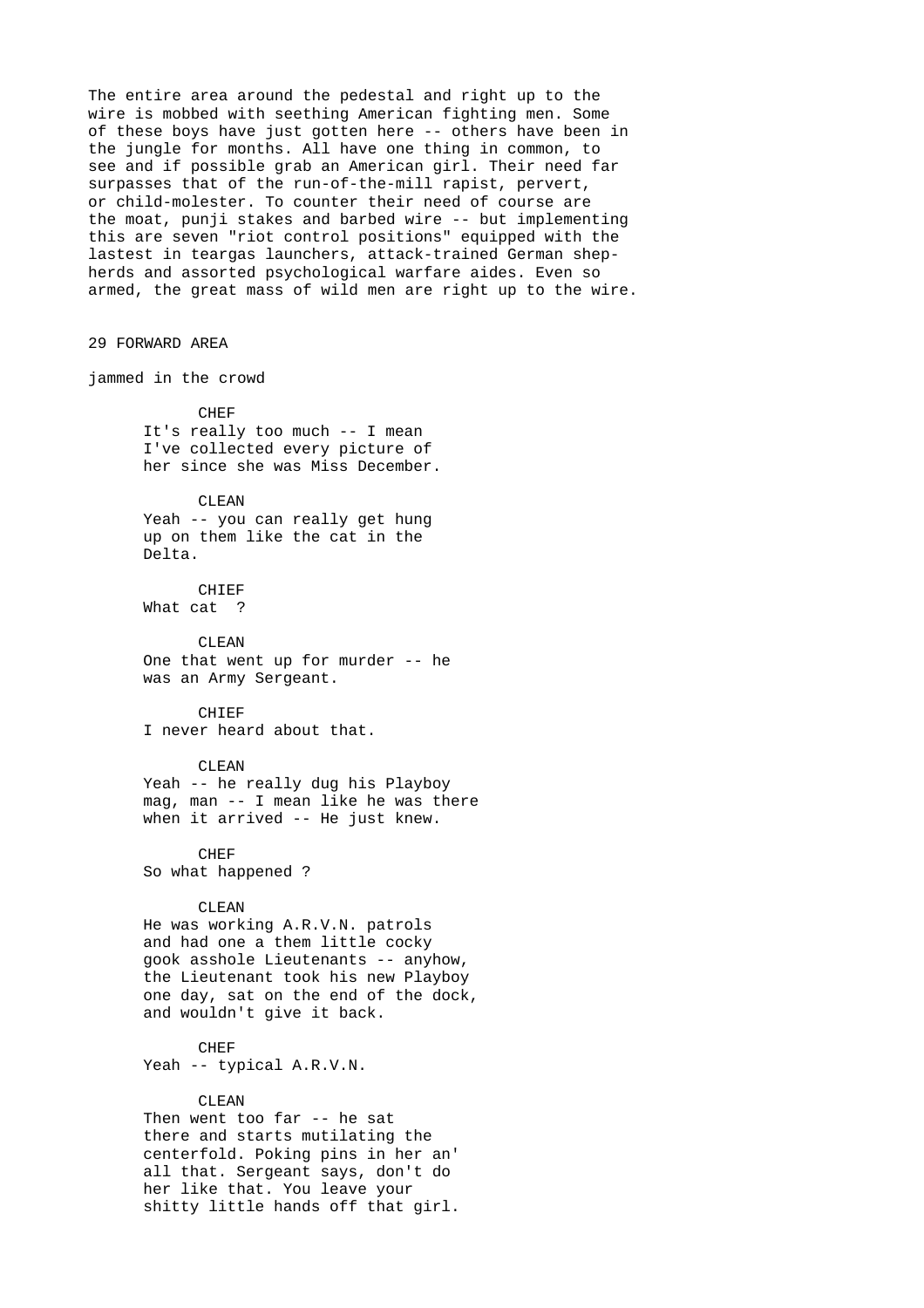Gook Lieutenant says Fuck you in Vietnamese -- Sergeant says, don't do that again. You'll wish you hadn't. Then he stood up, flicked his iron to rock and roll and gave the little zero a long burst through the Playboy mag. Man, it blew him clean off the dock -- Hell, just the magazine was floatin' there all full of holes.

CHTEE<sub></sub> They nail him for it bad ?

CLEAN He's in the L.B.J. -- didn't give him no medals or nothing --

In the b.g., we begin to HEAR a SWELL of TWO THOUSAND MALE VOICES; the ENGINES of four helicopters approaching. All heads turn skywards while one descends onto the pedestal kicking up a lot of dust and general resentment. On the nose amd doors of the black Huey are painted large Playboy rabbits. Finally the blades are trimmed and a strange silence descends over the men. The door of the copter slides partially open -- two young Green Berets step out with M-16's to varied catcalls. When this abates a young, extremelly well-dressed man emerges. He is the epitome of a Hollywood AGENT. Hair is combed impeccably and free of dandruff -- clothes are formal but hip -- shoes are shined -- Quite some dude -- his presence causes some stirring but seems to strangely quiet the man.

He walks over to the microphone.

AGENT I'd like to say hello from all of us up here, to all of you out there. All of you who've worked so hard during Operation Brute Force -- Paratroopers -- Infantry -- Airmen -- Medics -- Marines -- and Sailors. And I want you to know that we feel proud of you and know how hard your job is. To prove it -- we've brought some entertainment we think you're gonna like: The Playmate of the Year and her two runners up !

He pulls open the door and three unbelieveably beautiful sex playmates in fringed go-go outfits leap out and start dancing to the Creedence Clearwater Revival singing "Suzy Q."

# 30 MONTAGE ON THE GIRLS AND MEN

VARIOUS SHOTS as the girls dance in an incredibly erotic manner -- smiling.

The faces of the G.I.'s pass -- their jaws drop -- some look almost horrified. Chef is hypnotized -- Mr. Clean cries. Chief mouths unspoken obscenities with sentimental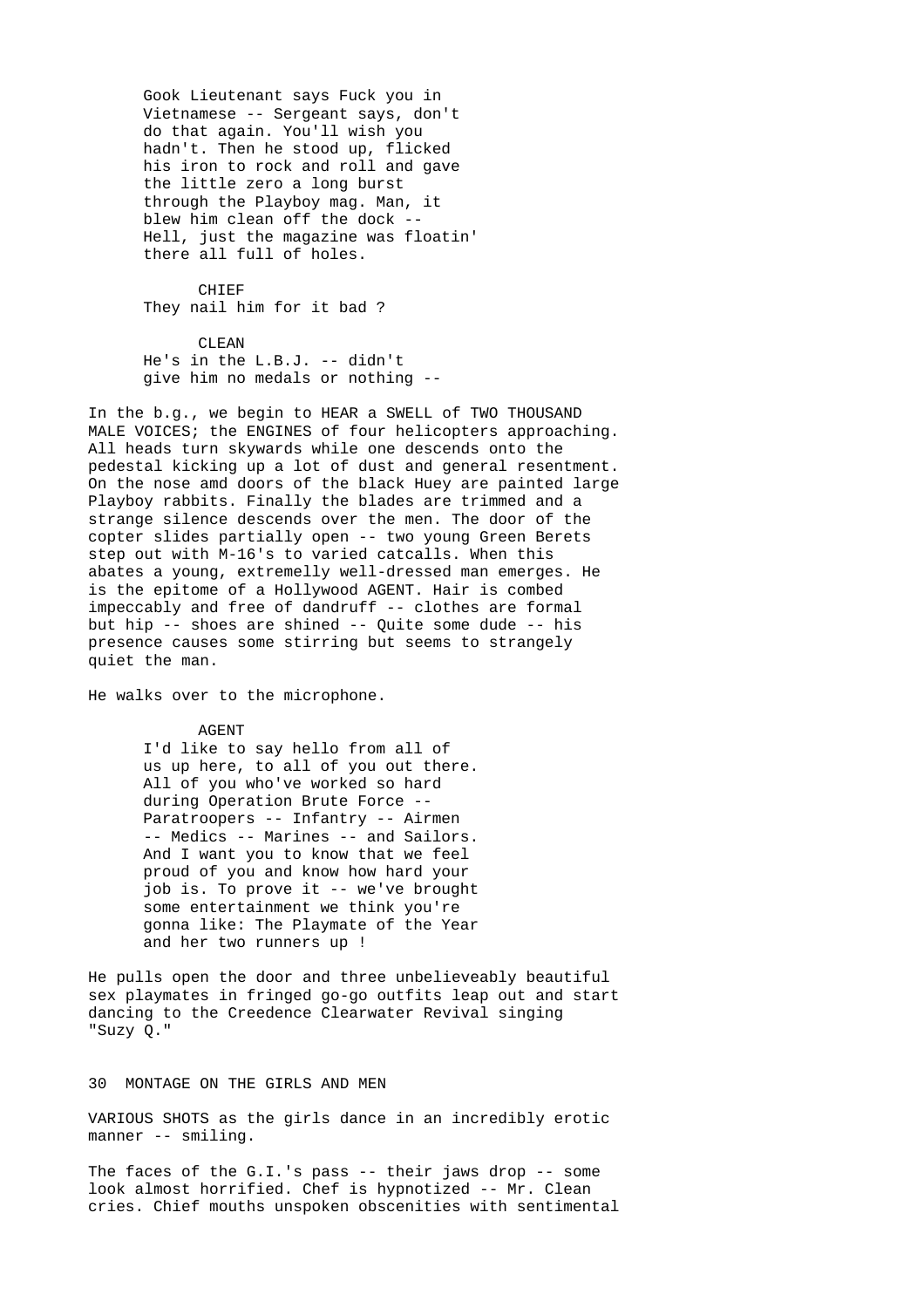tenderness.

Others grab the air in front of them. With each movement their need increases by the square.

# 31 FULL SHOT - PEDESTAL - GIRLS - MEN

They crush forward starting to scream -- men fall on the wire -- the guards in the "riot control positions" forget -- the attack dogs are trampled. The mob as one surges forward onto the wire. Men scream and fall into the moat, which is filling up fast. The Agent sees this all as he has seen it before. He casually pulls the pin of a smoke grenade; the girls retreat into the copter -- he follows, then the two Green Berets. The ROTARS WHINE -- the black Playboy Huey lifts off just as the first crazed men reach it. They grab frantically for the wheels, but miss. The Huey wheels up into the blue sky, leaving them all below.

Such are the ways of war.

CUT TO:

32 EXT. FULL VIEW - DAY

The P.B.R. moving further up the primitive coastline. There are few signs of civilization; no villages, no boats -- just the overwhelming presence of the jungle.

> WILLARD (V.O.) Two days out of Hau Fat, there was nothing but us and the coastline. I felt like I had set off for the center of the earth...

Suddenly, Chief looks out, ahead.

CHIEF Smoke !

WILLARD Where ?

They all turn. Chief points up the coast.

33 FULL SHOT - THE COASTLINE

A thick train of black smoke rises from the green jungle.

WILLARD Black smoke ... secondary burning.

The Chief grabs field glasses.

CHIEF Yeah -- fishing village - helicopters over there. Hueys, lots of 'em.

WILLARD First Air Cavalry. They're the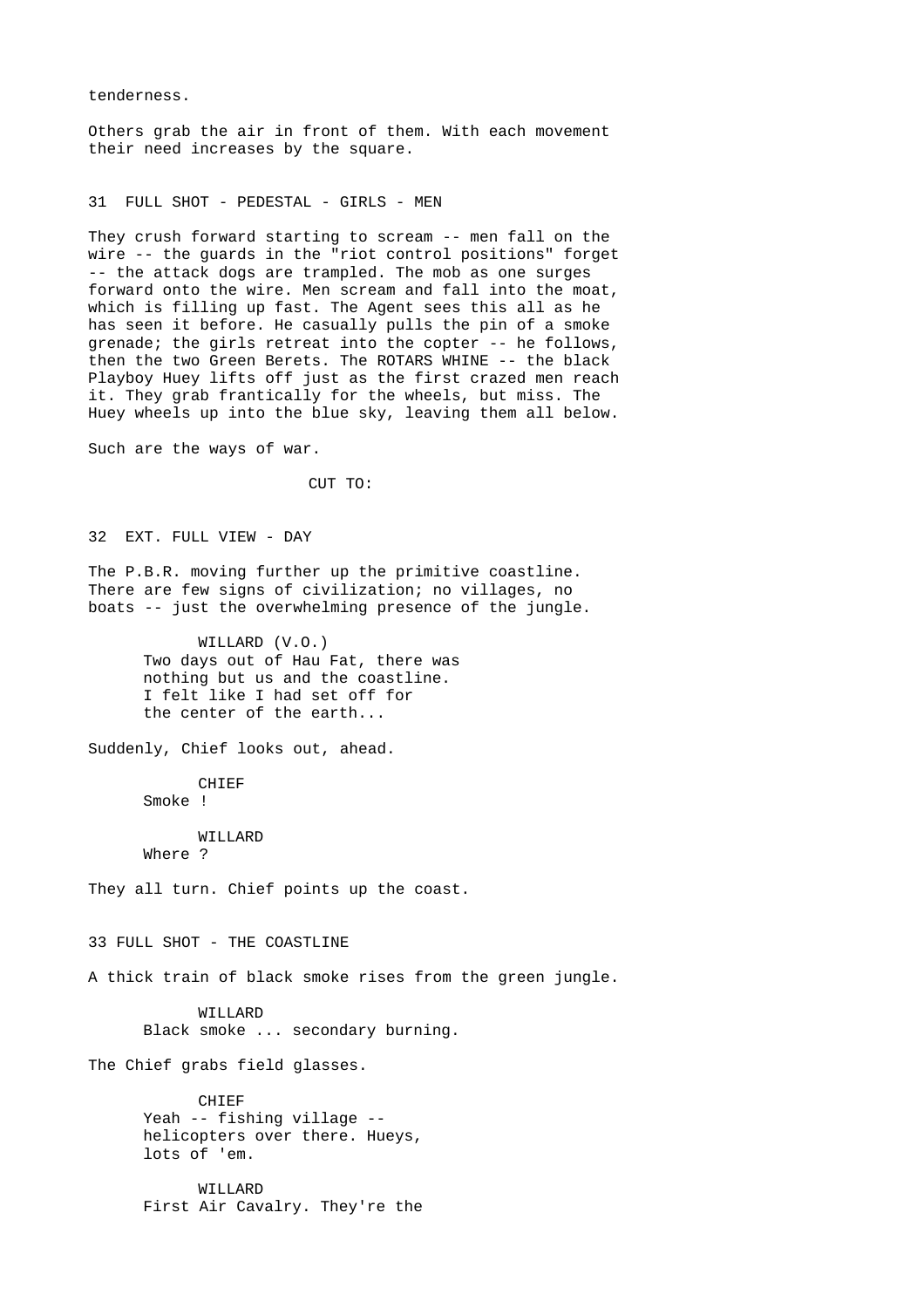ones gonna get us into the River.

34 FULL SHOT - THE BEACH AND VILLAGE

A vast field of devastation -- smashed and smoking palm trees -- deep, ragged craters -- gutted and burning huts -- shattered sampans and bodies washing around in the surf.

### 35 MED. SHOT - BEACH - WILLARD AND CREW

They wade through the water to the beach where they are met by a heavily armed group of men.

Overhead jets swoop by FIRING ROCKETS, the NOISE drowning out Willard's attempt at conversation with some of the men.

We can't hear any of the talk, but we notice that the Sergeant turns up to a particular Huey, and points to it.

# 36 FULL SHOT - HELICOPTERS

Three Hueys swoop in low -- they are heavily laden with machine guns -- rockets and loudspeakers. The two outside copters hover, while the center copter lands, raising a lot of dust. It cuts its rotors and the other copters pull up and off to the side. Two armed soldiers jump from the doors and stand with guns ready. Then a tall, strong looking man emerges. He wears a well-cut and neatly-stretched tiger suit. It is COLONEL WILLIAM KILGORE -- tough looking, well-tanned, with a black mustache.

He crouches over, holding his hat in the rotor wash. It is no ordinary hat but a L.A. Dodgers baseball hat. He walks out, and then stards to his full immense height and with his hands on his hips he surveys the field of battle. His eyes are obscured by mirror-fronted sunglasses.

> KILGORE (bellowing) Lieutenant: Bomb that tree line back about a hundred yards -- give me some room to breathe.

A Lieutenant and radio man nod and rush off.

37 CLOSE VIEW ON WILLARD

He was not quite prepared for this.

38 VIEW ON KILGORE

turning to his GUARDS

KILGORE Bring me some cards.

GUARD Sir ?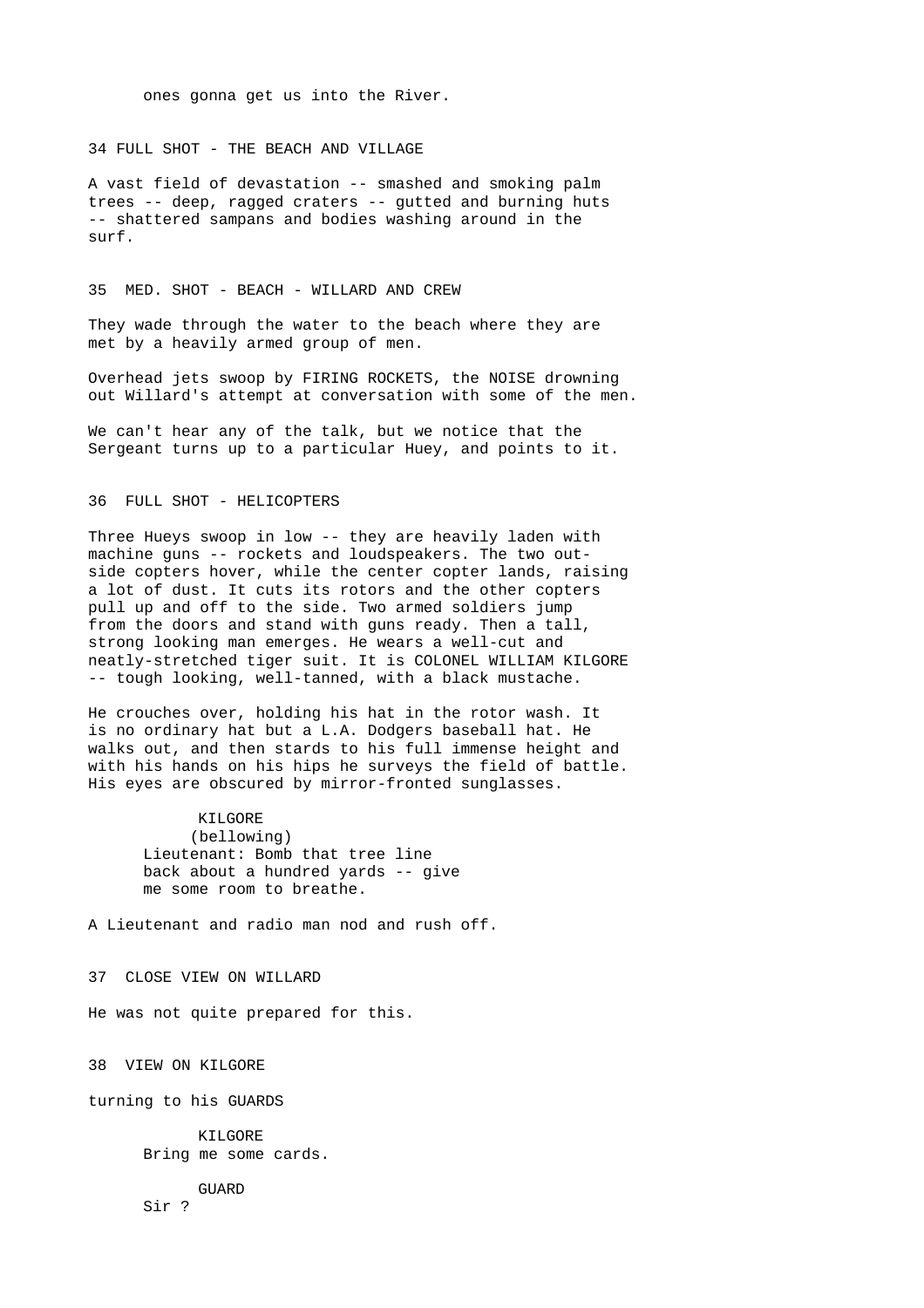KILGORE Body cards, you damn fool - cards !

The soldier rushes over and hands him two brand new packages of playing cards wrapped in plastic. Two other soldiers get out of the copter and walk over. They are well-tanned and carry no weapons. They seem more casual about the Colonel than anyone else. The Sergeant walks up, leading Willard, the Chief and Lance.

> WILLARD (formally) Captain B-L. Willard, sir -- 4th Recon Group -- I carry priority papers from Com-Sec Intelligence 11 Corp -- I believe you understand the nature of my mission.

KILGORE (not looking up) Yeah -- Na Trang told me to expect you -- we'll see what we can do. Just stay out of my way till this is done, Captain.

He cracks the plastic wrapping sharply -- takes out the deck of new cards and fans them. The Colonel strides right past Willard with no further acknowledgement. The others follow,

39 TRACKING VIEW

The Colonel walks through the shell-pocked field of devastation. Soldiers gather around smiling; as Kilgore comes to each V.C. corpse he drops a playing card on it -- carefully picking out which card he uses.

> KILGORE (to himself) Six a spades -- eight a hearts -- Isn't one worth a Jack in this whole place.

The Colonel goes on about this business.

40 TRACKING ON KILGORE

moving through the corpses, dropping the cards.

On of the two tanned soldiers rushes up and whispers something to him. He stops.

> KILGORE What ? Here. You sure?

The soldier points to Lance, who immediately puts down the card he was holding. Kilgore strides over to the young man, who almost instinctively moves closer t Willard.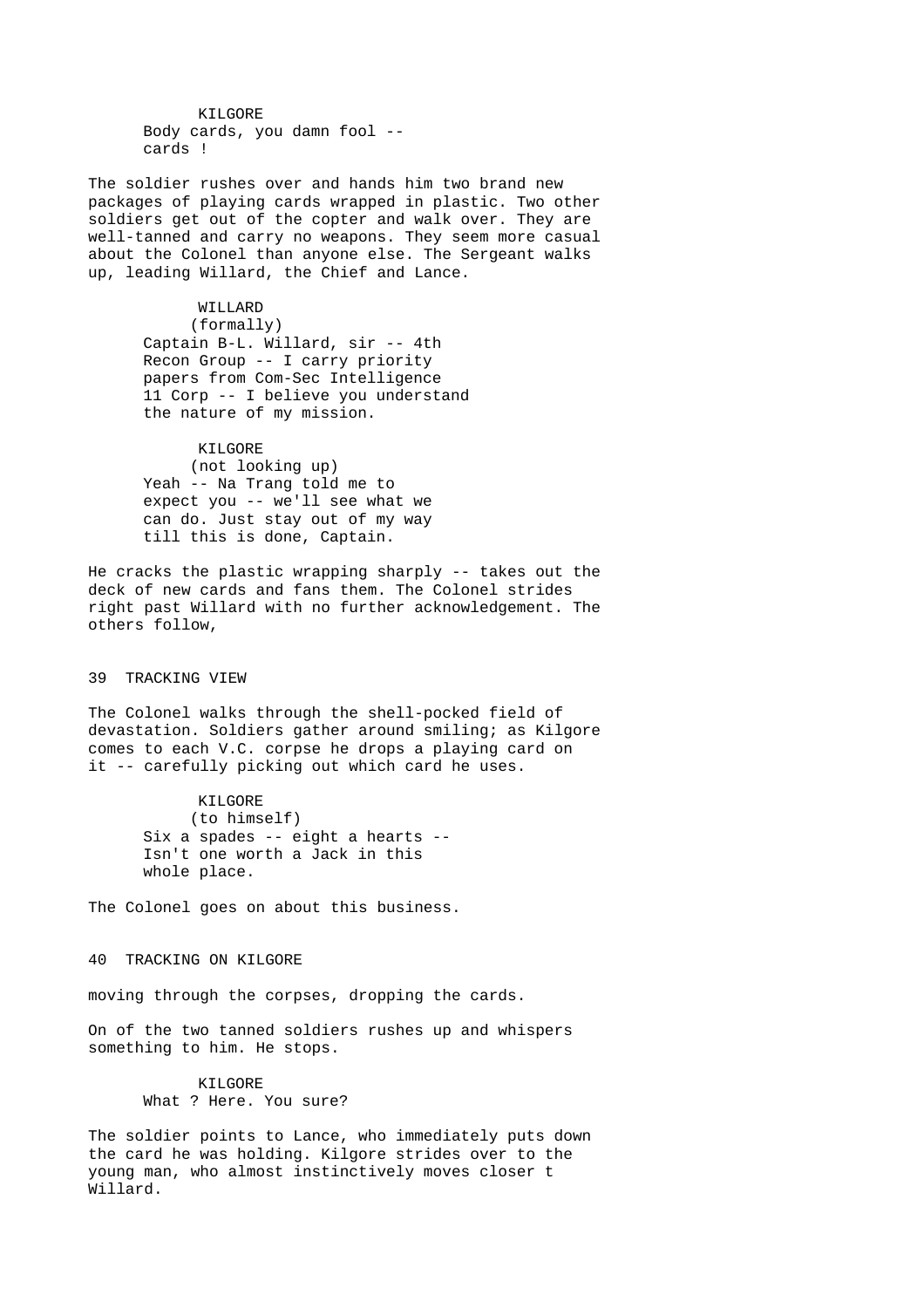KILGORE (continuing) What's your name, sailor ? LANCE Gunner's Mate, Third Class -- L. Johnson, sir. KILGORE Lance Johnson? The surfer? LANCE That's right, sir. Kilgore smiles -- sticks out his hand. KILGORE It's an honor to meet you Lance. I've admired your nose-riding for years -- I like your cutback, too. I think you have the best cutback there is. LANCE Thank you, sir. KILGORE You can cut out the sir, Lance -- I'm Bill kilgore -- I'm a goofy foot. 41 VIEW ON WILLARD His entire, top priority mission has been put in the background. KILGORE (O.S.) This is Mike from San Diego and Johnny from Malibu -- they're good solid surfers -- none of us are anywhere near your class, though. Lance blushes, sort of mumbling thanks. WILLARD My orders are from Com-Sec Intel -- B.L. Willard, 4th Recon -- KILGORE Just hold up a second, Captain -- I'll get to you soon enough -- We've got things to do here. Willard eats it, for now. Kilgore puts his hand on Lance's shoulder, and continues flipping the cards indiscriminately on the bodies as they talk. KILGORE (continuing) ... we do a lot of surfing around here. Like to finish up operations early and fly down to Vung Tau for the evening glass. Have you ever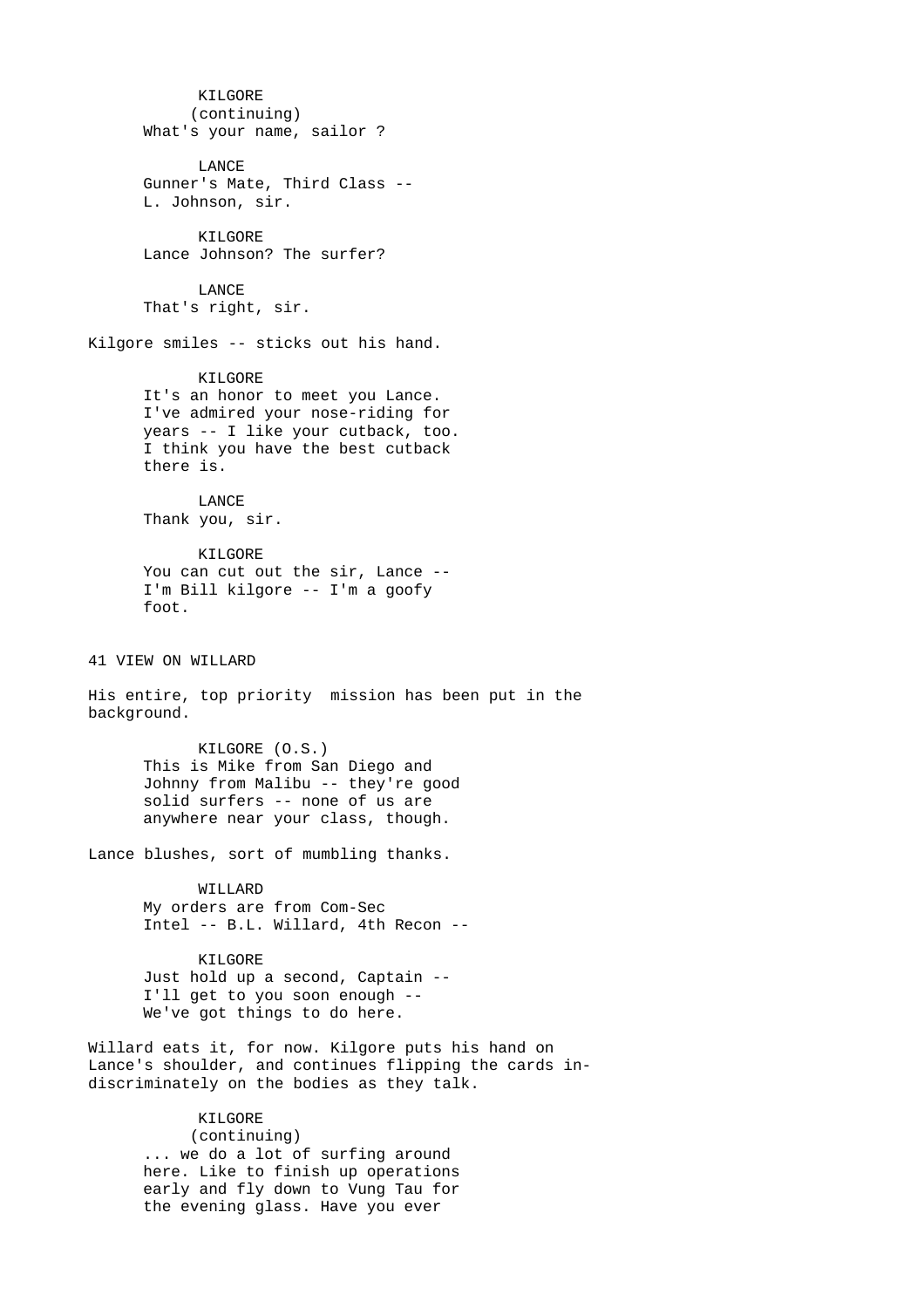surfed the point at Vung Tau? I liked the beach breaks around Na Trang a lot -- good lefts. He passes a twisted gun emplacement with about five bodies -- sprinkles cards all over them. KILGORE (continuing) ... we keep three boards in my Command Huey at all times. You never can tell when you're gonna run into something good. I got a guy in Cam Rau Bay that can predict a swell two days in advance. We try to work it in. He stops at a particularly wild-looking Viet Cong who has died with his mouth agape -- staring wild-eyed in horror at the sky. Kilgore pauses. KILGORE (continuing; to himself) Hell, that's an Ace if I ever saw one. He puts the card in the gaping mouth. 42 CLOSE VIEW OVER THE VIET CONG We SEE the Colonel and the others walk off -- the dead Viet Cong and card are in the immediate f.g. The card has the shield of the CAV printed bautifully, and above it the motto: DEATH FROM ABOVE. KILGORE Where've you been riding, Lance? LANCE I haven't surfed since I got here. KILGORE That's terrible -- we'll change that -- I'd like to see you work -- I've always liked your cutback; got a hell of a left turn, too.

DISSOLVE TO :

43 EXT. THE HELICOPTER - MED. SHOT

Willard is sitting with Kilgore on acouple of chairs by a table set up in front of the command copter.

Everywhere we SEE armed men, sandbags, barbed wire, oil drums etc. Hueys are constantly ROARING over. ARTILLERY BOOMS in the far distance. Kilgore looks at the map.

> KILGORE Why the hell you wanna go up to Nu Mung Ba for?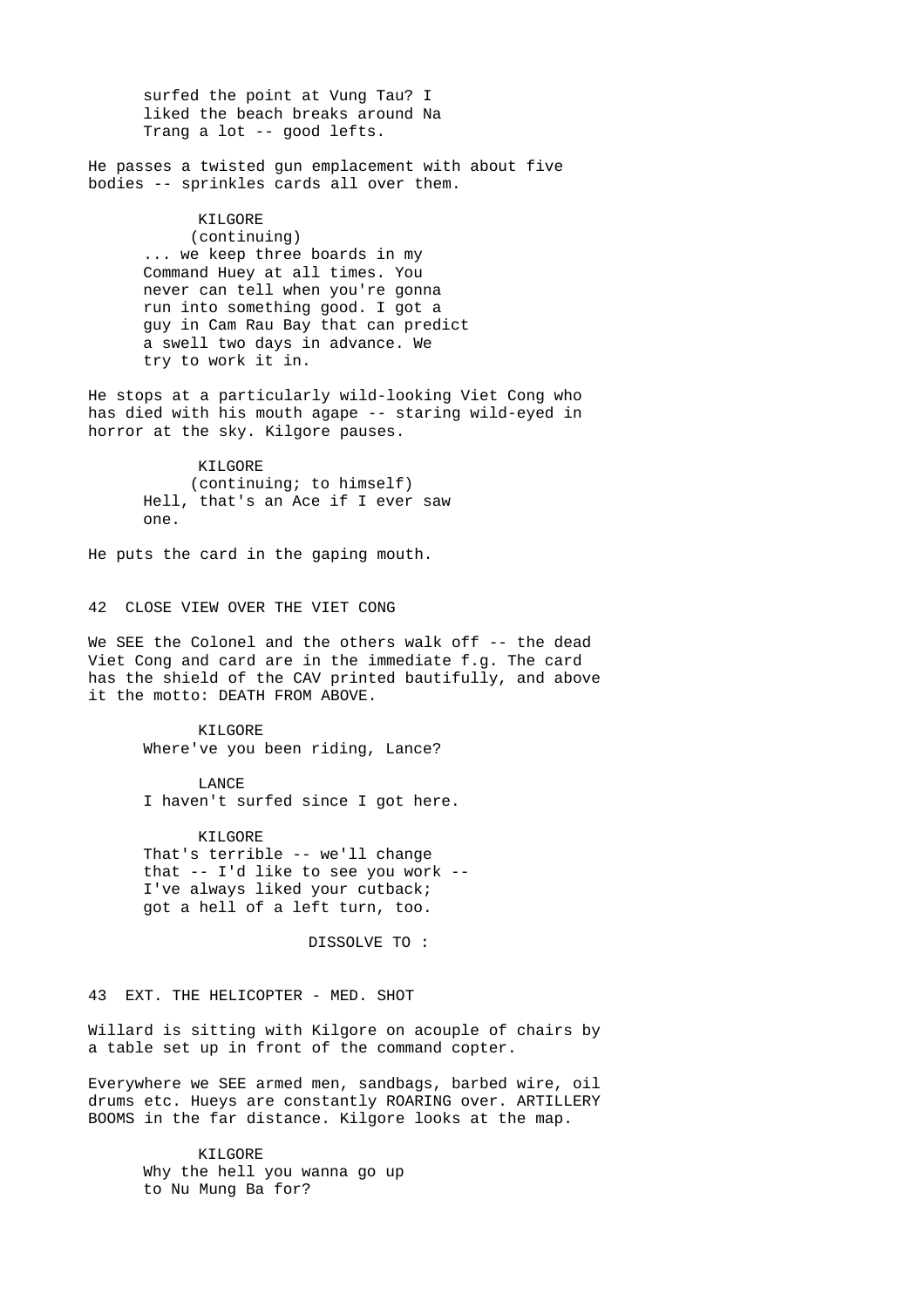```
WILLARD
I got bored in Saigon.
      KILGORE
What's the furthest you been
in?
      WILLARD
Haiphong.
      KILGORE
Haiphong? Shit, you jump in ?
      WILLARD
No. Walked.
      KILGORE
What'd you do for supplies?
      WILLARD
      (he shrugs)
Mercenaries -- agents, traitors --
they put out caches.
      KILGORE
Can you trust them?
      WILLARD
No. They put out two or three
for every one I needed. When
you get to the one you'll use,
you just stake it out. If
something feels wrong, you just
pass it up. On one mission, I
had to pass up three and ended
up living on rats and chocolate
  bars.
      KILGORE
Nu Mung Ba. Last I heard, Walter
Kurtz commanded a Green Beret
detachment at Nu Mung Ba.
      WILLARD
When did you hear?
      KILGORE
'Bout a year ago? Is Kurtz
still alive?
      WILLARD
Who knows.
      KILGORE
Seems to me he got himself
fragged. i heard some grunt
rolled a grenade in his tent.
Maybe a rumor. Helluva man --
remarkable officer. Walter
Kurtz woulda been a General
some day. General of the Army.
Shit, Head of the Joint Chiefs
```
of Staff. Did you knew Kurtz?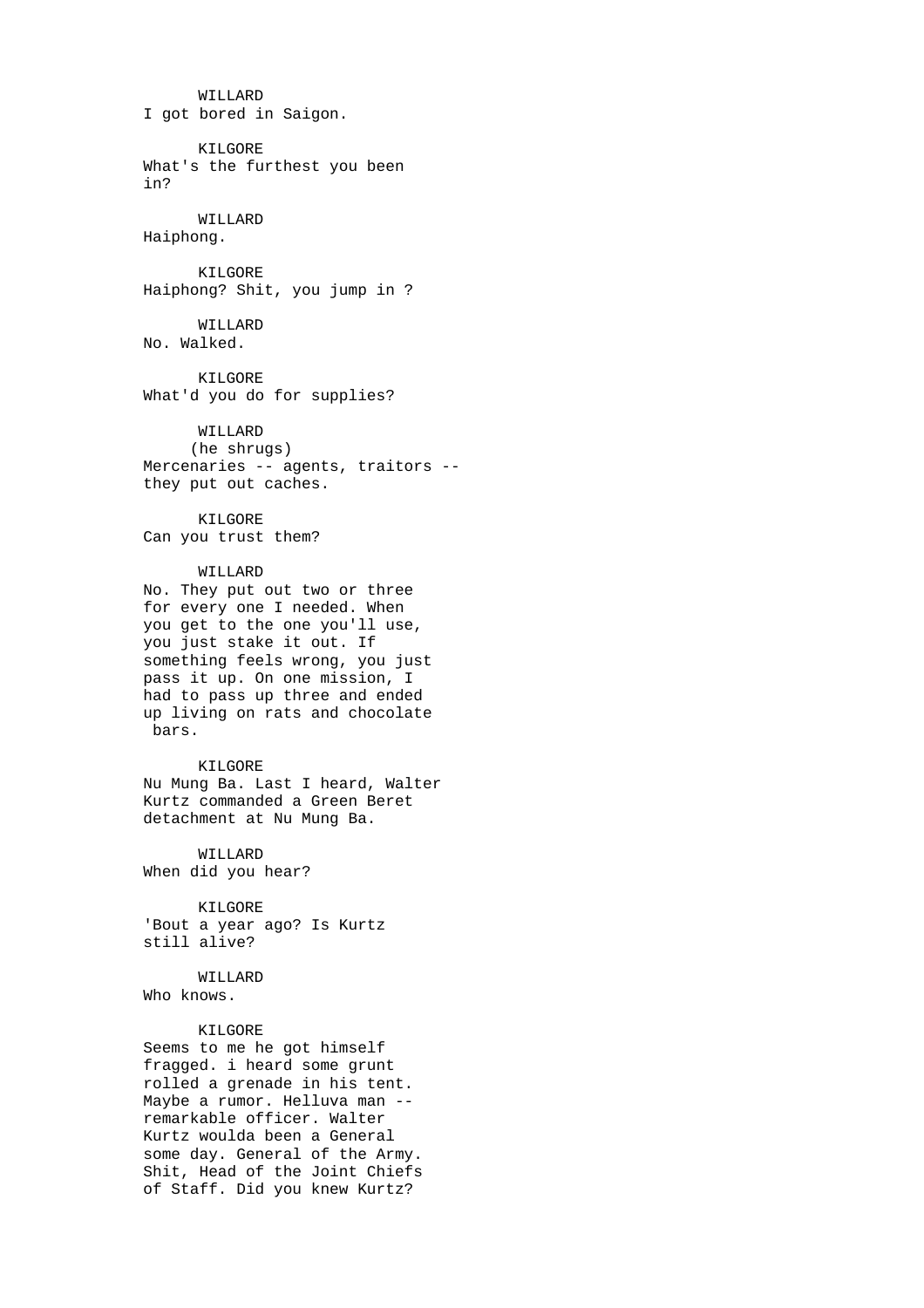WILLARD I met him. KILGORE Don't you agree? WILLARD He musta changed ! (pointing to the map) I got to get into the Nung River, here or here. KILGORE That village you're pointing at is kinda hairy. WILLARD Hairy ? KILGORE I mean it's hairy -- they got some pretty heavy ordnance, boy -- I've lost a few recon ships in there now and again. WILLARD So? I heard you had a good bunch of killers here. KTI GORE And I don't intend to get some of them chewed up just to get your tub put in the mouth of the goddman Nung River. You say you don't know Kurtz? WILLARD I met him. KILGORE You talk like him. I don't mind taking casualties, Captain, but I like to keep my ratio ten to one in this unit -- ten Cong to one. WILLARD You'll find enough Cong up there. KILGORE What about this point here? He puts his finger on the map. KILGORE (continuing) What's the name of that goddamn village -- Vin Drin Dop or Lop; damn gook names all sound the same. He motions to one of his surfers. KILGORE (continuing)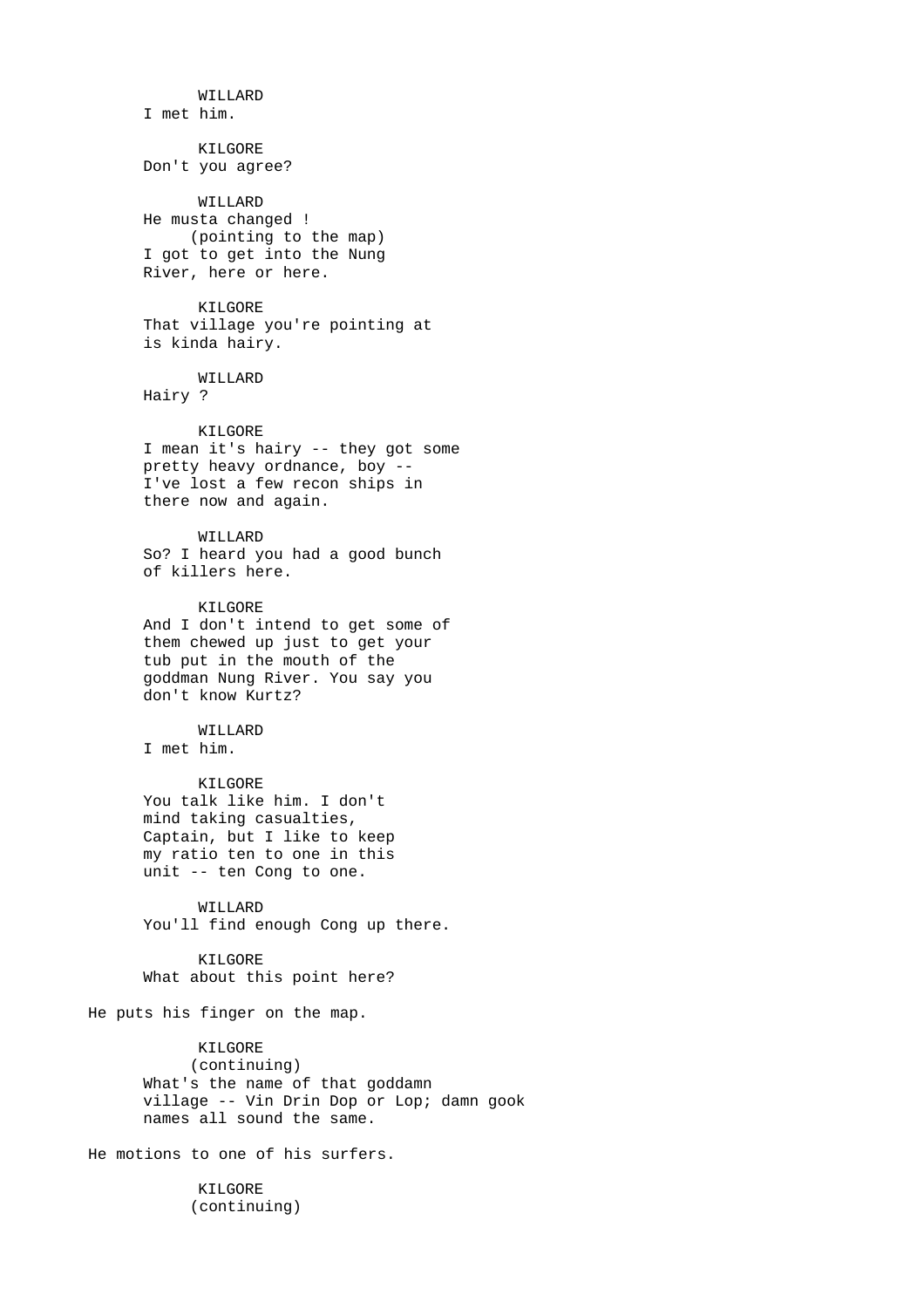Mike, you know anything about the point at Vin Drip Drop? **MTKF** Boss left. KILGORE What do you mean? **MTKF** It's really long left slide, breaks on the short side of the point -- catches a south swell. LANCE Nice. Willard looks at Lance -- then at Kilgore. KILGORE Why the hell didn't you tell me about that place -- a good left. (to Willard) There aren't any good left slides in this whole, shitty country. It's all goddamn beach break. MIKE It's hairy ,though. That's where we lost McDonnel -- they shot the hell out of us. It's Charlie's point. KILGORE How big it is? MIKE Six to eight feet. Kilgore gazes out across the parked helicopters. KILGORE (to himself) A six-foot left. Willard nudges Lance -- who gets the idea. LANCE Boss. What's the wind like. MIKE Light off shore -- really hollow. WILLARD We could go in tomorrow at dawn -- there's always off-shore wind in the morning. CHIEF The draft of that river might be too shallow on the point. KILGORE Hell, we'll pick your boat up and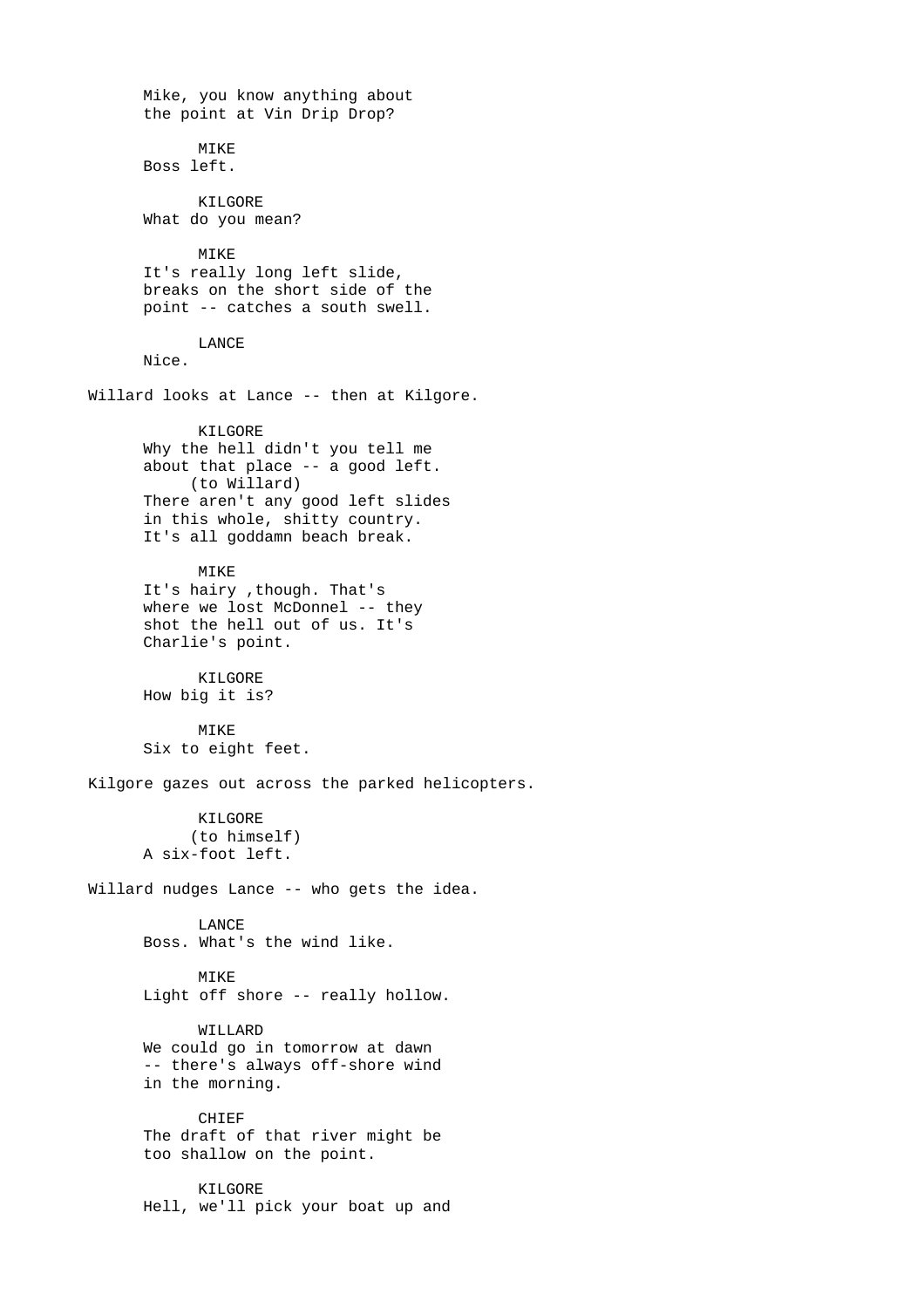lay it down like a baby, right where you want it. This is the Cav boy -- airmobile. I can take that point and hold it as long as I like -- and you can get anywhere you want up that river that suits you, Captain. Hell, a six foot left. (he turns to an advisor) You take a gunship back to division -- Mike, take Lance with you -- let him pick out a board, and bring me my Yater Spoon -- the eight six. TOM I don't know, sir -- it's -- it's -- KILGORE (hard) What is it? TOM Well, I mean it's hairy in there -- it's Charlie's point. Kilgore turns and looks to Willard, exasperated. **WILLARD** Charlie don't surf. 44 FULL SHOT - HELICOPTERS - DAWN What seems like hundreds of Hueys standing, their rotors churning a great wind -- Inside, the men of the 1st Cavalry Airmobile -- toughest unit in Vietnam. Kilgore's helicopter is being loaded with ammunition and has surfboards strapped underneath. 45 MED. VIEW Kilgore strides up to the side door, dressed for battle. He looks out, around. He turns to his door GUNNER. KILGORE How do you feel, boy? GUNNER Like a mean motherfucker, sir. He turns to his R.T. man. KILGORE Let's go. 46 FULL VIEW Helicopter rotors build up speed -- gas turbines

belching fire from their jet pipes -- dust flying as fifty helicopters rise; ROAR OVER CAMERA and deploy into attack formation.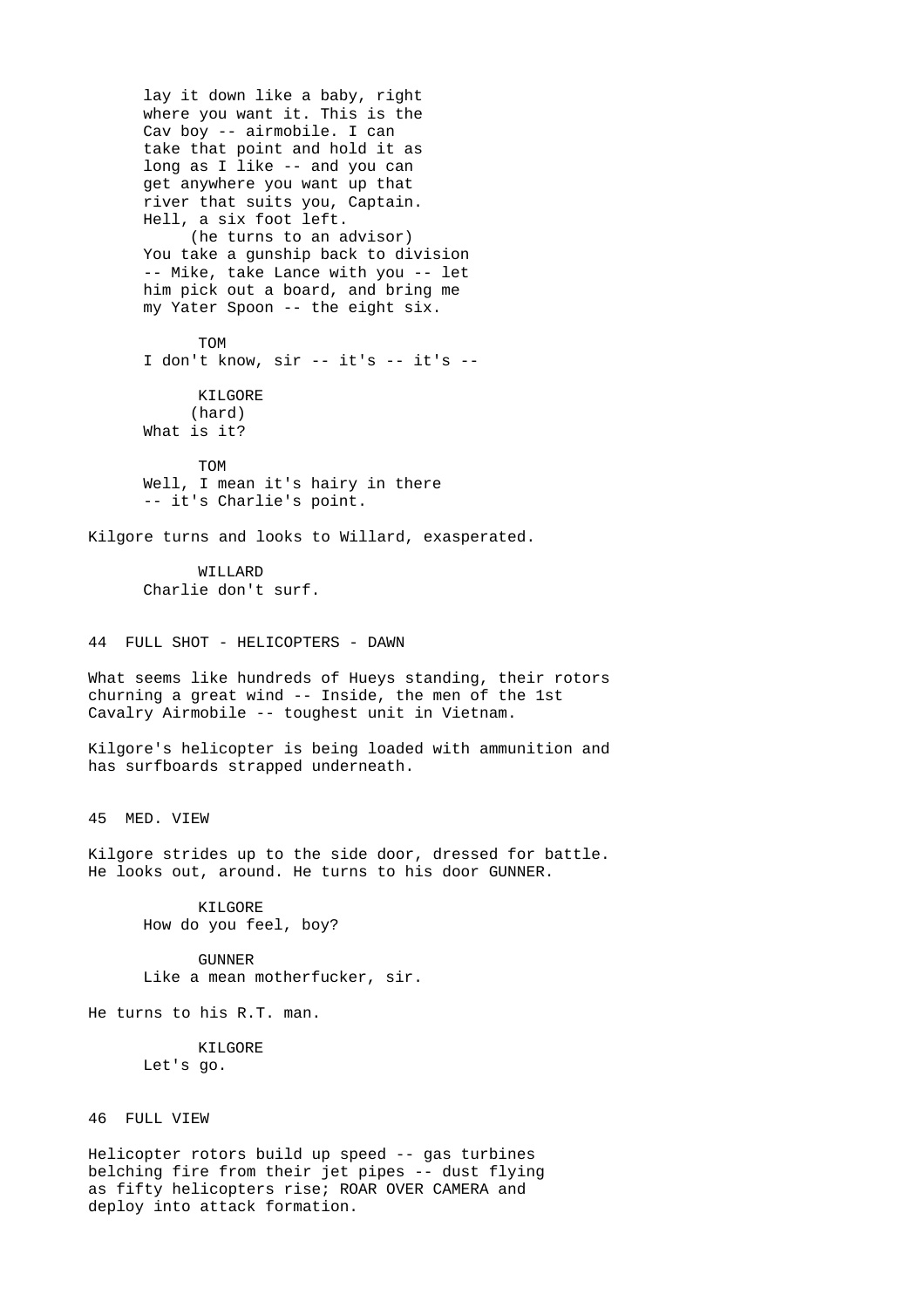47 NEW VIEW

Helicopters moving THROUGH the FRAME: almost a dance of dragonflies.

48 INT. COMMAND COPTER - MED. SHOT - KILGORE, WILLARD, **OTHERS** 

Willard looks ahead -- Kilgore sits near the door. Below they see the jungle whisk by and they are suddenly over the ocean, low and fast.

49 MONTAGE

CLOSE SHOTS of rocket pods -- mini-guns in bizarre looking mounts.

CLOSE SHOTS of the three surfboards strapped below the command helicopter, next to the fearsome weaponry.

And finally, CLOSE SHOTS of the men -- nervous, excited very few of them really scared -- they fondle their rifles, grenade launchers, anti-personnel grenades, claymore mines; plastic explosives cord; flame-throwers; M-60 machine guns; expandable rocket launchers; mortars and bayonets.

50 INT. COMMAND COPTER

Kilgore cranes his neck and almost leans out to watch the waves -- then he sits back relaxed.

> KILGORE (to Willard) We'll come in low out of the rising sun -- We'll put on the music about a mile out.

WILLARD

Music?

KILGORE Yeah. Classical stuff -- scares the hell out of the slopes -- the boys love it.

51 MED. SHOT

POV behind the PILOT and CO-PILOT -- the ocean rushes below.

> PILOT Big Duke six to Eagle Thrust - turn on coordinates 1-0 -- niner, assume attack formation.

The helicopter banks into a tight turn and bears toward the coast.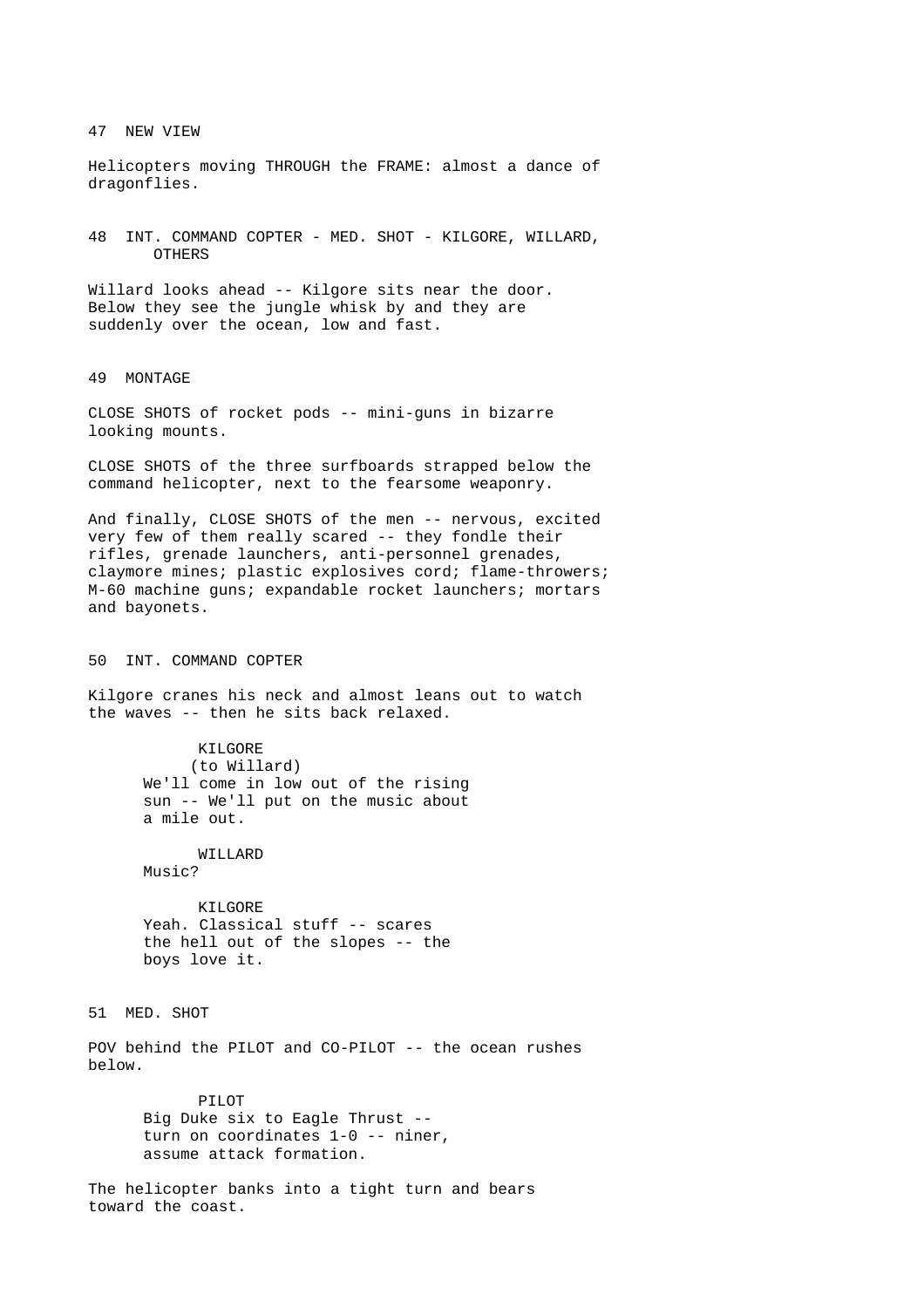RADIO (V.O.) Eagle Thrust formation target 2800 yards -- begin psch-war operations.

52 CLOSE SHOT - LOUDSPEAKERS

The ocean rushes below as suddenly the LOUDSPEAKERS BLARE out Wagner's "Ride of the Valkyries."

53 FULL SHOT - HELICOPTERS

From the water we SEE the massive grouping of Hueys -- gunships -- troop carriers -- medevac and recon -- ROAR over low in battle formation BLARING out "Ride of the Valkyries."

54 INT. HELICOPTER - MED. SHOT -CREW

POV behind pilot --

PILOT 700 -- 600 yards -- 500 -- Commence firing.

The whole copter shakes.

55 EXT. VIET CONG FISHING VILLAGE - FULL SHOT

A Vietnamese coastal fishing village built along the beach and palm trees -- with rice paddies behind. This village commands a delta where ocean and river merge.

Sampans are pulled into a cover where they are being unloaded. We SEE bunkers with N.V.A. regulars ambling about.

Suddenly we HEAR the distant MUSIC -- Everyone stops; they stare out to see. Men scream orders -- women run from huts bearing ammunition and rifles -- Everywhere there is activity to prepare for the defense of the village.

Camouflage is removed from anti-aircraft emplacements. People feverishly unlimber weapons of all types and run to tunnels and trenches.

The MUSIC GROWS LOUDER with the FAINT SOUND of ROTORS

56 EXT. THE HELICOPTER FORMATION - AERIAL VIEW

coming directly at us; WAGNER BLARING.

57 HIGH ANGLE

looking down through the helicopters as they approach the village.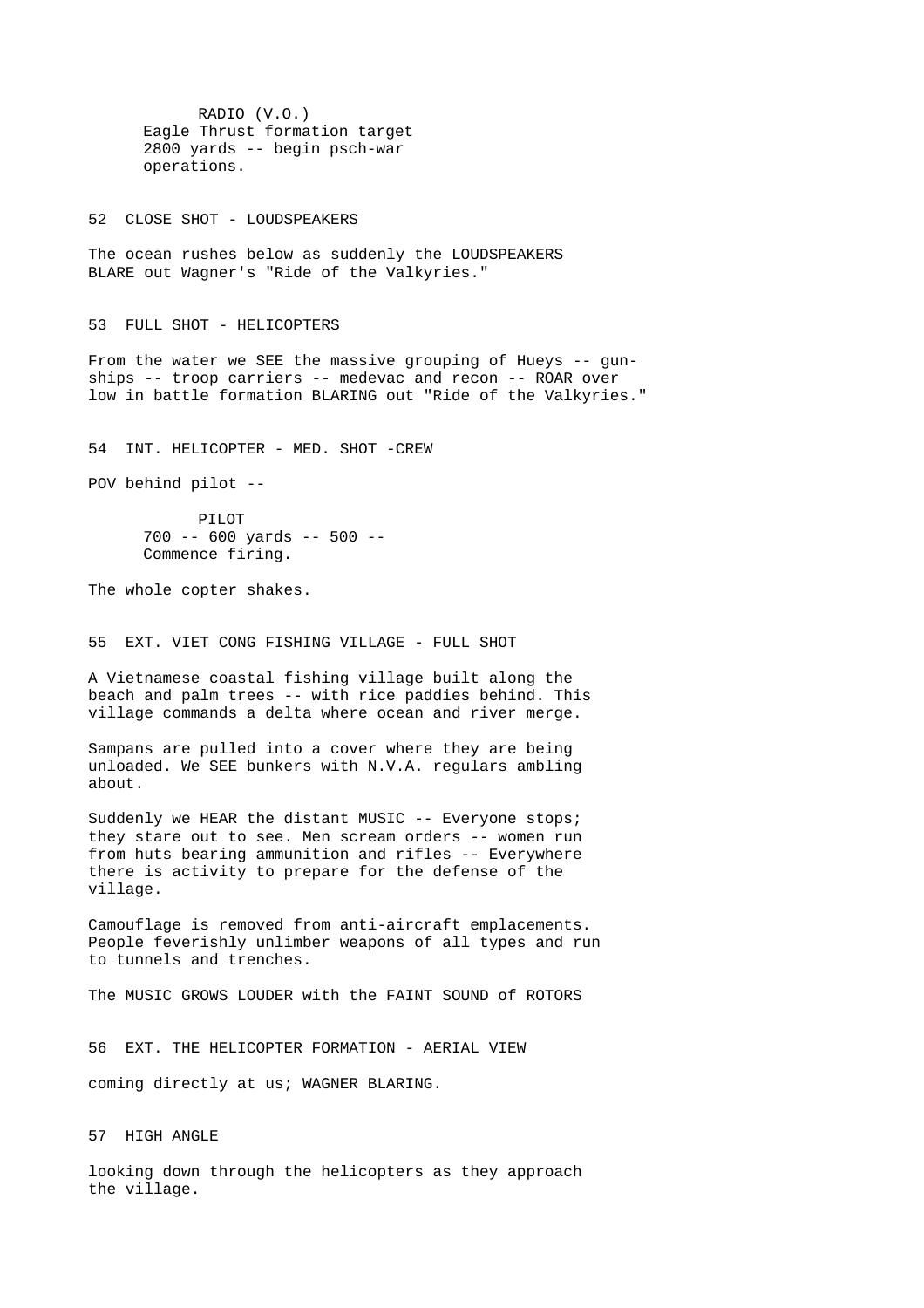58 INT. HELICOPTER - MED. SHOT - CREW

POV behind pilot

PILOT 700 yards -- 600 -- 500 - commence firing.

The whole copter shakes.

59 EXT. HELICOPTERS - MONTAGE

We SEE rockets ROAR from pods -- MACHINE GUNS RATTLE -grenade launchers POUND away -- and MINI-GUNS pour streams of lead and tracers with the SOUND of a DIESEL HORN.

60 FULL SHOT - HELICOPTERS

POV behind lead gunship. They ROAR in over the beach streaming FIRE from doors, pods and nose -- The ground is alive with smoke and fire -- a hut EXPLODES. The leads ship banks sharply up over the trees -- men run below SHOOTING back.

61 MED. SHOT - ANTI-AIRCRAFT EMPLACEMENT

EXPLOSIONS crash around -- the MUSIC and SOUND of the COPTERS almost drown them out. The gunner FIRES frantically -- COPTERS are ROARING over -- GUNFIRE rips around. The gunner is blown away.

62 MED. CLOSE ON WILLARD

as the ship he is in swoops down, its MACHINE GUNS FIRING into the village.

63 MED. SHOT - SWOOPING COPTER

The Pilot leans out and SHOOTS a charging V.C. in the head with his .38, then ducks back in.

> CO-PILOT We're down, Eagle Thrust -- we're hit. We got a hot L.Z. here.

BULLETS RIP through the plexiglass. The Pilot FIRES back.

> CO-PILOT (continuing) Hell of a hot L.Z. Need immediate air strike on the tree line, Eagle Thrust.

64 INT. COMMAND COPTER - MED. SHOT - WILLARD, KILGORE, **OTHERS**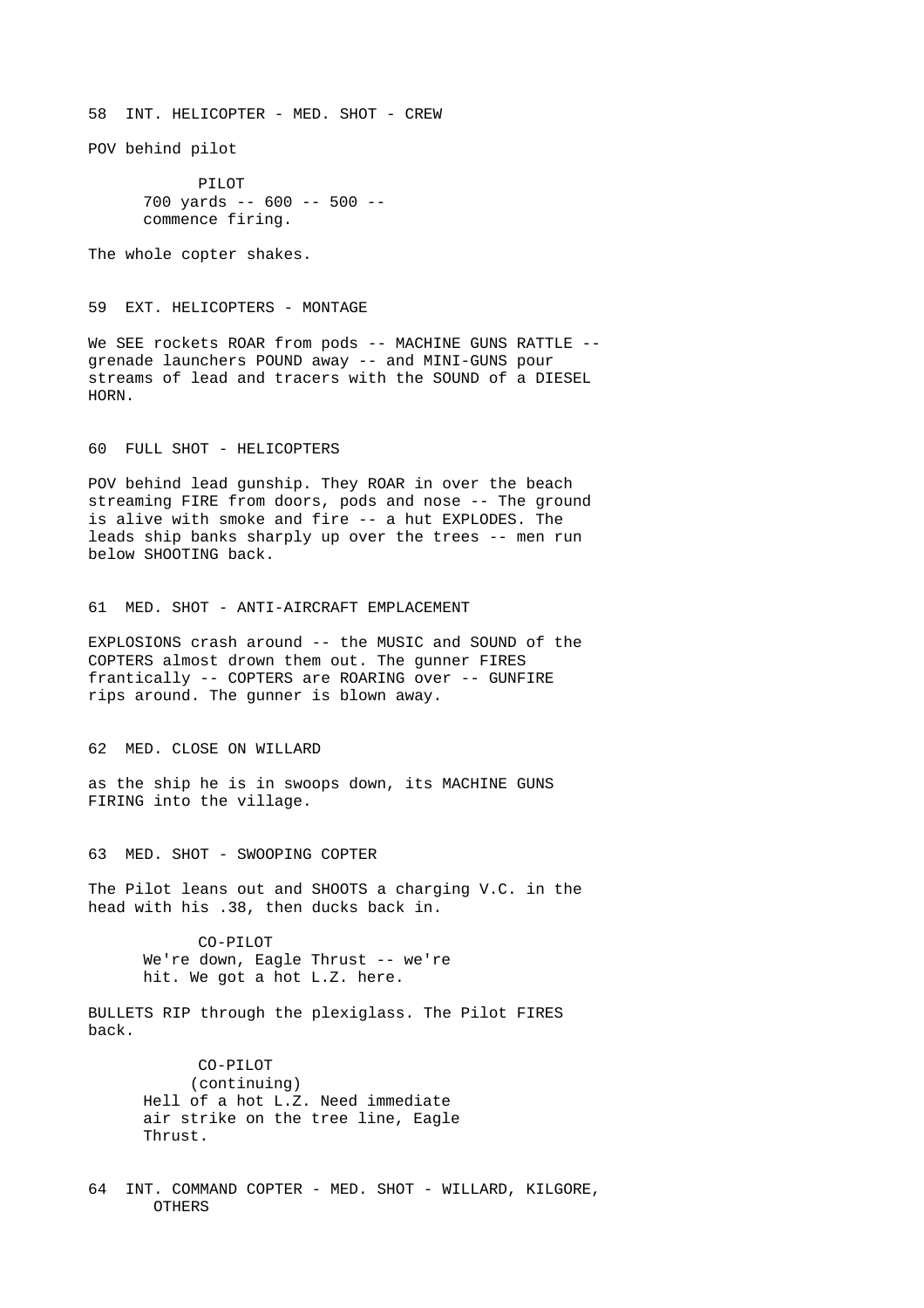Kilgore has R.T. equipment -- he leans out near the door gunner. KILGORE Big Duke Six to Hell's Angels Four -- bring it in on along tree line and huts. RADIO (V.O.) Hell's Angels Four to Big Duke Six -- we'll need green smoke - suggest you have the FAC mark it. KILGORE Haven't got time, Hell's Angels - lay it right up the tree line. 65 FULL SHOT - JET SQUADRON Four F-4H Phantoms peel off and streak toward the coast. 66 INT. COMMAND COPTER - VIEW ON WILLARD AND KILGORE KILGORE Fucking savages. WTI LARD Who? KILGORE The enemy. Who else? 67 HELICOPTER'S POV - THE JETS The jets streak by below laying in huge gobs of orange napalm along the trees. KILGORE (O.S.) (on radio) Very good, Hell's Angels -- suggest you follow with cannon fire. 68 INT. COMMAND COPTER - MED. SHOT They circle the battle. RADIO (V.O.) This is Baker Delta Four -- Captain hit bad -- need dust-off. Receiving heavy automatic weapons fire from huts about thirty yards to our left. KILGORE Big Duke Six to Baker Delta Four -- hold -- we're right over you.

He turns to door gunner.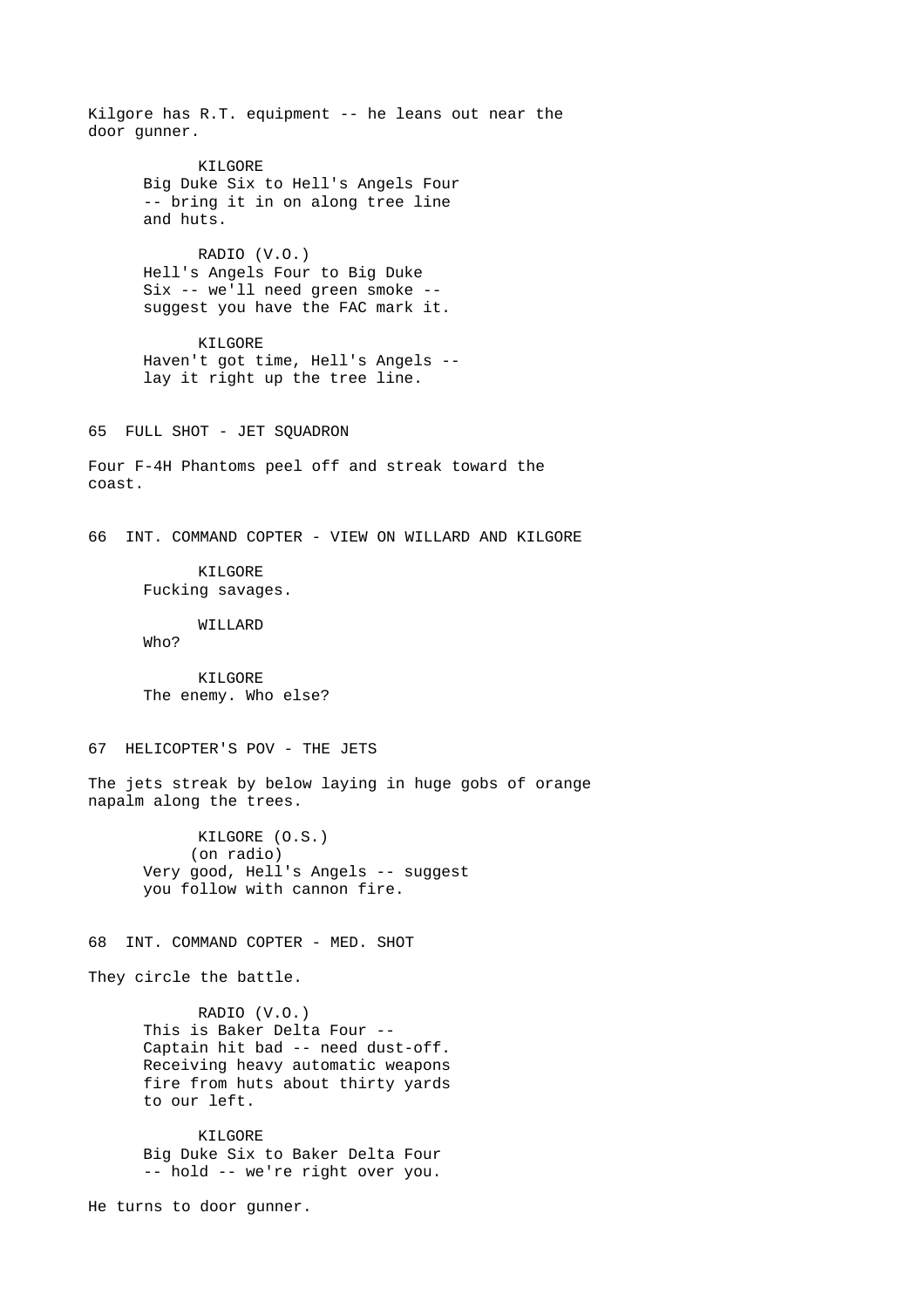KILGORE (continuing) Right along the doors, boy. The gunner FIRES leaning out -- KILGORE (continuing) Fine... fine... little higher. Through the roof; yeah, that's good. He leans back in. KILGORE (continuing) Didn't anybody bring me any bombs, grenades, claymores or anything? LIEUTENANT You didn't tell me to, sir. KILGORE (grumbling) You shoulda known. Suddenly, BULLETS SMASH through the copter -- Plexiglass SHATTERS; the copter vibrates and turns sharply. Kilgore is thrown down where he hangs on. KILGORE (continuing) Sonuvabitch -- anybody hurt? WILLARD Automatic weapons flashes along those trees -- probably eleven millimeter guns and AK-47's. KILGORE The trees, eh... He grabs the R.T. KILGORE (continuing) Eagle Thrust Four -- Big Duke Six. Join me in sparaying some trees. RADIO (V.O.) Affirmative, Big Duke Six -- We're even got some rockets left. KILGORE Take her in low, Lieutenant. 69 FULL SHOT - THE TREES, HELICOPTERS

The two helicopters swoop up out of the smoke and blast the trees with ROCKETS, MACHINE GUNS and GRENADE LAUNCHERS.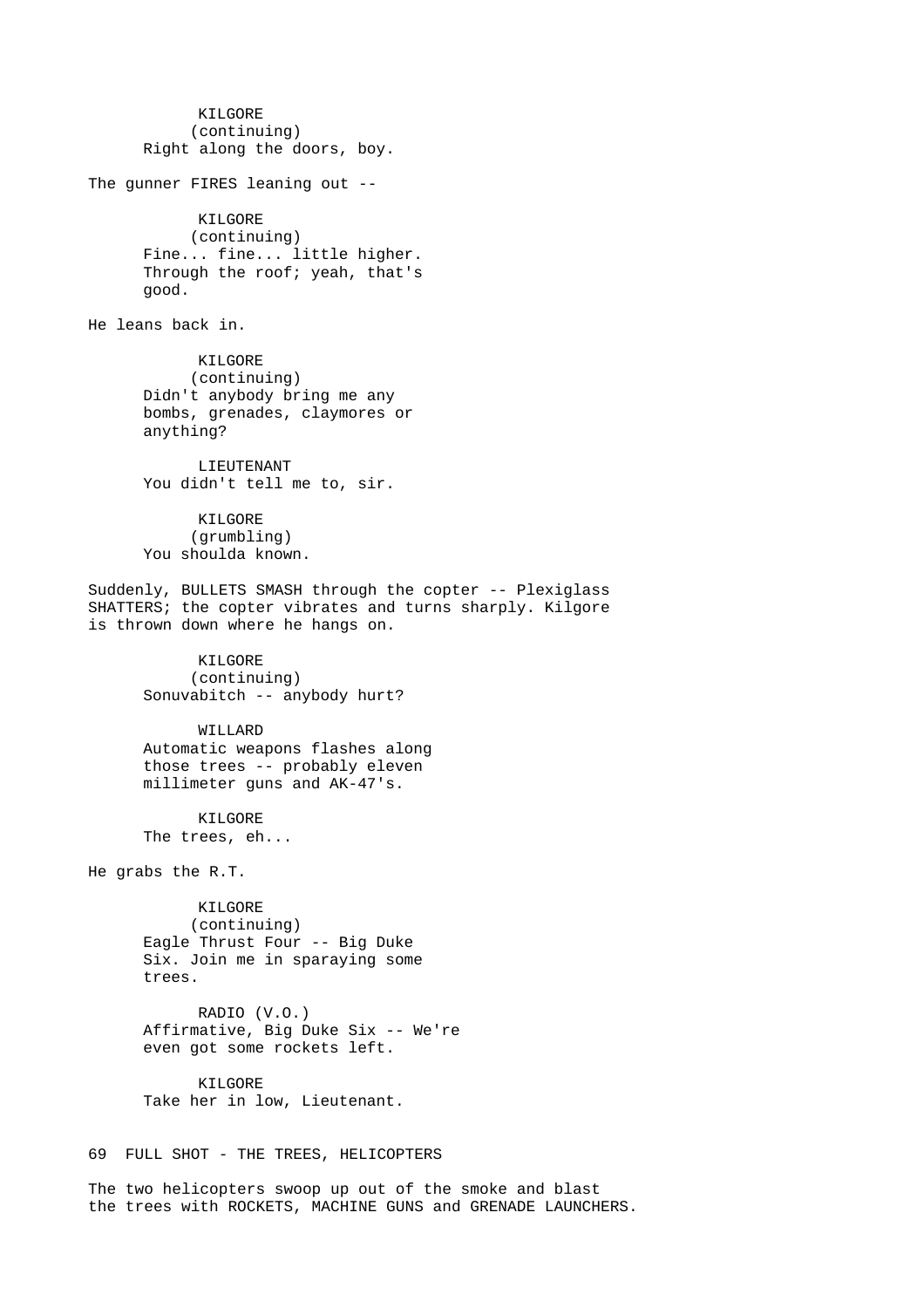Other copters join -- The V.C. break and run through the rice paddies in the f.g. -- BULLETS EXPLODING around them -- they scream and fall FIRING back.

70 INT. COMMAND COPTER - MED. SHOT - KILGORE, WILLARD

Kilgore looks out as three V.C. break and run through the rice paddies -- the helicopter turns and follows them -- the door gunner swings out and BLASTS two of them into the mud. He takes a bead on the third.

> KILGORE Hold it, boy.

He puts his arms across the sights -- the gunner swings back inside.

> KILGORE (continuing) Take her up to 300 feet, Lieutenant.

They rise above the paddy -- the man below runs for all he's worth. Kilgore motions to the door gunner who steps aside. Kilgore buckles himself into the gunner's harness.

> KTI GORF (continuing) Rifle.

A hand passes him a M-16.

KILGORE (continuing; hard) My rifle, soldier.

There is some fumbling and then a hand passes him a 300 Weatherby Magnum with a zebra wood stock -- mother of pearl inlays and a variable power scope. Kilgore takes it and opens the bolt.

71 VIEW ON WILLARD

Amazed at these proceedings.

72 VIEW ON KILGORE

as he loads the rifle with huge cartridges. He gets into the sling and slams the bolt shut.

73 MOVING POV. ON THE V.C.

He is running hard, but starting to sink into the mud. The Huey DRONES overhead, its huge shadow behind him on the mud. He turns and FIRES with a pistol.

74 INT. COPTER - MED. SHOT - KILGORE, WILLARD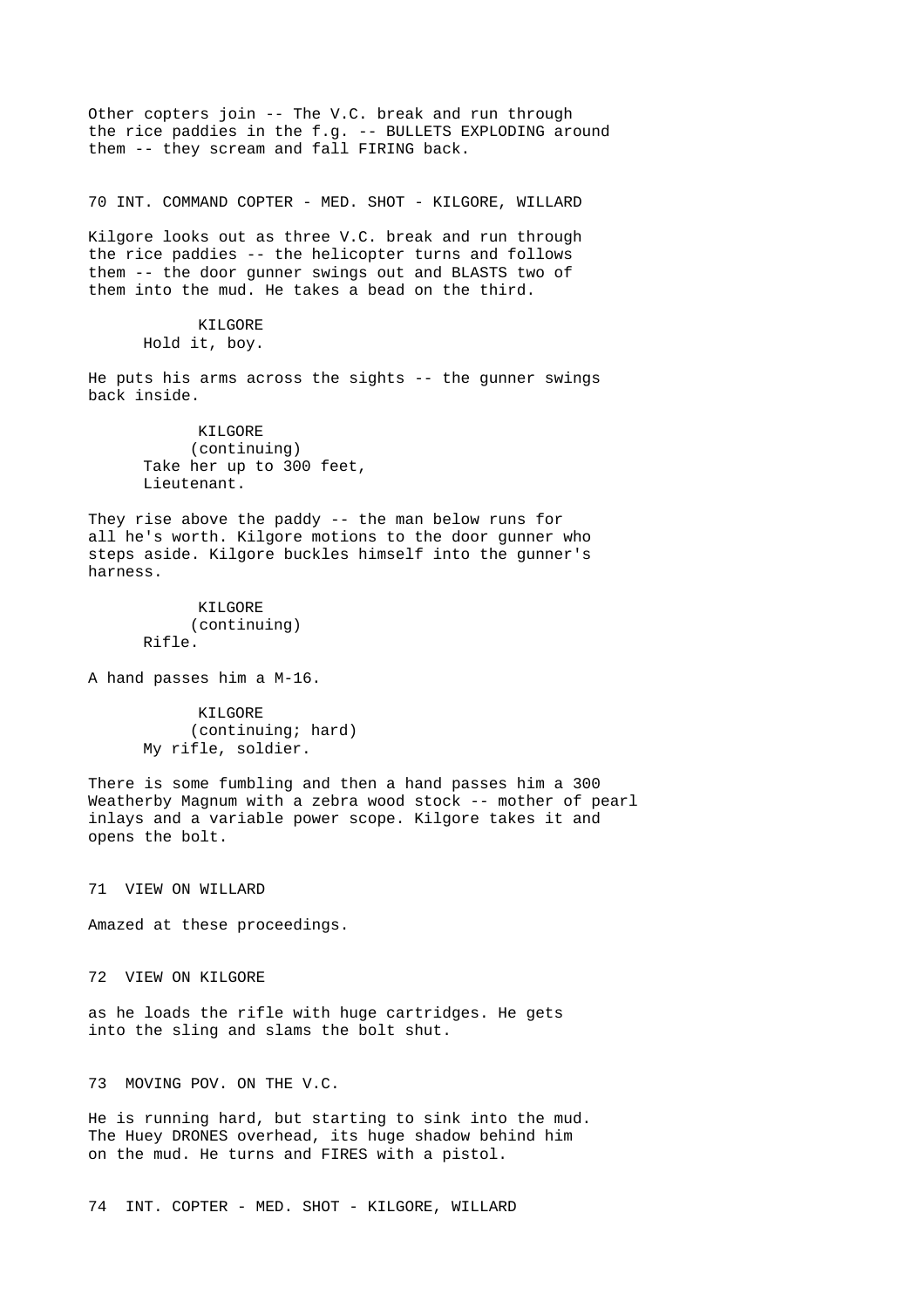Kilgore leans out; pulls the gun in tight -- takes careful aim and the Cong is BLASTED flat into the paddy. Kilgore leans back, opens the bolt, ejecting the spent cartridge out the door. He hands Weatherby back into the copter.

75 VIEW ON WILLARD

The gaudy rifle passed by him.

SOLDIER (O.S.) That's 27, sir.

WILLARD Anyone got a card?

Somebody hands Willard the deck. He takes a card and flips it out of the copter, never lifting his gaze from Kilgore.

DISSOLVE TO :

76 FULL SHOT - BATTLEFIELD - THE CAV, V.C.

Americans run through the hooches FIRING and throwing GRENADES. Helicopters swoop overhead -- JETS ROAR by -- Uniformed N.V.A. regulars burst from a tunnel entrance and charge the Americans. The SHOOTING is at point blank range -- automatic, as the V.C. are cut down.

77 INT. COMMAND COPTER - KILGORE, WILLARD, LANCE, ETC.

Kilgore leans out carefully, looking over the battlefield. He has the R.T.

He leans back, deliberately avoiding Willard to speak to Lance.

> KILGORE The L.Z.'s cooling off fast - we'll move in another company an' then we'll own it. (he laughs to himself) Charlie's point.

He looks out toward the ocean.

KILGORE (continuing) Good swell.

LANCE What, sir?

KILGORE I said it's a good swell -- hell of a good swell 'bout six feet. Let's get a look at it.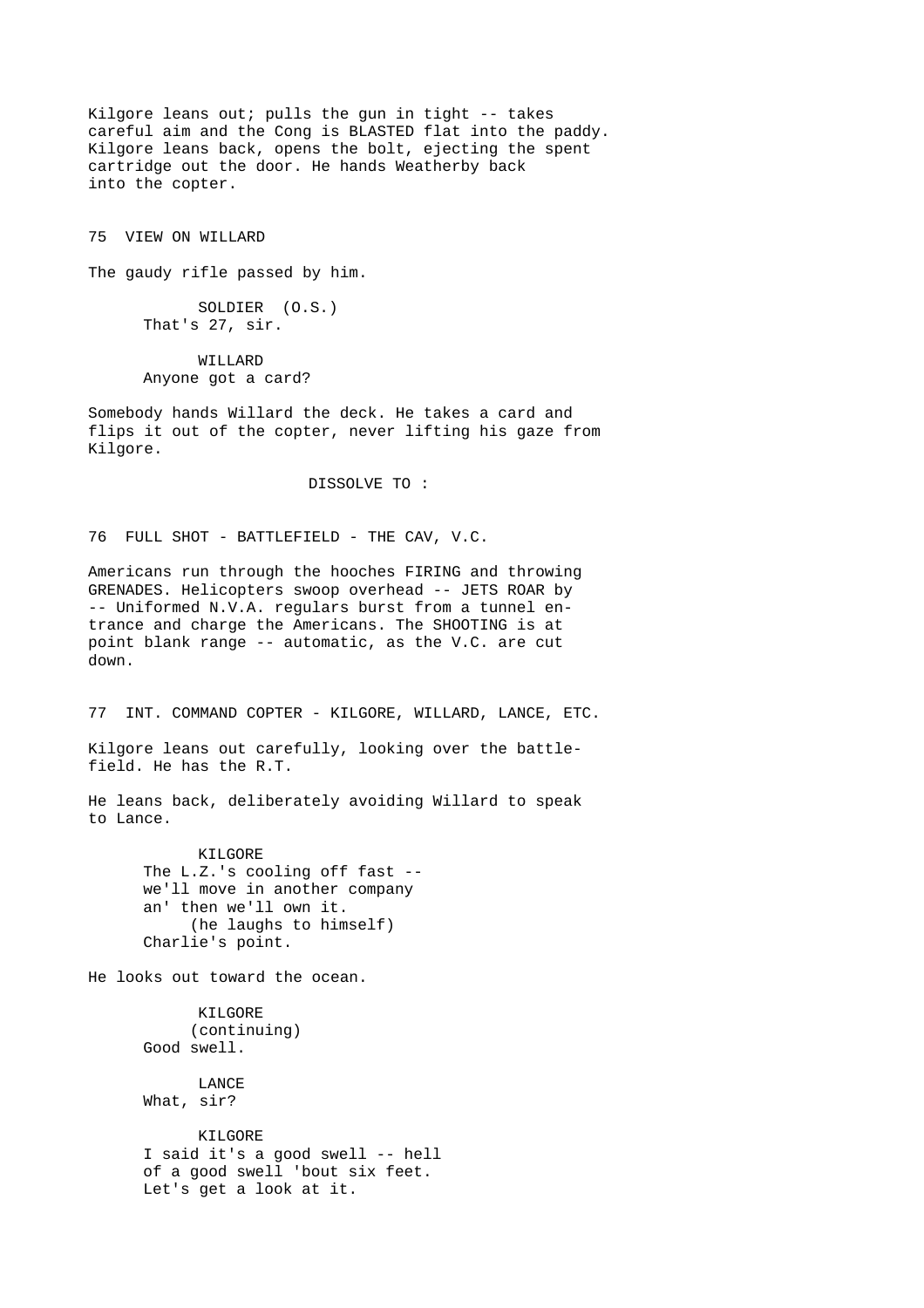Lance looks at Willard and then agrees.

78 FULL SHOT - COPTER, SURF

The pilots are used to this -- they bank sharply and swoop in on the lineup of waves, coming in low over the point and streaking down a long, lined-up green wall as if surfing it. They tip up over and up at the last minute as the wave breaks.

DISSOLVE TO :

79 FULL SHOT - BEACH HUTS, SOLDIERS

Americans line up blindfolded Viet Cong and N.V.A. regular troops outside a burning hut. GUNFIRE is DISTANT and sporadic -- an occasional MORTAR round SCREAMS in. A soldier yells in Vietnamese in a southern accent and the prisoners are marched away. Other soldiers are already setting up heavy weapons emplacements -- 50 cal machine guns etc. Three Hueys ROAR in, fanning the smoke with their wind. The center one, the command ship, lands. JETS SCREAM over and the two gunships pull up at 200 feet. Another Huey zooms in low and lands behind the Colonel's. The doors open, guards jump out, check the situation, and out steps Kilgore and Lance. From the other copter are more guards, Kilgore's surfers and others of the P.B.R. crew. Willard follows.

80 FULL SHOT - THE POINT

They stride out across the debris-strewn beach. Kilgore stands majestically on the point watching the waves. A SHELL SCREAMS overhead.

> SOLDIER Incoming !

They all dive, except Kilgore. He is watching a big set -- the SHELL EXPLODES in the water about a hundred yards away, sending up a huge geyser of spray. Kilgore is unmoved.

> KILGORE Look at that.

They look.

LANCE This L.Z. is still pretty hot, sir, maybe we oughta stand somewhere else.

Kilgore pays him no mention.

WILLARD I'm waiting for the fucking boat, Colonel.

KILGORE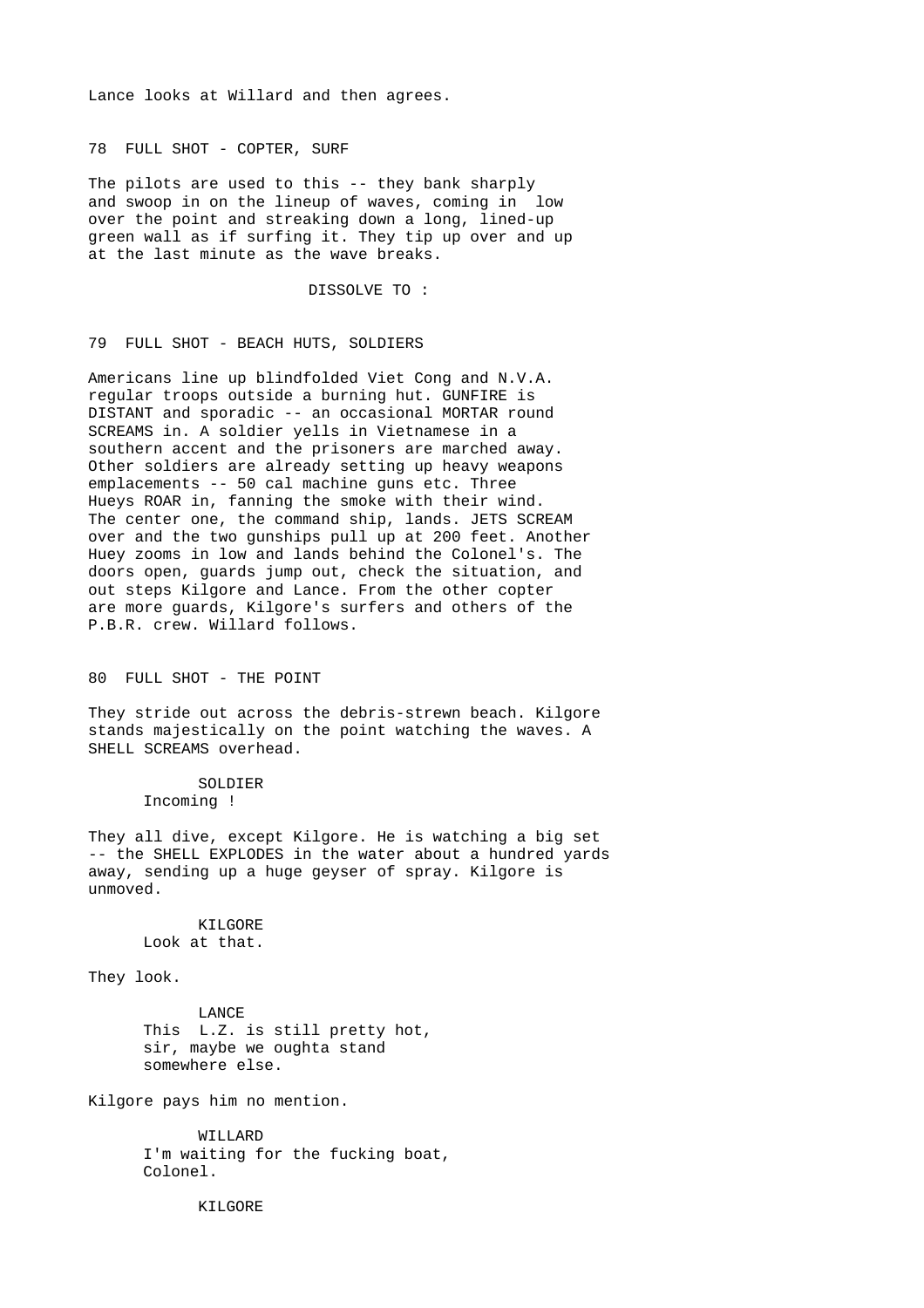```
 (without looking)
It'll get here, soldier.
```
He turns to Mike and Johnny who have their faces in the sand.

KILGORE (continuing) Change. MIKE Wh -- what? KILGORE Change -- get out there -- I want'a see if it's ridable - change. MIKE It's still pretty hairy, sir. KILGORE (bellowing) You want'a surf, soldier? He nods yes meakly. KILGORE (continuing) That's good, boy, because it's either surf or fight. They turn and hurry off -- Kilgore grabs an M-1 from one of the guards. They all think he's going to shoot the surfers or someone. They move back uneasy. KILGORE (continuing) I'm gonna cover for 'em -- that's all. He cocks thye weapon. Lance looks around uneasily. The Colonel walks over. KILGORE (continuing) You think that section on the point is ridable, Lance? LANCE I think we ought to wait for the tide to come in. A SHELL SCREAMS OVER -- they all hit the dirt except for Kilgore. It EXPLODES throwing sand through the air. Kilgore leans down yelling over the NOISE. KILGORE Doesn't happen for six hours. Lance looks up at him terrified, holding onto his helmet.

KILGORE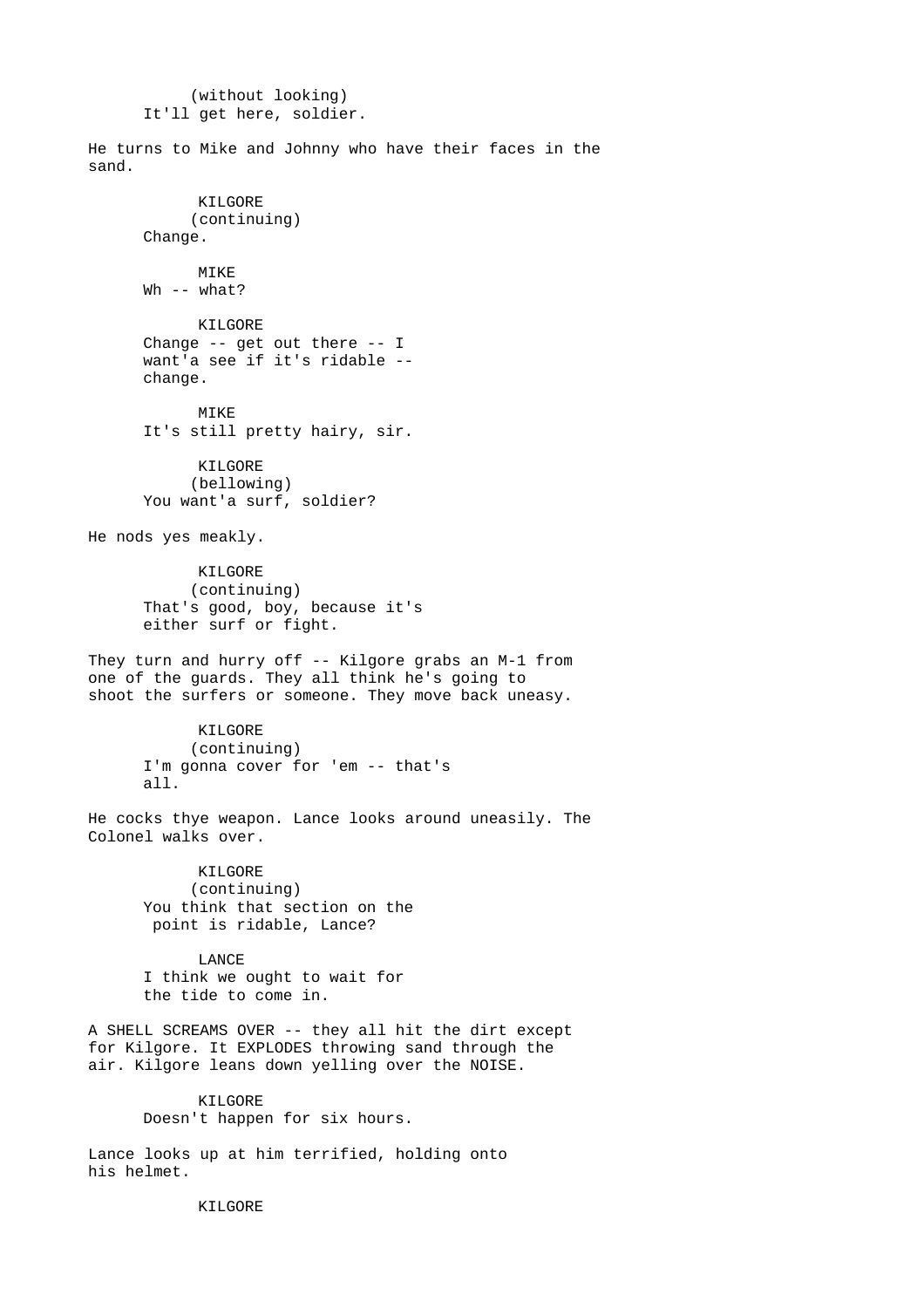(continuing) The tide -- doesn't come in for six hours.

### DISSOLVE TO :

81 FULL SHOT - SURF - MIKE AND JOHNNY

They walk through shallows carrying brightly colored boards. They look very scared. JETS SCREAM overhead, FIRING CANNONS. Helicopters wheel by carrying out wounded.

They wear olive drab surfing trunks with the Cav's shield on the left leg. The same shield is emblazoned on the boards along the word "Airmobile". They edge into the water and paddle through the mild shorebreak.

82 FULL SHOT - THE POINT - SURFERS

They paddle up the point in the calm channel -- the beautiful waves breaking beyond them.

83 CLOSE SHOT ON JOHNNY, MIKE

They paddle on their stomachs, keeping low -- breathing hard and constantly looking around scared out of their minds.

84 MED. SHOT - KILGORE AND LANCE

Kilgore looks at them with his field glasses. Lance kind of sits below taking cover in a shell hole.

> KILGORE They far enough?

LANCE Sure -- fine --

Kilgore turns and takes a giant electric megaphone from a waiting lackey.

> KILGORE (through megaphone) That's far enough -- pick one up and come on in --

85 FULL SHOT - THE POINT, SURFERS

They line themselves up on the point. A good set is building. Mike turns strokes into it -- takes off -- drops to the bottom and turns -- trims up into a tight section -- everything right except he keeps looking around frantically.

86 CLOSE SHOT ON LANCE AND KILGORE

Another SHELL SCREAMS over and EXPLODES down the beach.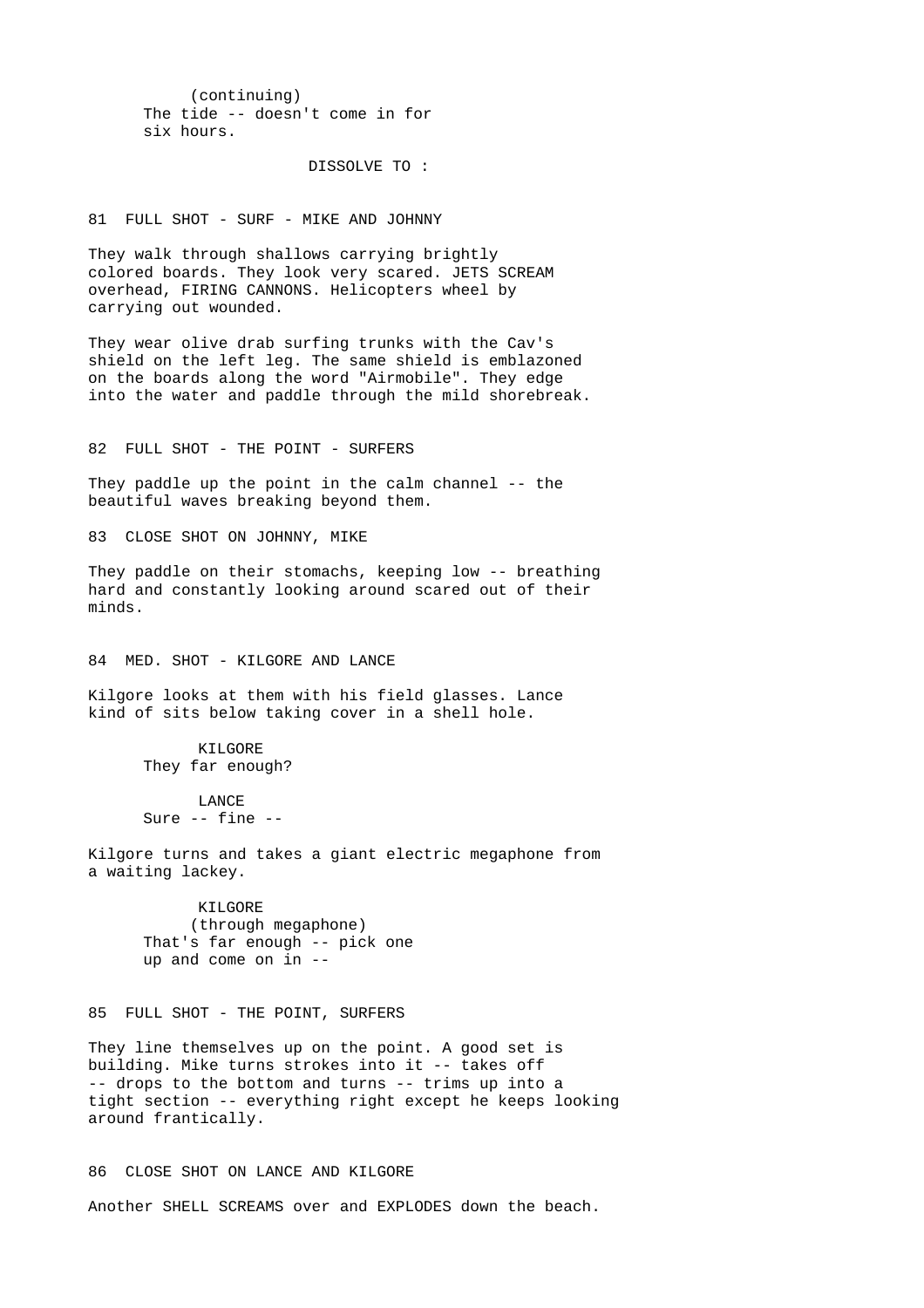Lance looks over at Willard. LANCE (to himself) Maybe he'll get tubed. WILLARD What? LANCE Maybe he'll get inside the tube - where -- where they can't see him. A SERIES of SHELLS ROAR in. WILLARD Incoming ! Lance ducks -- puts his hands over his head. The SHELLS SCREAM over Kilgore and out towards the point. Kilgore looks through his glasses -- two EXPLOSIONS in the water are HEARD. KILGORE Son of a bitch. Lance looks up and out toward the point in horror. 87 FULL SHOT - THE POINT Two surfboards float in the channel bobbing up and down on the waves. 88 MED. SHOT - LANCE AND KILGORE LANCE (to himself) The tragedy of this war is a dead surfer. Willard looks over, beginning to think Lance is crazy, too. WILLARD What's that? LANCE Just something I read in the Free Press. KILGORE They just missed a good set - the chicken shits ! Lance looks up. 89 FULL SHOT - THE POINT , SURFERS They come up near their boards and climb on -- smoke hangs over the water.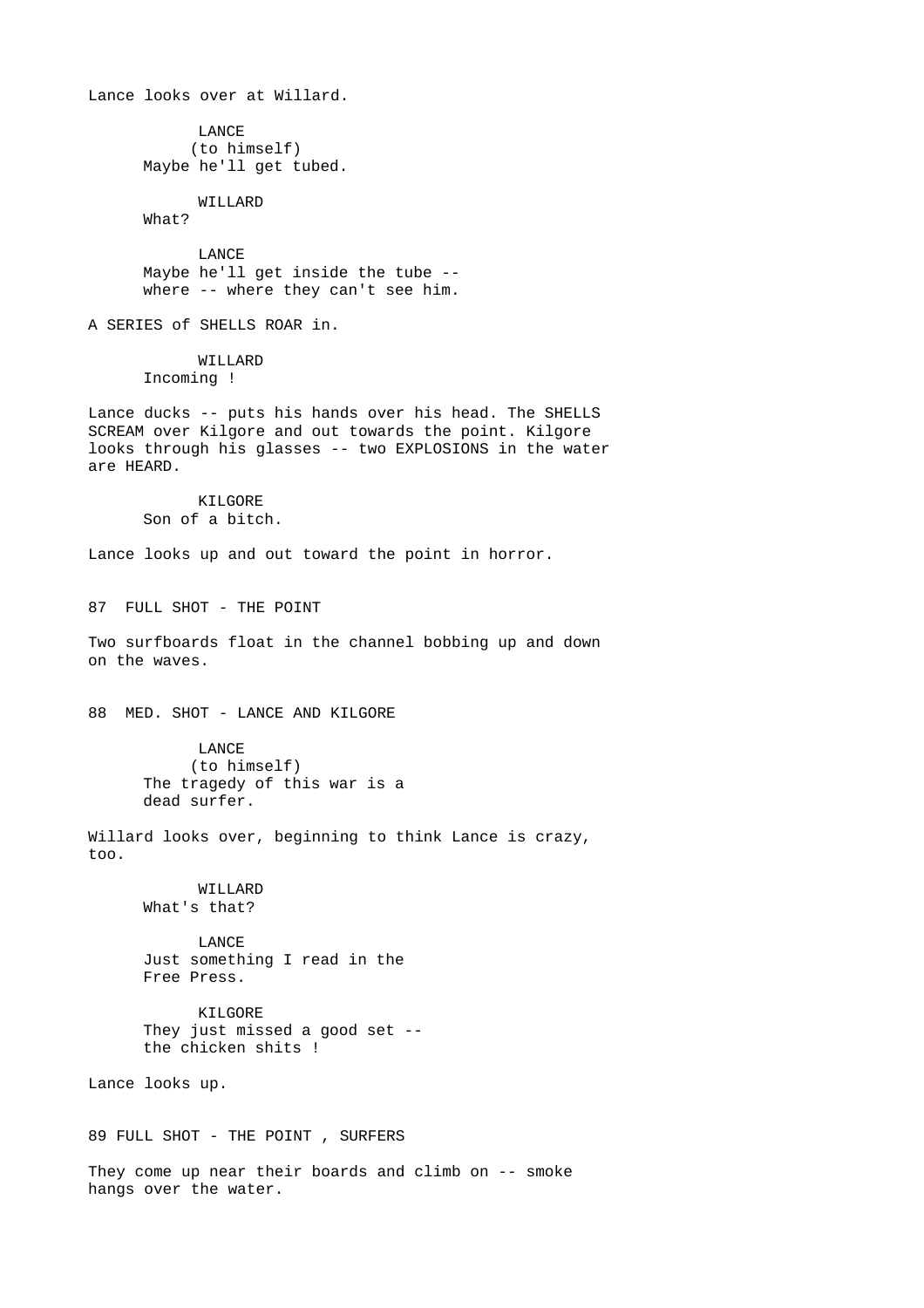KILGORE (O.S.) (megaphone) Try it again, you little bastards.

90 BACK TO SCENE

He turns to Willard.

KILGORE (continuing) I'm not afraid to surf this place. I'll surf this place.

91 CLOSE SHOT ON KILGORE

He turns, glowering to his lackeys.

KILGORE Bring that R.T., soldier.

He grabs it.

KILGORE (continuing) Big Duke Six to Hell's Angels -- Goddamit, I want that treeline bombed -- yeah -- napalm - gimme some napalm -- son of a bitch -- yeah, I'll take H.Z. or C.B.U.'s if you got any of them -- just bomb 'em into the Stone Age, boy.

He throws the R.T. back to a soldier -- another SALVO WHISTLES over -- everyone drops.

> KILGORE (continuing; to himself) Son of a bitch.

As the SHELLS EXPLODES on the beach behind him, KIlgore raises his M-16 and EMPTIES it full automatic in the general direction of the trees. He mumbles a few unintelligible swear words and jams a new clip into his rifle turning to Lance --

> KILGORE (continuing) We'll have this place cleaned up and ready for us in a jiffy, boy. Don't you worry.

He FIRES another clip as the JETS SCREAM overhead.

92 FULL SHOT - RIVER - COPTERS

A sky-crane without pod descends slowly toward us -- The P.B.R. hangs below it.

The Chief, mr. Clean and Chef stand watching this sight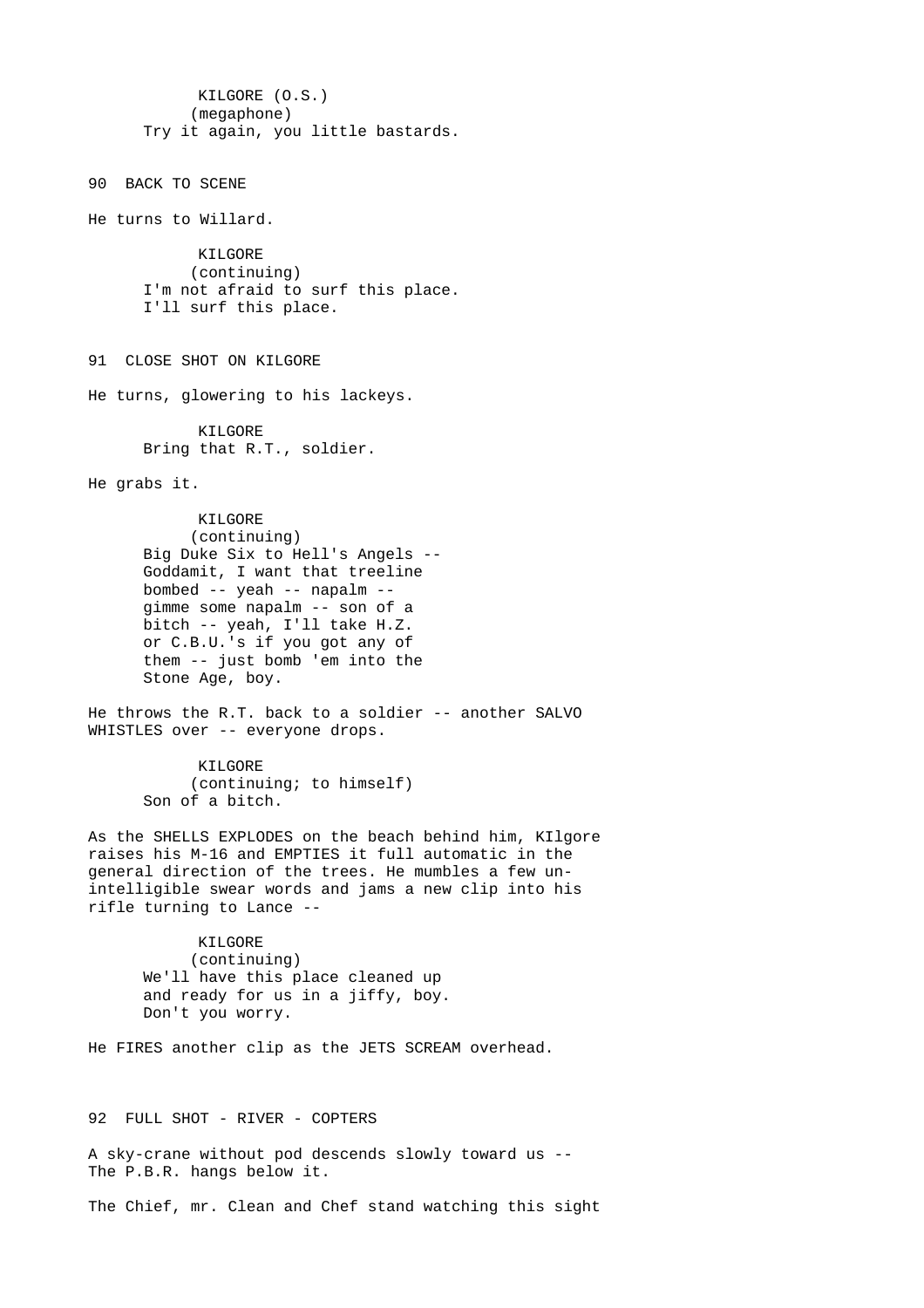alomg with other soldiers. A man guides the descending copter till the boat settles carefully in the shallows. The Chief and others leap aboard; unshackle the hoists -- load on ammunition and fuel. The battle is still going on around them. They all look up as a wadge of PHANTOMS streak over low and peel off one by one to begin their bombing run.

93 FULL SHOT - PHANTOMS - MONTAGE

Phantoms RAKE the trees with 20 mm CANNONS -- FIRE five inch ROCKETS in salvo -- "Bull Pup" MISSILES -- drop H.E. (high explosives) and C.B.U's (Cluster Bomb Units) and finally an immense amount of NAPALM.

94 FULL SHOT ON THE P.B.R.

The Chief is at the helm --the engine starts; Clean and Chef work feverishly, ducking for cover every-sooften when an EXPLOSION hits nearby. The boat begins to back out of the shallows. The EXPLOSIONS of NAPALM are reflected on their faces; the ROAR of the FIRE drowns out almost everything.

> **CHTEF** Forget that extra drum -- it's too damn hot.

CLEAN Clear on starboard -- Where's Lance an' the Captain?

CHIEF I saw that Colonel's Huey on the point --

Two HELICOPTERS SCREAM over FIRING ROCKETS.

CHIEF (continuing) Let's just get outta here.

95 FULL SHOT - THE POINT - KILGORE, WILLARD , LANCE, **OTHERS** 

Kilgore watches the waves with his field glasses - smoke drifts over.

Lance crouches below. Willard is up looking off in another direction. SHELLS SCREAM over, but even their noise is drowned out by the fierce SHRIEK of the PHANTOMS and the deafening BLAST of HIGH EXPLOSIVES. Willard stares at the tree line where it comes down to the river. The JETS are making a hell of the tree line; a hell of fire and bustling steam thet nothing could live in. Willard's glance goes further downriver through the black smoke and there merging in the river -- small and vulnerable, is his boat.

> WILLARD (to Lance) Look. There it is; the boat.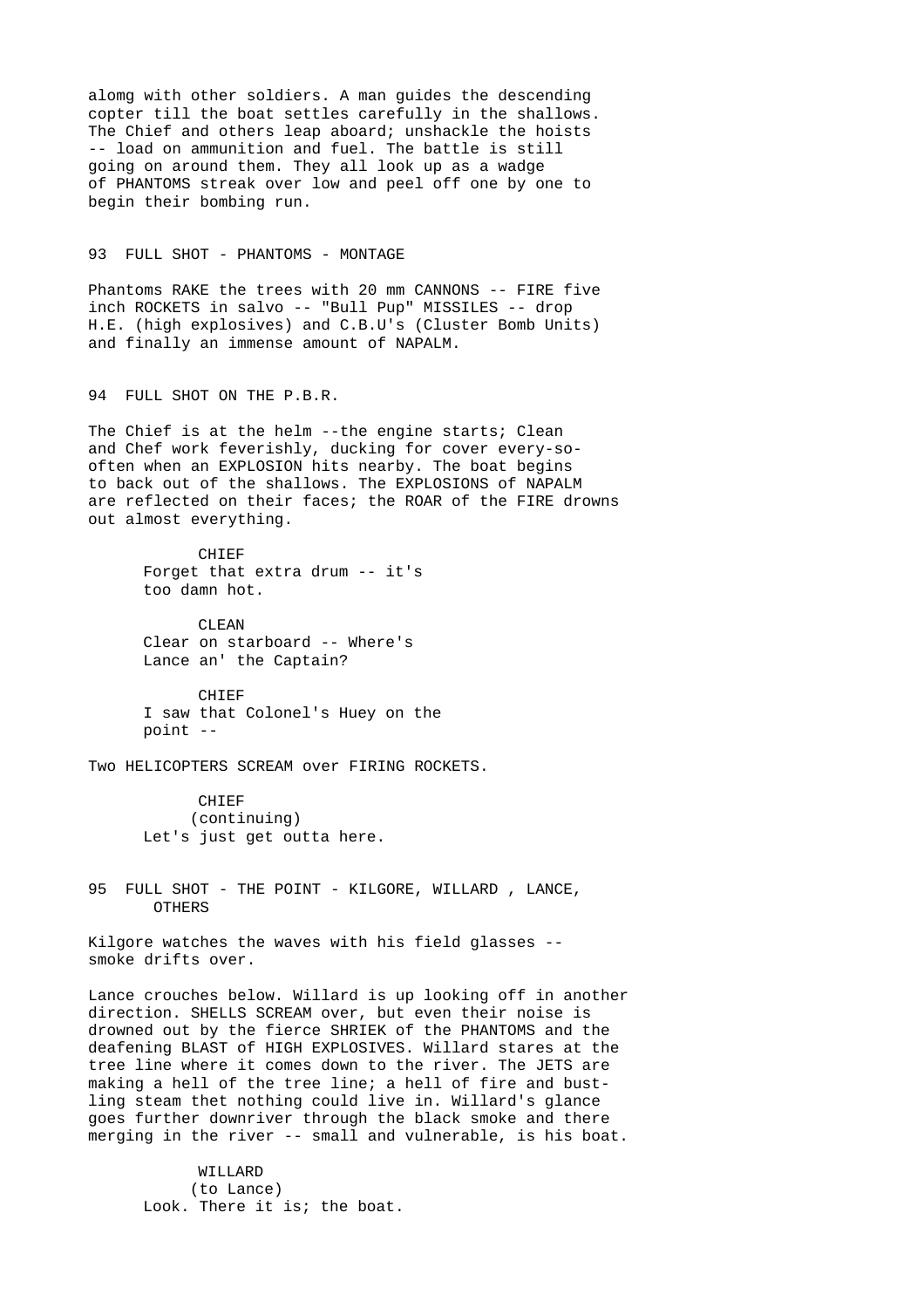Lance looks over -- a tremendous relief on his face. But still there remains the threat of Kilgore, standing stark against the sky. Willard silently motions Lance toward the boat. LANCE (whispers) He'll kill us. WILLARD He can't kill us. (realizing as he says it) We're on his side. Kilgore FIRES another clip at the tree line, and then strides back without looking at them. KILGORE (almost to himself) You smell that. (louder) You smell that? LANCE What? KILGORE Napalm, boy -- nothing else in the world smells like that -- They reflect the glow from the burning trees. KILGORE (continuing; nostalgically) I love the smell of napalm in the morning. One time we had a hill bombed for 12 hours. I walked up it when it was all over; we didn't find one of 'em ... not one stinking gook body. They slipped out in the night -- but the smell -- that gasoline smell -- the whole hill -- it smelled like ... (pause) victory... He looks off nostalgically. WILLARD You know, some day this war's gonna end.. KILGORE (sadly) Yes, I know. Suddenly he senses something -- he stops -- lifts his hand -- then frantically licks his fingers and puts them up in the air.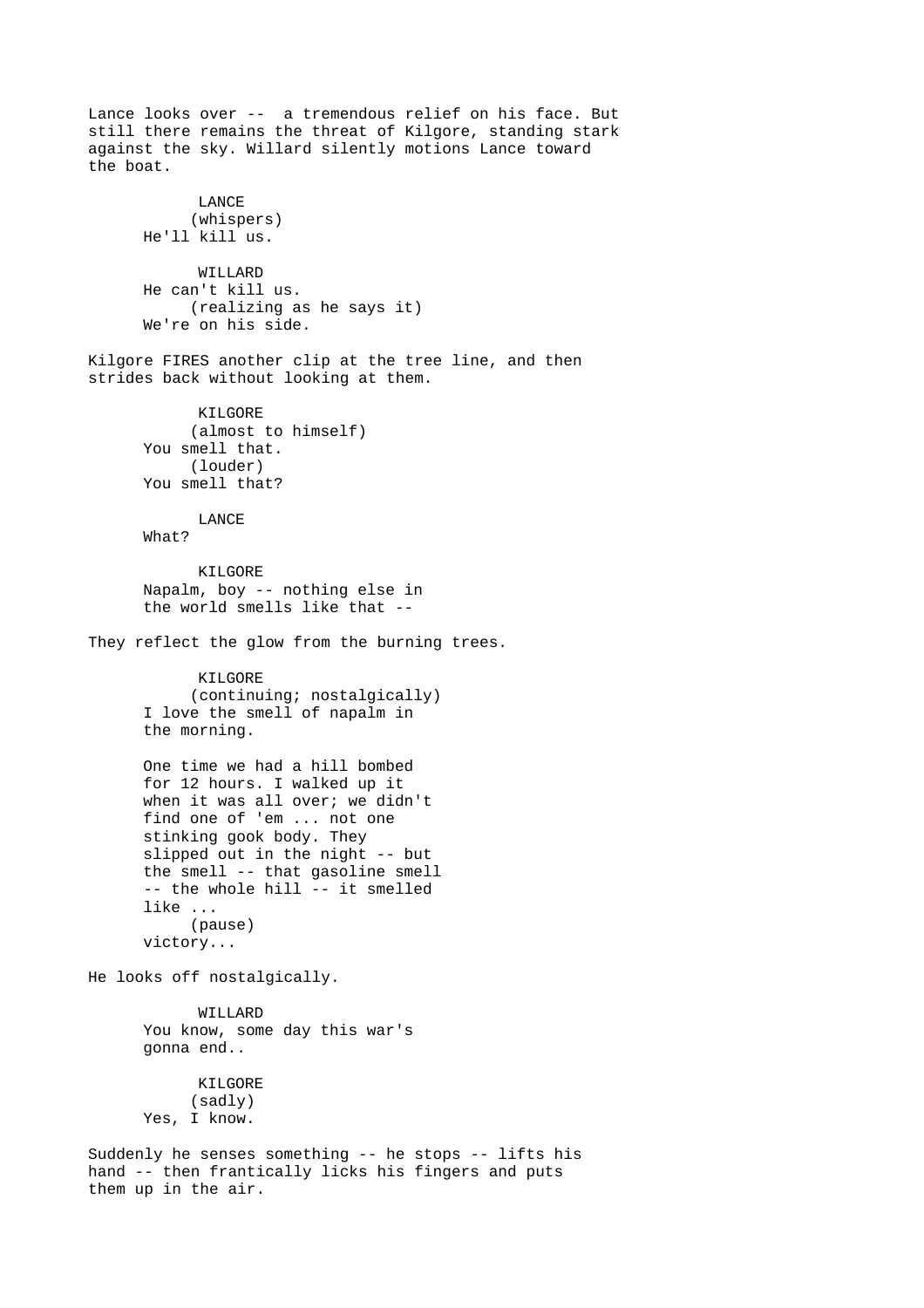KILGORE (continuing) The wind -- **LANCE** What? Sure enough there is a rushing breeze that increases. KILGORE (rising maniacally) Feel it -- it's the wind -- it's blowing on shore -- It's on shore ! He leans down and practically grabs Lance. KILGORE (continuing; screaming) It's gonna blow this place out. It's gonna ruin it ... WILLARD The kid can't ride sloppy waves. They turn and stare out to sea. 96 FULL SHOT - THE POINT - SURFERS The wind has changed. Instead of blowing spray back over the waves and hollowing them out, this strange wind is causing white caps and cross chop.. reducing the swell to slop. Mike and Johnny lay low on their boards, overjoyed. WILLARD (O.S.) The kid can't stand sloppy waves. 97 MED. SHOT - THE BEACH - LANCE, KILGORE, WILLARD WILLARD You don't expect this kid to ride that crap, do you? He's a goddamn artist, he needs something to work with... Slapping Lance on the shoulder. LANCE Yeah, I'm an artist, goddamit ! KILGORE (apologetically) Yeah -- yeah, I can understand how you feel. He turns toward the trees. KILGORE (continuing) It's the napalm -- it's causing the wind -- ruining my perfect left.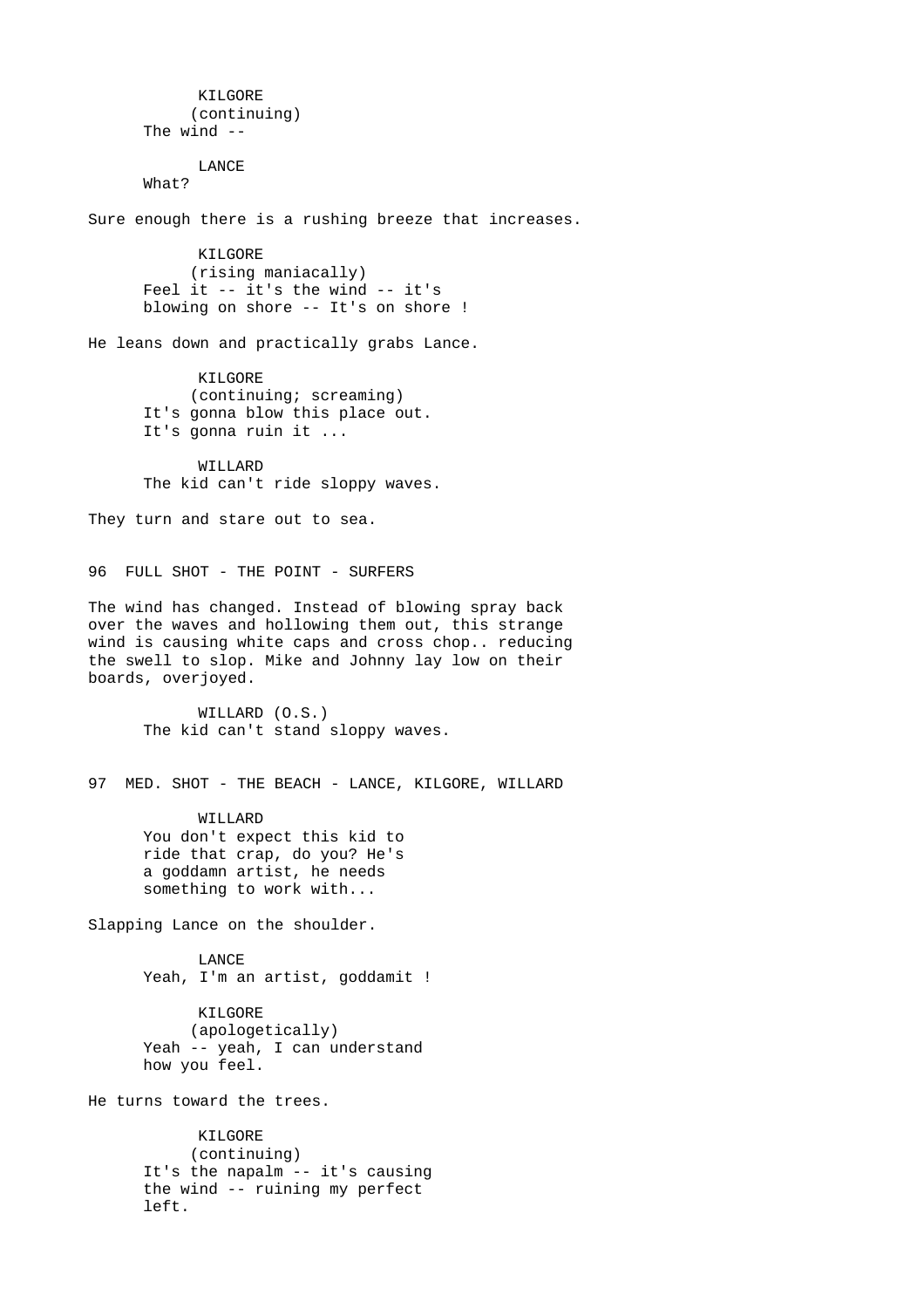He staggers off toward the trees followed by his guards and other lackeys. KILGORE (continuing; mumbling) The napalm -- ruin -- napalm my perfect left -- my perfect left point break -- napalm -- Lance motions with his eyes to Willard. 98 FULL SHOT ON THE P.B.R. The P.B.R. along the river shallows -- The Chief and crew waiting and yelling. 99 MED. VIEW ON WILLARD AND LANCE WILLARD Are you finished surfing? LANCE Yeah... thanks. **WILLARD** Want to say goodbye to the Colonel? LANCE Nah. WILLARD Then let's get the hell out of here. They break and run like hell toward the boat in the distance. OUR VIEW TRACKS with them. They are cheered by the crew -- suddenly, Willard sees something and stops... Lance continuing. In a pile of equipment that the Hueys have left are two surfboards -- Willard looks at them. LANCE No -- no, Captain. WILLARD Which one's the Colonel's? LANCE The Yater -- the clear one with the thin stringer. Willard glances over to it with determination. There is still MORTAR FIRE coming in between him and the board. Suddenly, Willard makes a run for it. CHIEF (O.S.) Incoming ! Incoming -- son of a bitch.

The ROUNDS bracket the P.B.R. and line up the beach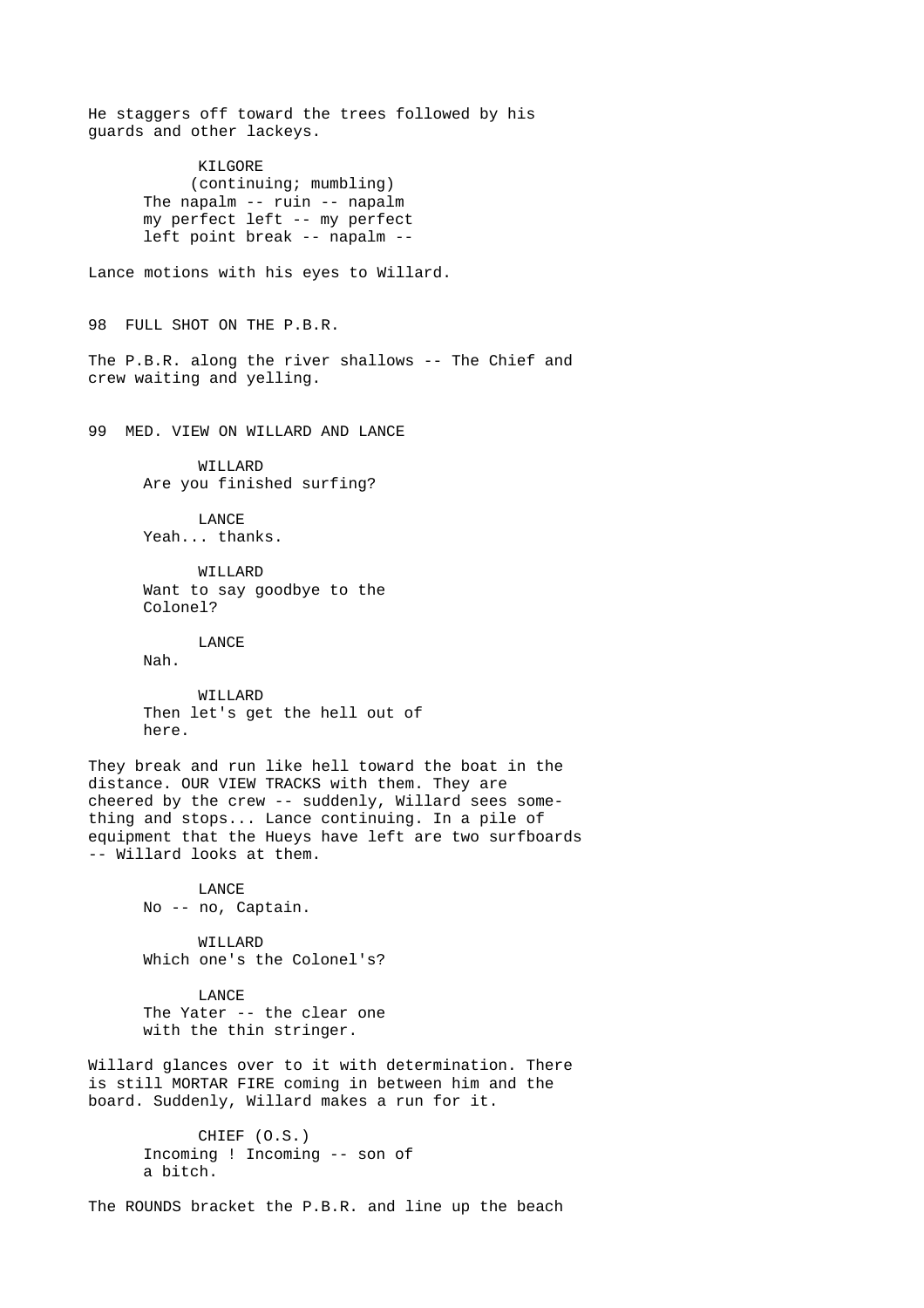toward Willard. He stands there and doesn't move, the surfboard under his arm. The shells kick up sand. Lance has dropped. Fragments whistle by, one rips a chunk of foam and fibreglass from the rain of the board.

> WILLARD (calm) This one , Lance?

LANCE Yeah, Jesus Christ !

Once again, Willard takes off fast as hell with the board under his arm. Lance follows toward the boat, through the water. Willard hands the board up to Mr. Clean, and they both scamper abroad, exhausted and relieved.

> CLEAN What'd you that for?

WILLARD When I was a kid I, never had a Yater spoon.

Mr. Clean stuffs the board in the stern 50 Cal. mount. The boat turns -- ENGINES RUNNING HARD and ROARS OFF toward the deeper water of the river -- the board clearly visible on the stern.

DISSOLVE TO :

100 FULL SHOT ON THE RIVER - P.B.R

The P.B.R. ROARS BY going down the river at full speed. It is swerving and zig-zagging to avoid potential enemy fire.

101 MED. SHOT ON THE CREW

They all are in full battle positions -- their twin fifty Cal. guns turning; warily covering the jungled banks. The Chief is at helm -- Willard crouches against some armor plate, huddled with his M-16 ready. Chef is behind him at the radio. Lance leans back from his forward turret.

> LANCE (yelling) Maybe we better stay in under the trees till dark -- we got his Yater.

> WILLARD He didn't look like he'd take that sitting down.

They all look up into the sky -- expecting the worst.

WILLARD (continuing)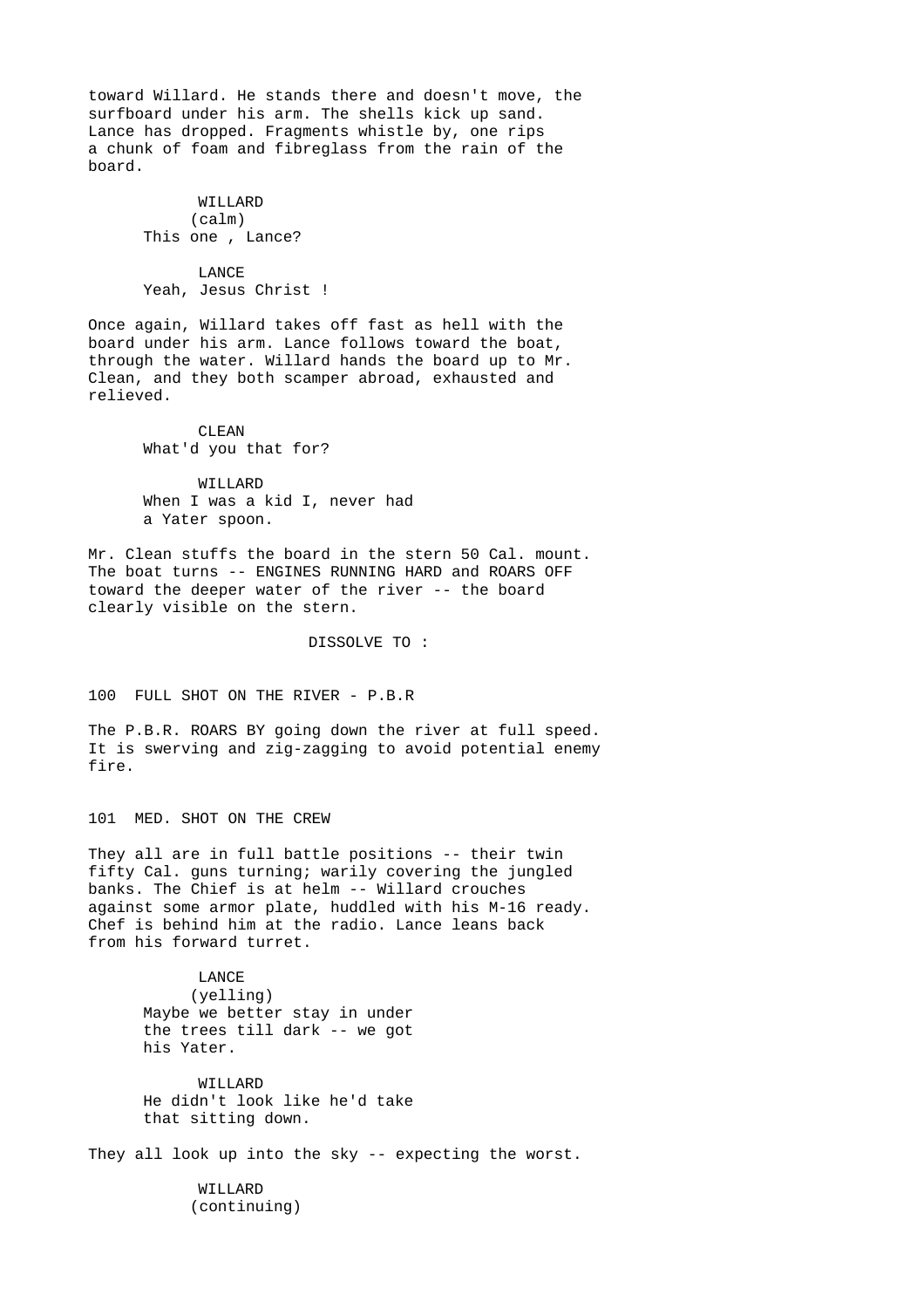Let's put some distance between us and Charlie. The Chief nods. **CHTEF** Lance --- LANCE Yeah. CHIEF Why don't you roll us a big joint? I think the Captain'd like that. They all look at Willard uneasily. After a suspensful pause, Willard smiles: WILLARD Take one a mine -- He fishes into his breast pocket -- pulls out a huge cigar-sized joint. They all smile -- Willard lights up. DISSOLVE TO : 102 FULL SHOT - THE P.B.R. It zig-zags away from us down the river at high speed. DISSOLVE TO : 103 FULL SHOT - THE TREES, BOAT, CREW - NIGHT The boat is hidden under some trees along the river bank. The men wait tensely listening -- LANCE You hear it again? WILLARD No -- I don't think so. But it'll be back. They were circling. It'll be back. LANCE You think he'd of shot us? WILLARD When? LANCE Any time -- us -- Americans. Lance looks over at Willard. WILLARD I don't think he'd of shot us on the beach but -- he'd of shot us if he saw me taking the board --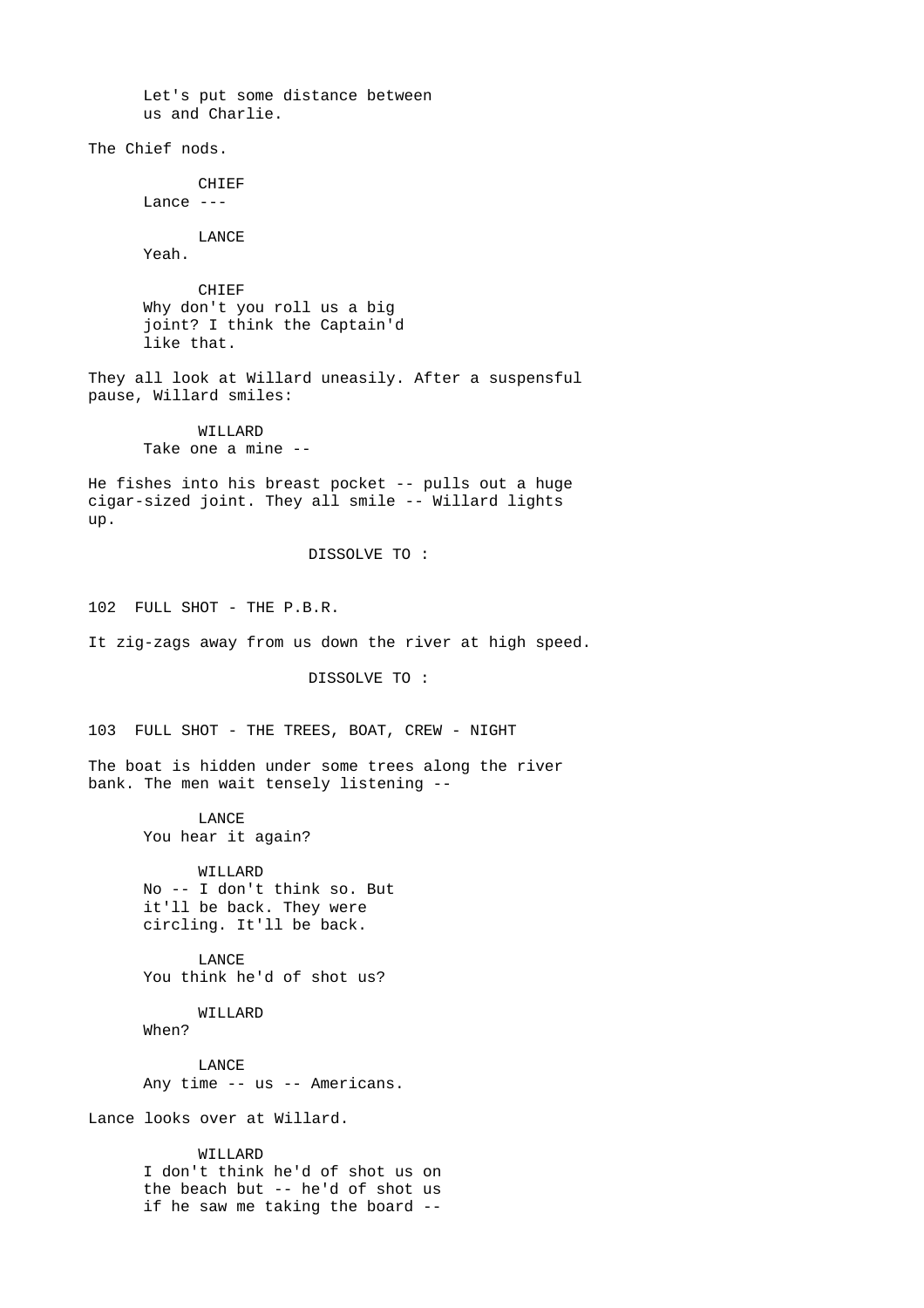LANCE A Yater spoon is hard to get - especially here. **WILLARD** He's a man who knows what he wants -- he does know what he wants. CHEF Can I go get those mangos now? CHIEF I'll go with you in a while - judt hold tight awhile -- LANCE Captain -- that was all true about the rats and chocolate and stuff? WILLARD Sure. LANCE And you could just tell when the supplies were booby trapped? WILLARD It's a feeling you get in the jungle. When you get good, you can find a track and tell not only how many they are, but their morale, how far they're going, whether they're near their camp, the weapons they're carrying. CLEAN How can you tell their weapons.. an' how far they're going? Willard smiles. WILLARD Mostly from the imprints when they put them down to rest. their morale from the way they drag their feet, or the joints that may be lying around. If they're near a base camp, they wouldn't be conserving food; they'll be throwing it away half-eaten. If the branches aren't broken, their weapons are slung.

But all this is just technique.. There's a feeling you get after a while, that's what's important. I was going through a village once. I was looking for a certain party. I took off my boots, and walked into each hut. It was midnight. I went into three like that and suddenly I realized I'd gone into

each hut the same way -- standing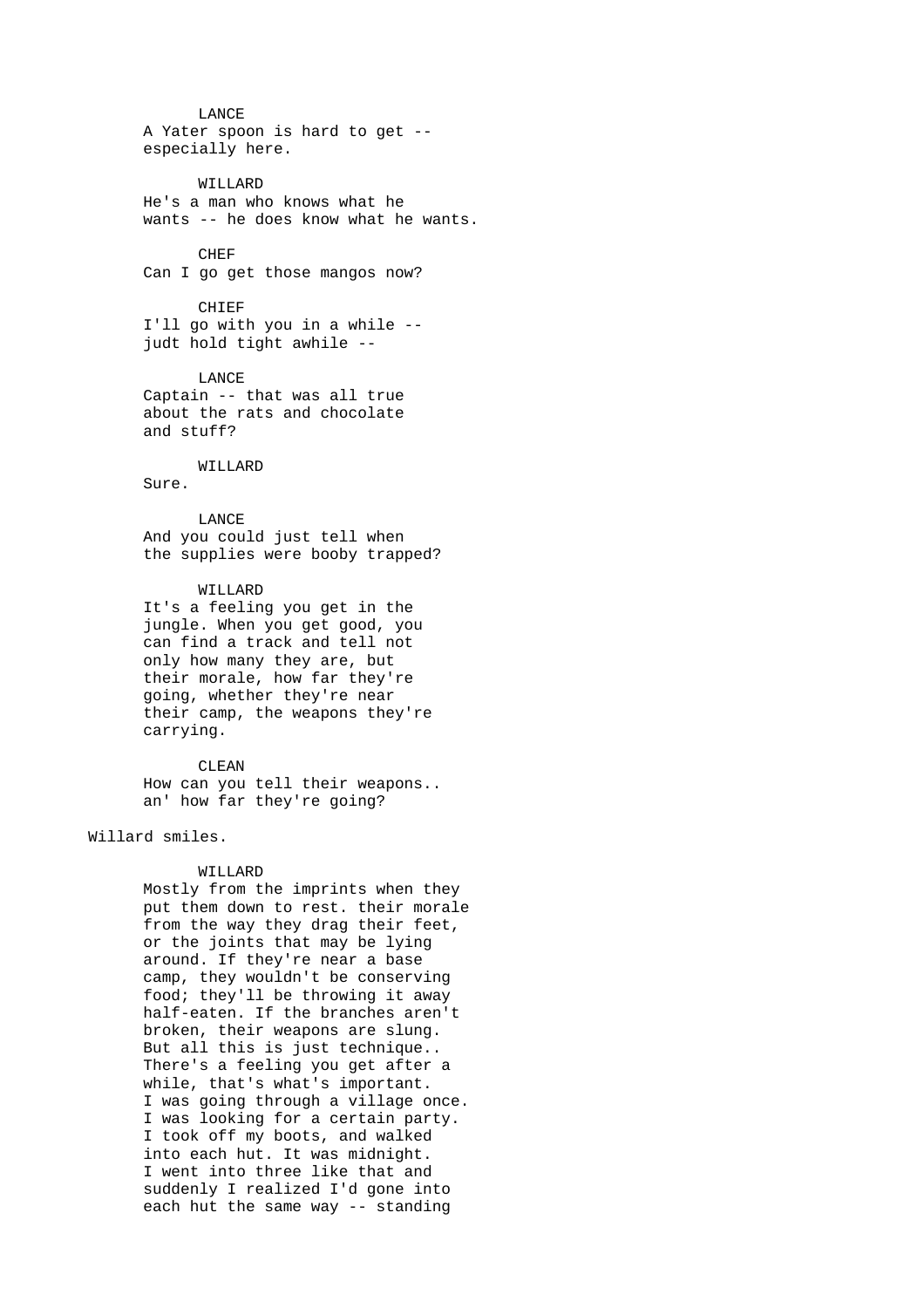up -- so the next one I went in on my belly. An RPD burst took out the door a bit above my head. (he shrugs) Things like that.

A pause, and then suddenly his attention is diverted -- They all are silent -- It is pitch dark -- we HEAR the distant SOUND of ROTOR-BLADES and indistinguishable language on a loudspeaker -- The talk stops -- the ROTORS grow LOUDER until almost overhead.

> KILGORE (V.O.) (over a loudspeaker) I'm not gonna hurt or harm you, boy -- I just want the board back -- You can understand -- It was one of my best -- You know how hard it is to get a board you like, boy. I'm not gonna hurt or harm you -- Just leave it where I can find it --

The HELICOPTER DRONES on into the night -- the same speech starts again further off -- Finally the noise ceases.

> CLEAN Jesus -- that guy's too damn much.

CHIEF I wonder if that was the same copter.

WILLARD He's probably got 'em all over the river with that recording. We better move now while it's dark.

Chef steps forward with a plastic basket.

CHIEF Yeah, Chef -- go ahead -- take Lance with you --

WILLARD I'll go with him --

They all look at him.

WILLARD (continuing) I wanta get my feet on solid land once in awhile --

He grabs an M-16 and follows Chef over the side.

104 MED. SHOT - THE JUNGLE - CHEF, WILLARD - NIGHT They cautiously walk through the underbrush.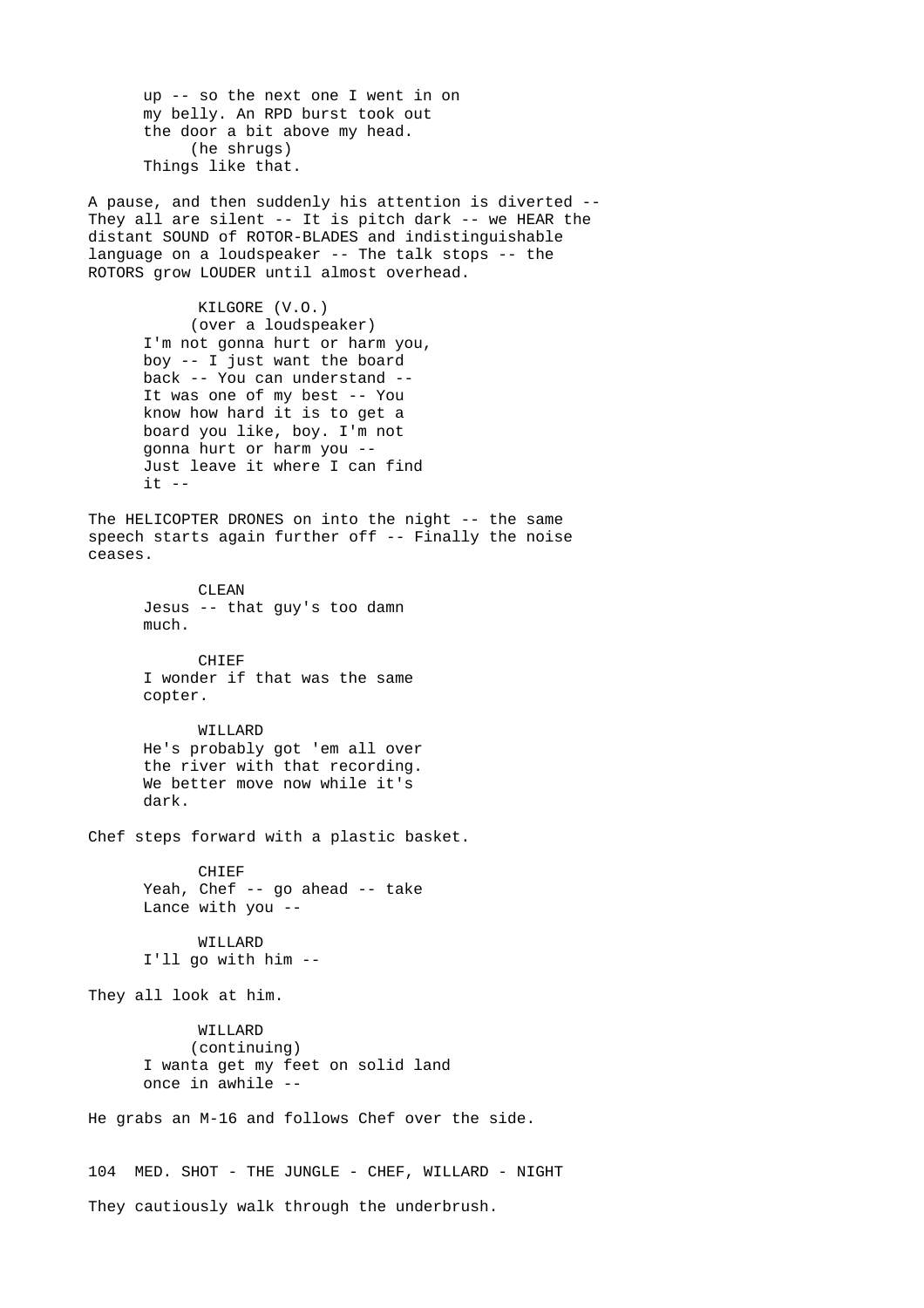WILLARD Chef. CHEF Yes, sir -- WILLARD Why they call you that? CHEF Call me what, sir? WILLARD Chef -- is that 'cause you like mangoes an' stuff? CHEF No, sir -- I'm a real chef, sir -- I'm a sauciere -- WILLARD A sauciere -- CHEF That's right, sir -- I come from New Orleans -- I was raised to be a sauciere.. a great sauciere. We specialize in sauces; my whole family. It's what we do. I was supposed to go to Paris and study at the Escoffier School; I was saving the money. They called me for my physical so I figured the Navy had better food. WILLARD What are you doing out here? CHEF Cook school -- that did it. WILLARD How? CHEF They lined us all up in front of a hundred yards of prime rib - magnificent meat, beautifully marbled.. Then they started throwing it in these big cauldrons, all of it -- boiling. I looked in, an' it was turning gray. I couldn't stand it. I went into radio school. They move into a slight clearing. WILLARD (whispering) -- quiet --

Chef crouches close -- redies his M-16. Willard gestures that he heard something; he points.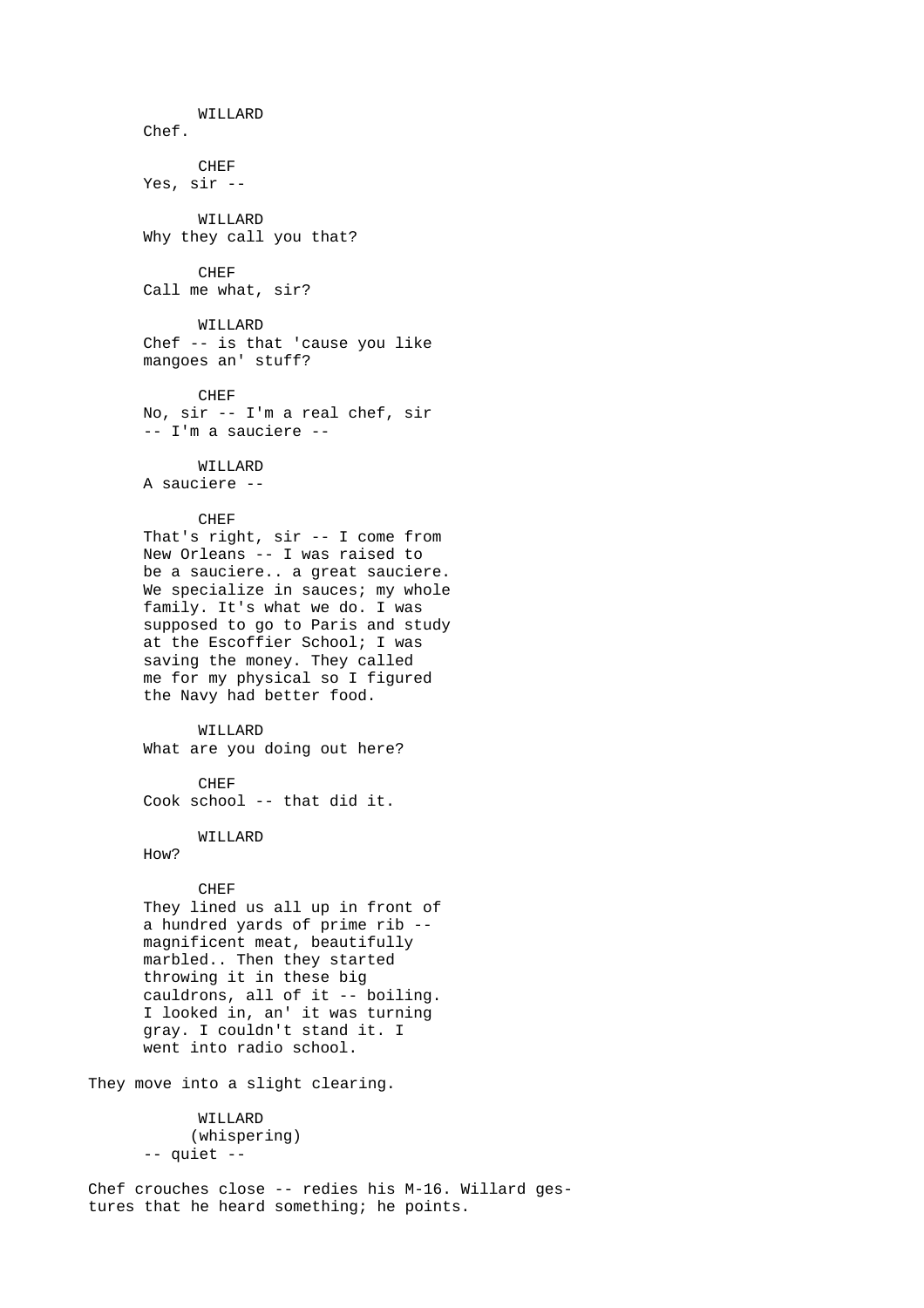105 MED. SHOT - DIFFERENT ANGLE

PAN SLOWLY over jungle -- END REVEALING Willard and Chef.

WILLARD (silent) There...

He points -- motions Chef to move away -- they cover the spot. A few yards from them they hear something move. It is obviously no small jungle creature. They walk toward a patch of black elephant grass; their guns at the ready. They look at each other. Willard is cold, methodical, doing something he knows well. There is a noise again -- some of the growth rustles. He and Chef move a distance apart, and join in stalking the probable V.C. Willard directs the Chef with hand gestures, and bird and cricket sounds. They move stealthily, closing the apex of their triangle on the hunted. The two men drop low into the elephant grass, and remain motionless. Then Willard makes the cricket noise, and they move closer. Willard's left hand edges out along the M-16's far end, so that he only has to point the finger of that hand and he will hit what he wants. He makes another command and they rush the trapped enemy.

106 MED. SHOT - THE ELEPHANT GRASS - WILLARD AND CHEF

Suddenly there is a RUSHING SOUND -- The grass folds down quickly toward them -- willard plants his feet and from the hip lets go FULL AUTOMATIC. The Chef retreats FIRING short BURSTS into the grass -- the grass folds almost to Willard -- then a huge tiger leaps out at them; snarling magnificently. They FIRE wildly, emptying their clips.

> CHEF It's a motherfucking tiger - goddamn...

He turns and bolts through the jungle, as scared as a man can be.

> CHEF (continuing; screaming) Goddamn -- Jesus Christ tiger - motherfucking tiger -- ohhhhhhhhh --

Willard jams another clip in his gun and backs out of the clearing, covering the bushes and runs, scared out of his head as well.

107 FULL SHOT - THE BOAT - THE CREW

They all are armed -- Lance has the twin 50's pointed into the jungle. Chef comes screaming out of the brush, throws his rifle into the boat and dives headfirst after it.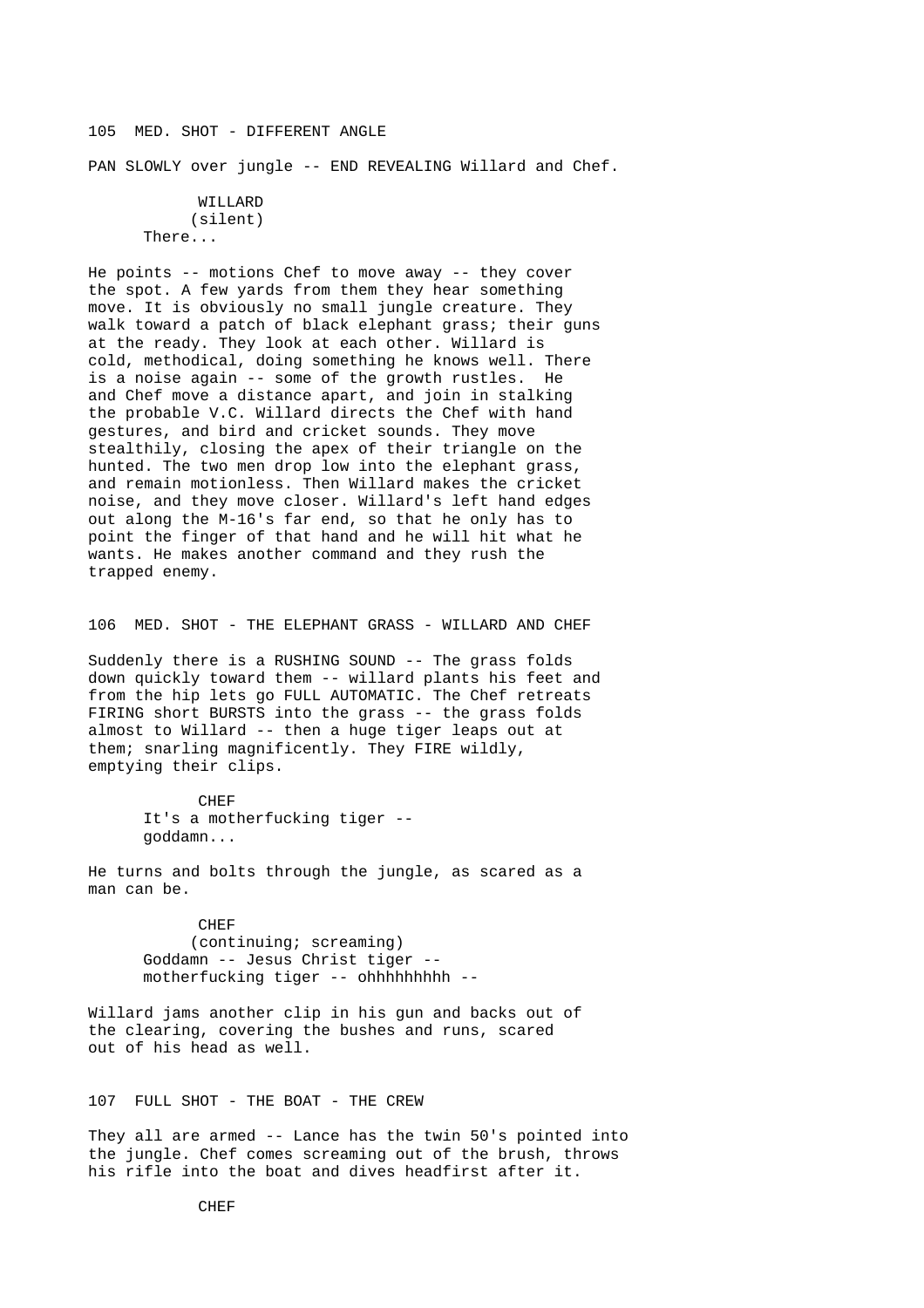(hysterical) Ohhhh -- tiger ! Oh goddamn ! It's a tiger ! Jesus Christ ! Goddamn, a tiger ! Ohhhhhhhh. The Chief tries to grab him; takes his gun away, but is unable to take a hold of the Chef, as he slithers around the boat, trying to find safety. willard follows from the jungle -- The Chef is moaning and stares off into the night. LANCE What's this tiger shit? WILLARD No shit... I think I shot the hell out of him. LANCE You think? WILLARD I wasn't looking.. I was running. CLEAN Was a big tiger -- no shit? WILLARD Who stopped to measure him -- let's get the hell out of here. CHEF A motherfucking tiger -- I could've been killed. The ENGINE ROARS to life -- the P.B.R. pulls away with great speed. CHIEF You forgot the mangoes, didn't you? CHEF Mangoes? There as a fucking tiger in the woods -- I could've been eaten alive. I'm never going into that jungle again. I gotta remember never get out of the boat; never get outta the boat. They move off; swallowed by the darkness. The JUNGLE NOISES remain, as OUR VIEW BEGINS a MOVE INTO the jungle. WILLARD (V.O.) He was right, the Chef -- never go into the jungle, unless you're ready to go all the way. DISSOLVE TO : 108 EXT. THE BOAT IN MARINA DEL RAY - NIGHT Willard, thinking, his BACK TO US. Suddenly, he turns

around, and we SEE his face.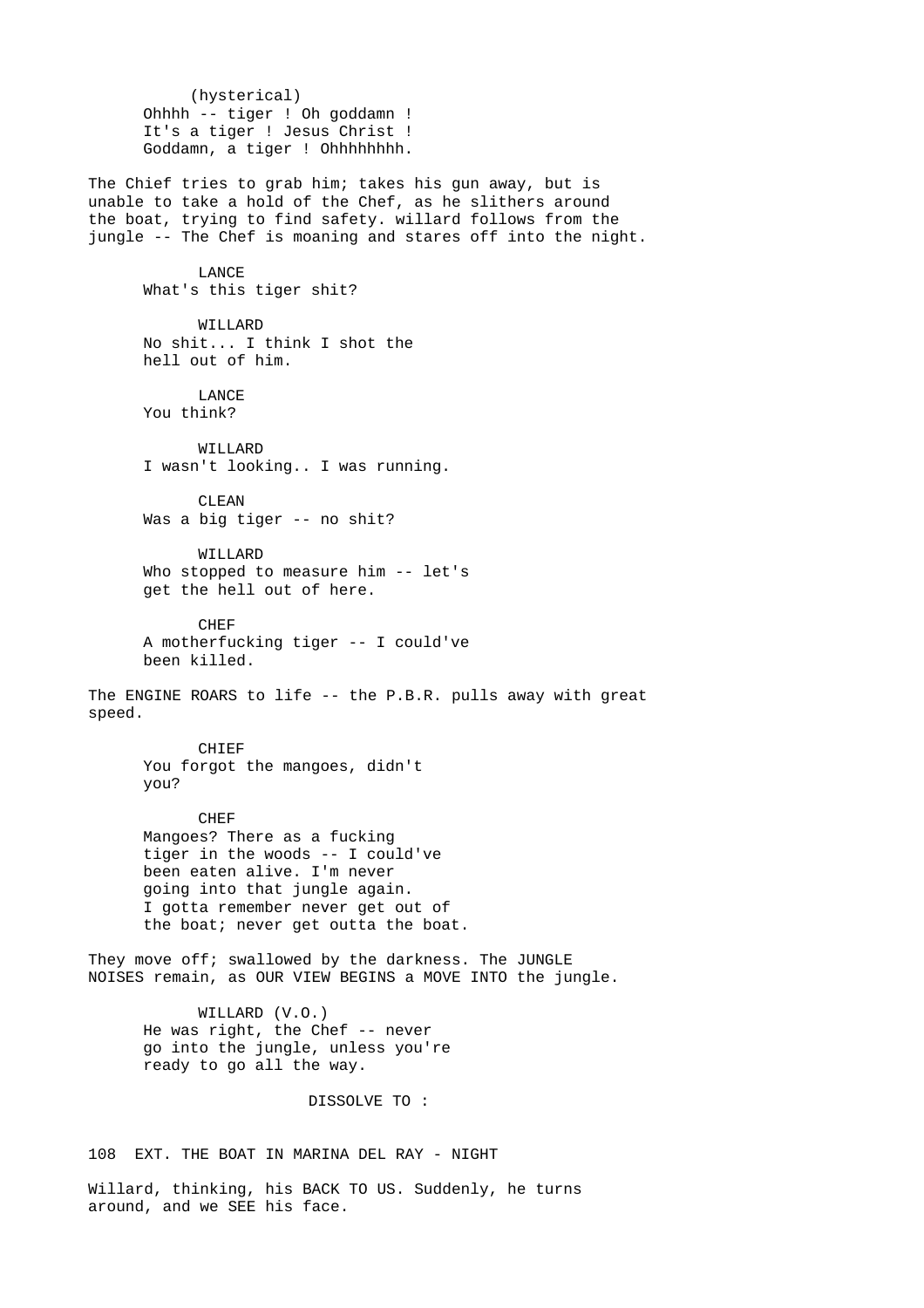WILLARD (V.O.) What was in the jungle? What was there, waiting for me?

He lights the cigarette; the light of his match illuminating his face momentarily. There is something different about him; a maturity, a cool inner peace.

WILLARD (V.O.) (continuing) ... Kurtz was in there. Or was he; was it Kurtz? He was just a name to me now; I couldn't remember a face, a voice -- he just didn't add up to me. all his liberal bullshit about the end of savagery -- and the role of our culture, our way of life...

Willard looks toward the group of people on the boat - there is still some MUSIC. They talk and drink and laugh.

> WILLARD (V.O.) (continuing) Our way of life -- I really started to look forward to meeting Kurtz again.

> > DISSOLVE TO :

109 WATERWAY - MOVING FORWARD - DAY

We HEAR:

RADIO -- must remember that we owe our thanks for these to the wonderful services of the U.S.O. -- here's another oldie -- this one dedicated...

110 VIEW ON CHEF

by himself on the P.B.R.; he has wiped mud under his eyes to kill the glare; it is incredibly hot. He is barechested, wearing a hat made of a banana palm.

> RADIO ... to the fire team at An Khe from their groovy C.O. Fred the Head --

111 VIEW ON THE GROUP

RADIO The Rolling Stones and "Satisfaction..."

CHEF Outa sight.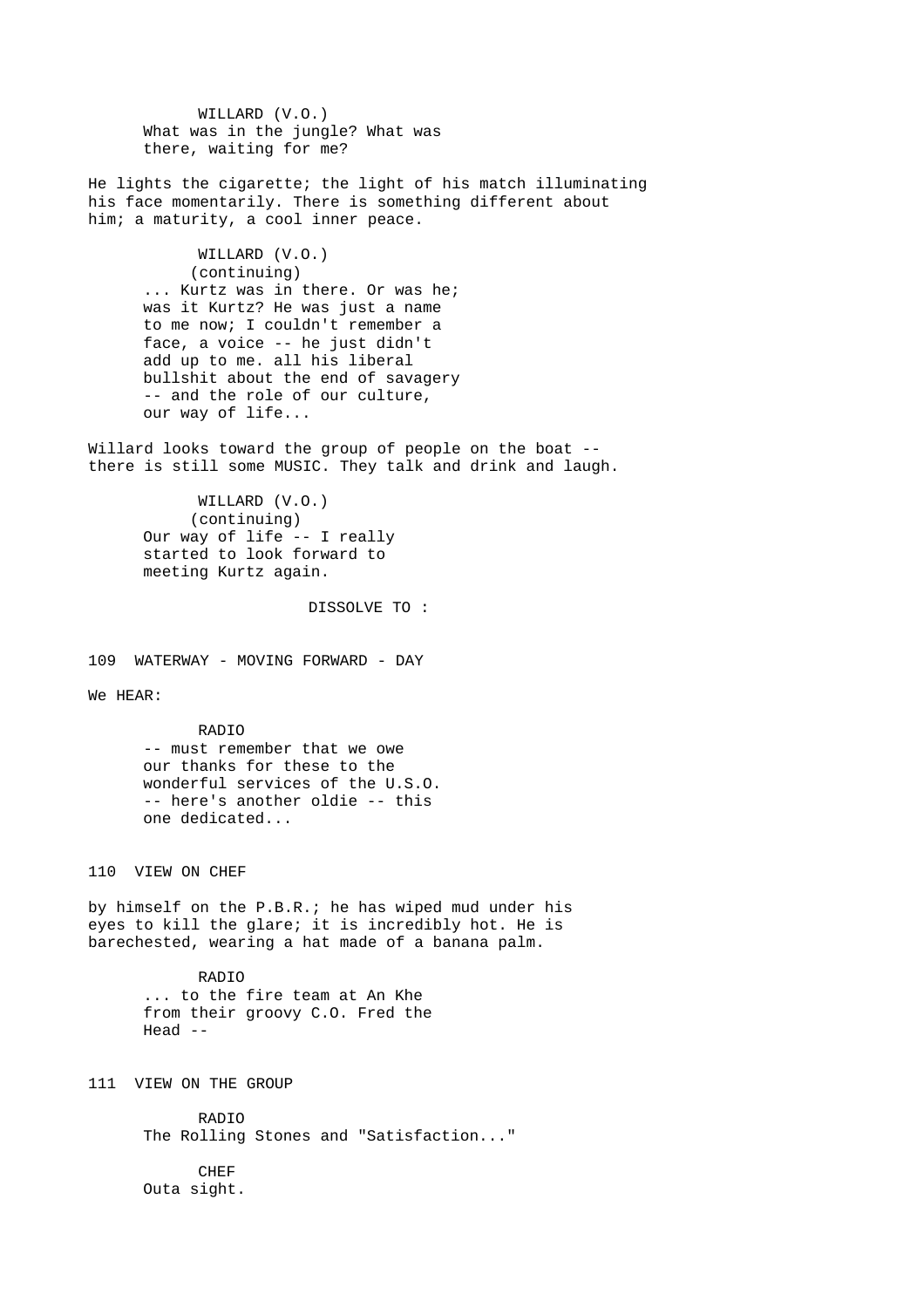The SONG BLARES ON -- they all dig it.

PAN TO Willard, sitting alone in the rear, reading from his file on Kurtz. We REVEAL Lance in the b.g., waterskiing behind the P.B.R., slaloming back and forth on his single ski to the MUSIC -- jumping the wake occasionally.

112 NEW VIEW - ON THE P.B.R.

Lance waterskiing to "Satisfaction."

113 VIEW ON CLEAN

alert, at the rear of the boat -- his M-16 ready, just in case.

114 VIEW ON WILLARD

\_Willard opens a letter from the packet.

We can SEE it is a private correspondence -- feminine writing on the envelope.

> WILLARD (V.O.) The dossier of A Dtachment contained letters from the families and wives of Kurtz' men There were letters from Kurtz' wife as well.

115 CLOSE SHOT - ON THE LETTER

It is addressed to Colonel Walter Kurtz -- in the corner is the return addess of Mrs. Colonel Walter Kurtz -- Willard's hand fushes through the packet and comes up with apicture of a very attractive, thirty-five year old American Beauty... She is classically American.

116 CLOSE SHOT - ON WILLARD

looking at the picture -- puts it back, then opens the letter, straightens it.

> WILLARD (V.O.) Dearest Walt -- I have to confess something. I know how you feel about this, but I had to ask Bob to find out what he could -- I just couldn't stand it anymore, not knowing where you are, whether you're alive or dead. I'm sorry Walt, I'm sorry I said that. Bob didn't tell me anything -- he said he couldn't -- I can't stand it anymore, Walt -- I just can't stand it.

Willard looks out at the jungle.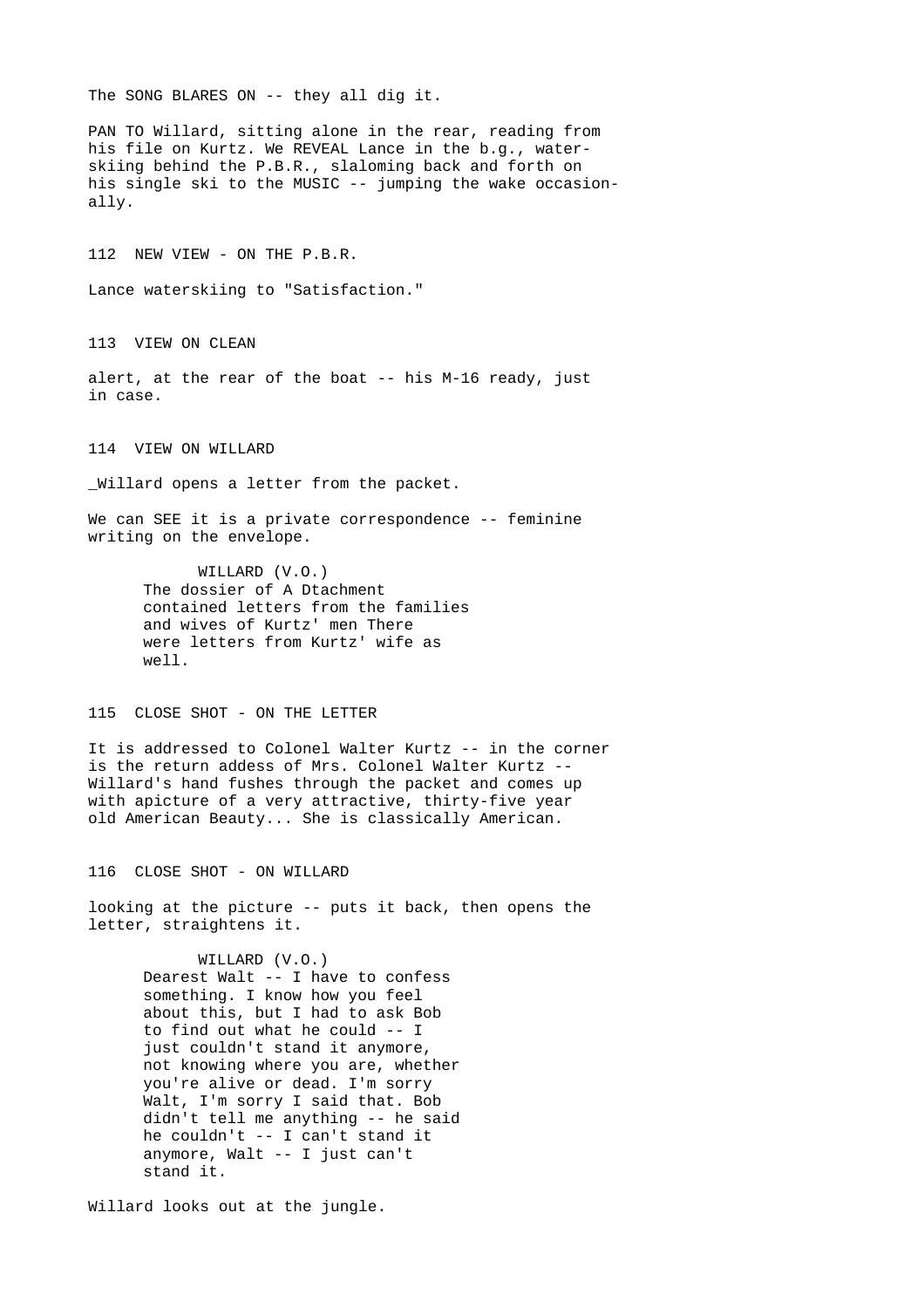Deep imppenetrable jungle -- dark and primeval forests pass by. The Rolling Stones CHANT on in the b.g.

> WILLARD (V.O.) (continuing) I have to take the kids to school every morning now -- carpools just never work out.

> Jeff came home with a black eye on Tuesday but said he won anyway. He wouldn't tell me what the fight was about. Jeff keeps asking where you are -- he has maps of Viet Nam in his room now. He misses you very much. I can't take this much longer, Walt. I love you and I just can't stand it.

# 117 CLOSE ON WILLARD

He folds the letter up, files through some others quickly and gets to a peculiar envelope stamped Top Secret with a stenciled date on it. It is also noted that this was the last correspondence to leave Nu Mung Ba. It is addressed to Kurtz' wife. He opens the letter -- it is written in a scrawled savage hand to no one in particular. It reads:

> Sell the house Sell the car Sell the kids Find someone else Forget it I'm never coming back Forget it --

He folds up the letter.

118 CLOSE SHOT - WILLARD

He looks out at the ominous jungled mountains.

DISSOLVE TO :

119 FULL SHOT - P.B.R. - RIVER OUTPOST - RAIN

The P.B.R. pulls in towards an American outpost that is being used as a forward medical evacuation center. Various helicopters pads are SEEN, but only one helicopter -- the H-34 painted with Playboy rabbits that brought the girls to Hau Fat. Several soldiers in raincoats come out the dock as the P.B.R. pulls up.

#### 120 MED. SHOT - WILLARD, SOLDIERS

Willard looks into some empty tents -- looks around the dreary muddy camp. Two soldiers pass.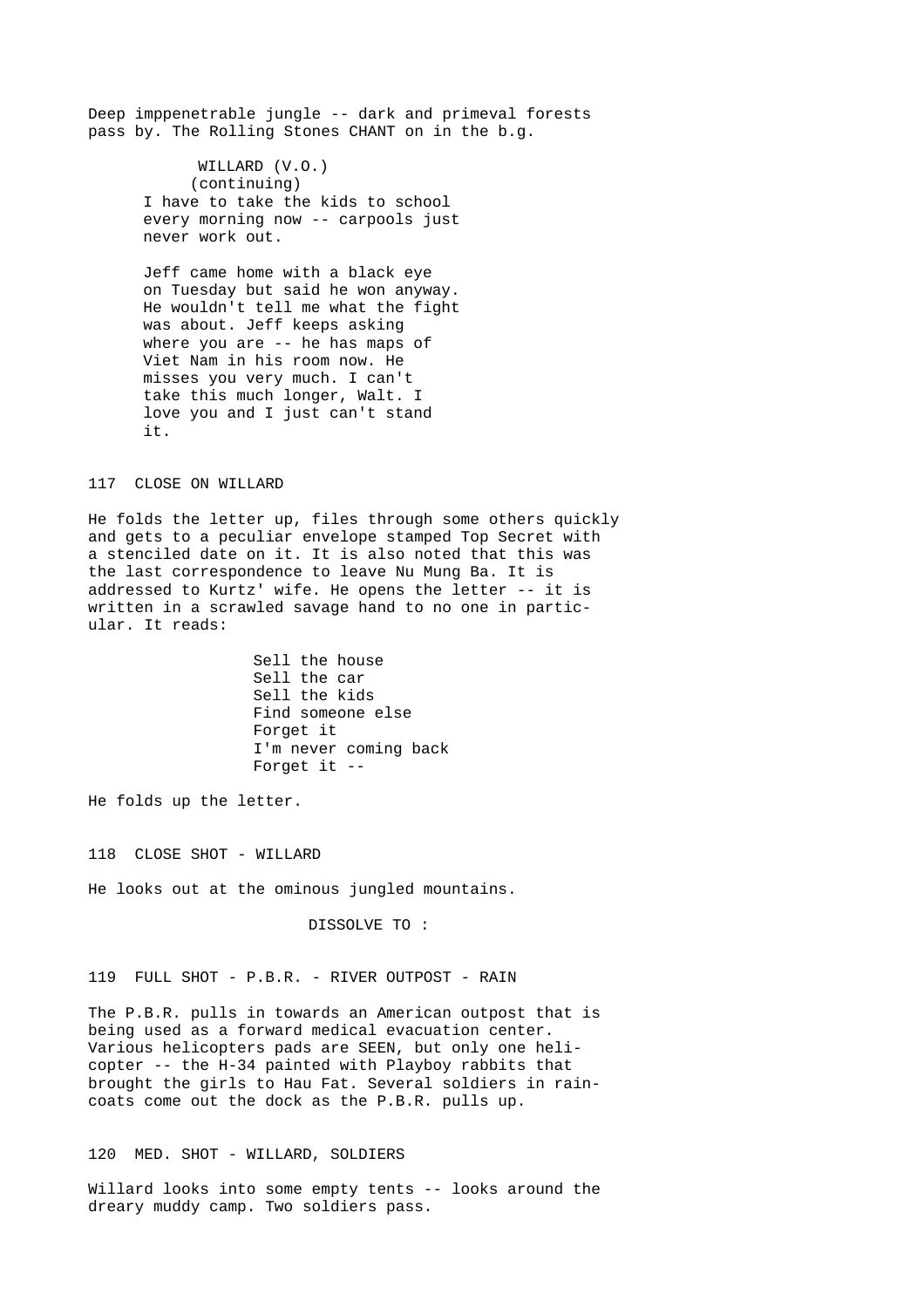WILLARD Soldier -- where''s your C.O.? SOLDIER Stepped on a booby trap, sir - got blown all to hell -- WILLARD Well , who's in command here? SOLDIER I don't know -- don't have any idea -- I'm just the night man -- He turns and walks off babbling incoherently -- WILLARD What about you, soldier? The soldier he was talking to turns around smiling idiotically and making animal noises. He stumbles off after his friend. 121 MED. SHOT - DIFFERENT ANGLE - WILLARD He looks around disgustedly VOICE (O.S.) (whispering) Captain -- Willard turns around looking for where the voice came from. VOICE (O.S.) (continuing) Over here, Captain -- He turns to see the Hollywood Agent under the flap of a large tent so that he won't get wet. He wears the same clothes as before, but is much dirtier. He motions Willard into the tent. 122 INT. TENT - MED. SHOT - WILLARD, AGENT They duck inside -- it is dark and damp. On cots around astove sit the three playmates and the pilot. The nearest one, CATHY, a blonde, picks leeches out of her feet. The other two, TERRI and LYNDA, play cards with the helicopter pilot. Willard looks over the situation. AGENT You came in on that boat, didn't you? WILLARD Yeah -- AGENT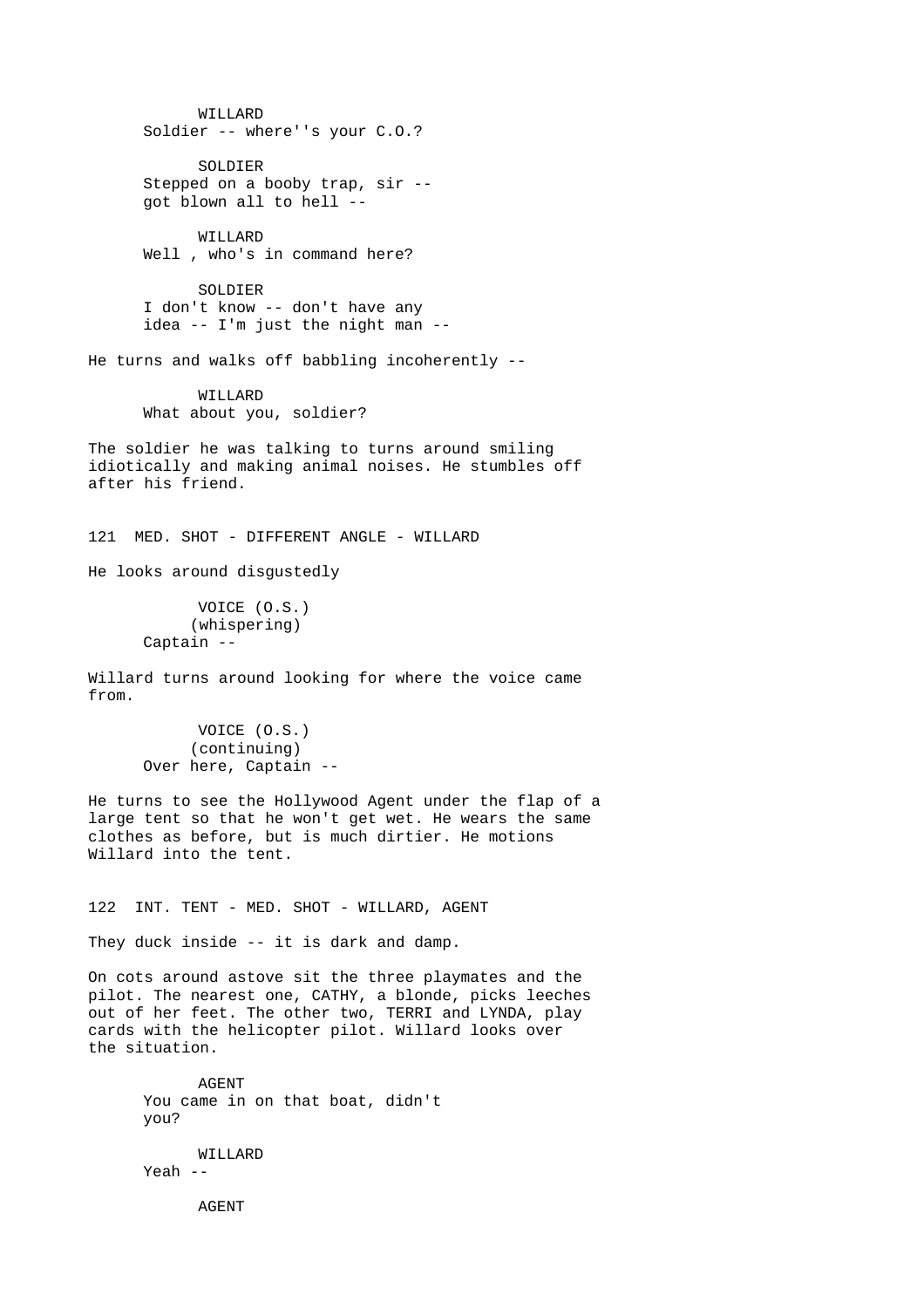Where are you headed? WILLARD What's it matter? Get to the point. AGENT Look -- you know the girls -- Thta's Terri -- she was playmate  $of - -$ WILLARD Yeah, I caught your show at Hau Fat. They all look over. AGENT Oh -- I see -- Well, girls, this is Captain -- eh -- WILLARD Captain Willard -- go ahead. AGENT Look -- we got in a little trouble -- they rudely took our helicopter for MedEvac work on this -- uh Operation Brute Force -- They just brought it back this morning. WILLARD Yeah. AGENT Well I mean like they also took our fuel -- We've been here two days. WILLARD Dreadful. AGENT Look -- the girls could get killed -- we're not supposed to be this close combat, I mean real combat. WILLARD Well -- AGENT We could use some fuel -- just a half drum -- just enough to get us out a here. WILLARD We need all our fuel. He turns and starts to leave. AGENT But, Captain, think what these

girls have done for the boys --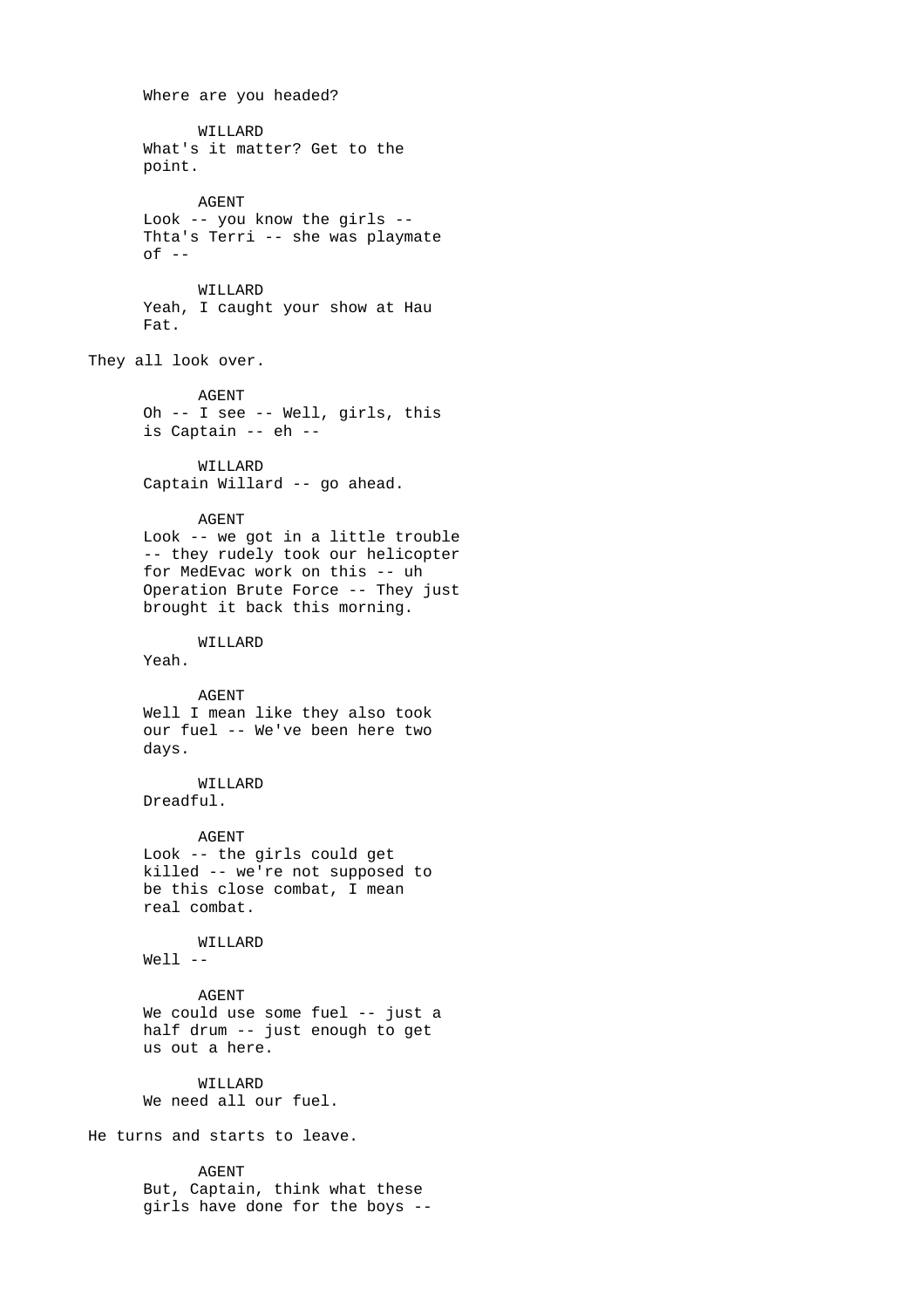think of how they've risked -- Willard is almost out of the tent. TERRI Captain -- He turns around. TERRI (continuing) It's really rough here -- Captain -- we're just not built for it -- The Pilot laughs. PILOT That's rich -- TERRI Do us a favor -- I'd do one for you -- if I could -- Willard just stares at her -- even though she's in jeans and field jacket she is something to see -- The Agent takes Willard aside -- Terri goes back to the others. AGENT Look -- you know who that is, Captain -- you know what she's saying -- you'll never see stuff that good outside of a magazine for the rest of your life. WILLARD I'm not that fond of blondes - maybe I like brunettes -- AGENT Take your pick -- they all like you -- I can tell -- WILLARD I like all of them -- AGENT Good -- like I said, take your pick. WILLARD I said I like all of them. AGENT Now just a second -- I'm doing you a favor, buddy -- what're you trying to pull? Willard turns to leave again. WILLARD We need all our fuel anyway. AGENT Wait -- wait -- don't get up tight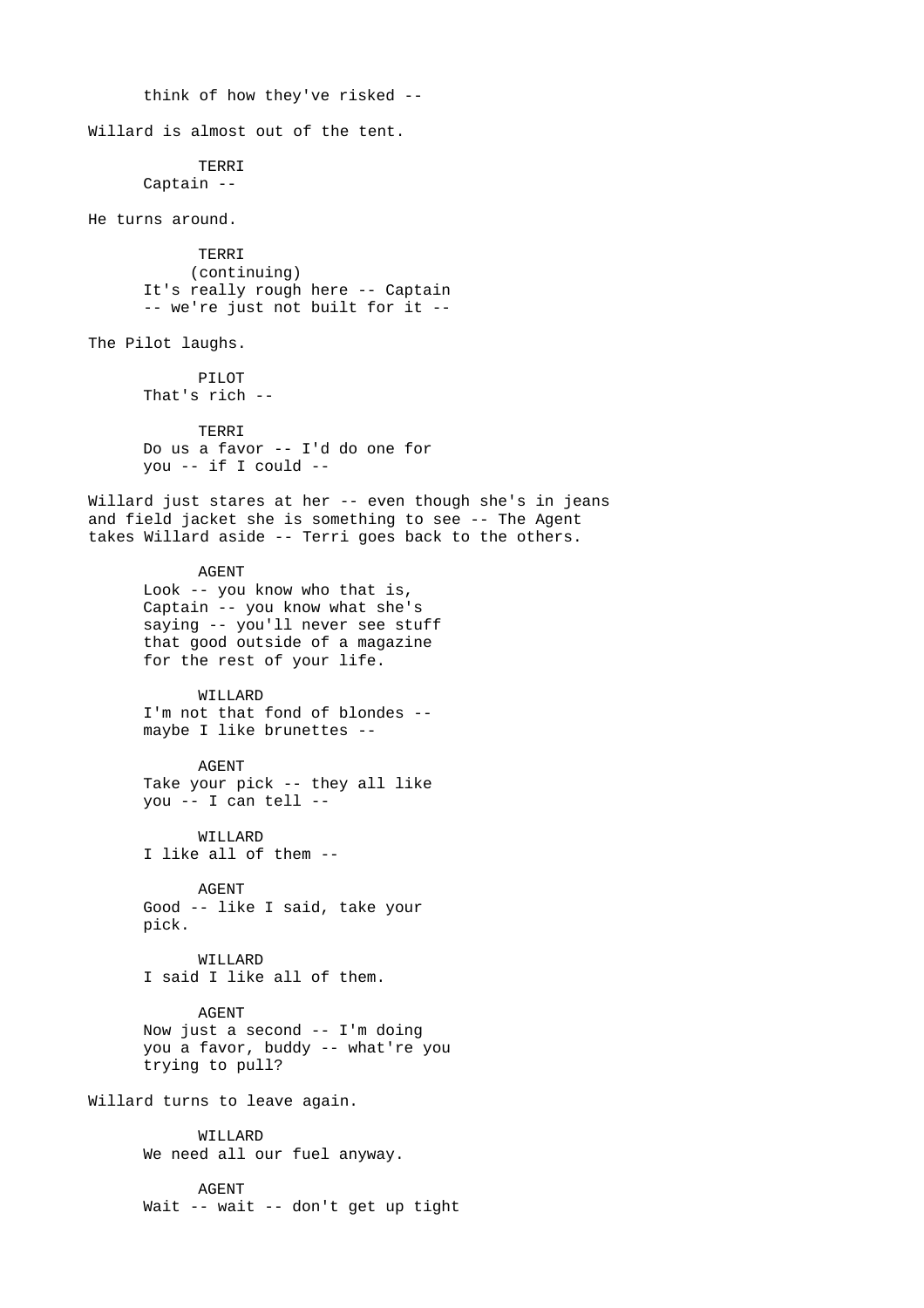-- what I meant was we'd need a whole drum for that -- WILLARD Sit down -- we'll talk about it. Willard sits down on a metal chair -- motions the Agent to do likewise. AGENT What's there to talk about -- this whole thing disgusts me. WILLARD My men -- AGENT What ! WILLARD That's what there is to talk about -- my man -- I take a good care of my men -- The girls are trying to pretend they're not listening - the helicopter Pilot is cackling to himself. AGENT You're out of your skull -- WILLARD We have a lot of pride in our  $unit - -$ AGENT How far do you think you can push -- what kind of people do you think -- WILLARD Esprit de corps -- AGENT No -- absolutely not -- WILLARD One for all -- all for one -- AGENT You can keep your fucking fuel -- Willard gets up. WILLARD You make some of your closest friends in the army -- war has a way of bringing men together. AGENT Get out -- WILLARD Men of all races -- nationalities --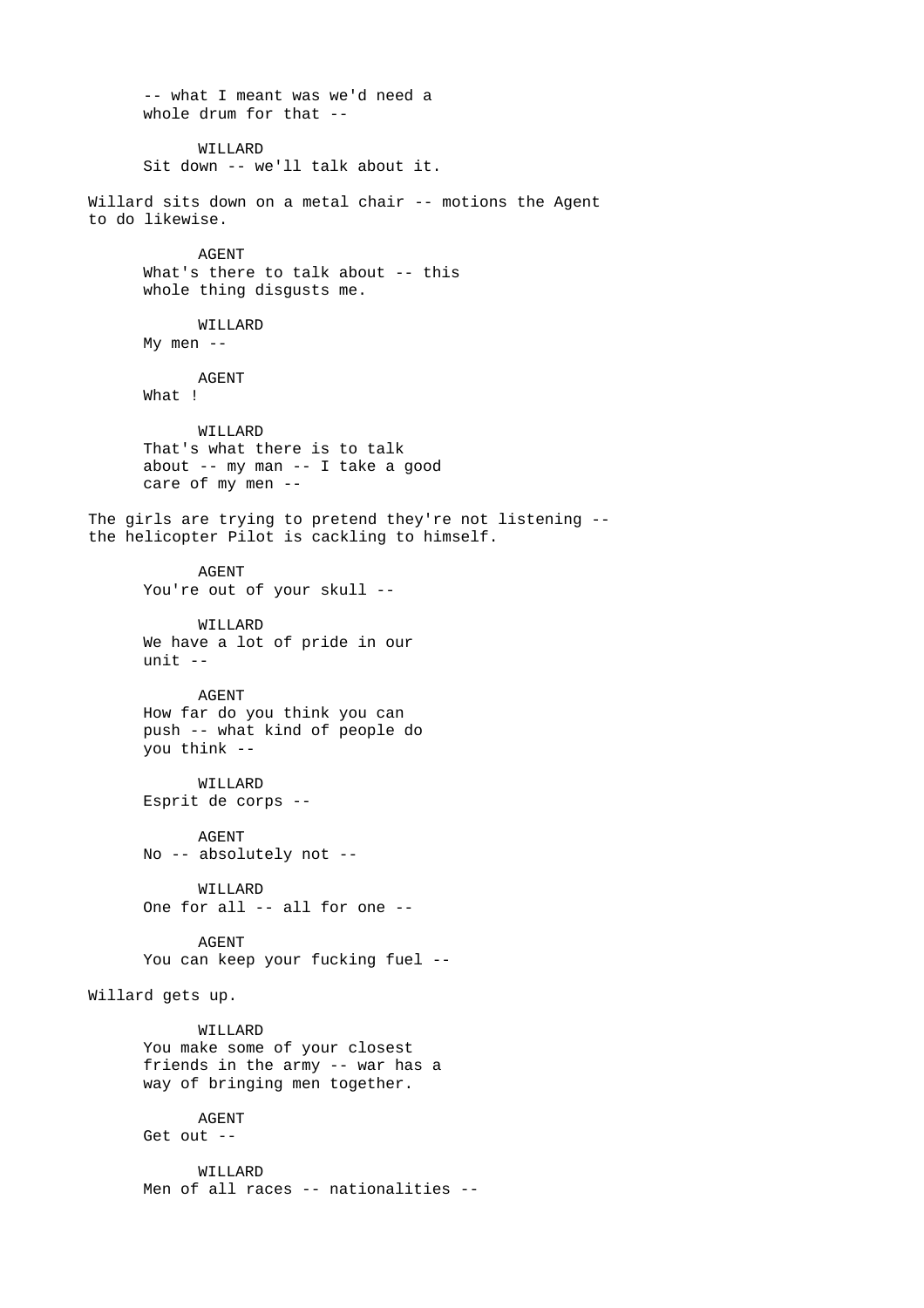He gets up and starts out. AGENT Two drums -- Willard turns around slowly. AGENT (continuing) Two whole drums -- **WILLARD** We can use some fifty caliber and a 16 too -- AGENT I don't know what you're talking about -- Get fucked -- WILLARD I will -- I assure you that -- You got a fifty on that H-34 -leave the ammo in boxes -- I'll get my men to bring the first drum with 'em -- He turns to go under the tent flap. WILLARD (continuing) Have the girls freshen up a bit - comb their hair -- put on something -- you know what I mean -- He leaves. 123 FULL SHOT - P.B.R. - CREW They are all working on patching the boat and cleaning it up in general. Mr. Clean sits in f.g., cleaning an M-16. CLEAN You keep this thing in this condition an' it's gonna jam, Lance -- mark my words. LANCE Why don't you go pet the water buffaloes -- get off my back. Behins them on the beach stand several water buffaloes eating mud or whatever they do. They are painted jungle brown and green camouflage with grey bottoms -- on their sides the words have been stenciled in black: 1 Each -- Buffalo, Water B-1A U.S. Army No. 15239 Willard walks through them down to the boat. **CHTEF** Careful, Captain, they've been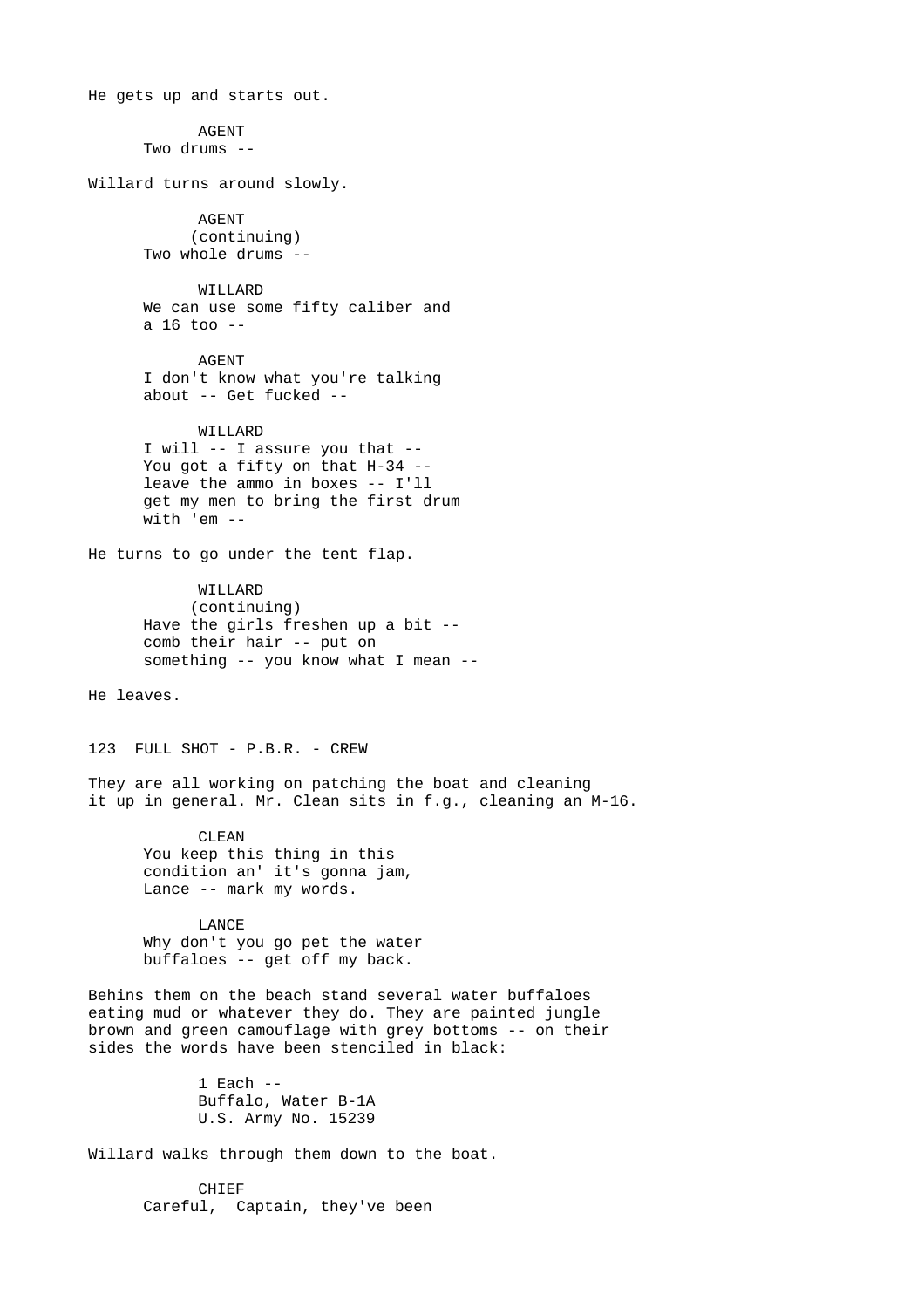known to charge. WILLARD All right I got a little surprise for you -- They all look up. WILLARD (continuing) I've arranged with those people we saw at Hau Fat to give us some 50 caliber in trade for a couple a drums of fuel -- CHEF No shit. WILLARD Chef -- since you're such a fan of Miss December's I think you should be detailed with Lance and Clean to take the first drum up there. CHEF I don't believe you -- CHIEF What're you trying to say, Captain -- WILLARD You'll see soon enough -- get going, sailor -- CHIEF No shit -- hot damn -- 124 INT. TENT - MED. SHOT - LYNDA, CHEF He has followed her into the tent awe-struck -- she casuallu starts unbuttoning her fatigue jacket and taking off her pants. he just stands there, his arms at his sides. CHEF I've got every one of your pictures -- I've got the centerfold -- the Playmate's review -- the Playmate of the Year run-off -- everything, even the calender -- LYNDA Well, get undressed and let's get it over with -- CHEF I can't believe it -- I'd a never even got to see you if it wasn't for this war -- She lies down on the cot in only her panties.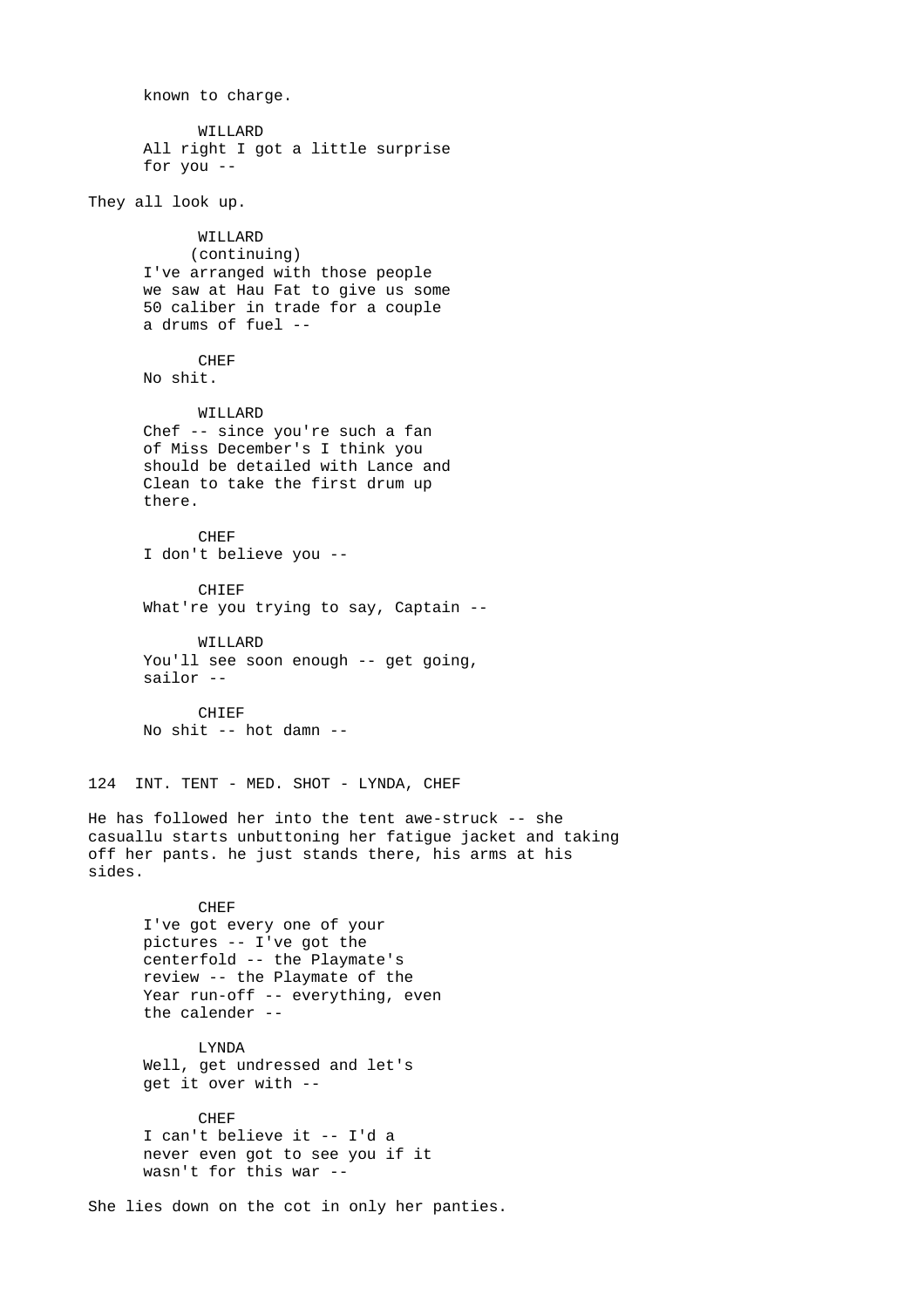CHEF (continuing) You wouldn't mind -- uh kinda draping that jacket over you sort of the way you were in the calender, would you? LYNDA Come on -- cut this crap -- I gotta get back to Saigon -- CHEF Just let me look awhile -- I just don't believe -- CUT TO: 125 INT. TENT - CLOSE SHOT - LANCE, CATHY They have just finished making love. cathy looks very pleased. Lance finishes tying his boots -- she draws on his back. He gets up -- starts to leave. LANCE Well -- uh thanks -- see you around. CATHY Yeah. He leaves -- she pulls herself up and starts combing her hair -- Mr. Clean walks in. CATHY (continuing) Who are you? CLEAN I'm next -- She shrugs. DISSOLVE TO : 126 INT. TENT - MED. SHOT - WILLARD, TERRI He finishes tying on his boots -- pulls on his jacket - his gun belt and picks up his M-16. She looks up at him -- WILLARD Ma'am -- I'd like to thank you for what you an' all your friends have done for us -- I want you to know that me an' the men appreciate you coming all this way -- riskin' your lives -- living uncomfortably an' doing all you can to entertain us. I want you to know personally, Miss, that for the past few minutes you have made me feel at home.

She picks up a shoe to throw at him. he turns, exits f.g.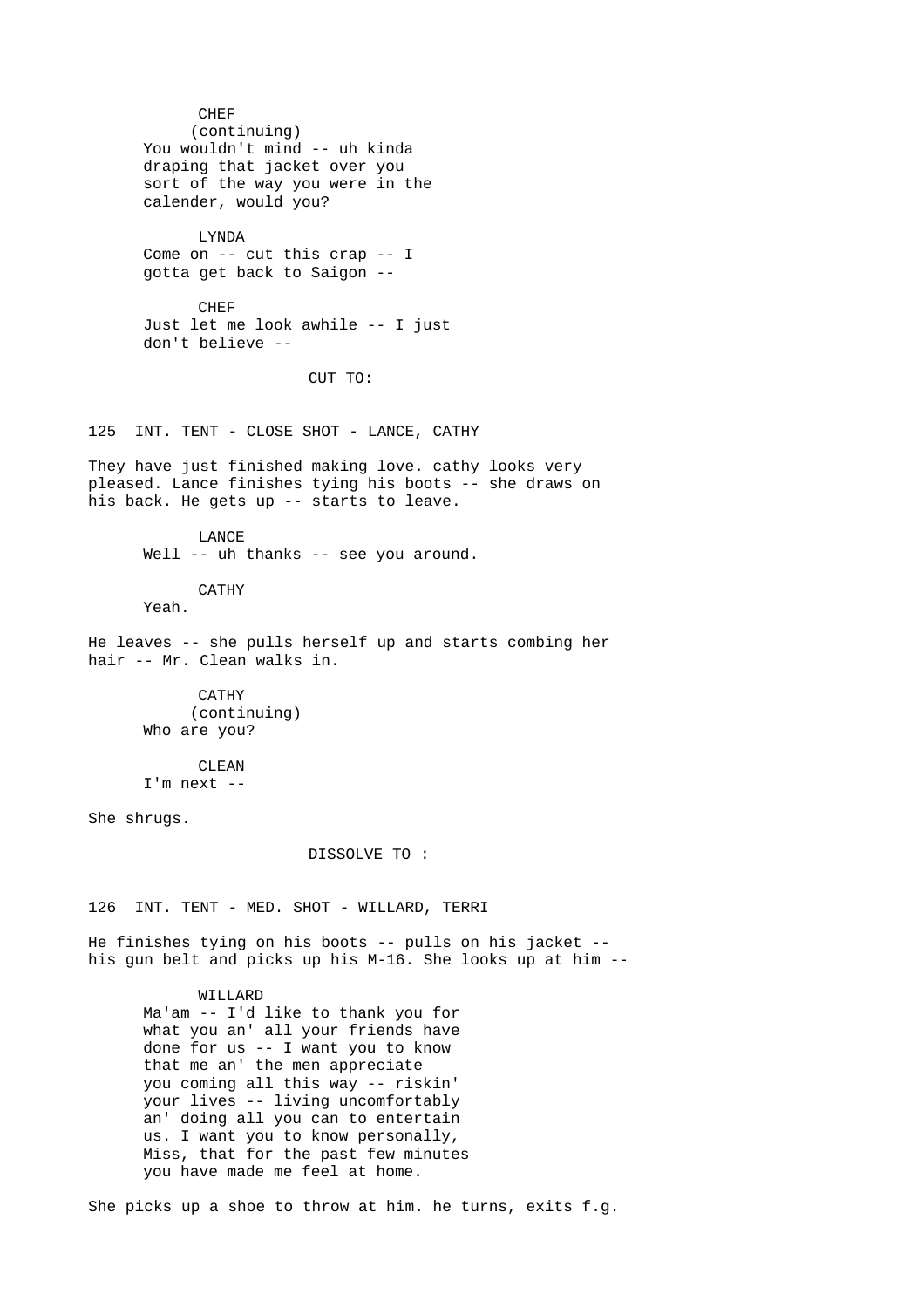## WILLARD (continuing) Just wanted to say that, ma'am.

The SHOE CLANGS off his helmet.

CUT TO:

### 127 EXT. THE P.B.R. APPROACHING DO LUNG BRIDGE - FULL SHOT - **NTGHT**

The boat edges in toward the wrecked bridge in the distance. Along the banks are sandbagged fortificvations with U.S. soldiers in them. There is a bright fire burning uncontrolled in the distance; the sparks and white light from welding on the bridge momentarily lights up the night.

> WILLARD (V.O.) Two days and nights later, we approach the Do Lung Bridge.

128 VIEW ON THE FACES OF THE P.B.R. CREW

watching. Everywhere are wrecked boats -- parts of trunks sticking out of the water -- smashed helicopters on the banks. The bridge is in a state of siege. Mortars and rockets arc through the night indiscriminately and rip through the nearby jungle. Soldiers are everywhere - scurrying from trenches, carrying materials for the bridge or tending to the wounded, the maimed and the dead. Light automatic WEAPON FIRE is HEARD occasionally. The P.B.R. edges in under the span of the old bridge. Soldiers run up through the water. They are obscured in the darkness.

> SOLDIER I gotta get out a here -- I'll pay -- I got money.

CHIEF Get away from this boat.

WILLARD Who's your C.O., soldier?

The Soldier ducks back and runs away.

SOLDIER Fuck you, you'll get what's coming to you.

Other men approach the boat. A young LIEUTENANT steps forward.

> LIEUTENANT Captain Willard?

WILLARD That's me.

LIEUTENANT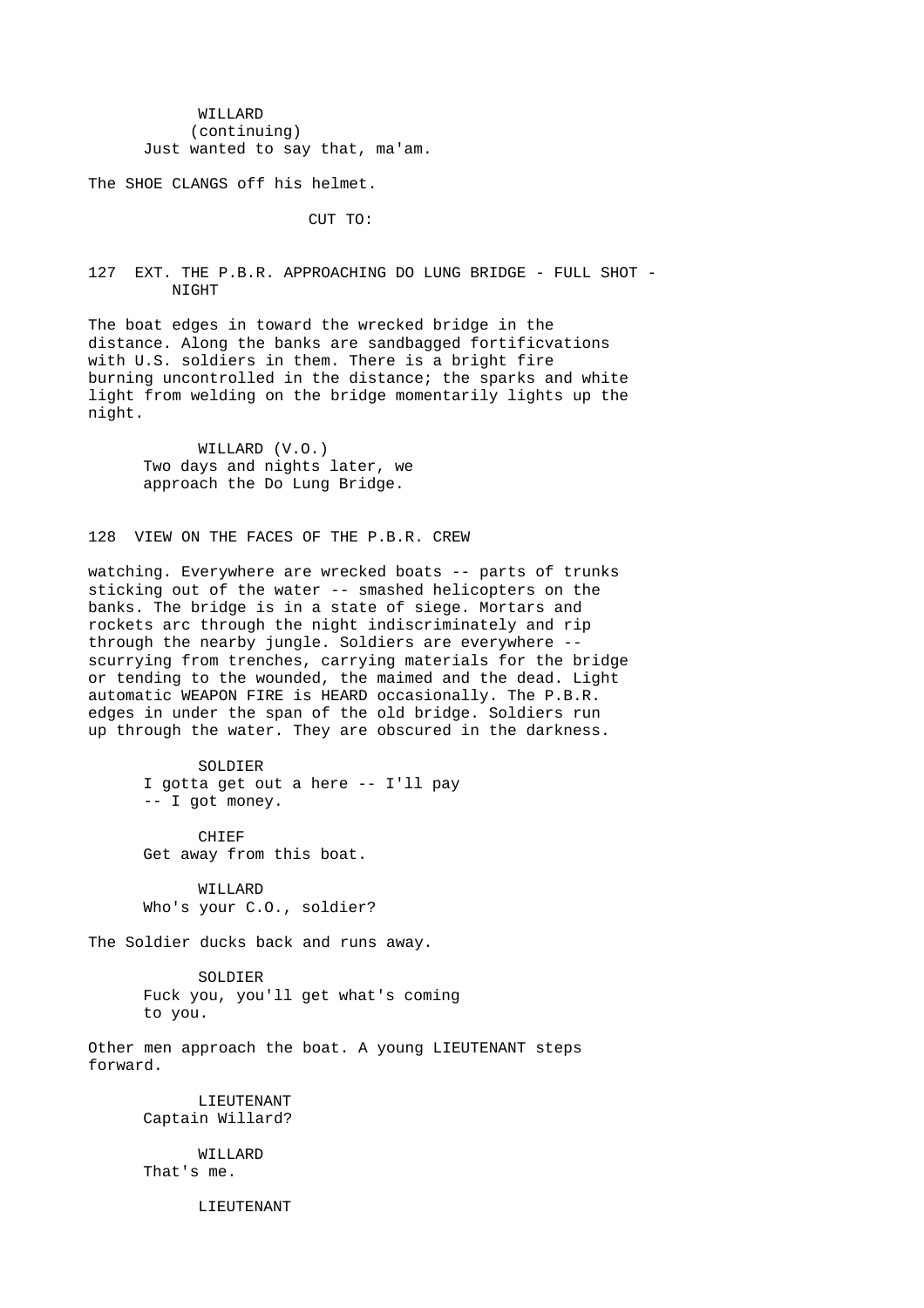Captain Willard -- we got these from Nha Thrang two days ago - they expected you here then -- He hands up a plastic bag, maximum security markings, Willard takes it. LIEUTENANT (continuing) You don't know how happy that makes me, sir. WILLARD Why? LIEUTENANT Now I can get out a here -- if I can find a way out. WILLARD We'll be needing some supplies and fuel -- do you know anybody who can give me a hand? LIEUTENANT I'd just clear out as soon as I could if I were you, sir. They're gonna start working on the bridge with torches again. Charlie will start throwing it in hard -- WILLARD What is this bridge? LIEUTENANT It's of strategic importance for keeping the highway into Bat Shan open -- the generals don't like to admit that Bat Shan is surrounded. He points to the men getting ready to work. LIEUTENANT (continuing) Every night we build it and by 0800 they've blown it up -- it and a lot of good men -- But the generals like to say the road is open -- ha ! Nobody uses that road except Charlie. He turns and splashes off into the darkness. LIEUTENANT (continuing) This is the cesspool of hell. SOLDIER (O.S.) Incoming. SHELLS WHISTLE OVER and CRASH into the bridge -- MEN SCREAM in the distance -- the EXPLOSIONS are thunderous.

CHIEF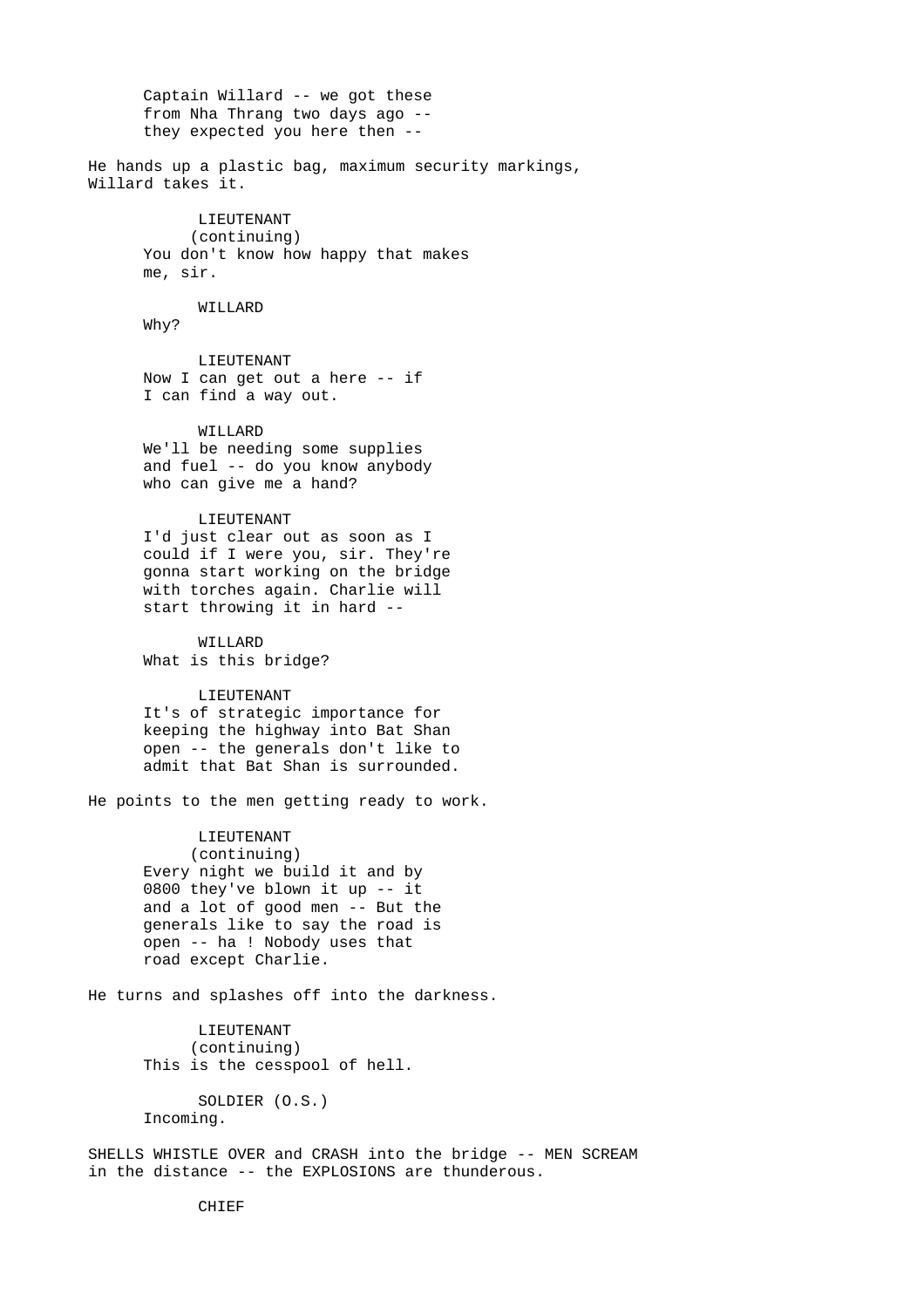(yelling) All right -- Lance, go with the Captain an' see what you can scrounge -- Willard climbs out with Lance. CHIEF (continuing; to Willard) Better make it fast, sir -- we don't really need much anyway. Willard nods and they scurry off the bank under the bridge. 129 MED. SHOT - WILLARD, LANCE They dash up the embankment and along the barbed wire on the edge of the road. SHELLS SCREAM overhead, they don't know where to run. VOICE Straight ahead, son of a bitch. They dive towards the voice. 130 CLOSE SHOT - TRENCH They dive in, a SOLDIER is crounched in f.g. holding his buddy who is crying uncontrollably. SOLDIER You came right to it, son of a bitch -- WILLARD Son of a bitch, sir. The Soldier doesn't respond. WILLARD (continuing) Where's your chief supply officer? SOLDIER Beverly Hills -- WILLARD What? SOLDIER Straight up the road -- a concrete bunker -- Beverly Hills -- where else you think he'd be? WILLARD C'mon -- There is an apparent lull and they dash out along the road. Suddenly to their right an M-60 STARTS OPENING UP

from a sandbagged emplacement.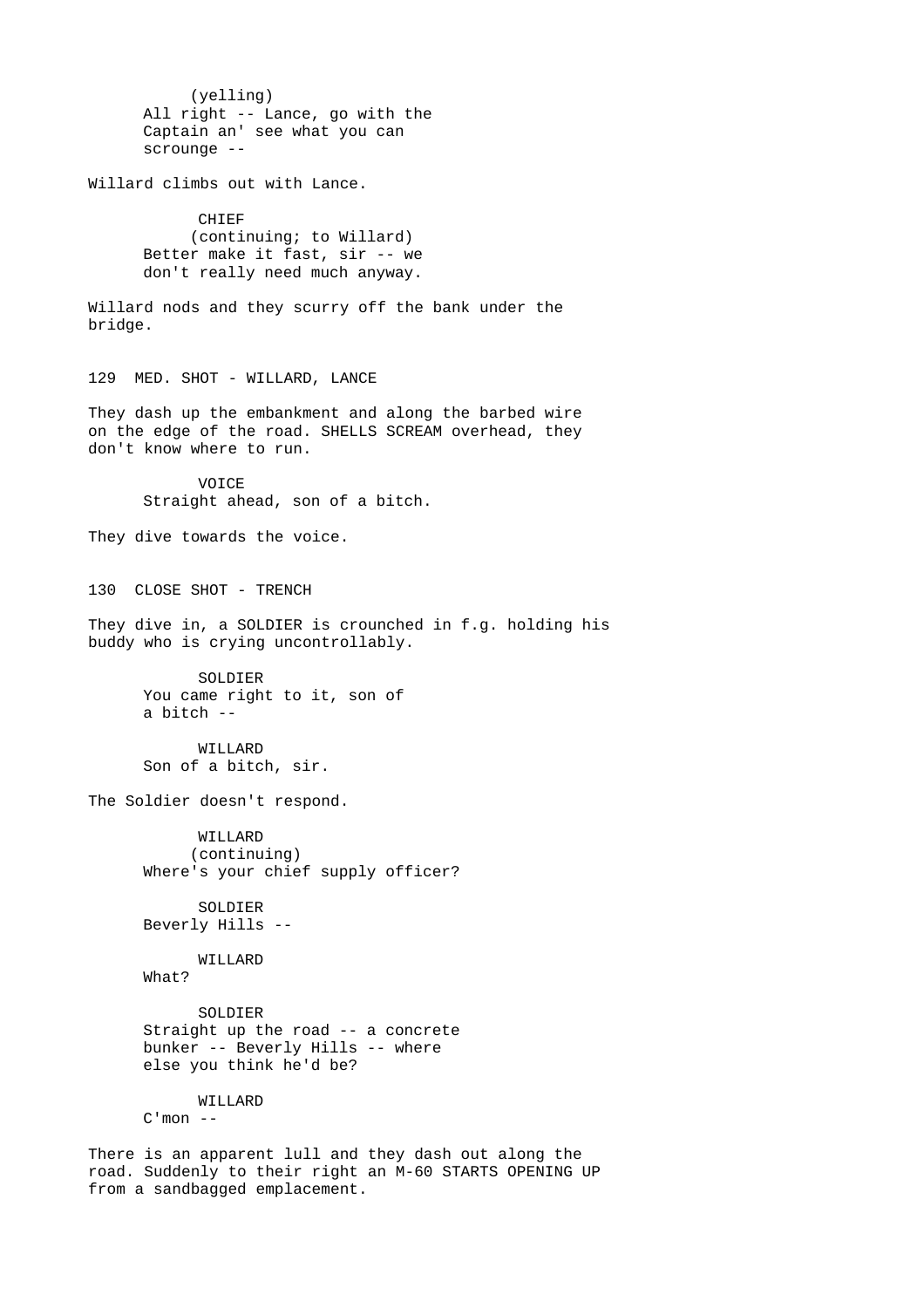# SOLDIER (O.S.) Get your asses down, buddy.

They drop and crawl to the slit trench and run up to the emplacement. Several SOLDIERS man a M-60. One has a sniper rifle -- another tries to spot for the Gunner. Willard and Lance edge up along the trench. Willard trips.

VOICE Watch your feet, asshole --

Willard looks down.

VOICE (continuing) You stepped on my face.

LANCE We thought you were dead.

VOICE The whole world loves a smart ass.

They move ahead more carefully. The Gunner BLASTS away into the night, there is a pile of brass cases about three feet high next to him. Finally he stops swearing to himself.

> WTI LARD What're you shooting at, soldier?

GUNNER Gooks.

He turns and sees it's an officer.

GUNNER (continuing) I'm sorry, sir.

WILLARD It's all right, sergeant -- what's out there?

GUNNER They were tryin' to cut through the wire -- I got 'em all I think.

OTHER SOLDIER Oh yeah -- listen.

There is a low moaning SCREAM from out in the wire -- it stops for aminute then continues hideously.

> GUNNER He's trying to call his friends - send up a flare.

The Spotter does, it arcs up, then bathes them in eerie light. The Gunner FIRES a long BURST.

> **SPOTTER** Those are all dead, stupid, he's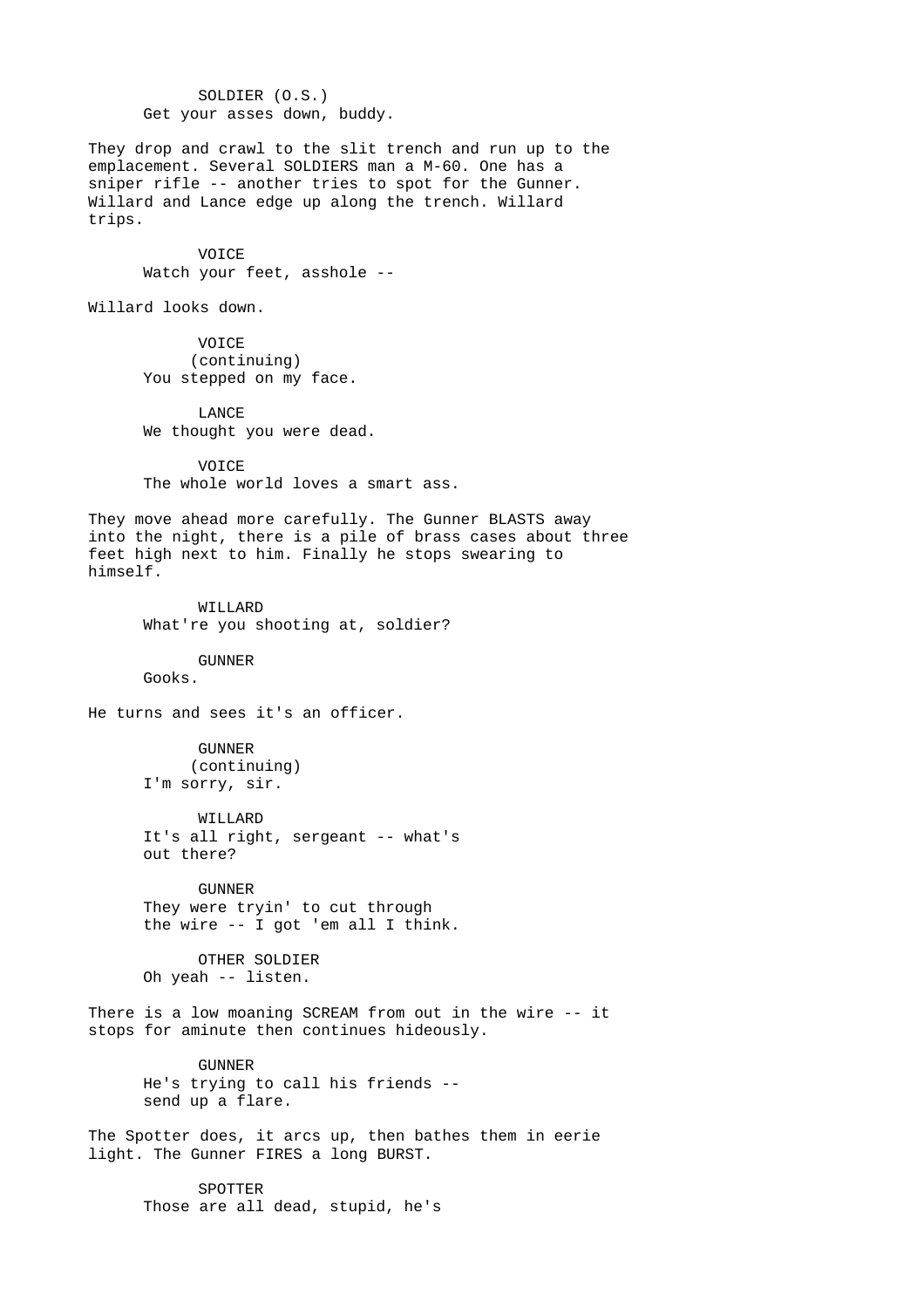They think about this as the flare goes out. The SCREAMING gets more intense. **GUNNER** Wake up the Roach. The Spotter moves down to where a tall lanky SOLDIER is leaned up against the trench. He kicks him hard several times. Roach wakes and just looks up. On his helmet are the words: "GOD BLESS DOW." ROACH Yeah, man. SPOTTER Slope in the wire -- hear him. He listens, he does, he nods. SPOTTER (continuing) Bust him. Roach gets up somewhat annoyed but very cool. He saunters up the machine gun dragging his M-79 which has paisley designs all over it. **GUNNER** Hear him? ROACH Sure , yeah. GUNNER You need a flare -- ROACH No, it's cool. He opens the breech of his shotgun-like weapon and plunks the big slug into it. He snaps it closed then rests it across his forearm over the trench -- he listens to the SCREAM, calculating. ROACH (continuing) He's close -- real close. He adjusts his sights so that the gun is aimed high into the air. He listens again then FIRES. The GRENADE WHISTLES off into the night. There is a sharp EXPLOSION that cuts off the scream. Then the THUD of bodies or pieces of bodies coming down around them. ROACH (continuing) Muhhh Fuhhh ... He staggers back down the trench to go to sleep.

obviously underneath 'em --

131 FULL SHOT - P.B.R. - BRIDGE - CLEAN, CHEF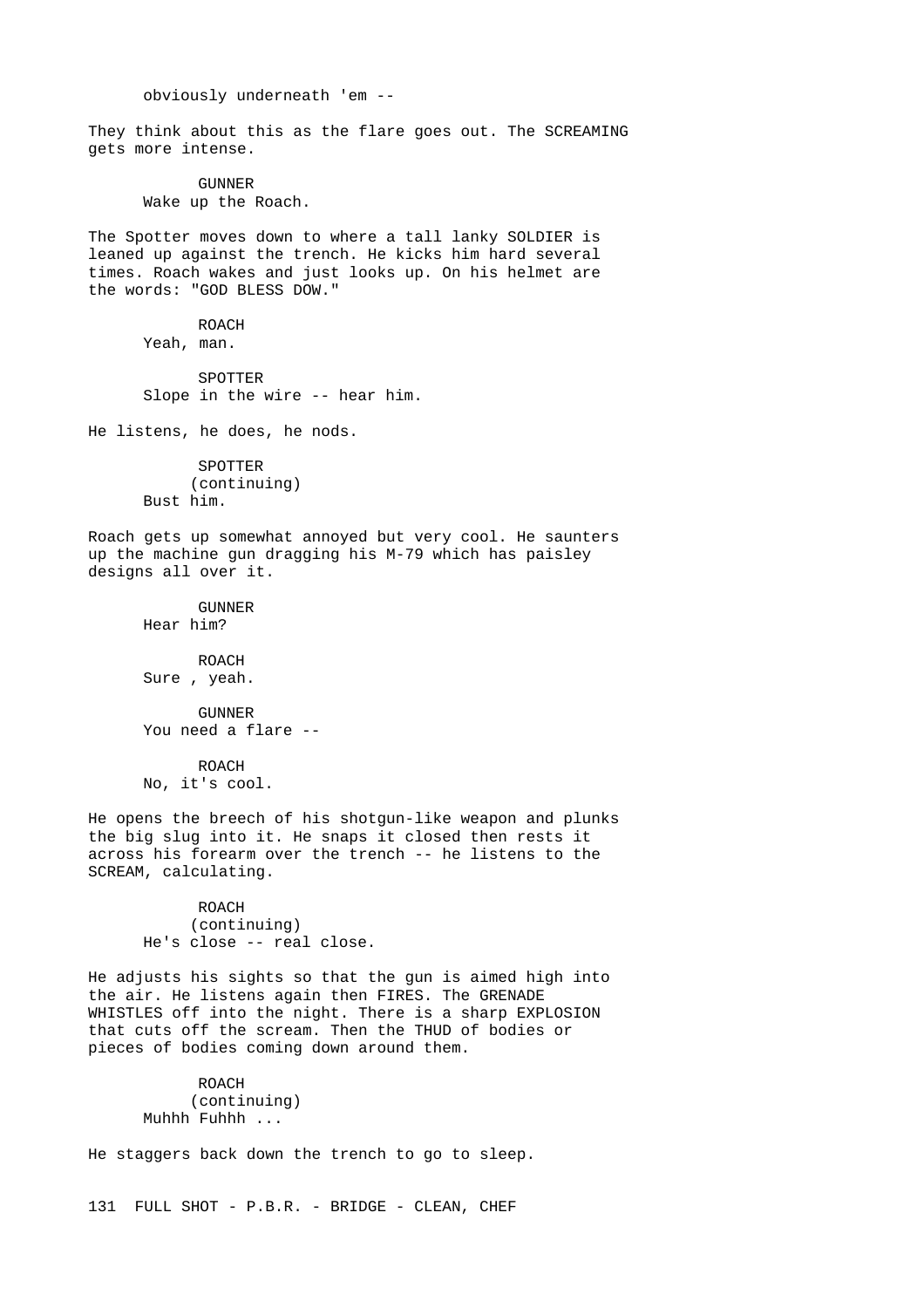They stand in the shallows waiting for Willard and Lance. Clean is nervous, he constantly checks his M-16. SHELLS WHISTLE by and CRASH in the distance. CHEF Geez, I wish they'd hurry. A SOLDIER comes up on his way with some others to start building the bridge. SOLDIER Hey, buddy, that boat still runs, eh? CLEAN Yeah, it still runs. SOLDIER Do me a favor buddy, please. CLEAN What is it? He takes out a handful of crumpled envelopes. SOLDIER Send these out when you get back to the world. He puts them in Clean's hand. SOLDIER (continuing) It's to everyone I really knew - the first girl I screwed -- my brother -- best friend -- I wanted to tell 'em how much I enjoyed knowing 'em -- it's been a great twenty years. I gotta let 'em know. CLEAN What're you askin' me for -- put 'em in the first helicopter comes in tomorrow. SOLDIER Nobody comes in here. He points up at the mountain ridges. SOLDIER (continuing) The N.V.A. 312th -- over there the 307th -- on that hill we counted fourteen different guns in one minute -- they got rockets mortars, snipers in those trees, there's a million of those shitty little bastards out there -- we're all gonna die.

He grabs Clean and looks at him with a maniacal urgency.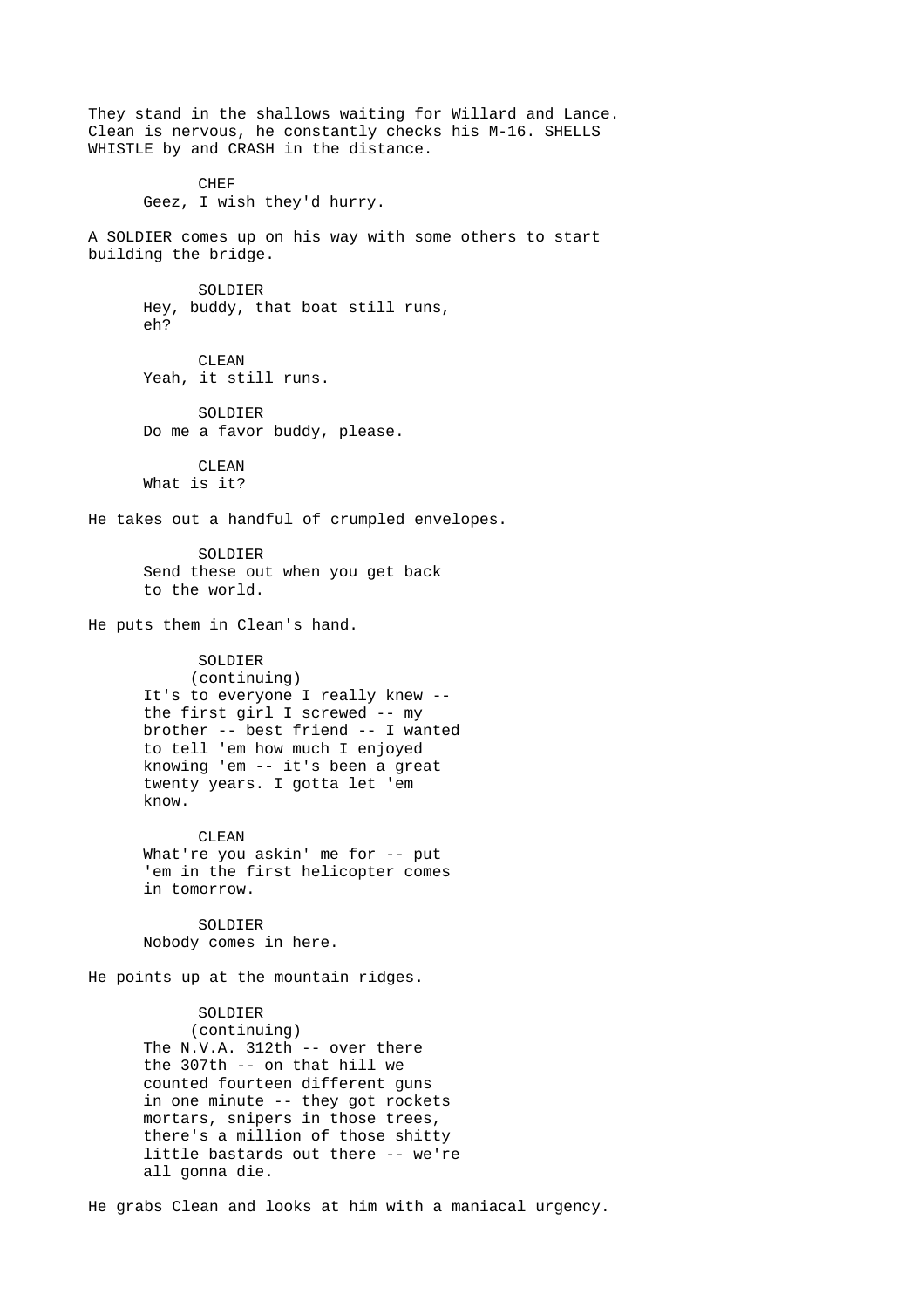SOLDIER (continuing) I'm gonna be dead. Clean takes the letters. SOLDIER (continuing) You got a chance in that boat - by morning you could be five miles down the river. CLEAN We ain't goin' down the river. The Soldier looks at him as if he is joking. CLEAN (continuing) What's up river from here anyhow -- The Soldier doesn't answer, just stares dumbfounded. SOLDIER Spooky. CLEAN Charlie? SOLDIER No, it'd be spooky without the war -- give 'em back. He takes the letters and leaves, somewhat disappointed and disgusted. Willard and Lance come back down the beach carrying some belts of ammunition and a couple of extra  $M-16$ <sup>'s.</sup> CHIEF Wow, you must a found the C.O., eh? WILLARD We found some bodies -- let's get out a here. 132 FULL SHOT - DIFFERENT ANGLE - P.B.R. They edge through the shallows as the men light up their welding torches to start work on the pontoon bridge - then pull away and accelerate fast. 133 MED. SHOT - THE P.B.R. CREW The Chief is at the helm -- they all look back in the distance where the bridge was -- the hills flash with artillery discharges -- there is a fiery glow from the bridge area and the CONCUSSION of heavy EXPLOSIONS.

DISSOLVE TO :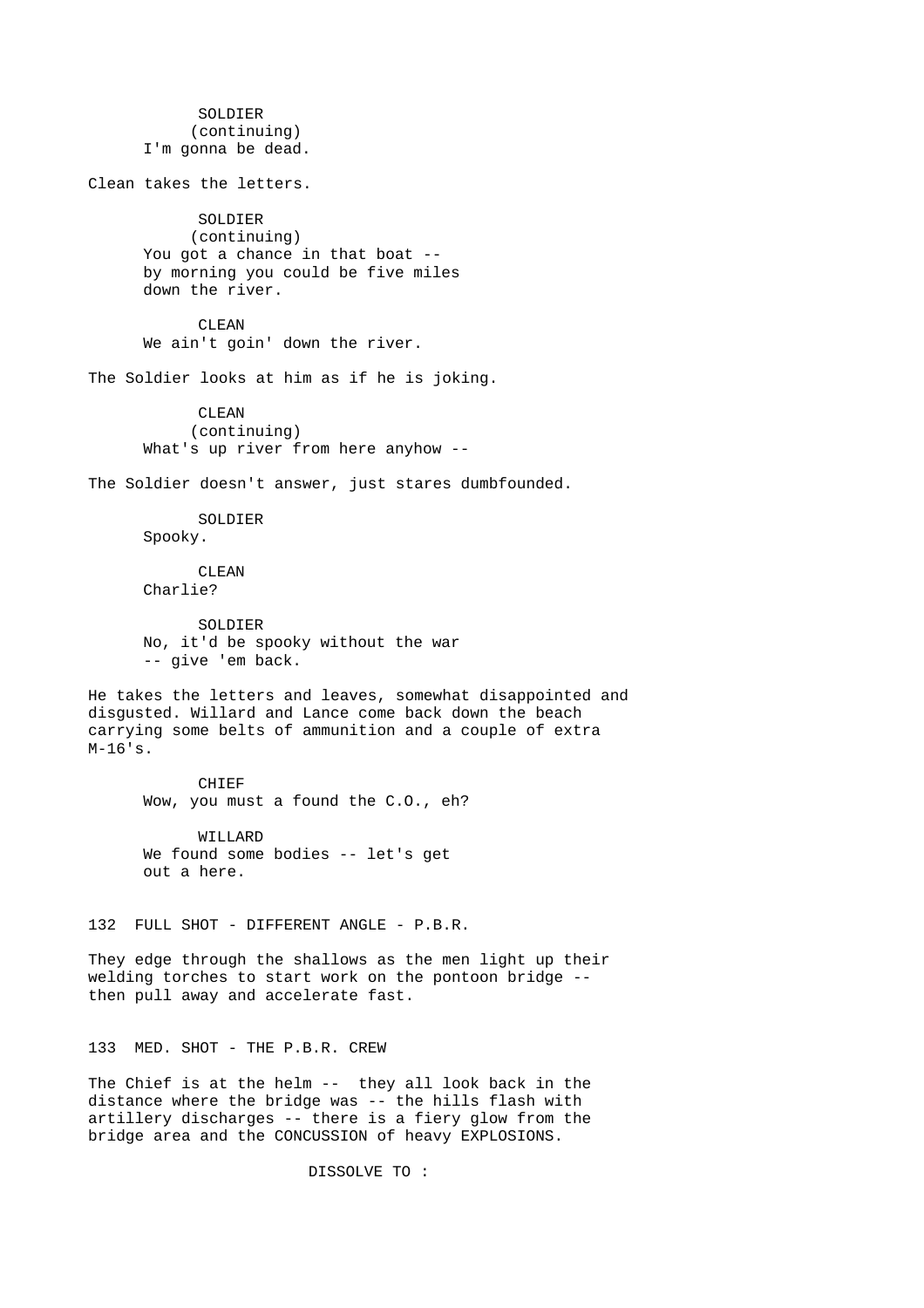134 EXT. FULL SHOT - P.B.R. - CREW - RAIN

The boat moves uneasily upriver, through this tropical downpour. Mr. Clean is in thef.g., oiling and cleaning his 50-cal, his M-11 and M-79 -- the rest of the crew are forward, taking shelter from the rain under the canvas canopy. Clean works methodically under an umbrella he was set up by leaning the surfboard against gun mount.

135 EXT. THE RUSHING RIVER - NEW VIEW - RAIN

The river is moving fast against them. all manner of debris; tree trunks, sweeping by the P.B.R.

> CHIEF (to Willard) I can't see a fucking thing.

There is a loud CRACKING SOUND, as one of the pieces of tree- trunk whacks the hull, and bounces off. Willard climbs forward, and looks down.

> CHIEF (continuing) We hit a big enough one this hull will shatter like a Corvette. Fucking plastic boat.

Willard practically hangs off forward with a long pole, warding off the big debris moving toward the P.B.R. Clean joins him, helping.

> WILLARD (shouting to Chief) What about ducking into one of those tributaries till this river slows down?

CHIEF Who knows what's up there?

WILLARD Can't be any worse than this. What do you think?

CHIEF I think this river wants to take us home fast. I'm practically goin' in reverse.

Willard points his pole in the direction of the mouth of a tributary.

> WILLARD Well, get in there.

CHIEF This whole area is lousy with V.C. -- We don't stand a chance. Lemme turn around and we'll be in Hau Fat in six minutes.

There is a really loud WHACK against the hull. willard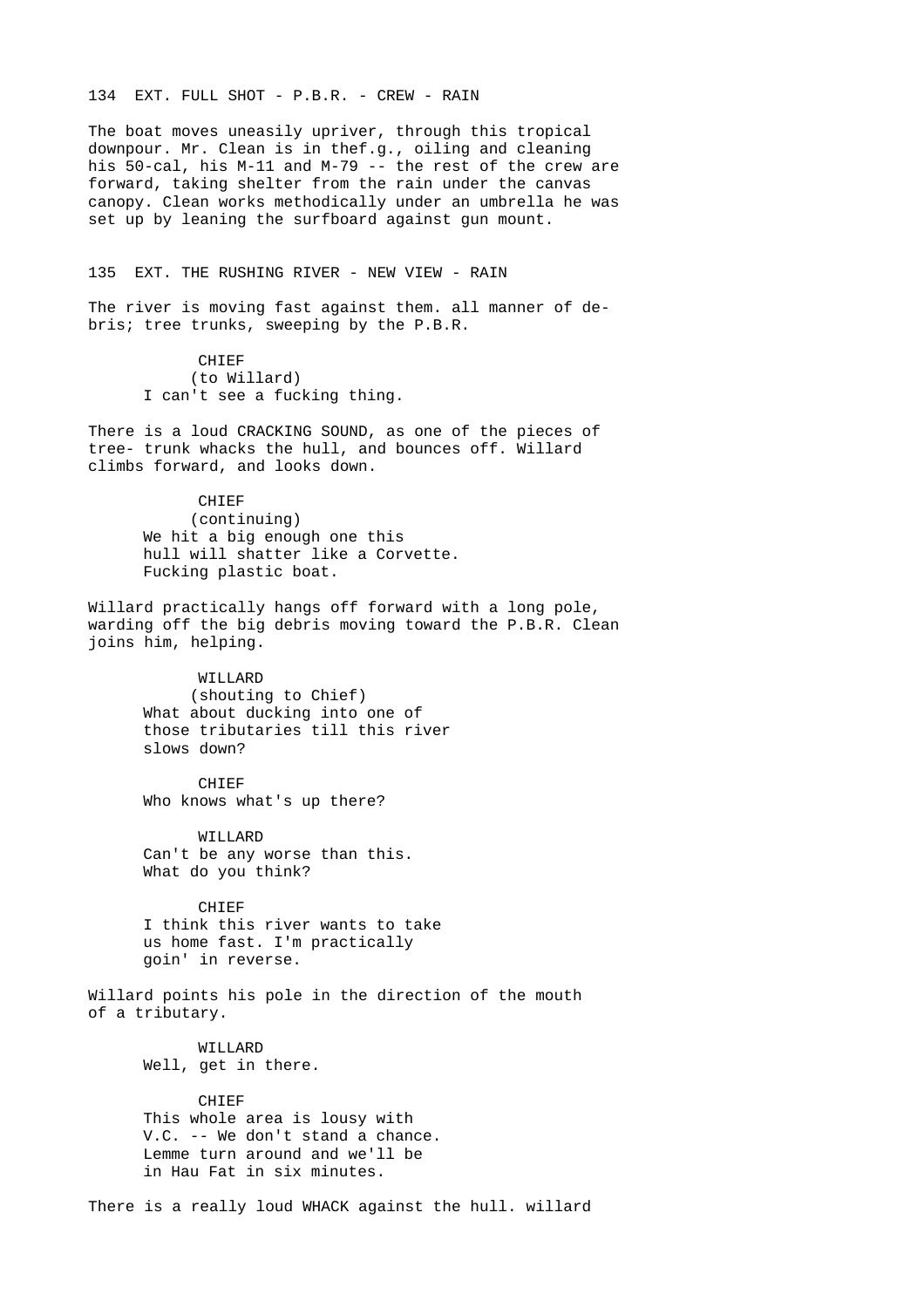really mad, throws the pole at the Chief, who ducks. WILLARD Get in there ! **CHTEF** This is my crew and my fucking boat, and I'm the responsible party. WILLARD Get in there now or I'll bury you in this river. It's clear that Willard will kill the Chief if he doesn't do as he says. CHIEF (finally relents, turns the helm) You're fucking crazy. You're going to get us all killed. The P.B.R. navigates through the rush and into the mouth of the tributary. DISSOLVE TO : 136 EXT. THE TRIBUTARY - P.B.R. - RAIN Rain is pouring down, but the P.B.R. is slowed down to a snail's pace by Hyacinths, literally across the waterway. Willard, Chef and Clean in the water, cutting through them with machetes. 137 VIEW ON LANCE having climbed to the highest point of the cockpit. LANCE It breaks through in about twenty feet. 138 VIEW ON WILLARD cutting through. he looks to Chef, who has stopped cutting, and is staring into the jungle. WILLARD What do you see? CHEF I don't know. He looks out -- the jungle at this point is very dark and high -- totally impenetrable. WILLARD Keep cutting.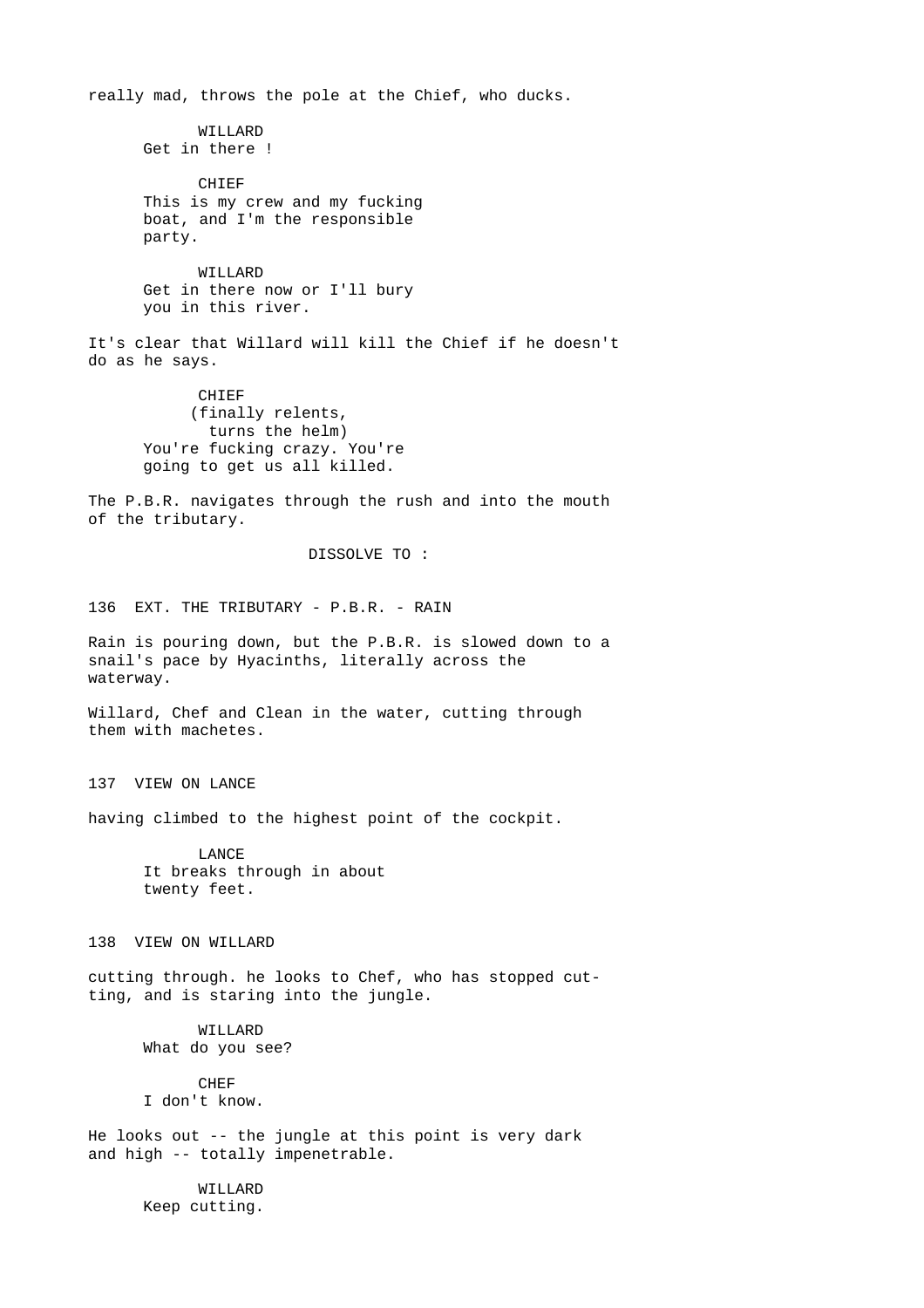They work feverishly, knowing something is wrong. 139 VIEW ON CHEF

cutting with all he's got.

CHEF I know it sounds stupid, but I feel like the goddamn jungle's watching us.

WILLARD Probably is.

CHEF Whatdoya think it thinks.

WILLARD That we're dumber than we look.

Chef stops again, looks hard, trying to penetrate the darkness and from the very depth of it -- the darkness of it, comes a stream of tracers, lazily arching out at them. It whips between them -- the SOUND FOLLOWING much later.

Other BULLETS SMASH through and ricochet off the deck fittings. GLASS SHATTERS, and a huge hunk of paint is removed from the armor shield by a 20 mm cannon.

> CHIEF Lance -- 'bout twenty meters starboard.

Lance leaps down to his position. Willard, Clean and Chef cut feverishly, as the trapped boat struggles to get free.

CHEF There in the trees !

Everything is confusion -- yelling -- GUNFIRE -- the THUD of heavy BULLETS ripping inti the P.B.R.'s fibreglass hull.

140 VIEW ON LANCE

Lance's twin guns return the FIRE. The Chief moves to one of the heavy guns and joins Lance in returning the FIRE.

141 VIEW ON THE MEN IN THE WATER

pushing, cutting. Bullets SMASH and EXPLODE around. Clean climbs onto the boat, and leaps onto a gun emplacement.

142 MED. VIEW

Nobody really knows where the erratic fire is coming from.

CHIEF (back at the helm)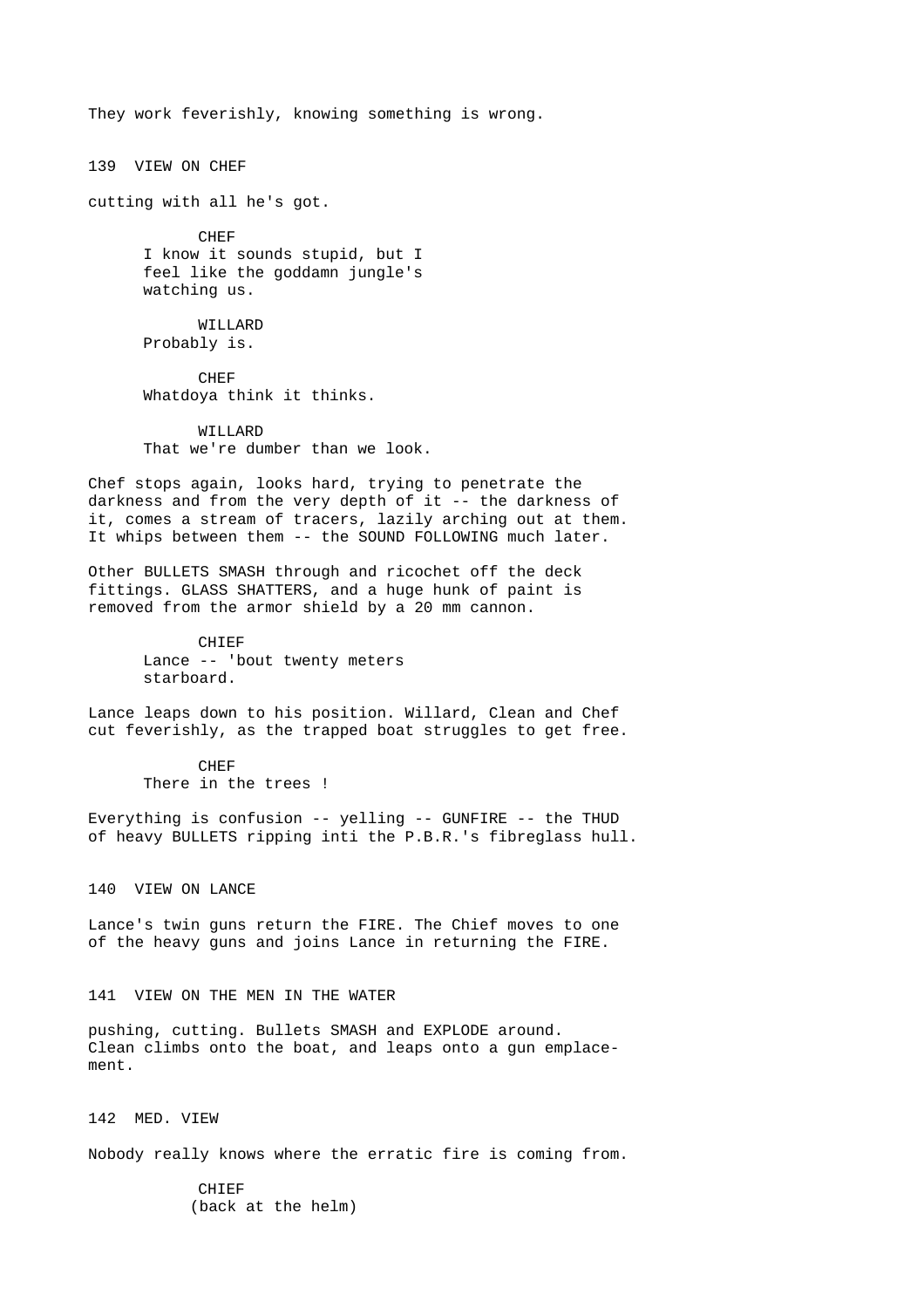Elevate Lance, in the tree. No, I saw another. CHEF Thirty meters up, Lance; I saw the fucking flash. Lance grits his teeth, FIRING -- 143 CLOSE SHOT ON CLEAN 144 POV BEHIND CLEAN He BLASTS short bursts of tracers into the jungle, cutting it to salad. Suddenly more tracers from another direction -- Clean swings around -- BULLETS smash against his shield and rip chunks from the surfboard. He BLASTS a long heavy burst at the jungle -- trees crumble. CLEAN I'm ripping 'em, man, son-of-abitch, it's jammed, oh God, it's jammed. Clean is riddled by MACHINE GUN FIRE. Chief runs to Mr. Clean -- it is obvious that he is dead. He looks angrily to Willard. Willard and Chef are practically through. Willard leaps up, as Chef finishes the last strokes. He moves toward the cockpit. WILLARD Throw me that ordnance. Chef throws him an M-79 and several shells -- Willard opens it, jams a huge projectile and pulls himself over the edge of the cockpit. WILLARD (continuing) Give me some kind a field a fire -- BULLETS rip by. CHEF (exhausted) We're through. He climbs aboard and collapses. CHEF (continuing) Oh, God -- LANCE (FIRING) I ain't finished ! I ain't finished ! WILLARD Bring that bow ordnance into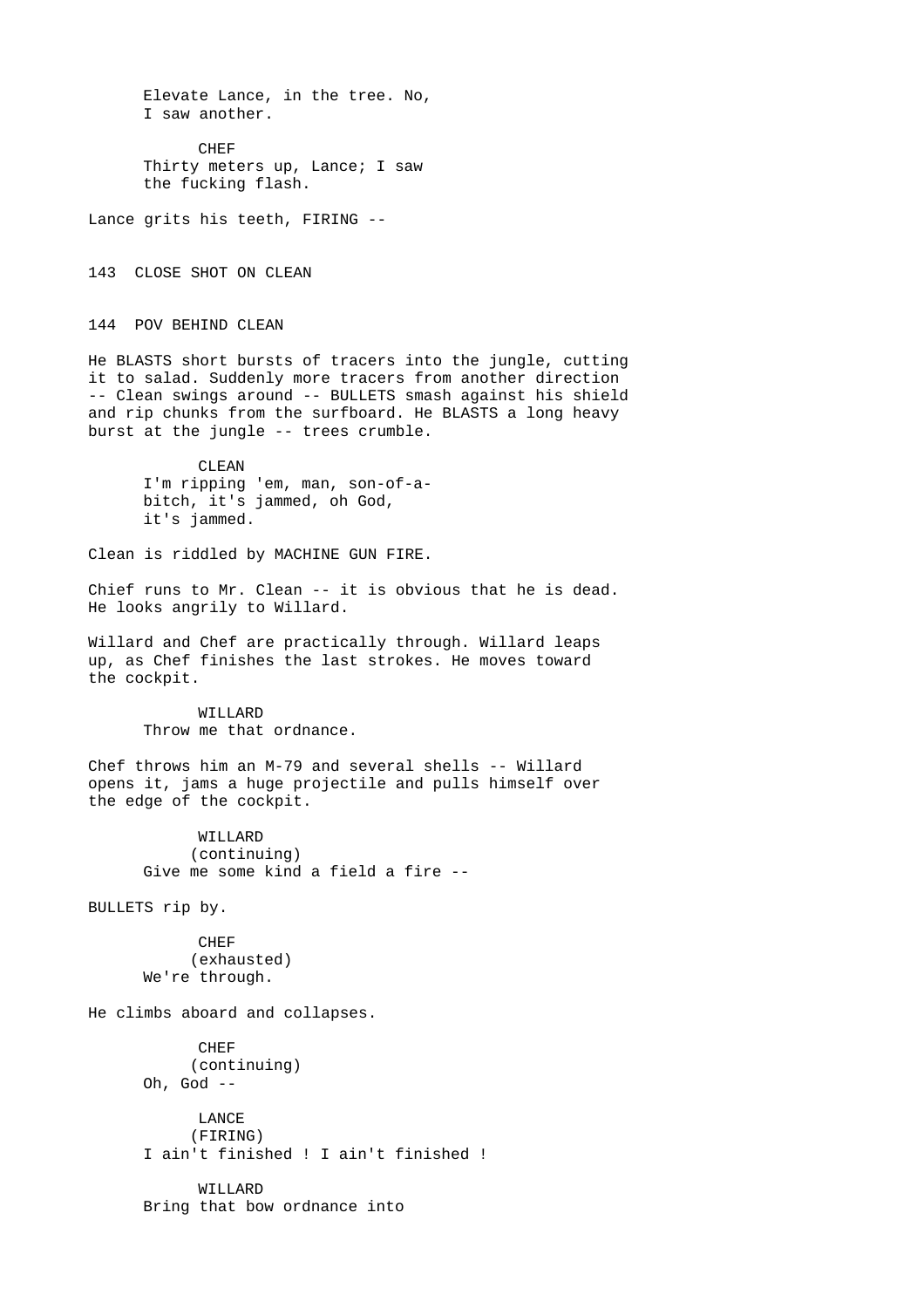those trees.

He jams his gun up as he sees a flash and FIRES -- there is a low POP and a WHISTLE as the GRENADE arches into the jungle.

145 POV. - BEHIND THEM

He FIRES another burst as the GRENADE EXPLODES brightly. There is another POP and WHISTLE , another BLAST. A large tree falls, just as the craft speeds up through the thinning growth. We HEAR strange SCREAMING from the trees and jungle, hideous MOANS and terror-filled CRIES.

146 CLOSE SHOT ON THE CHIEF

He jams the throttle forward -- the boat surges ahead. Willard FIRES another GRENADE from his M-79.

147 FULL SHOT ON THE P.B.R.

The boat slams through the hyacinth growth, moving through the river, FIRING BACK at unseen enemy in the jungle.

DISSOLVE TO :

148 FULL VIEW ON THE P.B.R. - TWILIGHT

The boat moves ahead at half speed through a wide, flat area in the river.

149 MED. VIEW

The men sit around, exhausted, brutalized, wounded. They look like animals, but they are relaxed, because they know they're too far from the banks to be shot at.

They smoke pot and eat silently. Lance smokes a joint and looks at his gun. Splotches of paint have been blown away from the armor shield -- pieces of deck are ripped and ragged around the mount. The boat is a floating wreck.

Clean's body is being prepared in a plastic sack by Chief. All of the men are silent.

Chef comes up from below; he has been wounded in the shoulder.

> CHEF There's some bad holes, man, and the cracks -- water's coming through the cracks. Food's shot to hell.

WILLARD How much is left?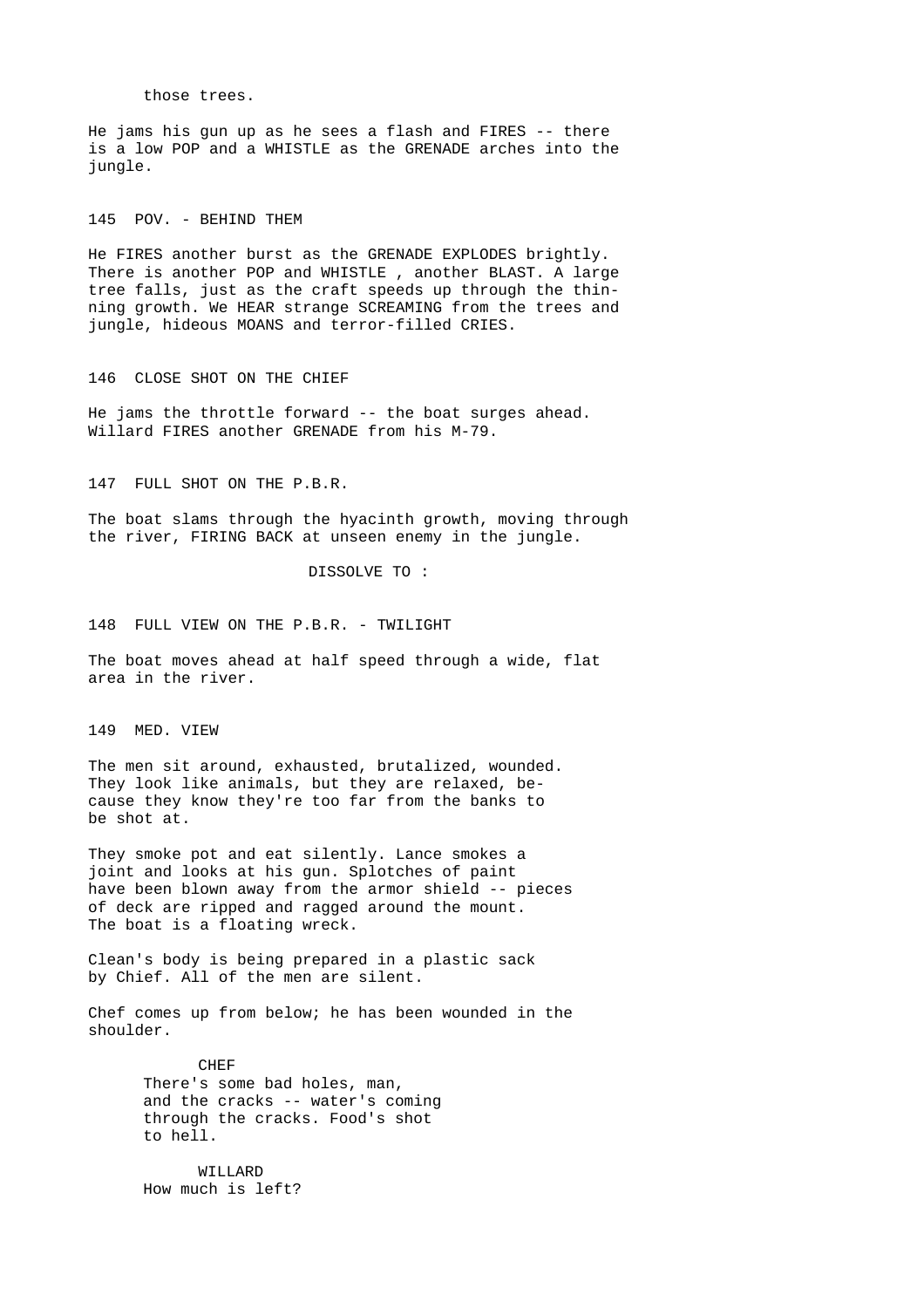CHEF Less than half -- sure is a mess down there. Chief has been silent by the body of Clean in a plastic sack. WILLARD And the grass? CHEF Still got a lot of that stuff from Nha Trang. But we're running low on the other. Chief pushes Clean's body into the river. 150 VIEW ON WILLARD He notices something in the distance. 151 WILLARD'S POV A light. 152 MED. VIEW Willard stands up, pointing up the river. WILLARD Hey. They all look over. WILLARD (continuing) That's a light down there -- CHEF Yeah, it is. CHIEF What the hell is it? WILLARD In the middle of the jungle - a goddamn light. 153 FULL SHOT - THE P.B.R. - THE TWILIGHT The P.B.R. approaches the distant light -- which seems to be on the dock of an overgrown plantation building. 154 VIEW ON WILLARD, CHIEF straining to see; he uses field glasses. 155 POV - THROUGH THE GLASSES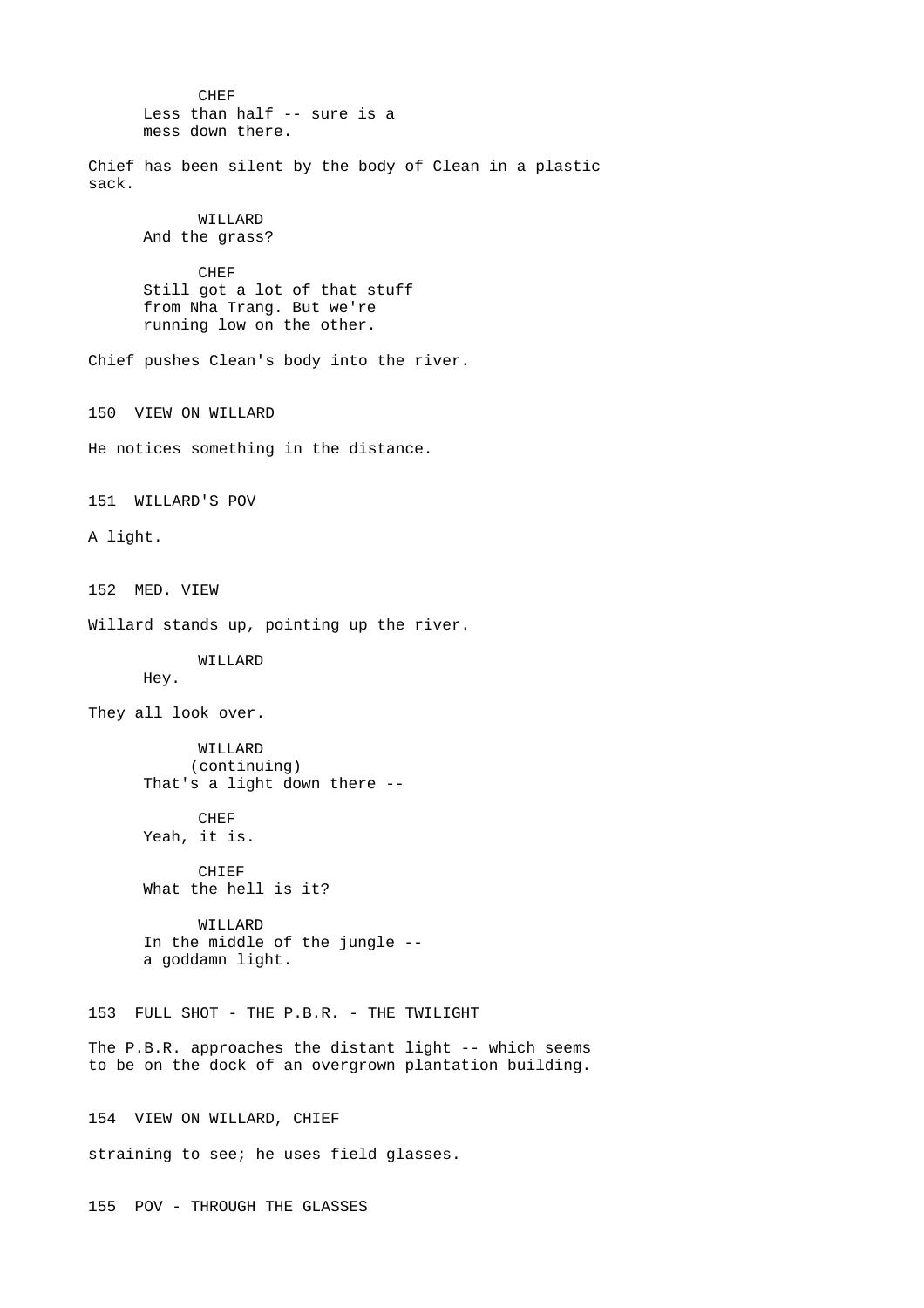Seems to be some figures standing on the dock. The figures pull back behind some drums. 156 BACK TO SCENE WILLARD Watch it ! They duck as SHOTS RING OUT from the dock, stitching the water across the P.B.R.'s bow. The crew crouches, guns trained on the dock as the boat still approaches. WILLARD (continuing) They're not Cong. CHIEF (over the loud-hailer) We're Americans. Another BURST, closer. CHEF Maybe you shouldn't say we're Americans? Willard stares at the dock and building, trying to figure it out. WILL ARD Chef, try your French. Chief hands the loud-hailer to Chef, who shrugs and shouts: CHEF Nous sommes Americains -- Silence. CHEF (continuing) Nous ne voulon pas vous agresser. 157 VIEW ON WILLARD He looks through the glasses. 158 POV THROUGH THE GLASSES Gradually, a small group appears from behind the drums on the dock. WILLARD (O.S.) French Nationals -- they may not be too friendly, though. 159 BACK TO SCENE

We drift closer to the dock. The Chef starts enjoying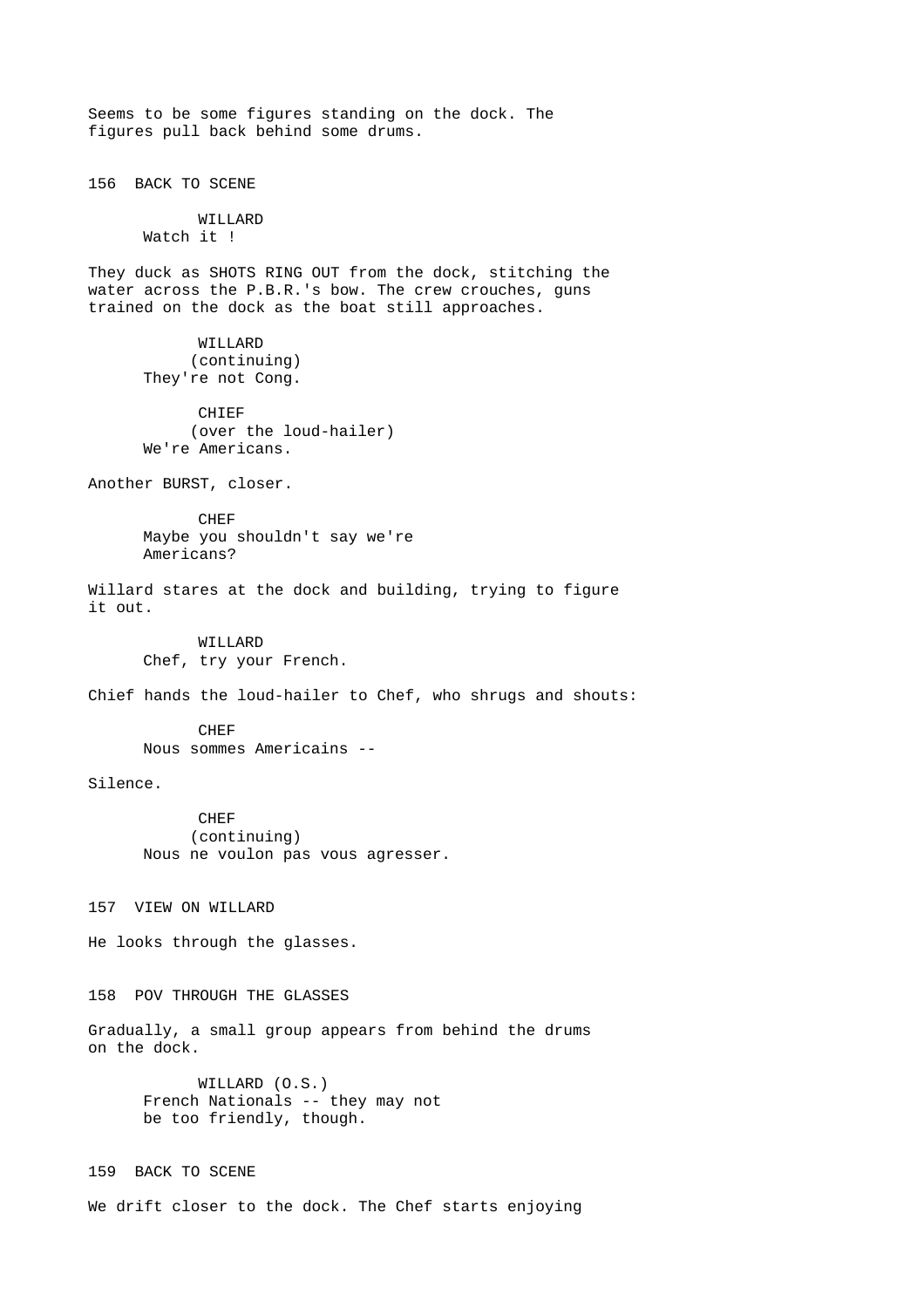speaking French. CHEF Nous sommes Americains -- nous sommes des amis -- There is silence as the boat drifts closer. Then: FRENCHMAN (shouting out) Vous parlez Francais comme une vache espanole. CHEF (to himself) I thought it was pretty good, myself. CHIEF What'd he say? CHEF Said I speak French like a Spanish cow. FRENCHMAN (O.S.) Laisser tomber vos armes -- CHEF Put the guns straight up -- stand away from the mounts. WILLARD Do it. They do. FRENCHMAN (O.S.) Vous pouvez approcher mais doucement -- CHEF Take her in slow. 160 FULL SHOT - DIFFERENT ANGLE - DOCK The men on the dock move forward, cautiously. They are

a young man, PHILIPPE, about 25, strong and handsome, save for a scar down on the side of his face and through his left eye, which is covered by a patch. He is dressed in a tiger suit and the red beret of the French colonial paratroops. Also of the red beret are HENRY LeFEVRE, a bearded, dark-looking man of 35, and TRAN VAN KAC, a middleaged half-breed slave. They all bear automatic weapons and suspicious in their eyes. As the boat pulls up to the dock, another Frenchman joins the group, obviously the head man, GASTON De MARAIS, about fifty, small and delicate, with a strength about him.

PHILIPPE Hands on the heads.

CHIEF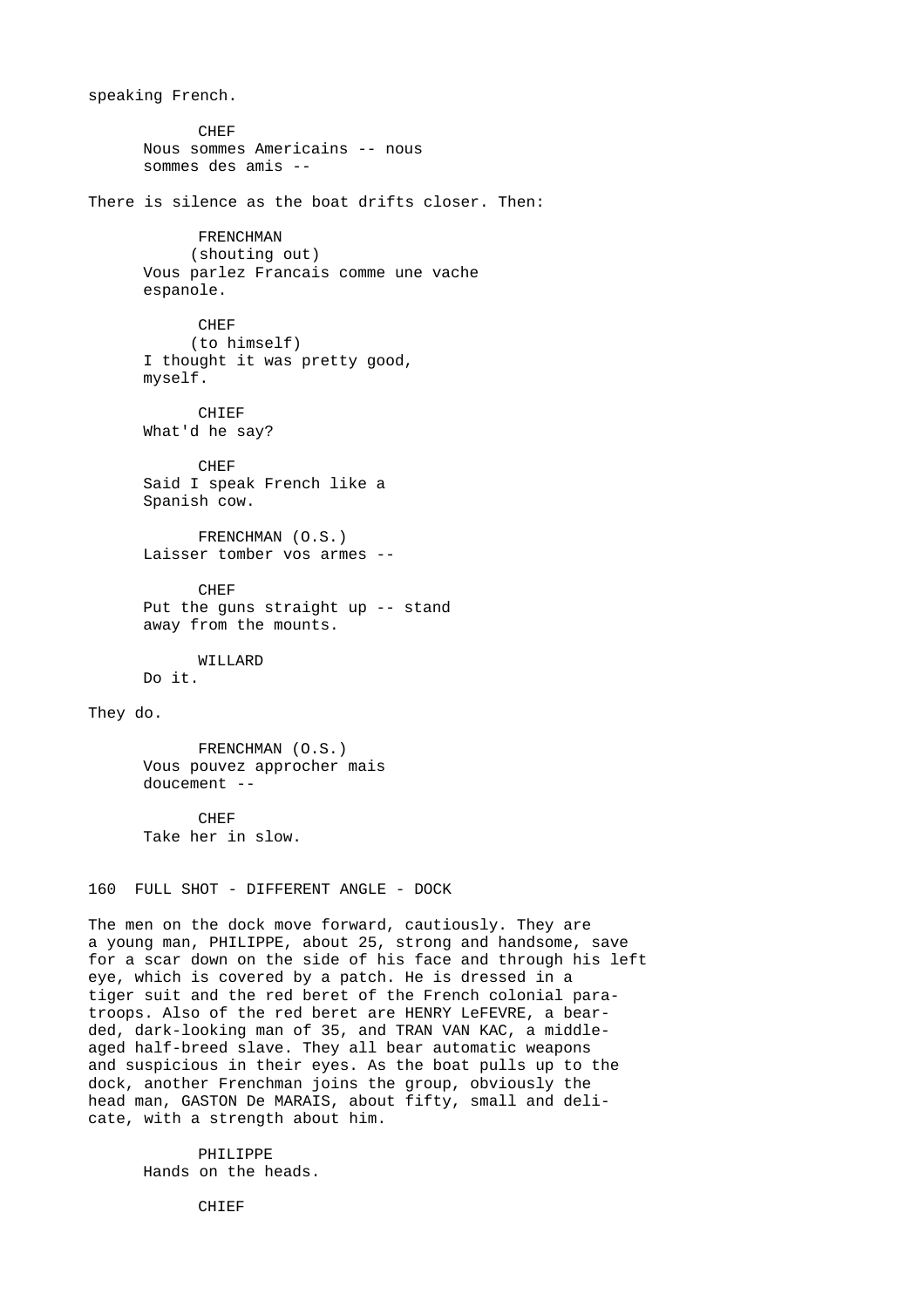I can't steer with my goddamn feet. CHEF Hey, they speak American. GASTON Who is the commanding officer? CHIEF  $T = -1$ WILLARD I am -- I'm Captain B.L. Willard. This is Chief Warrant Officer Phillips -- it's his boat. We were shot up bad downriver and need repairs and food -- we can pay you in gold. GASTON Philippe -- Philippe moves to another position -- Kac grabs the rope from the deck and ties it to the dock. LANCE I'll help you with -- PHTI TPPF Do not move -- Gaston looks at the skyward pointed twin fifties admiringly. GASTON Fifty calibers, eh, Captain -- WILLARD As I said, we can pay you in gold. GASTON Entirely unnecessary, Captain. He puts down his gun -- the others do likewise -- GASTON We share a common enemy -- you are our guests. (he steps back) I am Gaston de marais -- this is my family's plantation. It has been such for 121 years. It will be such after I die. This is my son, Philippe -- he has fought in Algeria and held the rank of Captain. And Henry LeFevre -- a sergeant; he was at Dien Bien Phu. My personal servant, Tran Van Kac --- Then he motions to the trees. A young man in a tiger suit

and three women come forward from different positions - all wear bush clothing and bear weapons.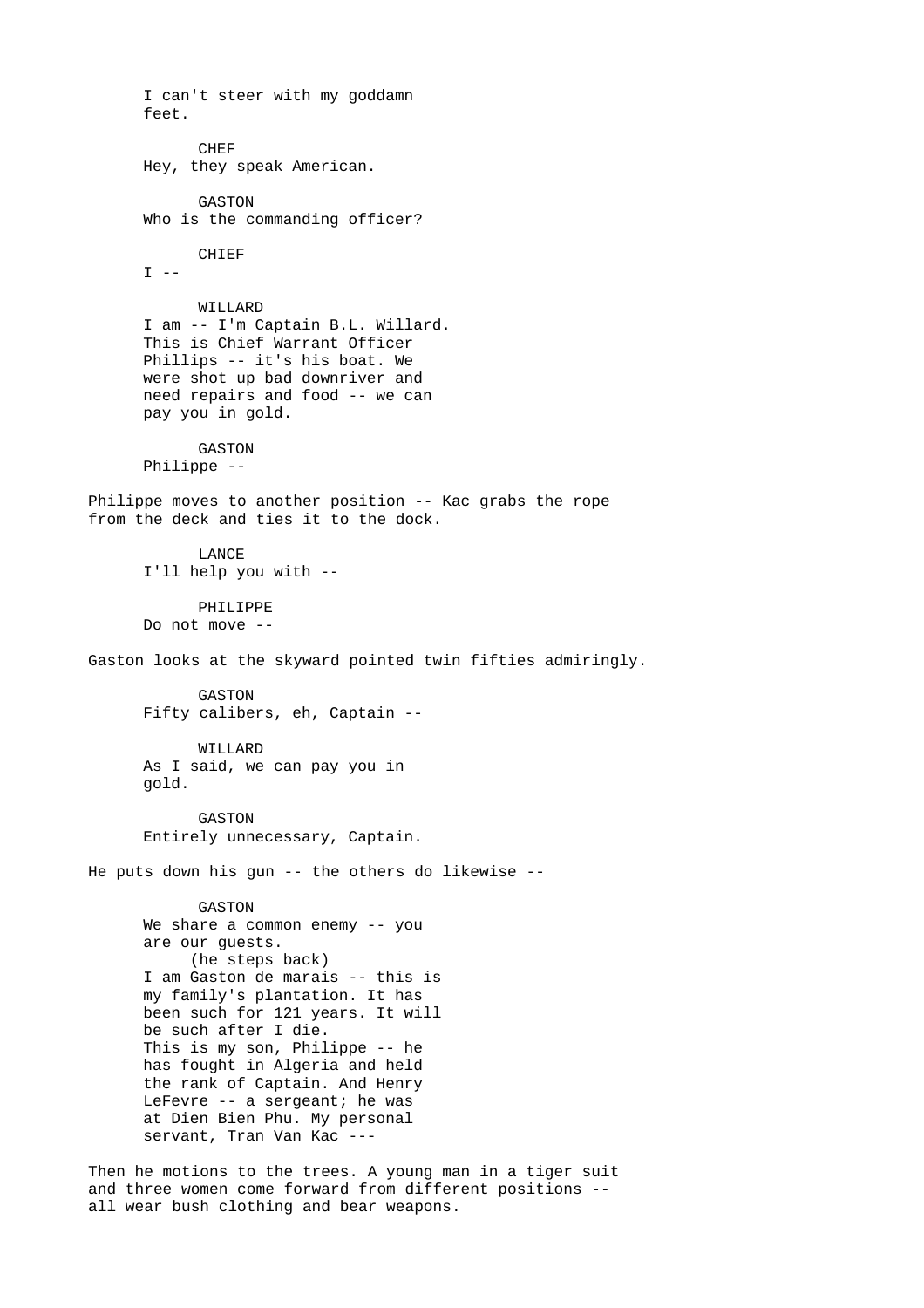GASTON (continuing) My youngest son -- Christian --

161 CLOSE SHOT - CHRISTIAN

He carries an M-60 machine gun in his hand -- a belt of ammunition trailing off behind him.

> GASTON Christian's wife -- Ann-Marie --

A tall girl, goodlooking, but severe -- she carries an M-16.

> GASTON (continuing) And my youngest daughter -- Claudine.

162 CLOSE ON CLAUDINE

an attractive girl about eighteen. She wears a red paratrooper beret and a well-fitted bush suit. She carries an M-79 grenade launcher and plenty of ammunition.

163 FULL VIEW - P.B.R. - CREW, GASTON, OTHERS

They stand there, exhausted and amazed. Philippe yells in Vietnamese -- about a dozen native men in tiger suits, heavily armed, walk out of the trees from all around them. They look the Americans over warily and assemble at Philippe's command.

> WILLARD American weapons?

GASTON We took them from the dead. (smiles) Now -- I assume you want to rest, to shower. We'll attend to your repairs after dinner.

CHEF

Shower.

Willard's men look at one another, dazed.

WILLARD We don't want to bother you any, we --

GASTON A man of war is never bothered to aid an ally -- you will follow me, Captain.

Willard steps off -- then stops, reaches back and picks up his M-16 by the stock.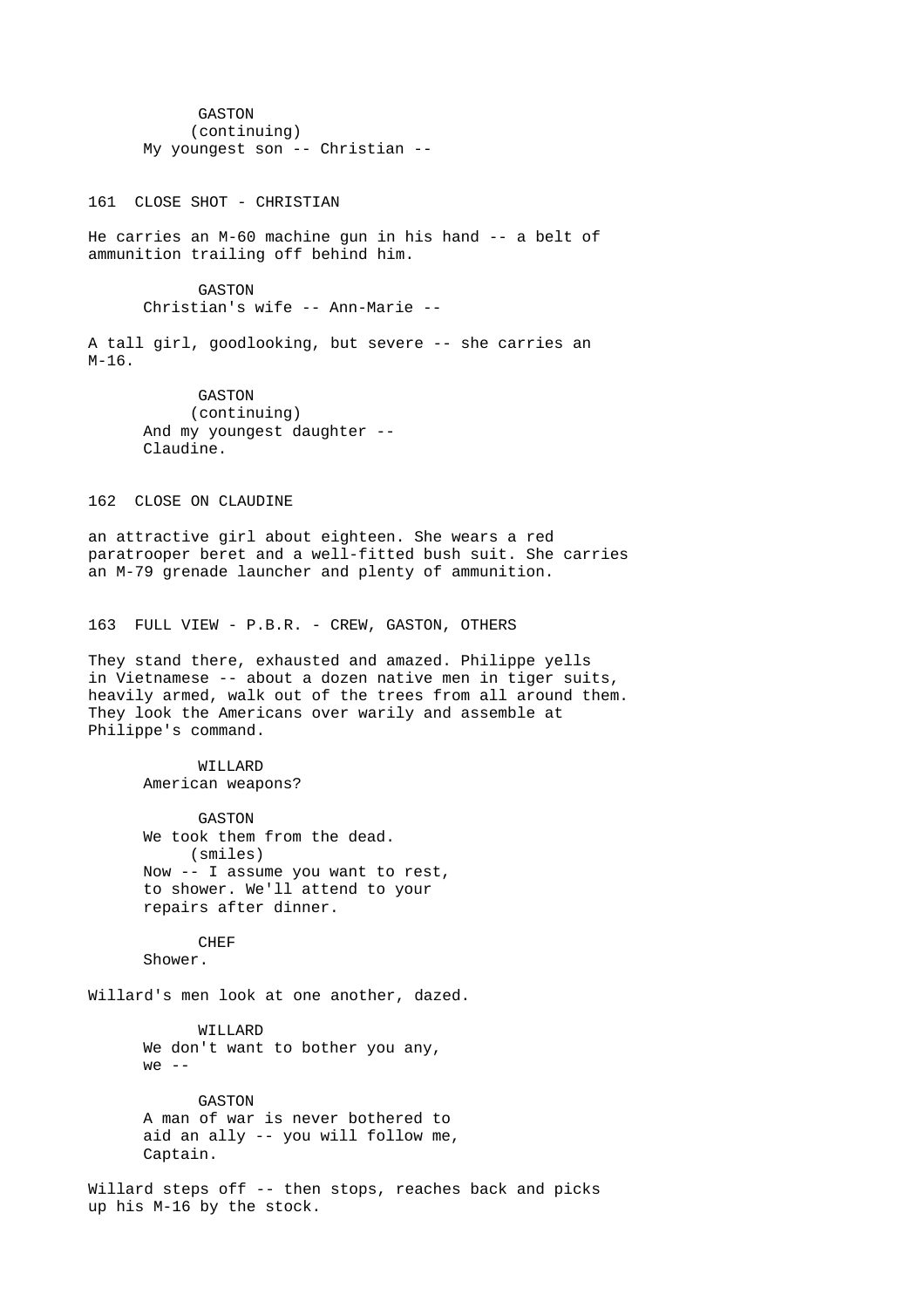WILLARD A habit of men of war, sir - you understand. GASTON Of course, Captain -- an unfortunate necessity. The men are relieved. They pick up their weapons and follow. **CHTEE** What about the boat? PHILIPPE My men will keep it for you -- CHIEF Yeah -- well, I'll stay with the boat. WILLARD Chief. (pause) Come with us. They look at each other a moment. The Chief shrugs and follows. 164 FULL SHOT - PLANTATION - WILLARD, GASTON, OTHERS Gaston stops, points to a guest house off the main structure which is a typical jungle plantation house, save the many sandbagged gun emplacements and barbed wire. GASTON A suitable accomodation for your men, captain -- you will, of course, be quartered with us -- He indicates that the men should follow Philippe. The Chief is hesitant. WILLARD Go ahead -- Philippe leads them on, muttering. GASTON Captain, this way. Willard follows -- they walk over past the house and toward the jungle, approaching a huge crater, 100 feet across and about thirty feet deep. The bottom is filled with water and young French and Vietnamese children swim in it. On the opposite rim, sit two men and a woman with machine guns. Gaston strides up and looks down at the crater with pride. GASTON

 (continuing) Magnificent, eh, Captain?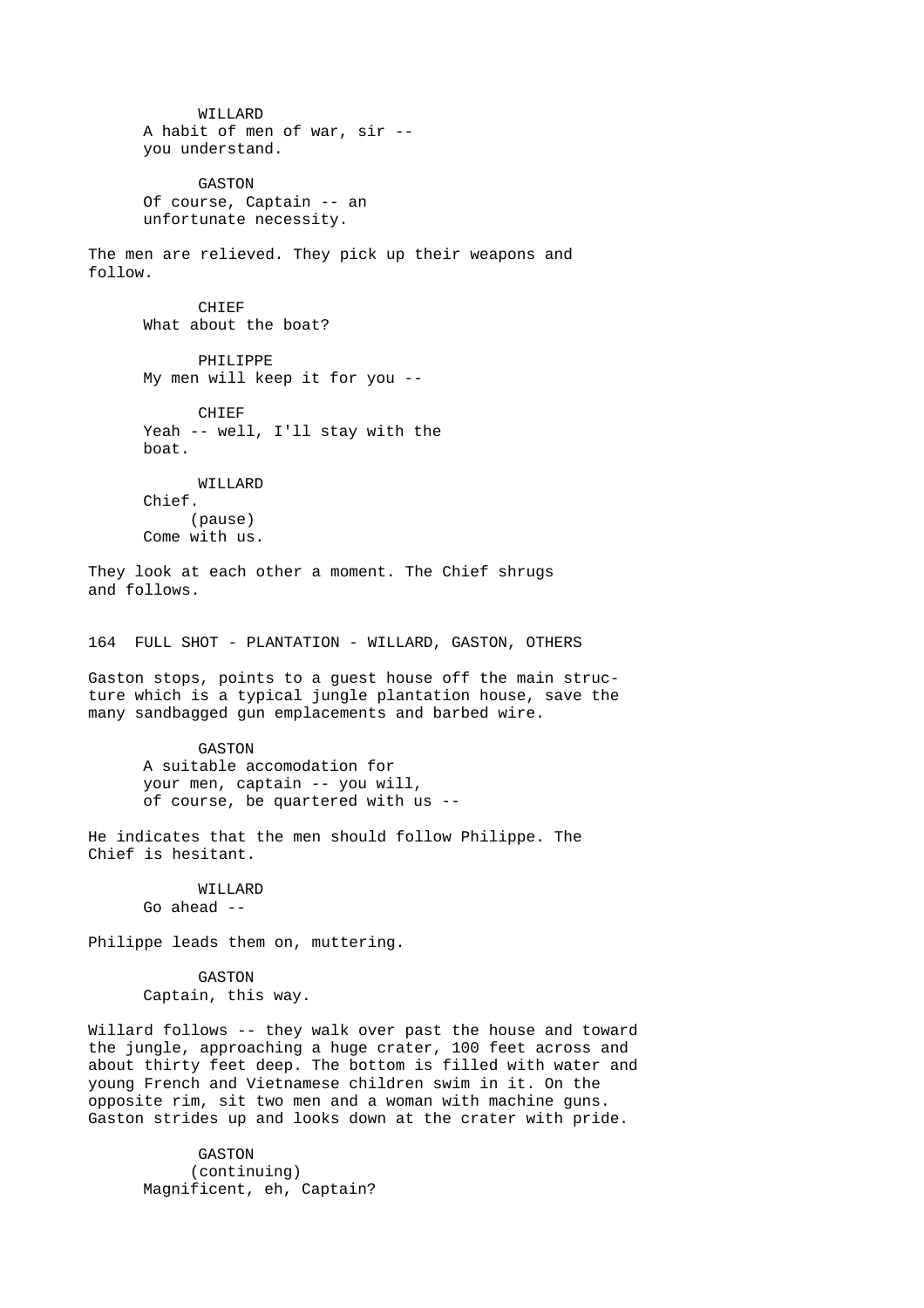Willard looks.

GASTON (continuing) It is very good -- there is no current -- It is very good. I have never seen one like it in all Indochina. I was in Paris when it arrived -- do you know what might have caused --

**WILLARD** Looks like a two thousand pound to me. Yeah, a two thousand pound bomb.

GASTON No, I've seen those in Normandy. This is much better. (pause) My country -- my country could never originate this. Magnificent.

Gaston stands in serious admiration for this feat; Willard looks between him and this big hole in the ground in amezement.

165 INT. WORKMEN'S SHOWER - EVENING

A foreman's shower from the old plantation days. The Chief steps out of it, refreshed, though still exhausted. Lance stands there, about to step in, absolutely filthy, caked with blood. His reaction is odd; rather than just stepping into the shower, he seems almost frightened, reluctant to step in. Chef is waiting behind him.

> CHEF A hot shower, hot damn.

He pushes him forward into the water. The dirt and caked mud go swirling off his face and shoulders, and he relaxes as though he suddenly remenbers what a shower is.

166 EXT. THE DOCK - P.B.R. - EVENING

battered and torn -- a few of Philippe's Vietnamese guard at the boat.

167 INT. WILLARD'S QUARTERS - EVENING

A beautiful European room with tall ceilings. Still elegantly furnished, although old and decaying.

Willard sits in a comfortable chair in the corner of the room, looking out over the carpet, the bed with its elegant spread; the wash basin; the bidet. His battle dress is black with muck, with bloodstaines and burns.

He rises from the chair and steps to a dresser above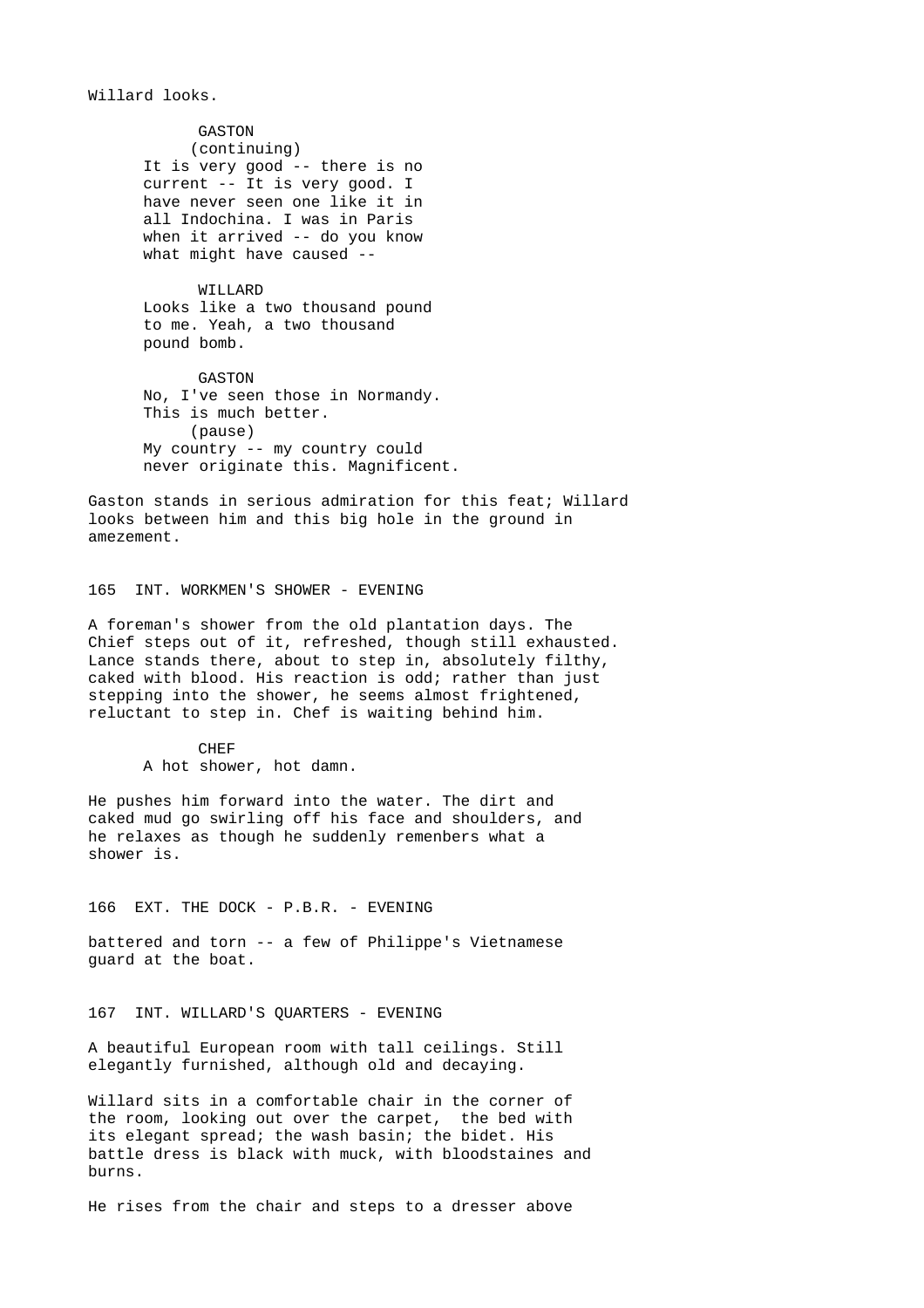which is a large mirror. There is an album on the marble top of the dresser. He turns to a page at random. 168 VIEW ON WILLARD haggard, looking down at the album. WILLARD (V.O.) I wondered -- how long has this room been like this; how long has the furniture been standing in these places? 169 VIEW ON THE ALBUM Some old photographs of people standing around a car in the 20's in front of the plantation. Another picture shows a child playing by the rubber trees near the plantation. WILLARD (V.O.) Was it like this sixty years ago? Eighty years? But here, even eighty years is nothing. He turns the page, The plantation being built. Pictures of the framing, skeletal against the sky and jungle. 170 VIEW ON WILLARD fascinated WILLARD (V.O.) It was jungle, once; and it will be jungle, again... 171 VIEW ON THE ALBUM Onlu the very beginnings of the house; the first structures. Then another picture of the jungle site where it was to be built. 172 CLOSE VIEW ON WILLARD He looks up and sees his own face, reflected in the garish mirror. He barely recognizes himself. 173 MED. VIEW Willard looks at himself in the mirror, in this odd, outof-time room. 174 INT. DINING ROOM GROUP - TRACKING SHOT TRACK DOWN the long table, covered with delicious food.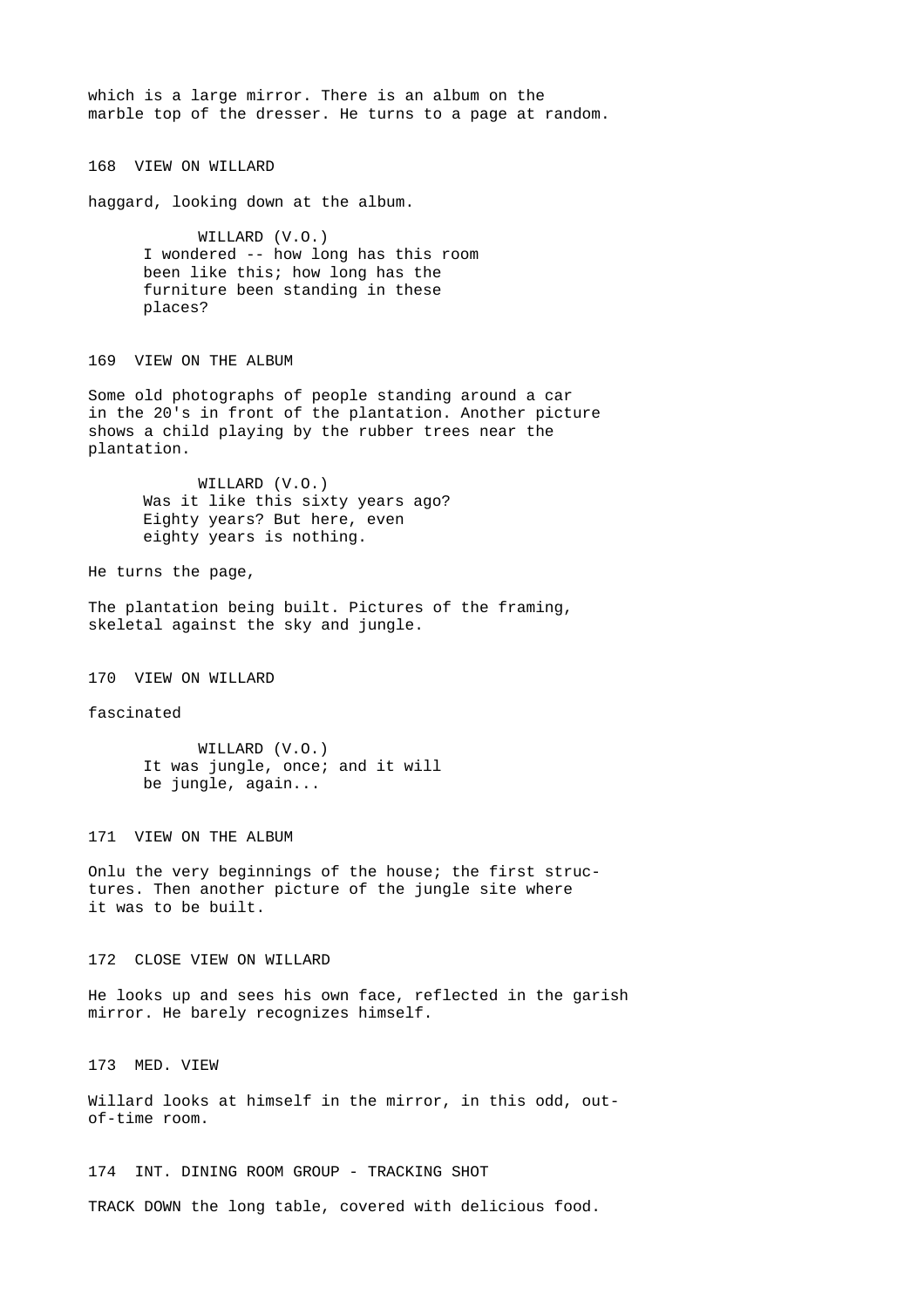The P.B.R. crew sits with others of the De Marais group. The table is headed by St. LeFevre. Chef's face lights up as he regards the wonderful European-style food. CHEF This food is wonderful ! I can't believe the chef is a slope. (turning to Clean) Some more? Opposite the table, sitting next to the Chief, Lance reaches hungrily for bread and other food with his hands. CHEF (continuing) Hey -- Lance. LANCE Huh? Oh. Um, wouldya .. wouldya pass me the Rice-a-roni, please. And then he looks to his friends for approval. Our VIEW REVEALS that behind a transparent silk curtain there is another, more elaborate table, where the De Marais family is dining with Willard. Our VIEW MOVES through the curtain and settles in a MEDIUM VIEW of the group. The men rise as a very attractive woman enters the room. Willard finally does as well, and she moves to the chair next to him. GASTON Roxanne, I hope you are feeling better. ROXANNE Je vais bien maintenant. GASTON May I present Captain Willard? He is of a paratroop regiment. You know the difference between a paratrooper and a regular soldier, don't you , my dear? ROXANNE (smiling and taking Willard's hand) Yes, they come from the sky. She sits -- there's an uneasy silence. Willard is caught with this exotic woman on one side of him, and the ongoing conversation on the other. He is forced to face toward Gaston, and drawn to look at Roxanne. WILLARD I would like to know more about the .. uh, plaque...

Philippe turns around, points to an elaborately scripted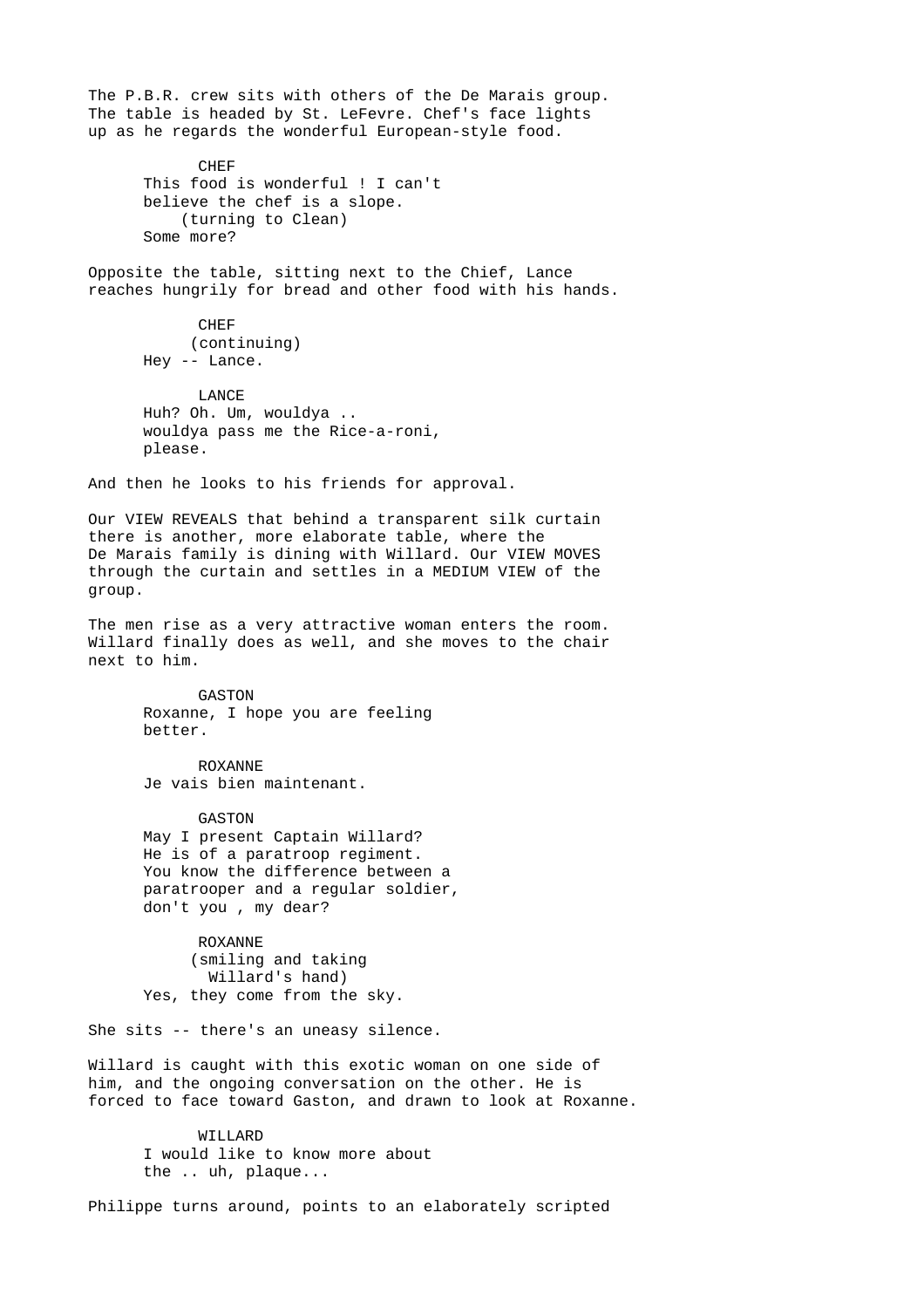wooden plaque with various tallies on it. GASTON Attacks repulsed, as I was saying. (hard) This is only for this war, Captain. Viet Cong -- 54; North Vietnamese regular forces -- 15; South Vietnamese -- 28 -- regular forces and otherwise. (pause) Americain -- 6. Of course, they were, perhaps, mistakes, Captain. WILLARD Of course. I -- Once we make our repairs, we could send word, we could have you evacuated from here. GASTON Captain? WILLARD You'll get blown outta here some day. GASTON We will never 'evacuate', Captain -- this is our home. Indochina is ours; it has been so for a hundred and twenty-one years, there is something to say for that. WILLARD The Vietnamese think it's theirs -- I guess the Americans do, too. GASTON But we civilized it. A place belongs to those who bring light to it, don't you agree. WILLARD I always thought the French came here to get the rubber. PHILIPPE Excuse me, I must attend to my men. He gets up, and leaves abruptely -- followed by his wife. ROXANNE May I ask where the Captain is going in his little boat? WILLARD We were going upriver when we got caught in a storm, ma'am. GASTON Upriver? Why upriver? There is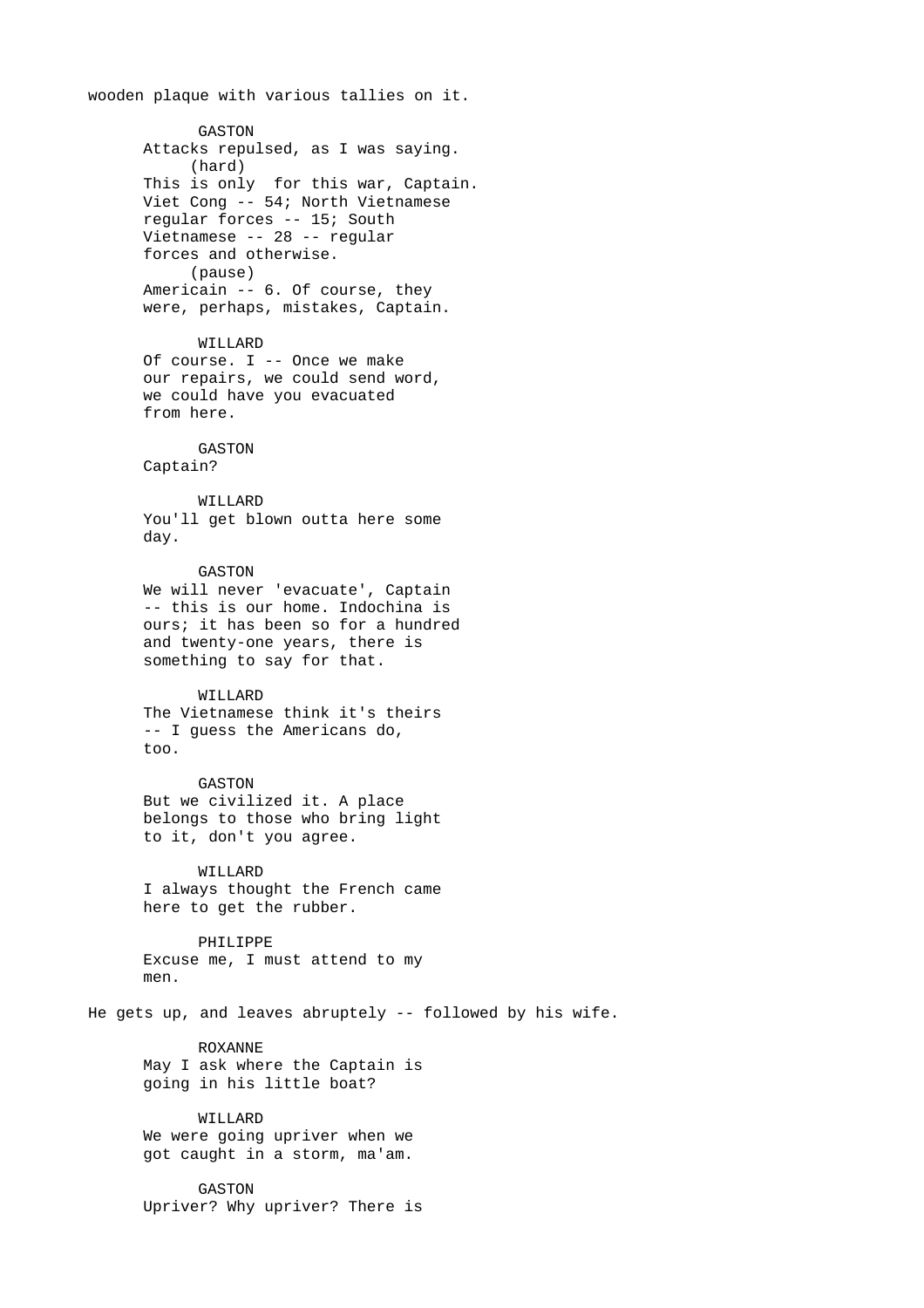nothing there, only jungle. WILLARD Do you know that jungle? GASTON When I was a boy, my father would take me there, to hunt. There are a few savages, but no man can live there, no white man. **WILLARD** What about an American named Kurtz? There is a pause. GASTON We have never heard of him. Gaston rises, and takes Roxanne's hand. GASTON (continuing) Bon nuit, Roxanne -- bon nuit, Captain. Willard turns. WTI LARD Good night. Gaston leaves. Willard and Roxanne are left alone. The servants clear the table. ROXANNE You must realize, Captain -- we have lost much here -- I, my husband. Gaston -- his wife and son. WILLARD I'm sorry to hear that. ROXANNE (rising) Cognac? WILLARD I should be checking on the boat. ROXANNE The war will still be here tomorrow. She walks out of the room. WILLARD (thinking) I guess so. He follows.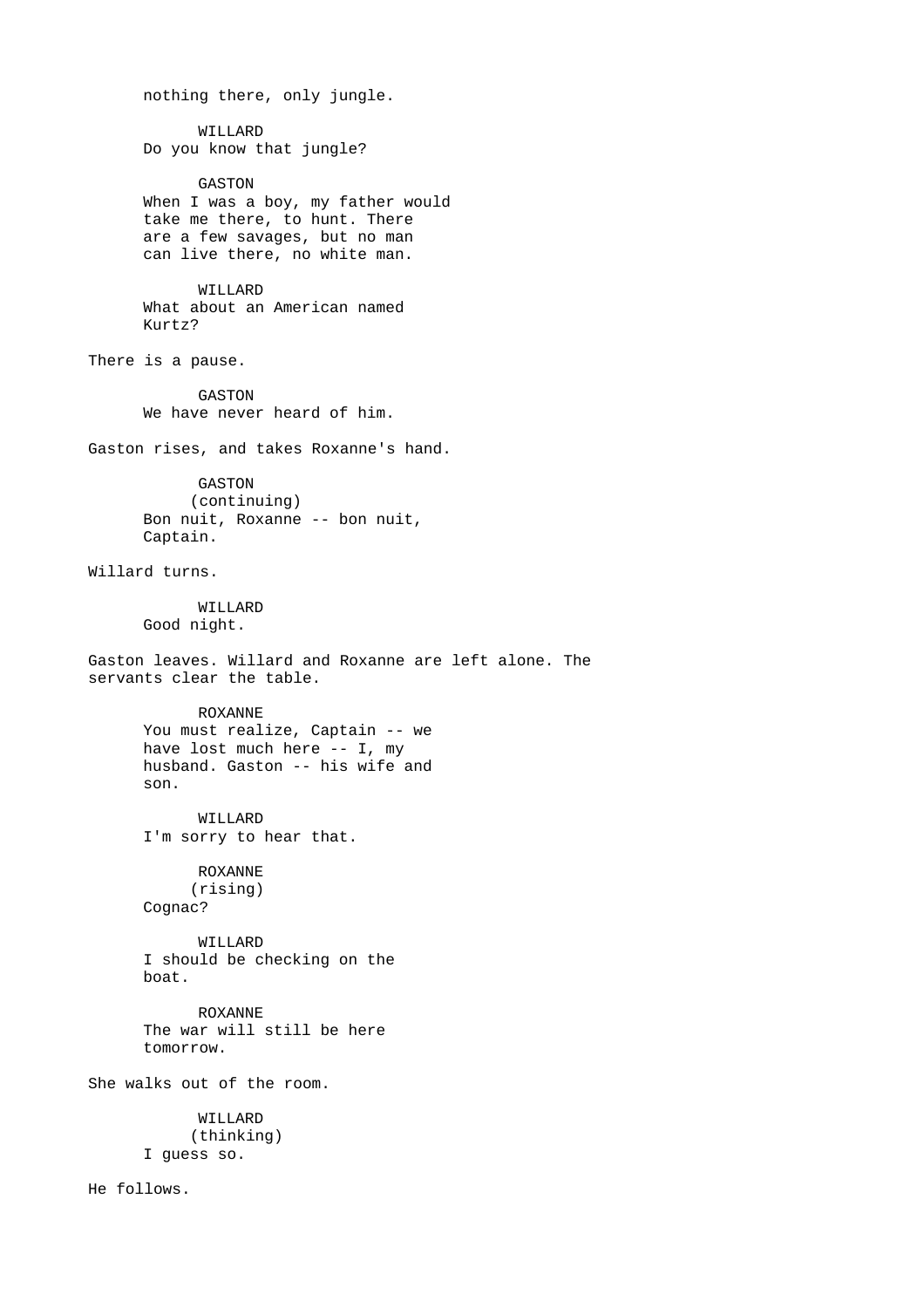175 INT. SITTING ROOM - FULL SHOT - WILLARD AND ROXANNE Roxanne sits, pouring a brandy, while Willard stands. ROXANNE Do you miss your home, Captain? Have you someone there? WILLARD No. Not really. I was discharged from the army four years ago. I went home, wasted some time, bought a Mustang Mach 1, drove it a week. Then I re-upped for another tour. No, everything I love is here. ROXANNE Then you are like us. She reaches out to him; indicating that he sit. ROXANNE (continuing) What will you do after the war? WILLARD I just follow my footsteps, one at a time, trying to answer the little questions and staying away from the big ones. ROXANNE What's a big question? WILLARD Kurtz. (pause) I know you've heard of him. ROXANNE Yes. WILLARD What did you hear? ROXANNE That strange things.. terrible things have occured around this American, Kurtz. WILLARD What things? ROXANNE Gaston would never tell me. It was asubject not to be spoken of, Captain. WILLARD

Yes.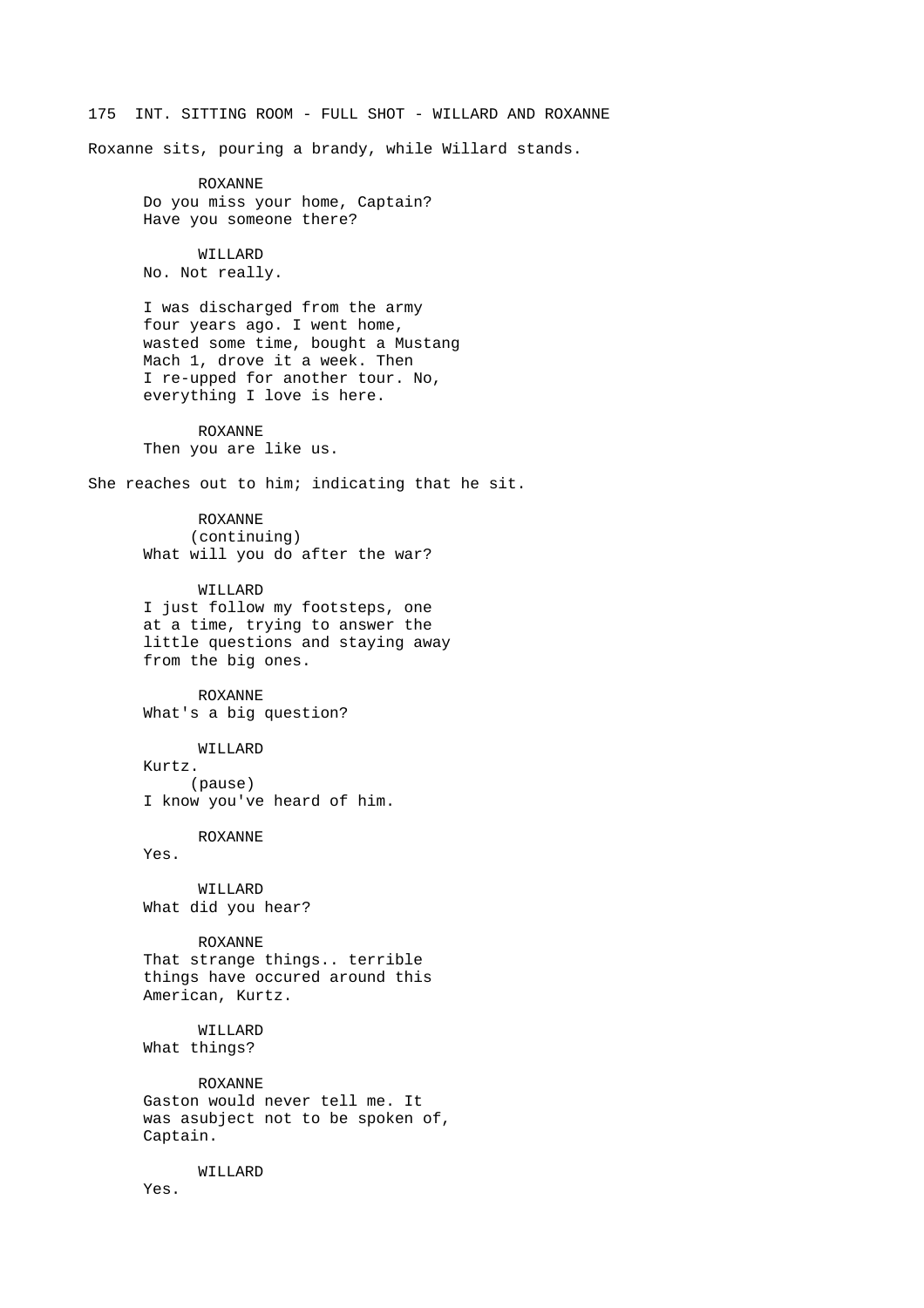ROXANNE Did you know -- deeper in the jungle, upriver -- there are savages? WILLARD I know. ROXANNE But Captain, I mean -- cannibals. A long pause. Then she looks at the cognac she poured for him. ROXANNE (continuing) What a pity, you don't drink. Since my husband died, there are so many things I must do alone. She takes a sip. Willard moves to the French doors, which have been left partly open to let a breeze in. He steps onto a terrace overlooking the river. 176 EXT. THE TERRACE - MED. VIEW - WILLARD - NIGHT A machine gun emplacement is situated on the terrace covering the front of house, from the river. ROXANNE (from the sitting room) Are you warm, Captain? WILLARD The river is beautiful. In fact, we REALIZE that he is checking the boat. 177 WILLARD'S POV. The P.B.R. is under guard by a couple of Gaston's Vietnamese. 176 MED. VIEW ON WILLARD, ROXANNE She, thinking it romantic to talk about the river, comes up behind him. ROXANNE I spend hours watching that river from my bedroom window. It fascinates me. She moves her body close to his; and, in a moment, he is kissing her. 179 CLOSE ON WILLARD, ROXANNE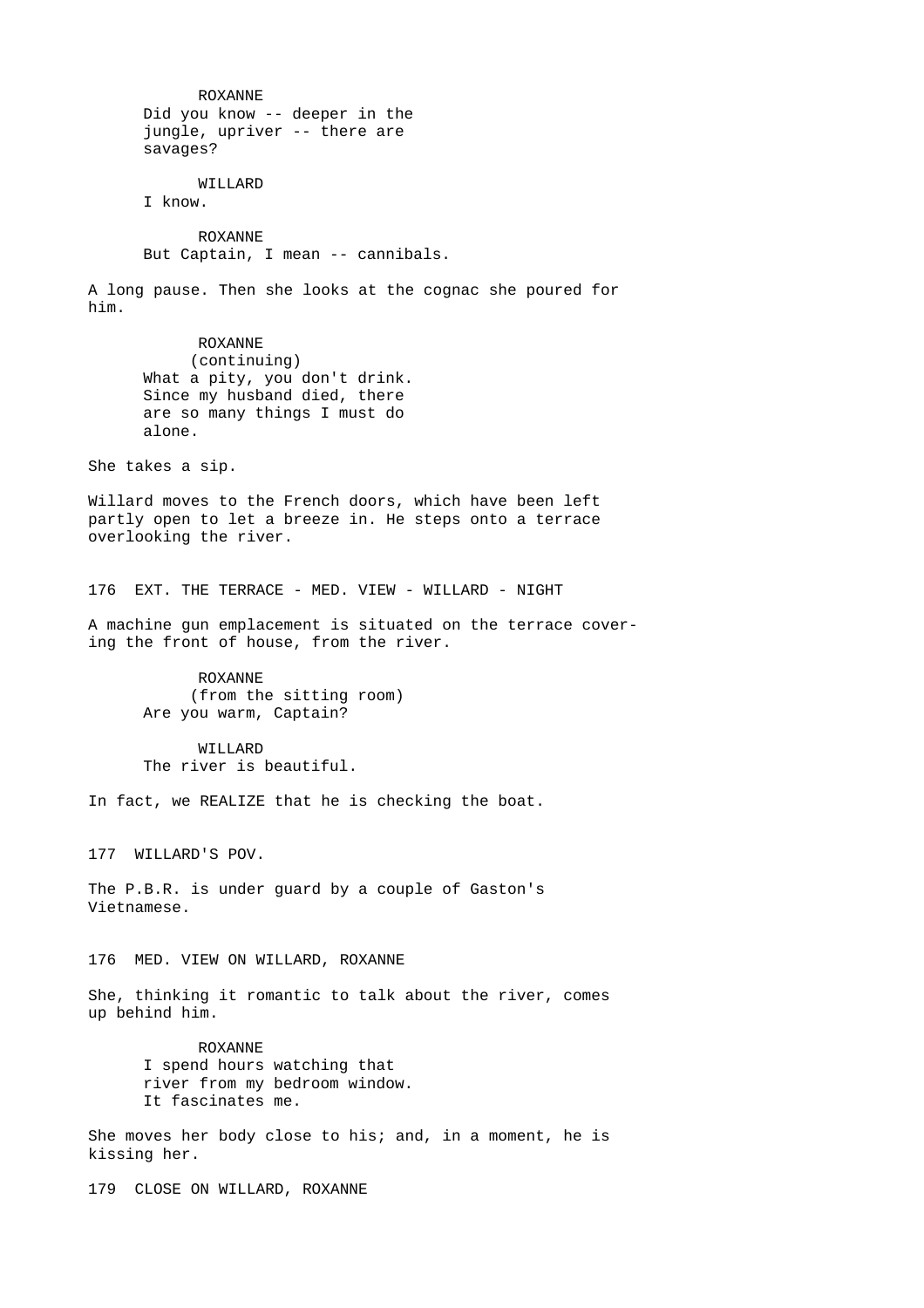One eye steals another look at the P.B.R.

180 VIEW ON THE P.B.R.

Two of the guards leave -- two remain, getting ready for the long night.

181 VIEW ON WILLARD, ROXANNE - ON THE TERRACE

His hands wander over her body as she clings to him. Then she takes his hand, and leads him back into the sitting room, and up the stairs.

182 INT. ROXANNE'S ROOM - FULL VIEW

It is dark. She leads him into her room and closes the door. He stands there. In the center of the room is a large canopied bed with mosquito netting hanging down over it. The windows also have netting and barbed wire - there is a .30 calibre machine gun mount in the far one. He look around. she goes over to the bed, and turns down the sheets. Then she slips out of her dress and stands there facing him.

He puts down his gun and strips off his shirt. She lays down on the bed and watches him.

ROXANNE I have been lonely here, Captain.

He moves to her, slipping into the bed. M-16 is leaning against the wall in his reach.

FADE OUT.

183 EXT. ROXANNE'S TERRACE - NIGHT

We can VIEW into the room, as Willard has silently slipped out of her bed, and is a dark sinister figure kneeling in final preparations for going out in the night.

Without a sound, he comes out to the terrace, and scales down the wall of the old building, disappearing into the darkness.

184 EXT. THE DOCK - P.B.R. - NIGHT

Two Vietnamese guard the P.B.R. -- suddenly, feet first, the first disappears into the thicket.

185 CLOSE VIEW ON WILLARD

in the thicket; we realize he has just killed the man with a knife. Willard stalks the second guard and makes quick work of him with his knife. He even enjoys it. Silently, he drags the body out of sight.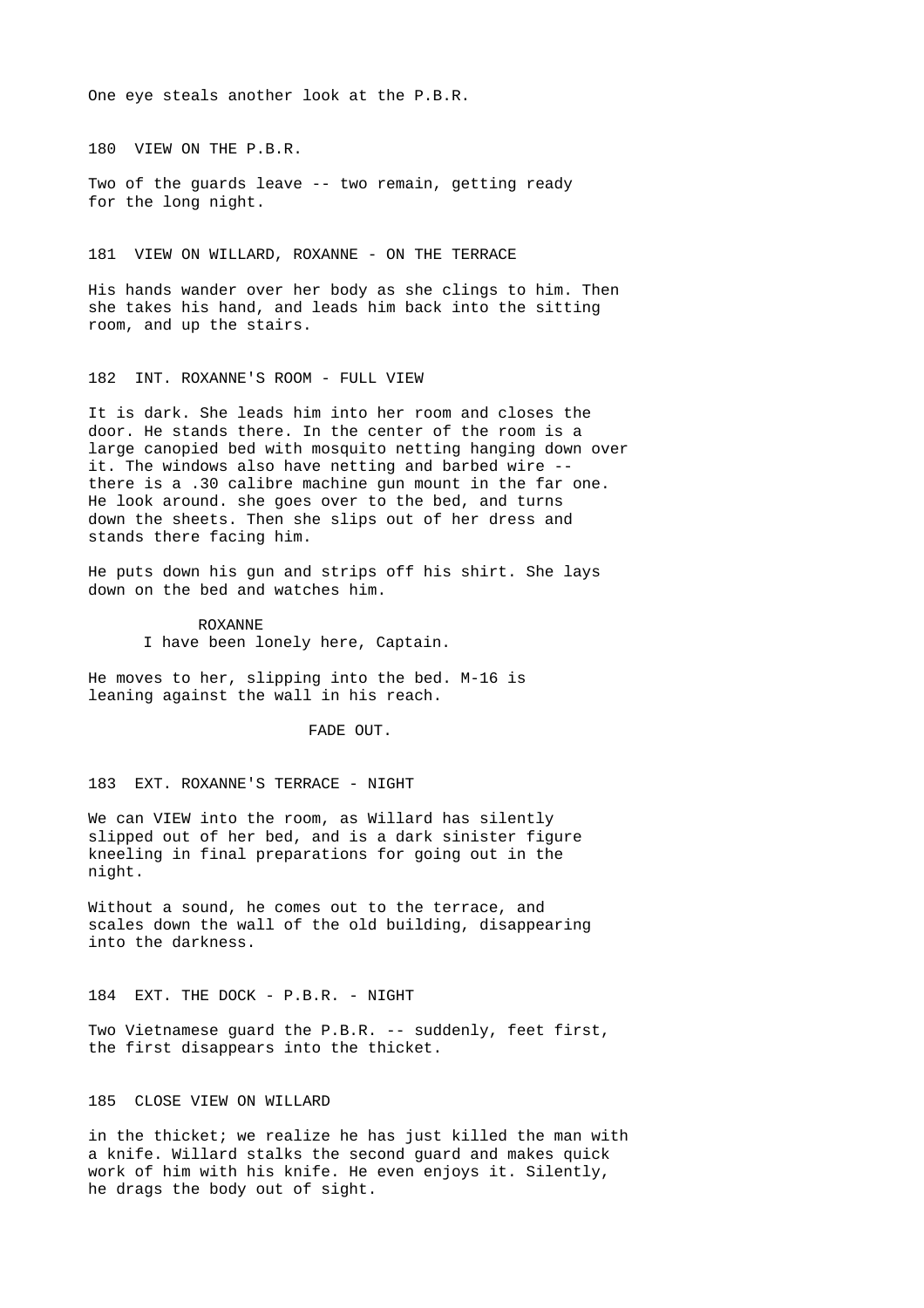186 MED. VIEW ON THE P.B.R.

The dark figure boards the boat silently. He disappears into the hold.

187 NEW VIEW

He lifts out several cases of supplies, working quickly, with a grace that indicates he is a man who has done his best work alone, and at night.

CUT TO.

188 INT. ROXANNE'S ROOM - CLOSE SHOT - WILLARD - MORNING

He sleeps soundly alone in the bed - we HEAR SOMEONE moving around in the room. He wakes suddenly -- PULL BACK TO REVEAL Roxanne combing her hair and buttoning up her blouse. She notices he is awake and smiles.

> ROXANNE I will fix you breakfast.

He starts to get up.

WILLARD I'm afraid I won't have time -- I gotta --

ROXANNE Whe you reach the boat you will find that half your fifty calibre stores -- a case of grenades, a mortar and two M-16's and a case of clips are being transfered to us by your order.

He stops -- seemingly stunned.

WILLARD So that's it.

ROXANNE You may think what you wish, Captain, but I like you very much.

She turns to go.

WILLARD What if I say no.

ROXANNE Then Philippe will have to kill all of you.

```
She leaves.
```
189 EXT. DOCK - FULL SHOT - WILLARD, OTHERS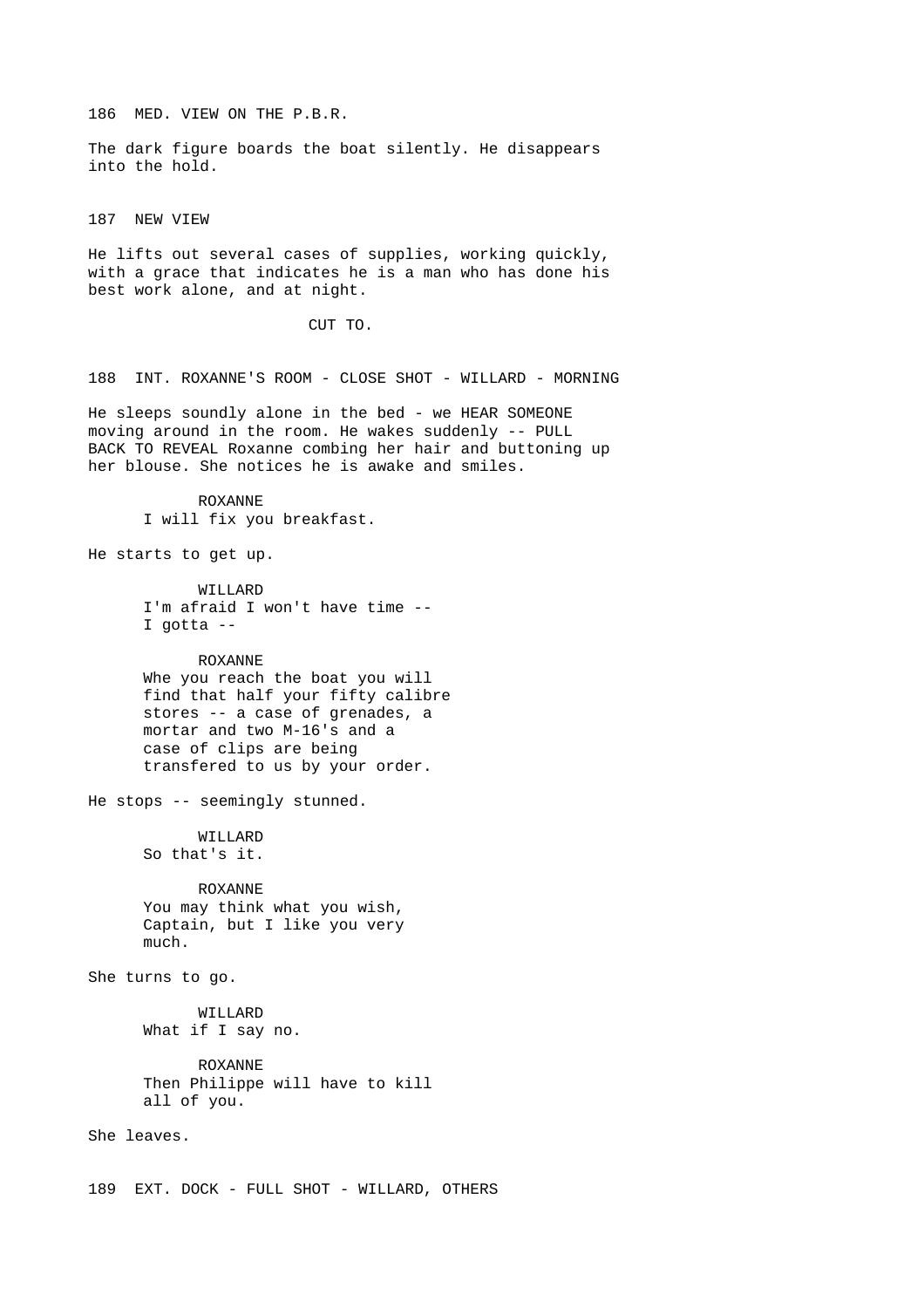He walks down onto the dock. Gaston's men are transferring ammunition boxes. Gaston is standing with Philippe, who are covering the Chief and crew with M-16's. GASTON Two of my men deserted last night. It happens from time to time. I assume my daughter told you of our conditions. WILLARD Your daughter. CHIEF They taking half our ammo, Captain -- said it was your orders. He pauses for a second. WILLARD That's right -- I did. The Chief spits in the water disgustedly and starts the engines. Willard looks hard at Gaston. **WILLARD** I guess this is whAt men of war do -- eh? GASTON We endure, captain -- you can blow up the house and we will live in the cellar -- destroy that and we'll dig a hole in the jungle and sleep on it. Burn the forest and we'll hide in the swamp. all the while, we do but one thing -- clean the blood off our bayonets. (pause) Au revoir, Captain. 190 LONG SHOT - DOCK - P.B.R. Willard climbs on board and it pulls away. 191 EXT. P.B.R. - MED. SHOT - WILLARD, CHIEF The BOAT ROARS out across the river. The Chief looks over at Willard. They stare at each other for a moment. CHIEF Next time we get in a good fire fight -- I'd like to know how she was, Captain. Willard just smiles at the Chief. he leans over and pulls up a floorboard -- the men stare in amezement; it contains the contents of all those ammo boxes. .50 calibre; clips; grenades.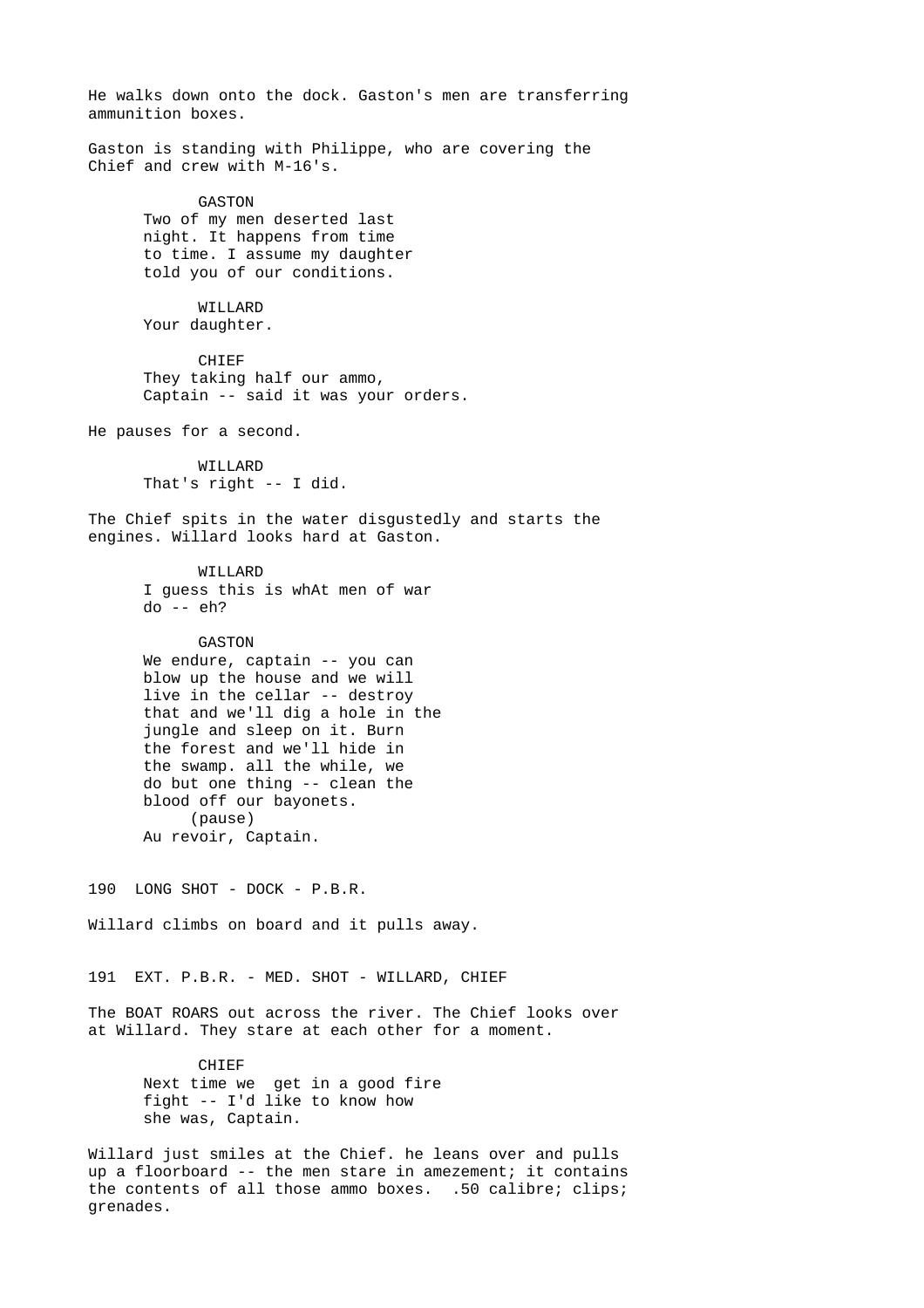CHEF Holy shit. CLEAN What did you put in all those ammo boxes? WILLARD Rocks, sand -- those two men who deserted. **CHTEF** When'd you do it? WILLARD While you were sleeping. He lets the board drop. Willard moves to the back of the boat. 192 FULL SHOT - P.B.R. - RIVER , CREW The river has narrowed and runs swifter -- the water dark and deep. The trees are higher in this area and much of the river is shaded on one side. There is no undergrowth, just the tall trees and ferms. They move ahead at half speed, alert, ready for anything. WILLARD (V.O.) We moved deeper and deeper into the jungle. It was very quiet there. It was like wandering on a prehistoric planet, an unknown world ... where the men thought they crawled to, I don't know. For me, we crawled toward Kurtz - exclusively. Willard looks out ahead and points. They all turn their guns in that direction. We PAN TO REVEAL a small village of huts along the bank. 193 FULL SHOT - DIFFERENT ANGLE - VILLAGE 194 POV. OF THE P.B.R. They pass in front of the village which is rundown and completely deserted. The huts are on stilts to avoid the flooding of the river -- they are just skeletons of what they once were. CHEF (O.S.) Flood. CHIEF (O.S.) No -- most of 'em are still standing -- might've been disease.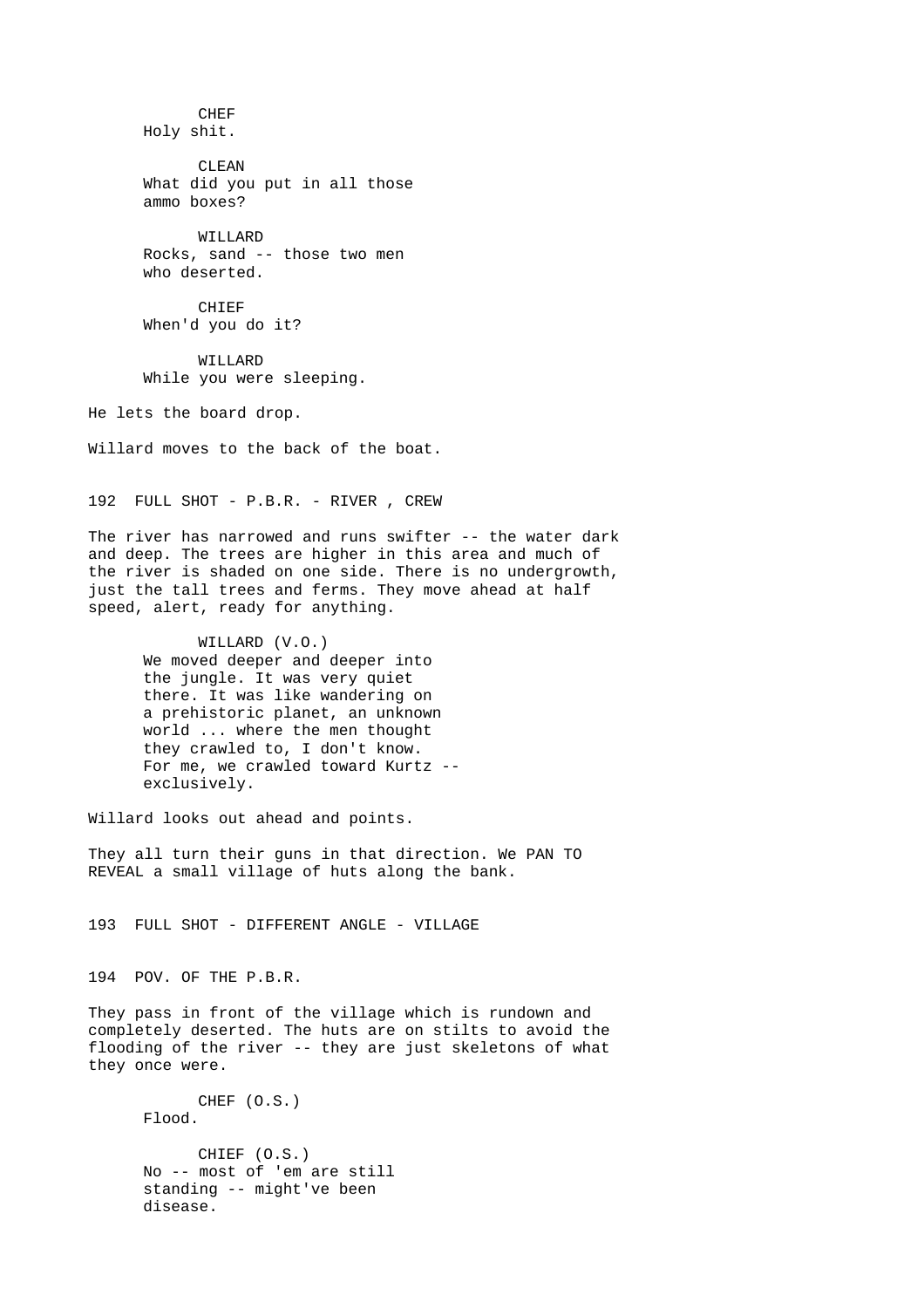WILLARD (O.S.) I don't know -- there'd still be some sign -- it's just like the one this morning.

DISSOLVE TO :

195 POV BOAT - FULL SHOT - JUNGLE

The canopy of trees grows taller and stretches out across the river filtering the sun. The forest itself has grown darker and more twisted with ferns and creepers. Strange birds fly out of the trees as the boat passes -- a huge snake slips along an overheading limb. The depth of the jungle is dark, ominous -- yet cool and strangely inviting.

196 FULL SHOT - BOAT - JUNGLE

Suddenly the river widens, the trees give way to marsh and as they emerge into the light a strange shadow falls upon the boat. It is the shadow cast by an enormous vertical tail section of a B-52 bomber thrusting out from the mud. Pieces of aluminum hang loosely from it, oxidizing in the sun. Creepers have already started to grow up around its heights -- the jungle is claiming it. But once under its shadow, they have passed a gateway. A gateway to paradise.

The river widens and the trees at its edge are soft and seductive. The hills beyond are purple and lush. Strange orange colored water-fowl swim lazily out of their way. The water itself is glass smooth and black as if there were no bottom. The sun is warm and the breeze gentle and laced with wild gardenians. It is indeed the most peaceful valley in all the world and each man looks upon it and has never known such a sense of peace and wellbeing.

Each man in his heart feels a need to stay -- his soul cries to stop -- stop their madness -- this spiral into hell.

Here is all that can be had of earth. But no hand moves. The boat drifts on its own toward a hole at the end of the clearing. A hole into the jungle from which a darkness permeats. The boat follows the river into this hole.

DISSOLVE TO :

197 FULL SHOT - P.B.R. - RIVER - DAWN

The skull looms in the f.g. -- the P.B.R. is pulled back about seventy yards -- Early morning mist still hangs on the water -- as it clears, we SEE another post and skulls on the opposite bank, It is strangely quiet.

> CHIEF -- All right, Lance --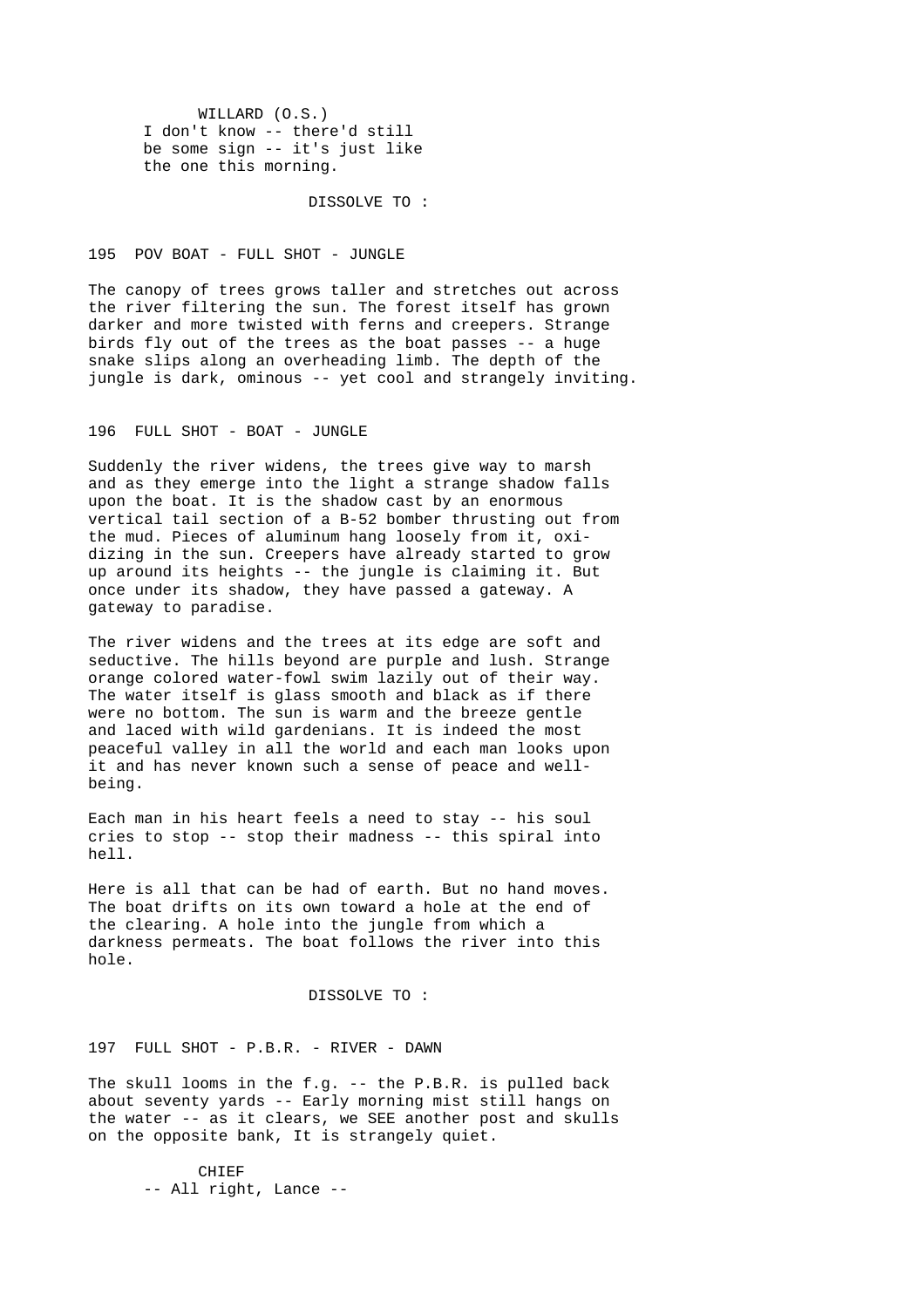Lance's TWIN FIFTIES split the silence as they POUR into the skulls on the opposite bank -- Suddenly there is a tremendous EXPLOSION and SECONDARY ONES from the jungle as shrapnel rips into the jungle and water from CLAYMORE MINES obviously set to cover the mound of skulls. The smoke clears. LANCE The other one -- WILLARD No -- leave it -- CHIEF Why -- Charlie put it there to kill -- WILLARD Thta's not Charlie's work -- There is silence. WILLARD Whoever put'em there didn't do it to kill people -- They put 'em up as signs -- CHIEF Signs? WILLARD Yeah -- like keep out -- Willard motions -- the Chief accelerates -- they move ahead past the smoking mound. 198 EXT. THE RIVER - FOG - DAY The P.B.R. pushed deeper into this mysterious area. Mist swells in and around the river, as the boat moves into an obscure fog. The Chief cuts the engine, and they coast. WILLARD (V.O.) Toward the night of the fifth day out of Do Lung Bridge, we judged ourselves about eight miles from Kurtz' base. Everything was still, the trees, the creepers, even the brush seemed like it had been changed into some kind of stone. It was unnatural, like a trance. Not a sound could be heard. I began to think I was deaf -- then the fog came suddenly, and I was blind too. The boat disappears in the thick fog. 199 MED. CLOSE ON WILLARD

We catch glimpses of him, even though we are close.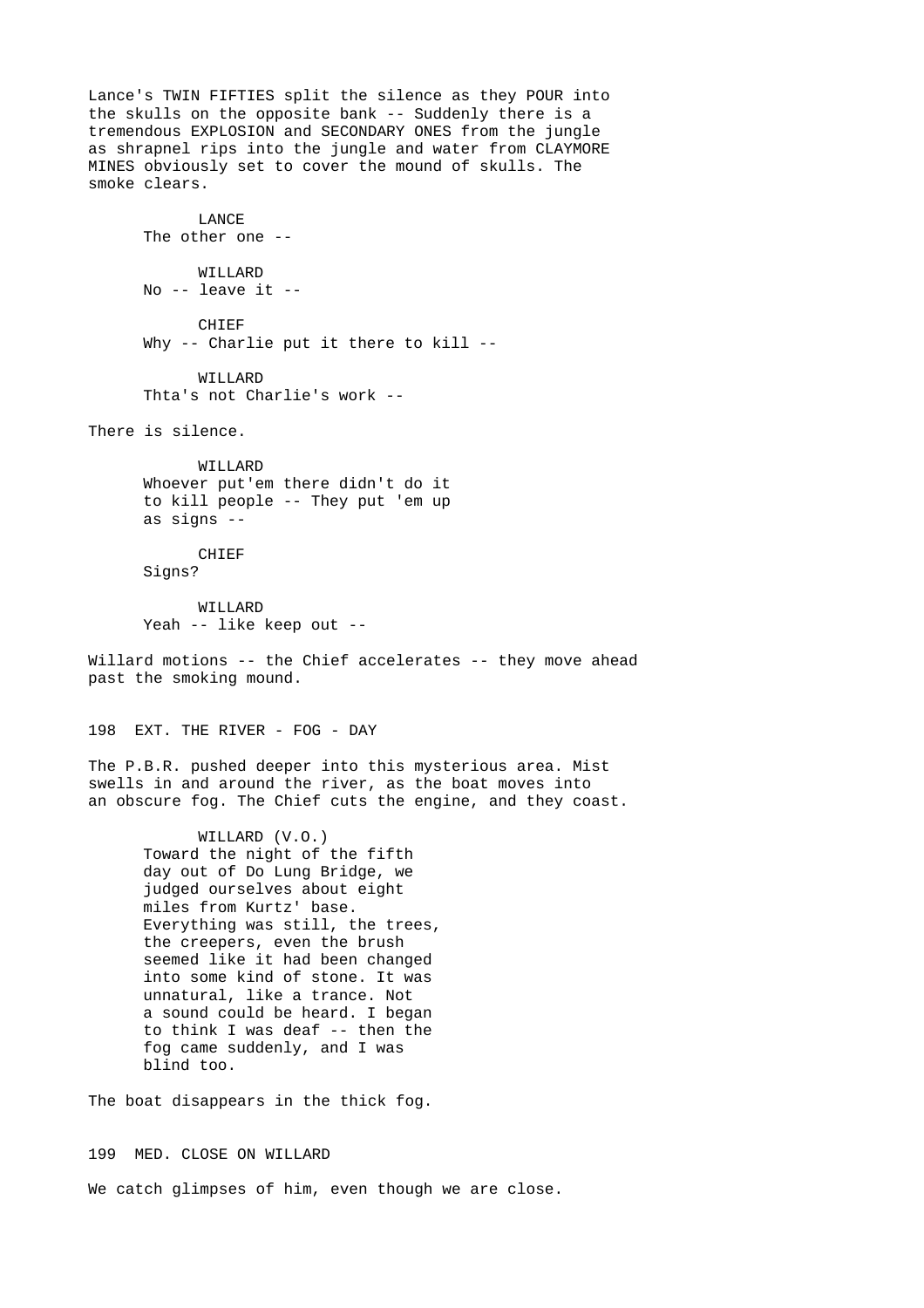WILLARD Listen. CHIEF What is it? WILLARD Listen. They are silent. We can HEAR the most ominous SOUND COMING FROM THE BANKS. The GROANING, OR WAILING .. of HUNDREDS OF MEN. CHIEF They're on the banks of the river. 200 VIEW ON LANCE Frantically, he swings the twin fifties around. LANCE Jesus ! 201 VIEW ON CHIEF We can barely SEE him -- in and out of the fog. CHT<sub>F</sub> No, Lance. Not while you can't see. 202 VIEW ON WILLARD listening. The SOUND IS TERRIBLE, HORRIFYING. CHIEF Will they attack? WILLARD If they have boats ... or canoes... they'd get lost in the fog. We can't move either - we'll end up on the shore. CHEF God... LANCE Sounds like hundreds of them. WILLARD Shhhhhh. The CHORUS OF GROANS in unbearable. But it is not ahostile cahnt; or a war chant, but rather the SOUND OF HUMAN ANGUISH. WILLARD (continuing) It doesn't sound hostile --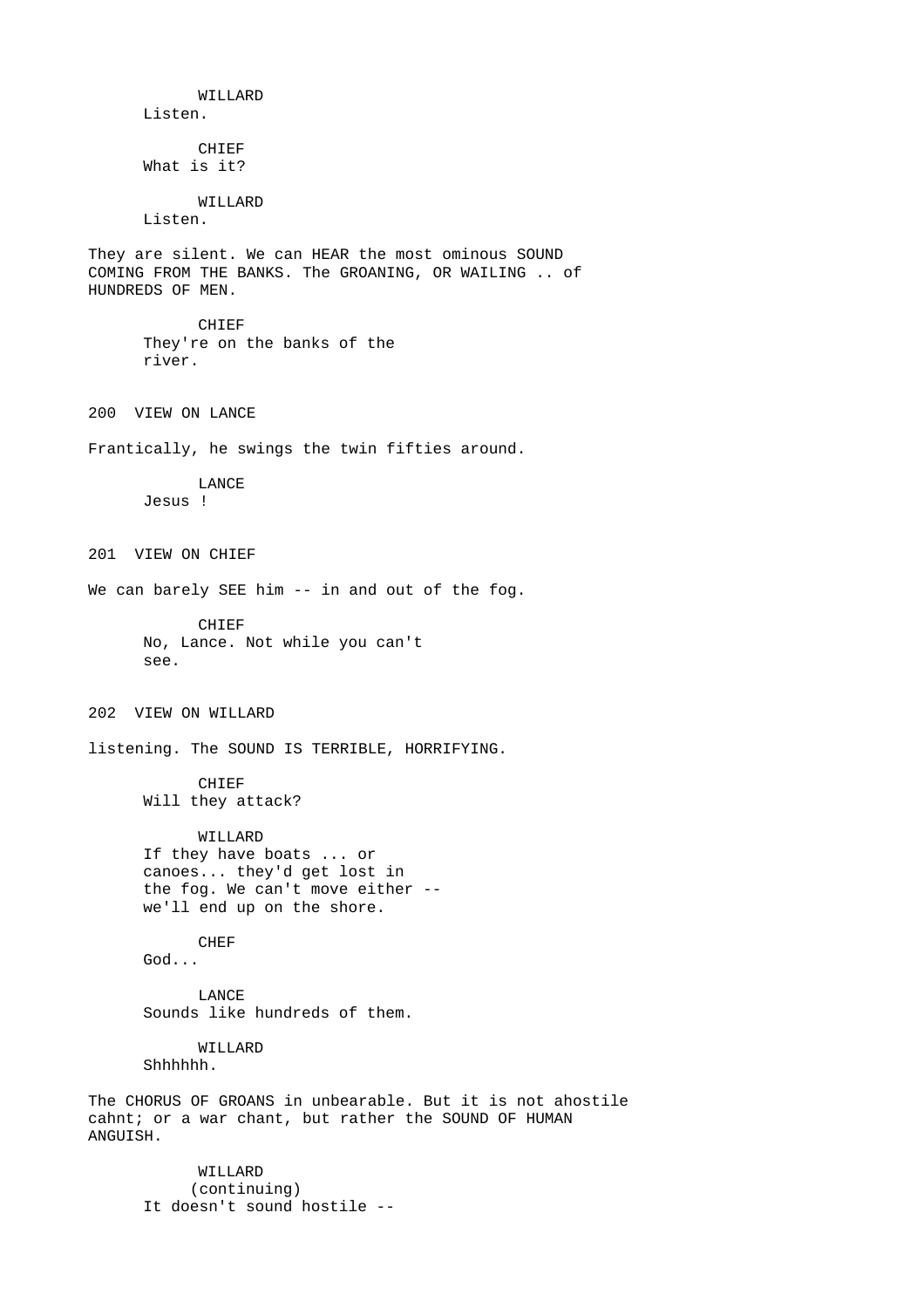it sounds like they've seen us coming and it sounds like -- I don't know, a funeral. I don't understand.

203 VIEW ON LANCE

A glimpse of him, almost in tears. We then SEE glimpses, fog moving, of all the men on the P.B.R.

DISSOLVE TO :

204 MED. VIEW - THE P.B.R.

MOVING THROUGH the thinning mist. The Navy craft proceeds cautiously.

> WILLARD (V.O.) Two hours after the fog lifted, we moved slowly to a spot we thought was roughly a mile and a half below Kurtz's camp. We approached a long sand-bank stretching down the middle of the river.

CHIEF Which way? Right or left?

WILLARD Who knows? Right.

CHIEF Looks pretty shallow.

The P.B.R. moves toard the right-most channel. Chef takes a long pole and begins sounding depth.

205 VIEW ON WILLARD

The men are really tense now -- Lances swivels his gun from bank to bank. Chief keeps his fingers on an M-16. Willard takes out the TOP SECRET packet he received at Do Lung. Tears it open. We MOVE IN ON him.

> WILLARD (reading) Upon reaching objective. Target key personnel and commence operation. Should difficulty arise from which extraction is impossible, break radio silence Com-Sec Command code Strong Arm - indicate purgative air strike - code -- Street Gang. (pause) Purgative air strike ! Purgative ! They'd kill me too !

Suddenly Chef lays out flat on the bow. Hundreds and hundreds of slender sticks fly onto the P.B.R.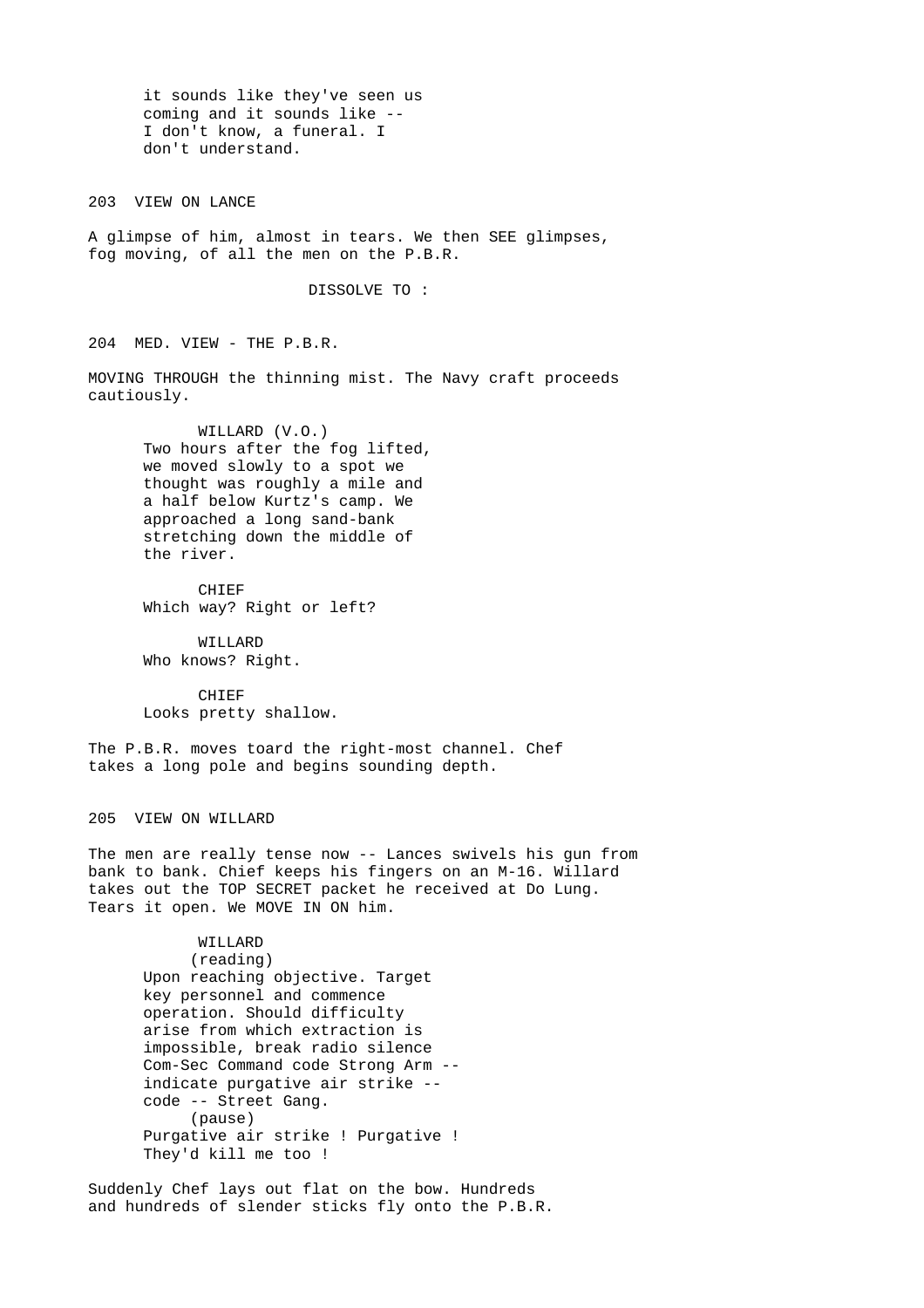rattling against the boat.

CHIEF Shit ! Fucking arrows ! They're shooting fucking arrows at us.

206 CLOSE ON WILLARD

looking toward the banks.

207 WILLARD'S POV

Frags of men -- naked limbs, arms, breasts, glaring eyes entangled in the dense jungle gloom. And hundreds of pathetic wooden arrows flying out toward them.

208 VIEW ON THE P.B.R.

crazily zig-zagging up the river in the midst of the childish assault.

> WILLARD Steer her right.

209 VIEW ON THE P.B.R.

arrows hitting the deck. The men open up everything they've got. Lance is FIRING the two fifties wildly.

> WILLARD Keep going.. keep going. They're just fucking sticks ! Chief, stay at the helm.

But Chief seems out of control -- he lets the clip of his M-16 go. Then slowly lets the rifle fall out of his hands, and falls to Willard's feet, a primitive spear having caught him right through the ribs. Willard looks down in horror.

210 VIEW ON CHIEF

laying at Willard's feet -- the long spear through him, bleeding onto Willard's boots. He looks up at Willard, about to say something.

> CHIEF A spear?

He dies.

211 MED. VIEW ON THE P.B.R.

The men are still crazily FIRING into the empty jungle long after those who attacked beat their retreat.

> WILLARD Stop it. Stop it !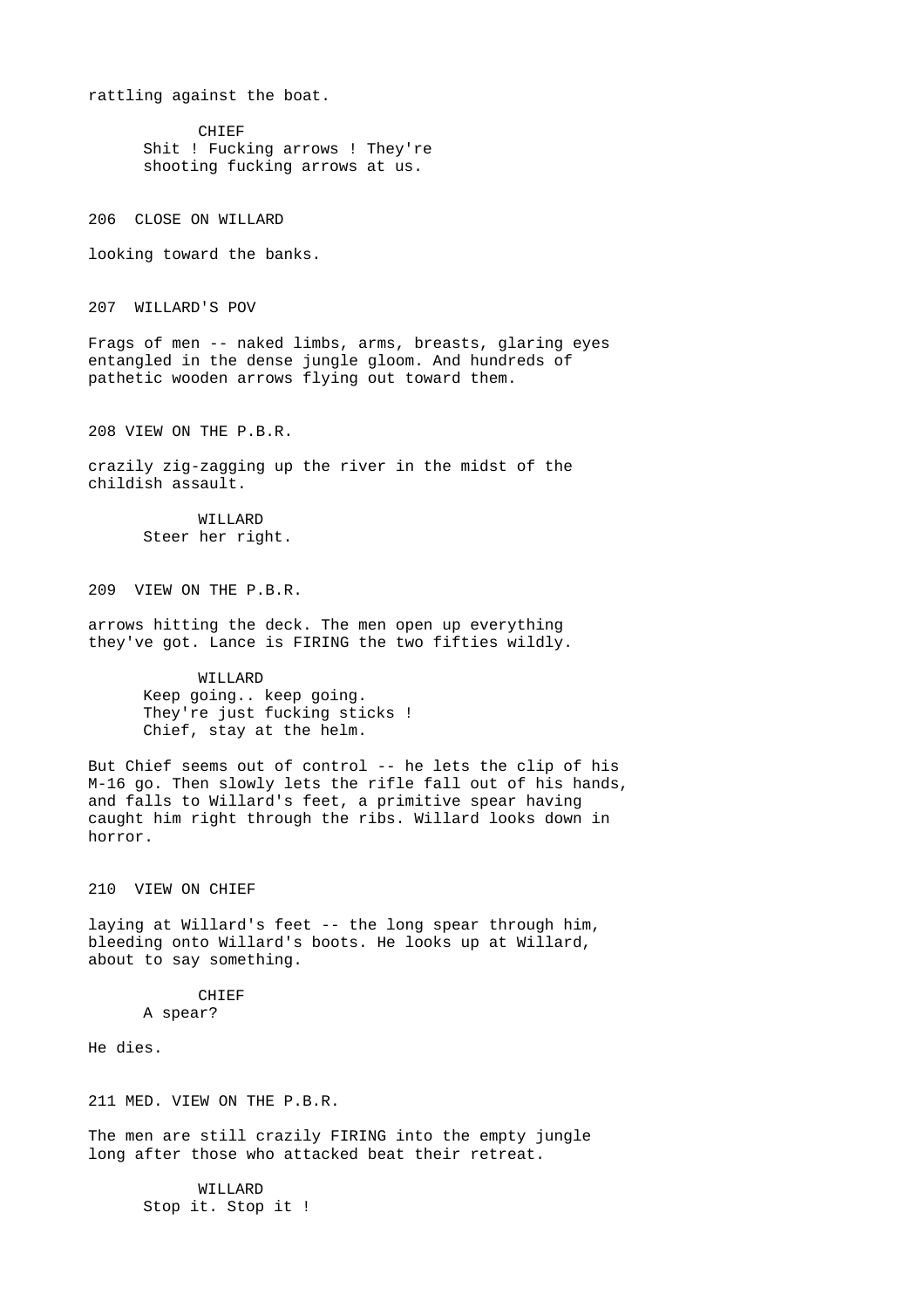Slowly he pulls his boots from under Chief. They are absolutely soaked in blood. He is stunned -- sits down and begins to unlace the bloody boots, and take them off.

# **LANCE** Chief's dead.

Willard unlaces the other boot, and holds the bloody boot in his hand.

> WILLARD (V.O.) It was the strangest thing -- I don't know that I can explain it. Two of my men dead, and all I could think of was whether Kurtz was dead too. That's all I wanted: to see Kurtz, to hear Kurtz.

He starts to wipe the blood off the boot.

WILLARD (V.O.) (continuing) Somehow, in the middle of this ... carnival, Kurtz had grown into something -- a gifted officer; a great man. Somehow, he was the only light in this hopeless, hopeless darkness. And now I was too late - he was probably gone, disappeared... by a grenade rolled into his tent -- or by some spear on the head. Christ, I felt like howling like those animals in the fog.

212 EXT. THE BOAT AT MARINA DEL REY - NIGHT

The people at Charlie's cocktail party on the boat. Some flashbulbs are going off. Some people are dancing to the MUSIC. OUR VIEW MOVES SLOWLY TOWARD Willard, on the edge of the party.

> WILLARD (V.O.) Here they are in Los Angeles. Everything is safe. There's a supermarket around the corner, the police station around the other. It would seem ridiculous to them that I was shot to hell because I had lost the privilege of listening to the mysterious Colonel Kurtz. (pause) Of course I was wrong. He was waiting for me. Kurtz was alive and he was waiting for me.

> > DISSOLVE TO :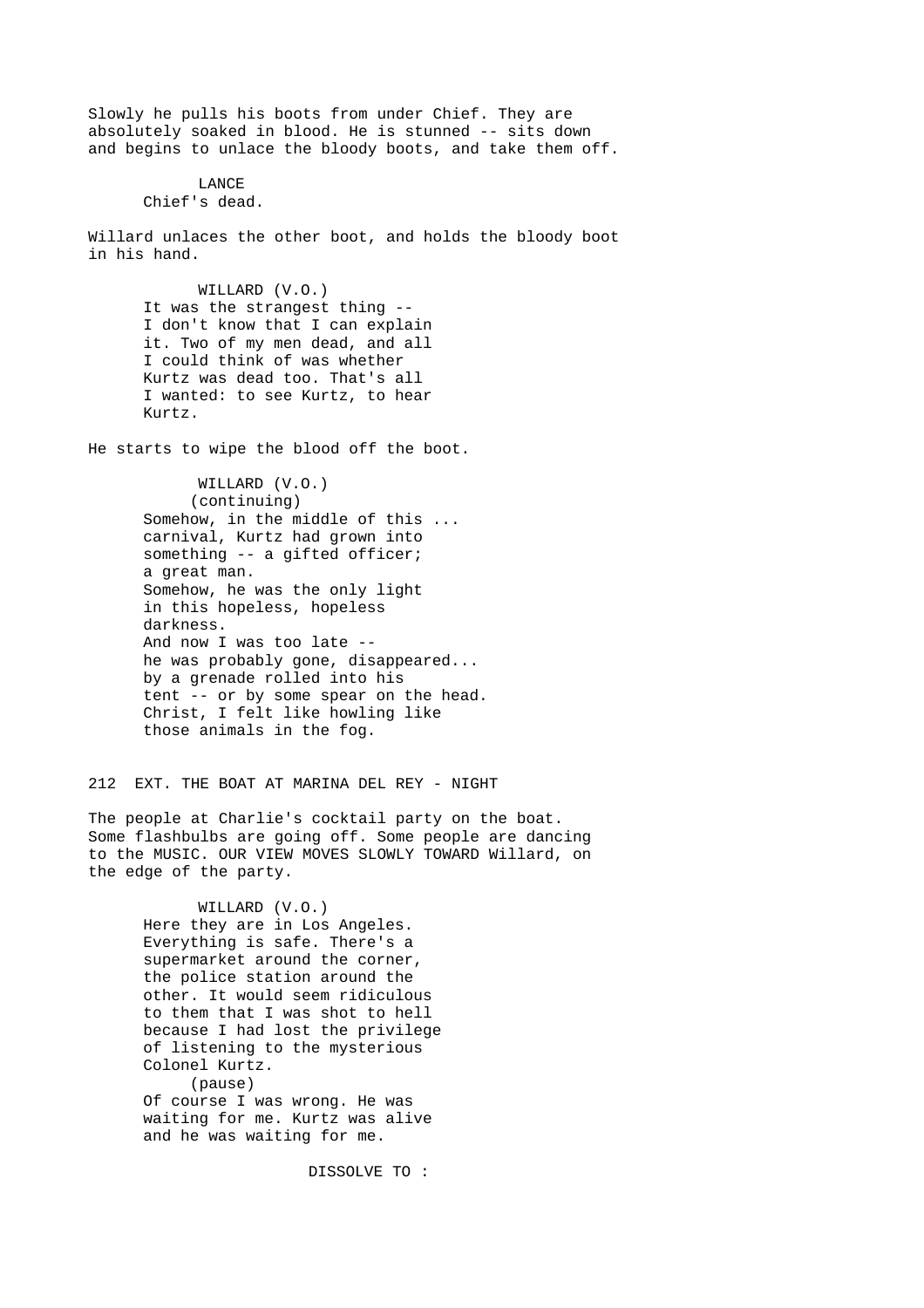## 213 EXT. THE RIVER - P.B.R. DAY

The P.B.R. moving up the river. The men are practically in a trance now, looking at the banks of the river. They don't even make an effort to touch their weapons.

#### 214 WHAT THEY SEE

Hundreds and hundreds of Montagnard natives -- dressed in the most ornate and primitive manner: feathers, parts of birds and animals; cod-pieces -- all in body and face paint of the most savage nature. But there is a purity about them, men and boys, standing passively watching the small Navy craft flying the strange flag of red, white and blue.

# 215 VIEW ON THE P.B.R.

The men of the crew are not the same men who began this voyage. Their manner is lifeless as though in a trance. The various decorations and paraphenelia that they have picked up along the way seem oddly relevant to the savages that stand before them. The Chef has made a hat of birdfeathers; Lance's face has been painted with mud under the eyes to block the glare of the sun. He wears certain animal skins; trinkets; some animal teeth. Their uniforms have been torn and patched throughout the difficult journey. They start to move to their gun positions.

> WILL ARD Just stand here with me where they can see us. Do nothing.

# 216 VIEW FROM BEHIND THE P.B.R.

MOVING SLOWLY TOWARD the fantastic human wall of feathers and war paint, standing on canoes across the river. The men on the crew stand in a group, their hands visibly without weapons. The natives standing across the river make no hostile gestures as they approach. They accept the small boat moving toward them with a sort of inevitability. The boat moves closer, approaches the wall of feathers -- which slowly and automatically gives away, in almost a ritual of birth, undulating, allowing the little boat to penetrate.

### 217 VIEW ON WILLARD

Mus on his face (to protect it from the sun), the palms of some jungle vegetation protecting his head, he looks something like atribal chieftan himself. His intuition was right. He senses that they would be allowed to pass.

## 218 FULL VIEW ON THE RIVER

Hundreds of Montagnards who had been lining the river now run, absolutely silently, along the banks, keeping pace with the P.B.R. There is no hostility in these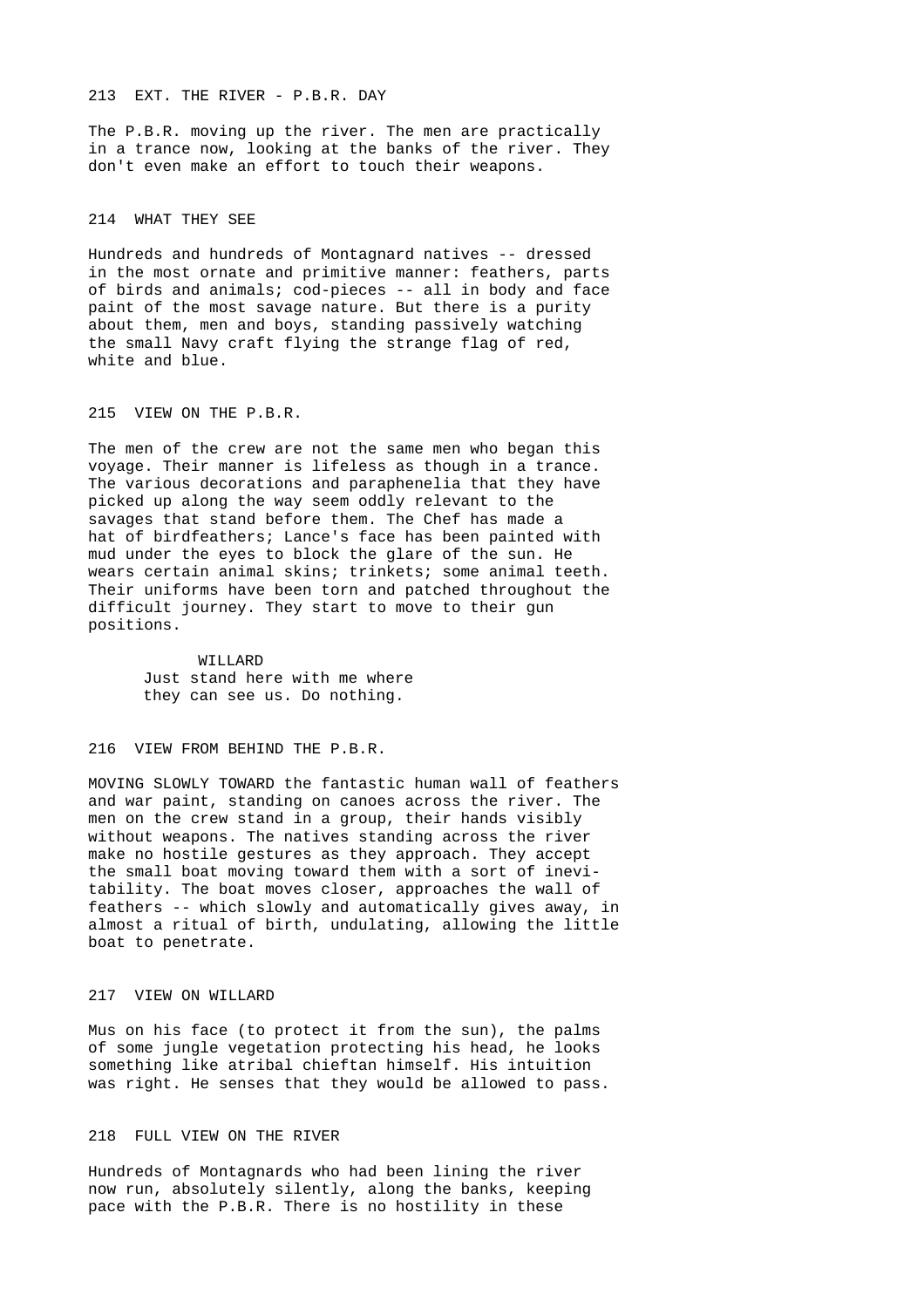faces, only curiosity and a sort of grief.

219 VIEW ON WILLARD, THE CREW

They look up toward the bank.

220 THEIR POV

The temple at NU MUNG BA, a fortified encampment, built around the ruins of a former Cambodian civilization. Stone walls, barbed wire, cracked pyramids and rows and rows of Escher-like sandbags arranged in an endless maze around the fortress.

221 VIEW ON WILLARD

He picks up his field glasses and looks through.

222 WILLARD'S POV - THROUGH GLASSES

A sign entangled in the barbed wire -- its lettering strict and military:

> FOURTH SPECIAL FORCES MISSION F-82 NU MUNG BA

The GLASSES POV MOVES REVEALING another sign written in a wild psychedelic hand.

OUR MOTTO: APOCALYPSE NOW !

The POV OF THE GLASSES MOVE once again and come upon an astonished sight, a black man dressed in a tatter of colored fabrics, feathers, and an Australian bush hat. He looks something like a multi-colored harlequin waving frantically to the P.B.R. The POV OF THE GLASSES MOVE OFF of him.

223 VIEW ON WILLARD

not believing what he's just seen.

224 THE GLASSES POV

Once again the young black man is now waving his Australian hat.

225 VIEW ON THE P.B.R.

Willard shouts out to the starnge greeter.

WILLARD We've been attacked.

> AUSTRALIAN (shouting back)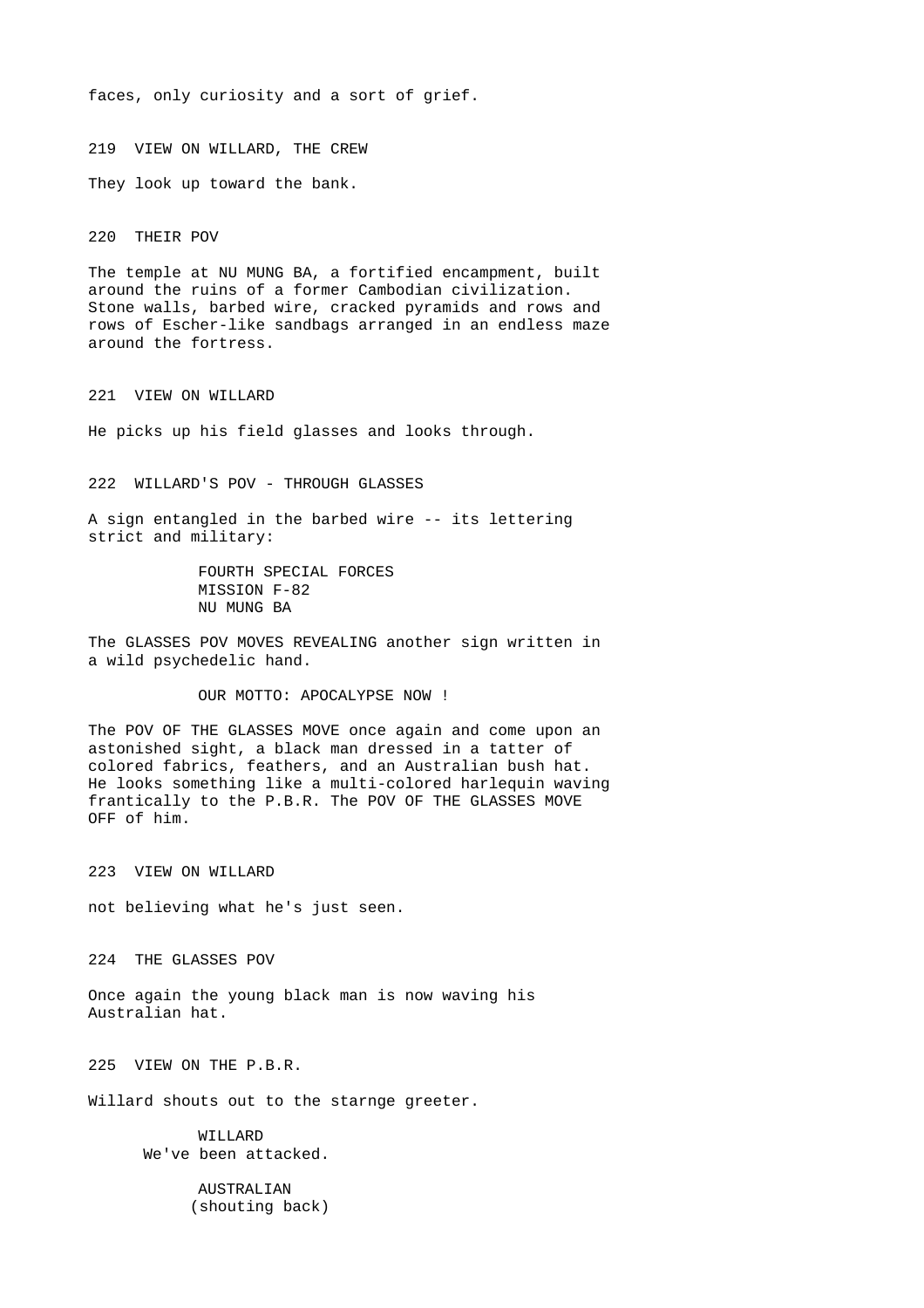I know, I know, it's all right. Come in this way. It's mined over there. This way. It's all right.

Willard look at Chef who is at the helm. He shrugs and they do as this man says. The P.B.R. moves towards the water's edge where there is a dock covered with concertina wire. The odd Australian stands waving his hat, guiding them safely in.

A thick greasy smoke hangs from fires that burn near the fort; fresh shell craters indicate a recent battle. Near the dock there is a tangled clump of corpses -- half submerged in the water. Other piles of bodies lie about, some of them on fire. Fire literally burns from out of the ground. Chef nods at the bodies.

> CHEF Charlie?

WILLARD Looks that way.

CHEF (looking at the Australian) Who's he?

WILLARD God knows.

The boat pulls up. The Australian harlequin hops on board; the crew regards him with their dark faces splattered with mud and blood.

> WILLARD (continuing) Who the hell are you?

AUSTRALIAN Moonby. Got any Winstons?

WILLARD Moonby what?

AUSTRALIAN Moonby, 4th battalion, Royal Australian Regiment, Task Force. Ex-Corporal Moonby, deserted.

WILLARD (incredulously, indicating the hundreds of natives) What is this?

**MOONRY** Oh, they're simple enough people. It's good to see you, baby. Nobody has any Winstons?

Chef automatically offers Moonby a Winston.

MOONBY This boat's a mess.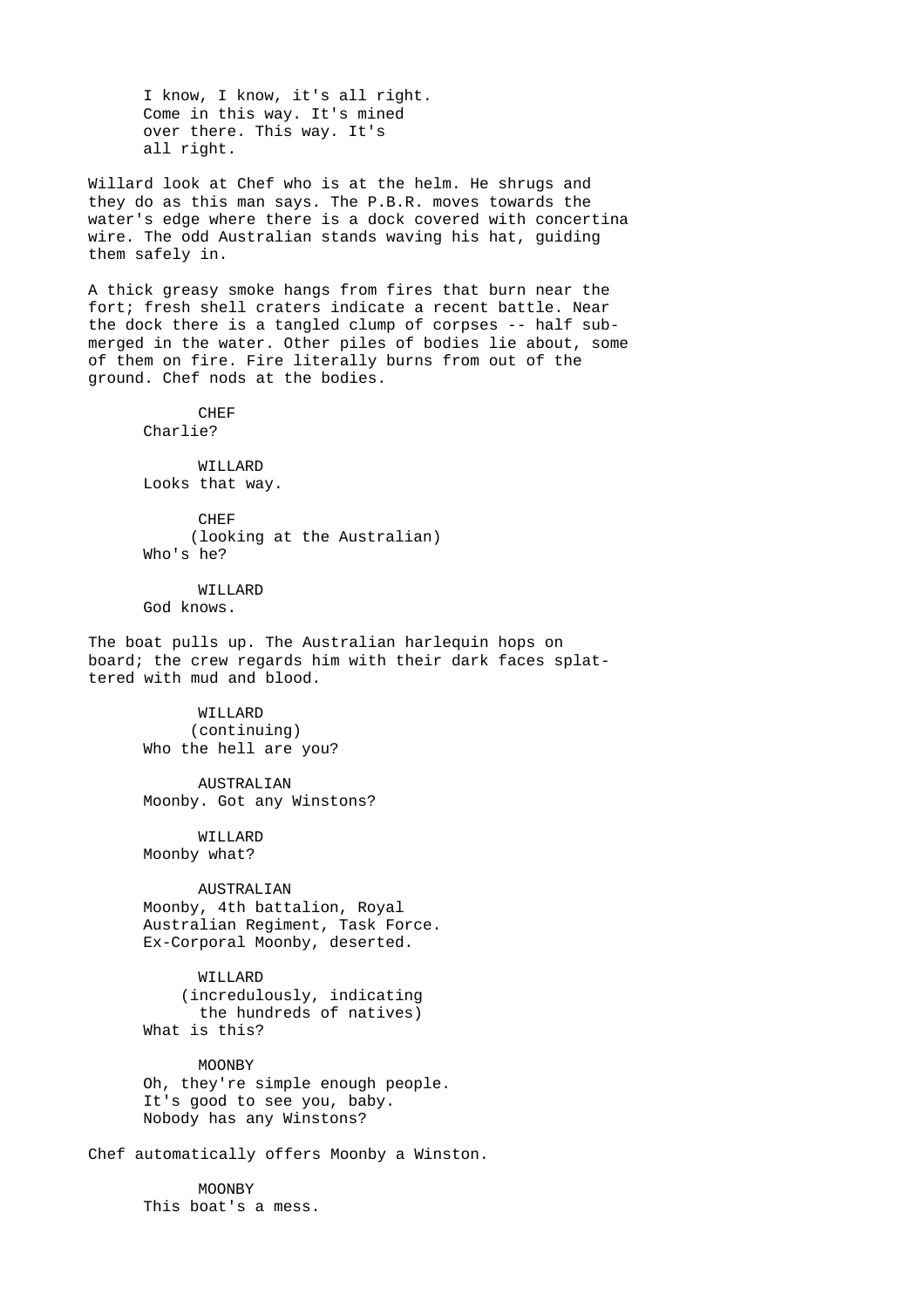WILLARD Where's Kurtz? I want to talk to him. **MOONRY** Oh, you don't talk to Colonel Kurtz. (he puffs, then smiles) You listen to him. God, these are good. I kept these people off you, you know. It wasn't easy. WILLARD Why did they attack us? MOONBY Simple. They don't want him to go. WILLARD You're Australian? **MOONBY** Pre-Australian, actually. But I'd dig goin' to California. I'm California dreamin'. WILL ARD (almost to himself) So Kurtz is alive. MOONBY Kurtz. I tell you, that man has enlarged my mind. He opens his arms wide, to indicate the breadth of his mind's expansion. MOONBY (continuing) But lemme tell you, he is the most dangerous thing in every way that I've come on so far. He wanted to shoot me. The first thing he said is, 'I'm going to shoot you because you are a deserter.' I said I didn't desert from your army, I deserted from my army. He said, 'I'm going to shoot you just the same.' WILLARD Why didn't he shoot you? MOONBY

I've asked myself that question. I said to myself, why didn't he shoot me? He didn't shoot me, because I had a stash like you wouldn't believe. I hid it in the jungle; the wealth of the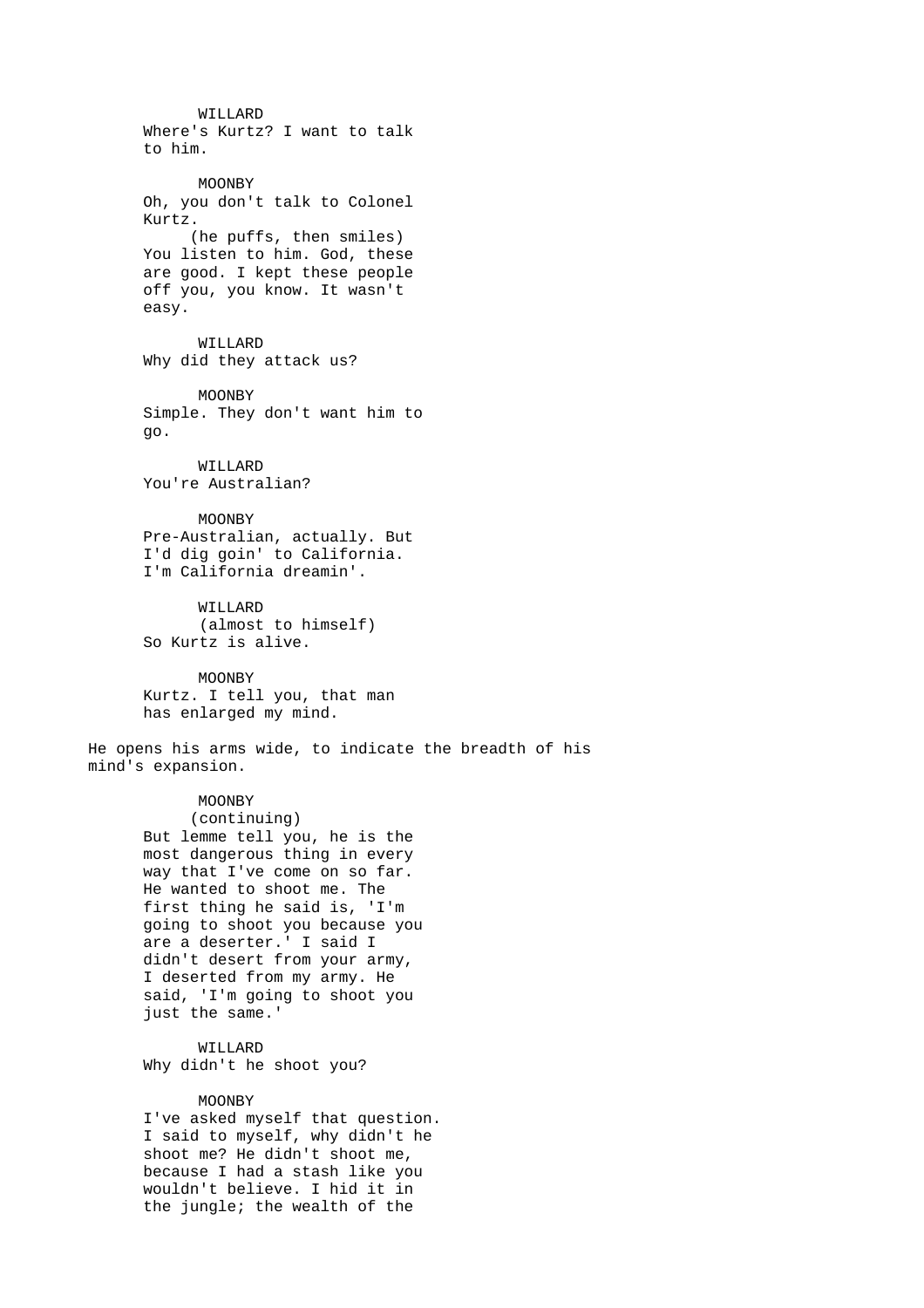Orient: Marijuana -- Hashish -- Opium -- cocaine -- uncut Heroin; the Gold of the Golden Triangle. and Acid -- I make Koolaid that makes purple Owsley come on like piss. Now I'm Kurtz' own Disciple -- I listen he talks. About everything ! Everything. I forgot there's such a thing as sleep. Everything. Of love, too. CHEF Love?

MOONBY Oh, no, not what you think... Cosmic love. He made me see things -- things, you know.

The whole time Moonby is chattering on, Willard has picked up his field glasses and scans the fortress.

226 WILLARD'S POV - THROUGH THE FIELD GLASSES

Men in small groups, huddled over food. Now he settles on the entrance in the temple. There are stakes in front, and on top of them are horrible shrunken heads.

227 BACK TO SCENE

WILLARD Sounds like he's gone crazy.

MOONBY No, Colonel Kurtz couldn't be crazy -- if you heard him talk, just last week, you'd never think he was crazy.

WILLARD Is that where he is? By the shrunken heads.

MOONBY Those heads, yes. Well, the rebels...

WILLARD (to his men) We're going ashore. Tie her up -- and leave your guns up, Lance.

LANCE

What?

WILLARD Bring your rifles, that's all. (looking at Moonby) Take us to him.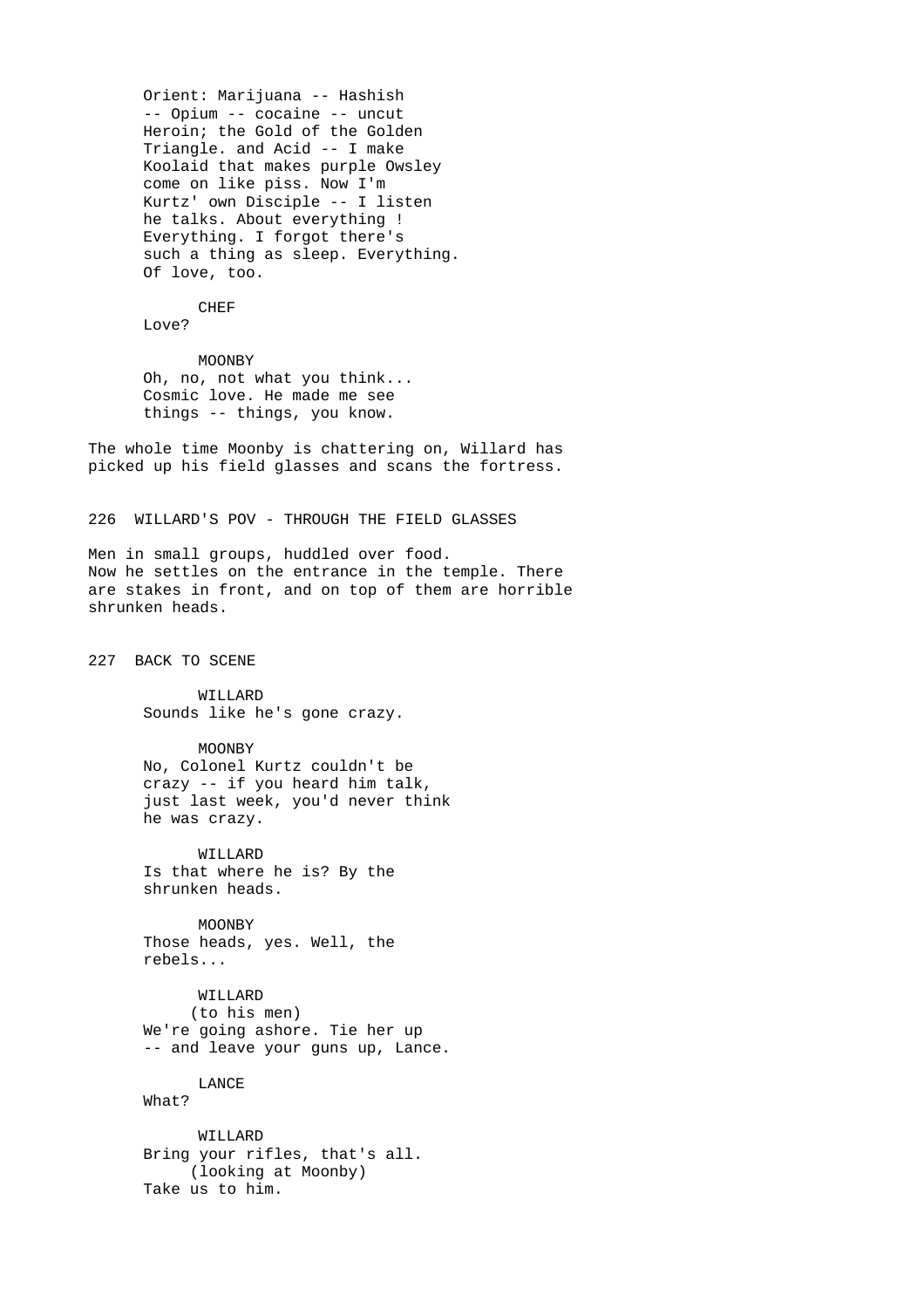MOONBY Right on -- he's been waiting for  $-$ 

WILLARD And shut up.

Moonby nods and shrugs, and hops off the P.B.R. willard and the men follow.

228 MOVING VIEW - WILLARD, MOONBY AND THE CREW

As they proceed closer to the fortress-temple, men appear where a moment before there was only jungle.

They are mostly Montagnards, but far more savage looking than any we've seen before. They wear only loinclothes and bandoliers of ammunition. their bodies are painted in strange patterns. They carry Army M-16's, Russian AK-47's and a wide variety of knives and clubs. Women emerge from the brush as well. they are armed and equally primitive looking. Interspersed among them are a few taller men with paler skins, with the remnants of Army insignia on them. The paint on their bodies is, if anything more bizarre. We CONTINUE TO MOVE ACROSS the entire group up to the stone gates of the fort, where thirty or so more are seen silhouetted against the sky. Willard and his men look up at people more primitive and more savage than any since the time of Captain Cook.

They encounter, in the center of the group, what once appears to have been an American. he is tall, gaunt, wears a flak jacket, but is otherwise naked, save a loincloth. His face is darkened from dirt, battle smoke, strange camouflage patterns. His hair and beard are long, matted with mud and grease. He carries an AK-47 decorated with scalps and human ears. Willard approaches this beast, who seems shy and retiring.

> WILLARD Who are you?

MOONBY (breaking in) His name is...

WILLARD I'm not ever goin' to tell you to shut up again.

Moonby shuts up. The MAN tries to speak, but nothing comes out. He is dumbstrucked at seeing them, as they are to see him.

> MAN Colby. Exec. officer, A-Team... Special Forces. F-82 -- Col. Walter Kurtz, commanding.

WILLARD What happened here?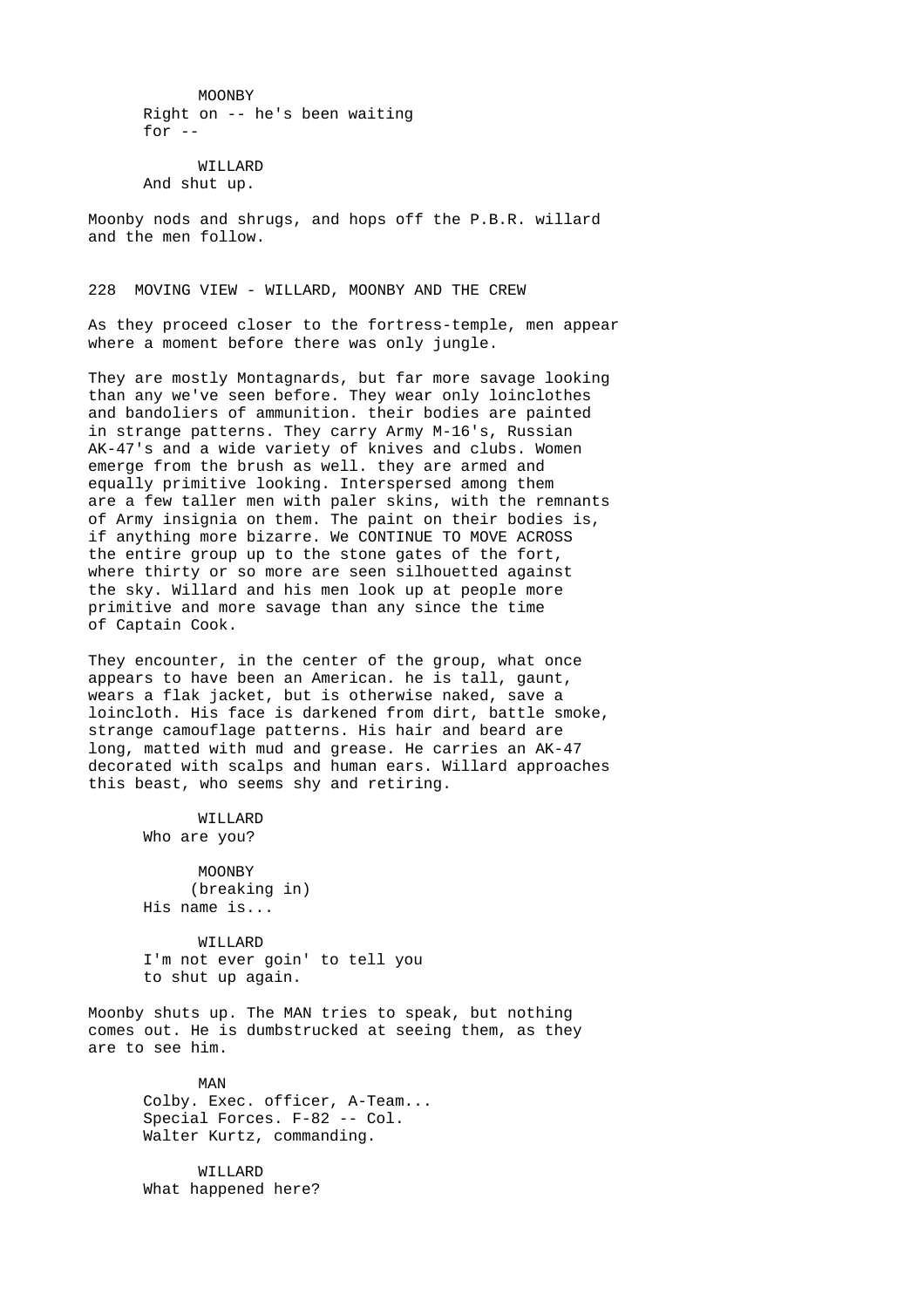**COLBY** What -- happened here. WILLARD Charlie? COLBY NVA regulars. They're coming again tonight. Tet -- their big -- assault. Willard is the man in the middle -- he doesn't know what to say to this man, but he understands the forces that pounded him. He takes his arm. 229 REVERSE ON COLBY looks at Willard, not understanding. 230 REVERSE ON WILLARD Six months later, and he and Colby would be identical. WILLARD I'm taking you back. Moonby slaps himself in the head with his hand. MOONBY Oh, no, don't say that. COLBY Take us back. Take us back ! But, the operation -- the team. Colonel Kurtz has such plans for -- the team. WILLARD Take me to him, Major. Colby starts, and then, seeing the shrunken heads on poles, he turns, agitated, to Willard: COLBY I had nothing to do with these operations -- I did not do the planning -- none of us did. It was all Colonel Kurtz -- he was the genius. You'll see - the genius of our Colonel. He should be made a General, don't you think? A General? It's... Suddenly, frightened, he stops. Without looking Willard knows that Kurtz is standing behind him. He turns. Kurtz has stepped out from his headquarters: He is a powerful man, though obviously very ill. He slowly

attempts to pull the remnants of his uniform together, though it is ripped and bloodied, and now combined with primitive ornaments designating him a tribal chief, as well as his U.S.A. Colonel's insignia. He is feverish,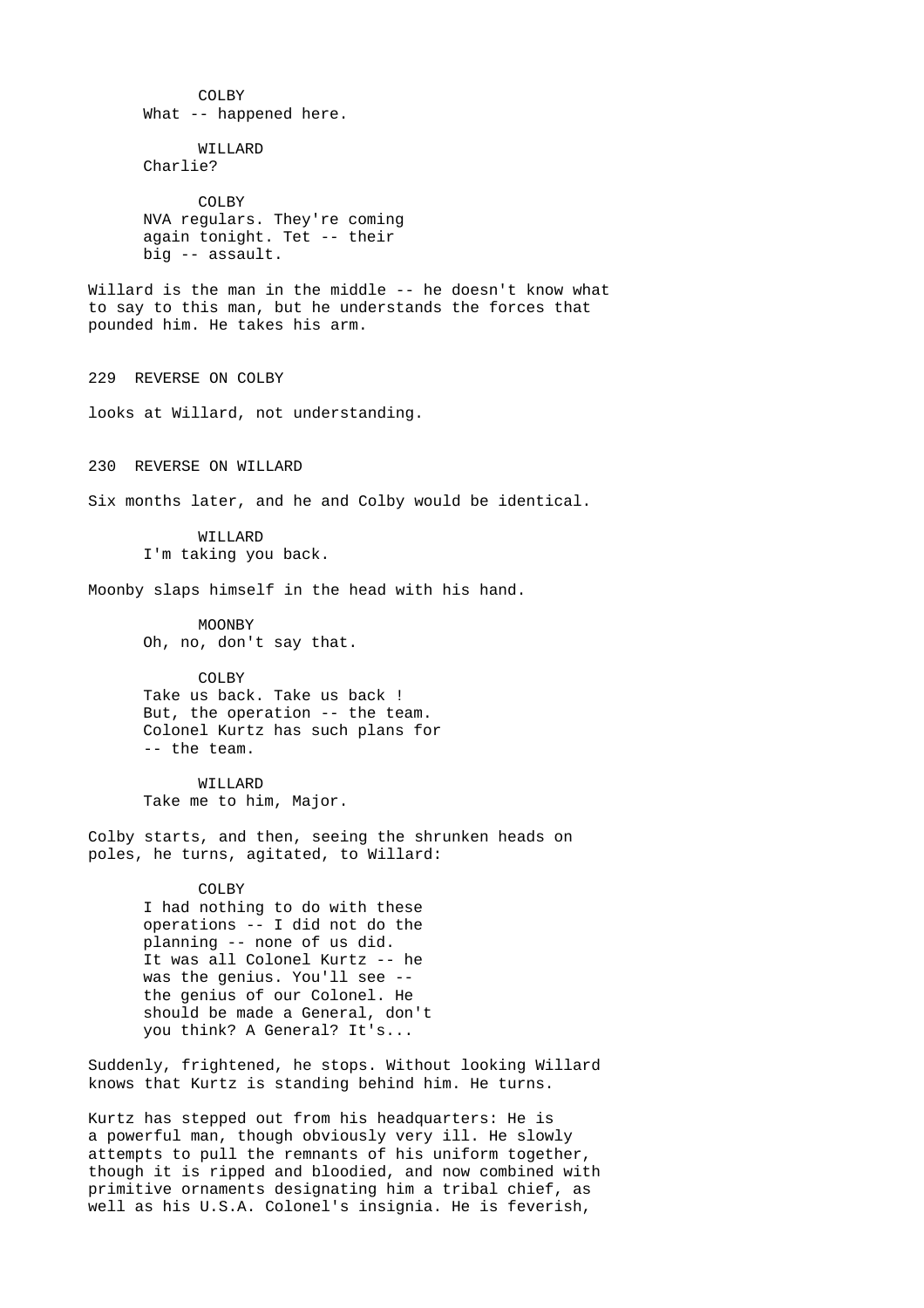with long blonde hair and beautiful features. His eyes almost hypnotize. His midsection is bandaged from what seems to be a serious wound. 232 VIEW ON WILLARD This is not what he expected. He is quiet, and then, automatically, he comes to an attention. WILLARD Colonel Kurtz, I guess. KURTZ I'm Kurtz. WILLARD (he salutes) Captain B.L. Willard reporting his presence, sir. 233 VIEW ON KURTZ looking at him a long time. Then he returns the salute, and simply: KURTZ At ease... (pause, as he regards him) Sit down. 234 MED. VIEW There is, of course, no chair or anything like a chair. But behind and around him, Kurtz's men begin to sit on the ground, cross-legged. Finally, Willard sits as well. Then Kurtz does. Moonby lights a joint, and passes it respectfully to Kurtz -- throughout the scene, the joint is passed from man to man, ritualistically. KURTZ (slowly) Why did you come to ... my province. WILLARD We were attacked -- down river. We need supplies and medical help. KURTZ You were not coming here, to see me? WILLARD (finding it more and more difficult to go on with this lie) No -- no, sir. KURTZ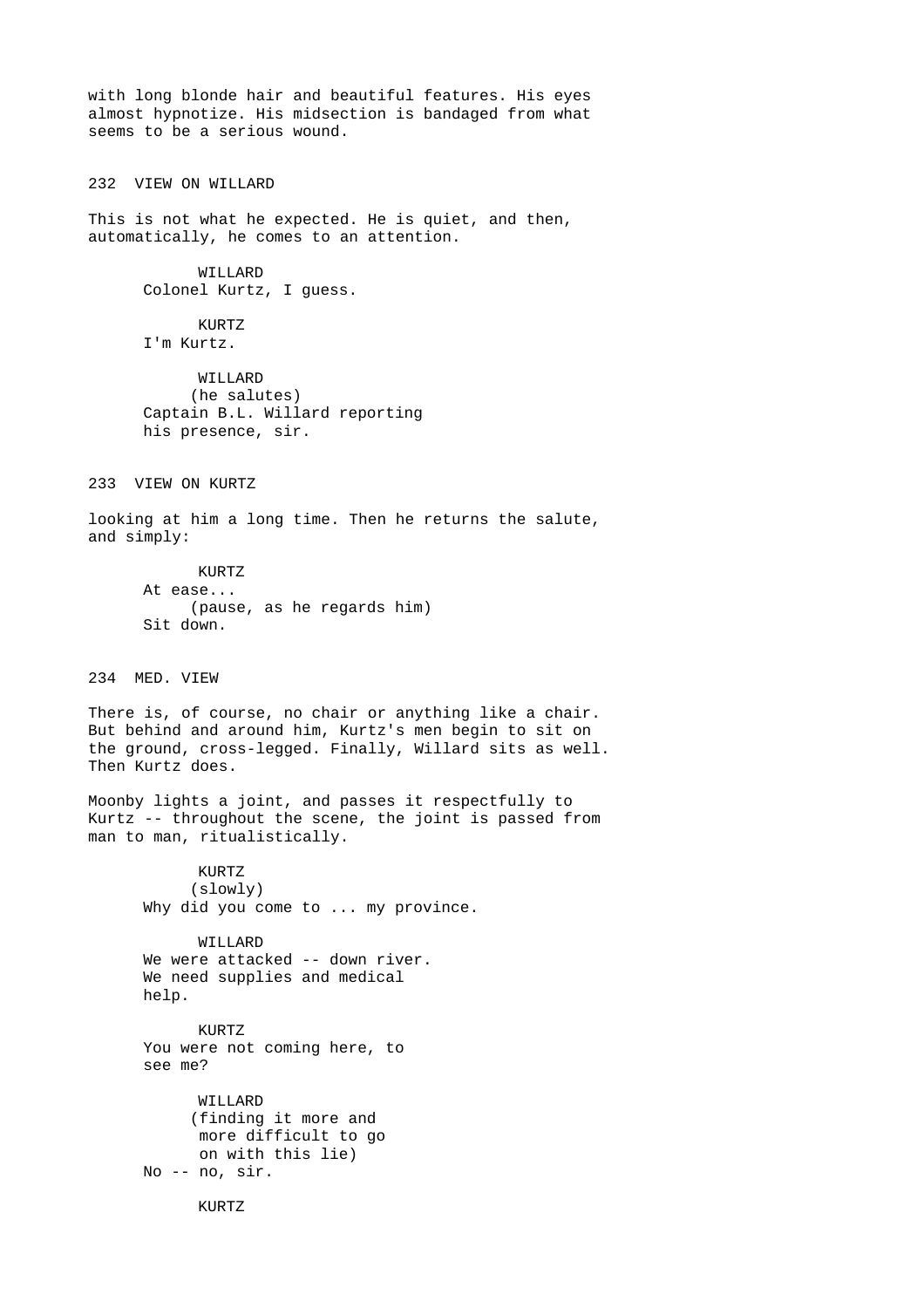You came up my river -- in that small boat. So simple. I always thought the final justice would come from the sky, like we did. (pause) You are the final justice, aren't you? WTI LARD What do you mean, Colonel? KURTZ (gently) What other reason could you have come? A Captain. Ranger. Paratrooper. Graduate of the Recondo School. Am I right about these things? WILLARD You know you're right. There is a clear, incredible intelligence about this man. KURTZ Then the Agency approached you. Maybe in a bar in Quinon or Pleiku. Simple. A year's pay for one life. Perhaps a village elder, or a tax collector. Nobody's orders but your own. Exciting work. 235 CLOSE ON WILLARD He remains silent. 236 CLOSE ON KURTZ He smiles. KURTZ You've spent tome at the Royal Tracking School of Malaysia. I can tell from the way the laces on your boots are tied. I understand you, Captain. We understand each other. There is a long pause, as the two men regard each other. Then Willard reaches to his holstered .45 -- withdraws it, and places it on the dirt before Kurtz, as an act assuring Kurtz that he is not an assasin. WILLARD Do you know me?

KURTZ

Yes.

Kurtz reaches down; takes the .45 -- and without another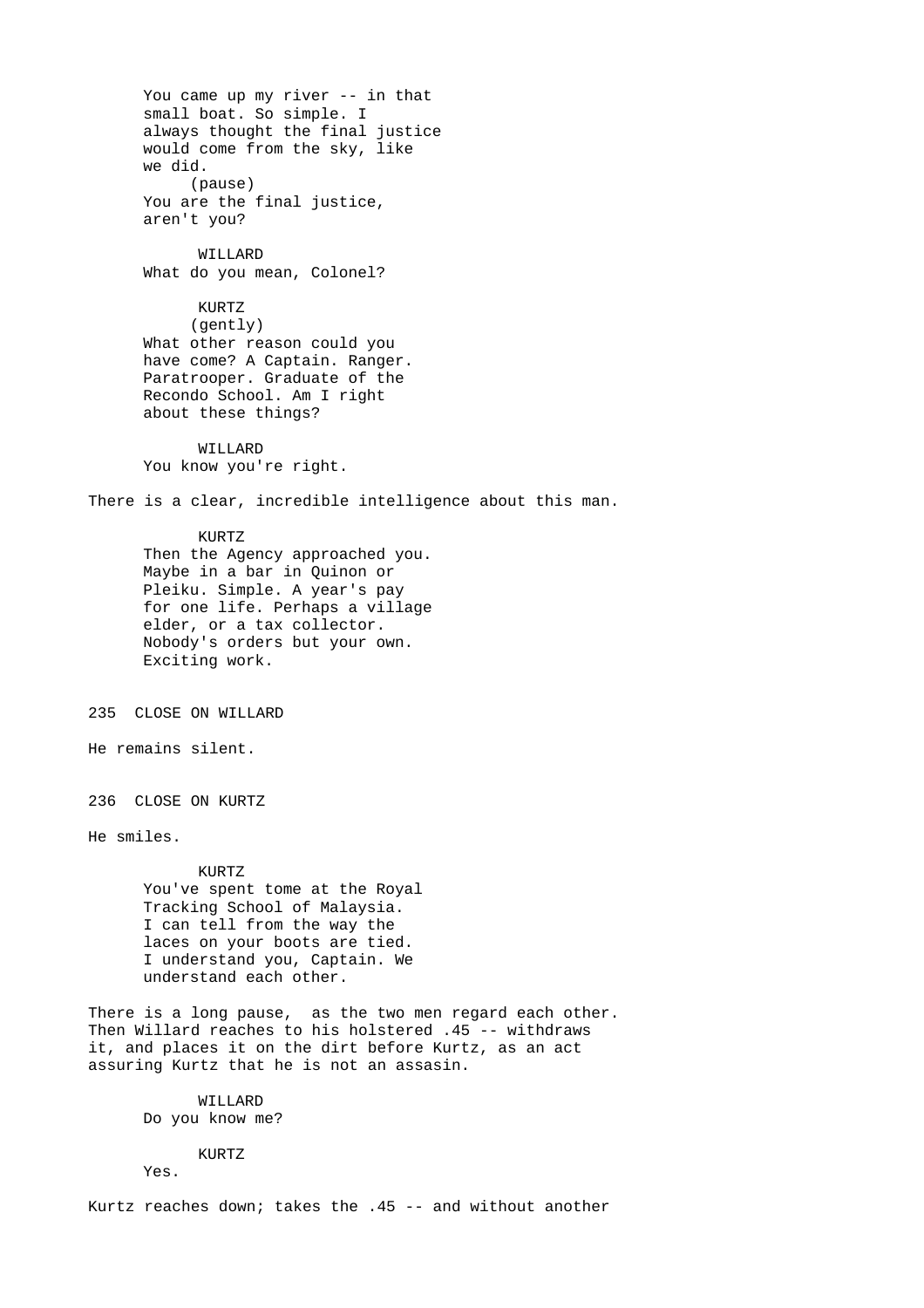word or gesture, shoots and kills a man.

KURTZ (continuing) Do you know me ?

He throws the .45 back on the dirt. Rises, and walks back into the cavernous headquarters behind the shrunken heads. Moonby scampers off after him, a respectful distance behind. Even Willard is stunned.

> CHEF Holy shit.

237 EXT. KURTZ'S OUTPOST - FULL VIEW - TWILIGHT

Dotted with campfires; Montagnard families -- it is like a primitive civilization.

238 VIEW BY THE TEMPLE WALL

Willard is alone by a campfire -- his M-16 leans by a wall next to him. He is exhausted.

Lance sleeps by the fire, a little distance away. Chef approaches, crouches down.

> CHEF Captain -- they've been probed all this week -- Cong and NVA regulars. There's gonna be a big offense any time.

WILLARD I know.

Lance stirs; starts to wake up.

CHEF What are we doing here?

WILLARD Kurtz. I'm supposed to kill him, just like he said.

KURTZ Yeah, I can see that. He's fuckin nuts --

WILLARD

Yeah.

CHEF He killed that guy without feeling anything.

WILLARD Not a thing.

CHEF When you kill Cong, don't you feel something.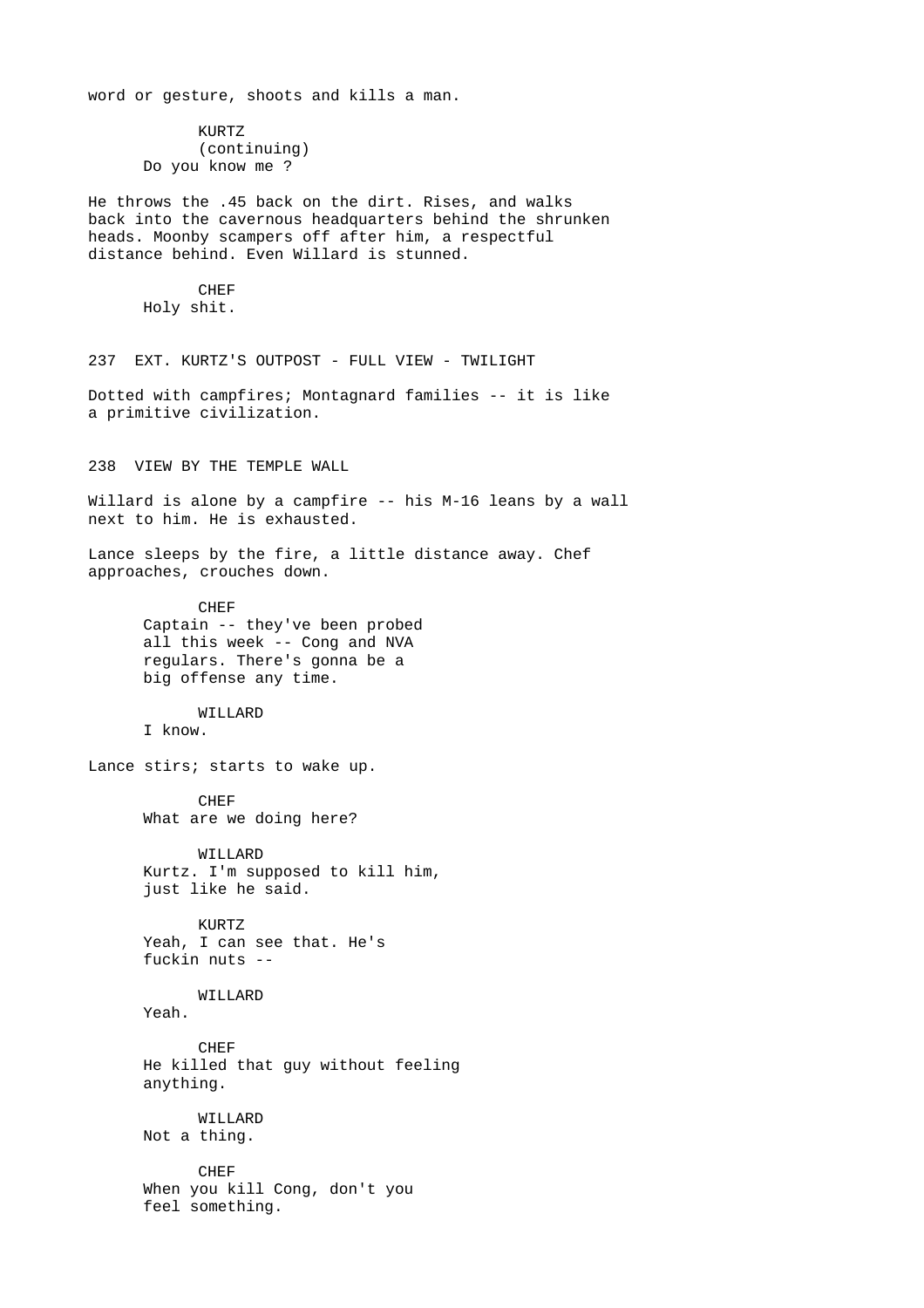WILLARD Sure. (thinking) Recoil... I feel the recoil of my rifle.

Willard rises. Chef looks at him, confused and frightened.

239 FULL SHOT - WALL - WILLARD, CHEF , LANCE

Willard walks along the top of a thick wall -- sandbagged and dug out every so often for an M-60 or a mortar emplacement.

Wild looking savages man these guns, and seem to bow to Willard as he passes.

> WILLARD This is good -- triple overlapping fields of fire -- walls so thick ordinary artillery just cleans the moss off their surfaces.

A woman tentatively moves to Willard, bowing, and then runs off to her bunker.

WE ARE TRACKING with them as they move past the groups of people, huddled by their fires... men, women and children. Skulls, shrunken and otherwise hang from every hut -- adorn every sandbagged bunker -- dried scalps hang from barbed wire. A child is chewing on a big piece of almost raw meat.

> WILLARD (continuing) I've done things, when I was alone in the jungle -- that I never told anyone about.

They continue past amount where the shattered wreck of half a helicopter is laying. It has been altered and fortified with sandbags and concertina wire. The wreck lays on its side so that a 7.62 mini-gun that was mounted there sticks up above the sandbags. The emplacement is built on amound so the gun commands a clear field of fire into the jungle beyond.

Some Americans, barely recognizible because of their beards and savage manner, sit near the gun. Several Montagnard children giggle at their feet and play with bayonets.

CHEF This is evil -- evil, Captain. We're all gonna die here. WILLARD Yeah, I know. CHEF I don't get it -- You said your mission was to kill him. Let's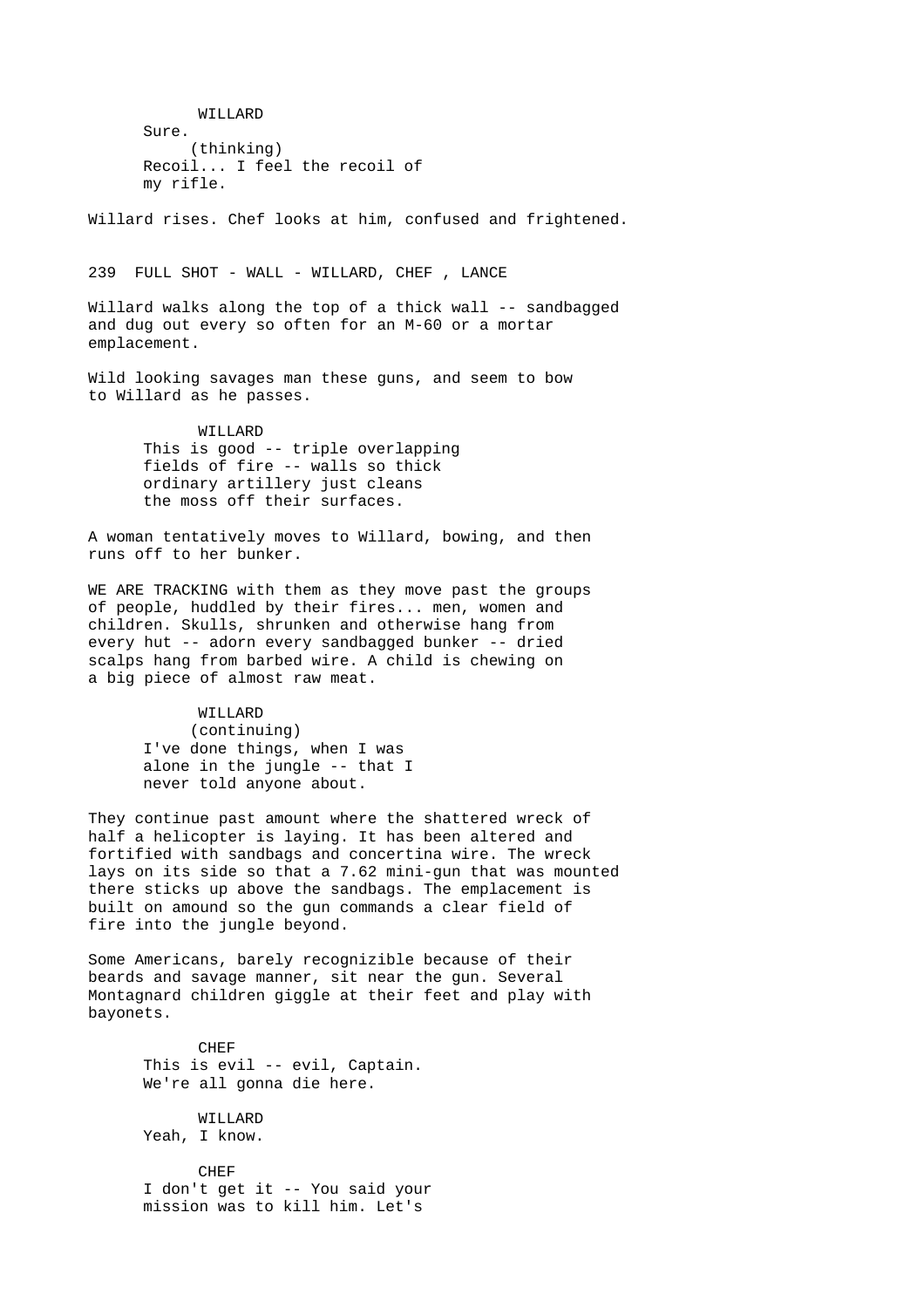do it, an' get our asses outta here. This Kurtz is ruining the war; I mean, this don't look good for America !

WILLARD (lost in his thoughts) ... he's an amazing officer.

CHEF You got to kill this sonuvabitch -- Lance and me, we don''t understand none of this -- Jesus, Captain -- I don't wanna die here -- Do it quick.

Lance just stands there; his eyes vacant.. He sort of nods, sucking a joint.

> WILLARD Yeah. I know.

He thinks.

240 INT. KURTZ HEADQUARTERS - NIGHT

VIEW FROM INSIDE -- Willard approaches the stakes with the shrunken heads. Chef and Lance with him. Willard steps in -- Lance and the Chef crouch outside, waiting.

## 241 WILLARD'S VIEW

An austere stone savern in the temple: Kurtz's headquarters. Electric lights hanging in odd contrast to the ancient stone. We SEE what is left of the maps and other military charts -- they had been tacked up on big boards, but have now fallen into decayed disuse.

There are other indications of the modern headquarters this had been. Now all those things are no longer important. Kurtz sits alone, slumped back in a wicker chair. There is a large wooden planning table next to him, with maps, lamps and apile of debris that is practically garbage. There are native decorations to ward off evil spirits; and graffiti on the stone walls, things ranging fromm "Viet Nam, love it or leave it" to quotes of Nietzsche "Nothing is true -- everything is permitted."

Moonby, who had been crouching in a corner, moves to Willard.

> MOONBY He's asleep -- don't bother him.

KURTZ I'm awake.

Willard steps in closer. Kurtz looks to Moonby.

**KURTZ**  (continuing) You. Get out.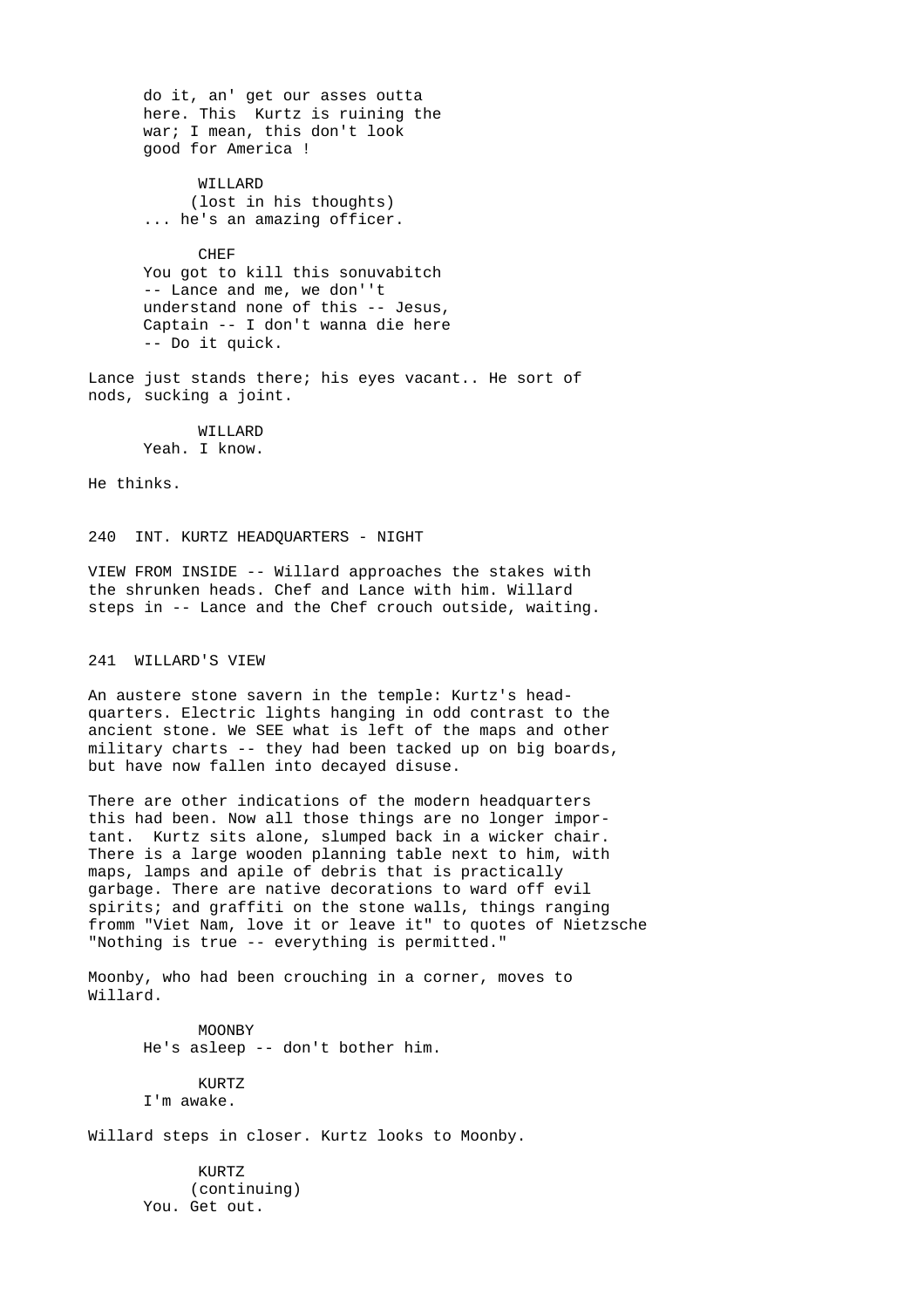Moonby hesitates -- not wanting to leave him alone with Willard. KURTZ (continuing; suddenly) I said get the fuck out ! (to himself) I'm going to kill the little weirdo myself tomorrow. (he shows some pain when moving his midsection) He's only stayed alive this long because he's a good orderly and medic. He knows how to use a hypodermic. WILLARD You're gonna get hit tonight, bad -- a whole regiment of NVA regulars. KURTZ That's right, the little gookpricks. But they are noble little gook-pricks, noble. Because they fight with their guts, like animals. And for an idea ! That's rich. We fight with ingenious machines and fire, like Gods, and for nothing. But I'll call in a major blotto airstrike tonight. We'll have ourselves a helluva airstrike tonight, a lightshow. How do you like The Doors': 'C'mon Baby Light My Fire...' Willard shrugs. KURTZ (continuing) Do you? WILLARD Yeah, I like it... KURTZ I love it. He rests back, grinning. WILLARD You've gone crazy. KURTZ (angrily) No. My thinking is clear. (calmly) But my soul has gone mad. Suddenly Kurtz is seized with a terrible pain from his stomach wound. He groans horribly, clutching at it. He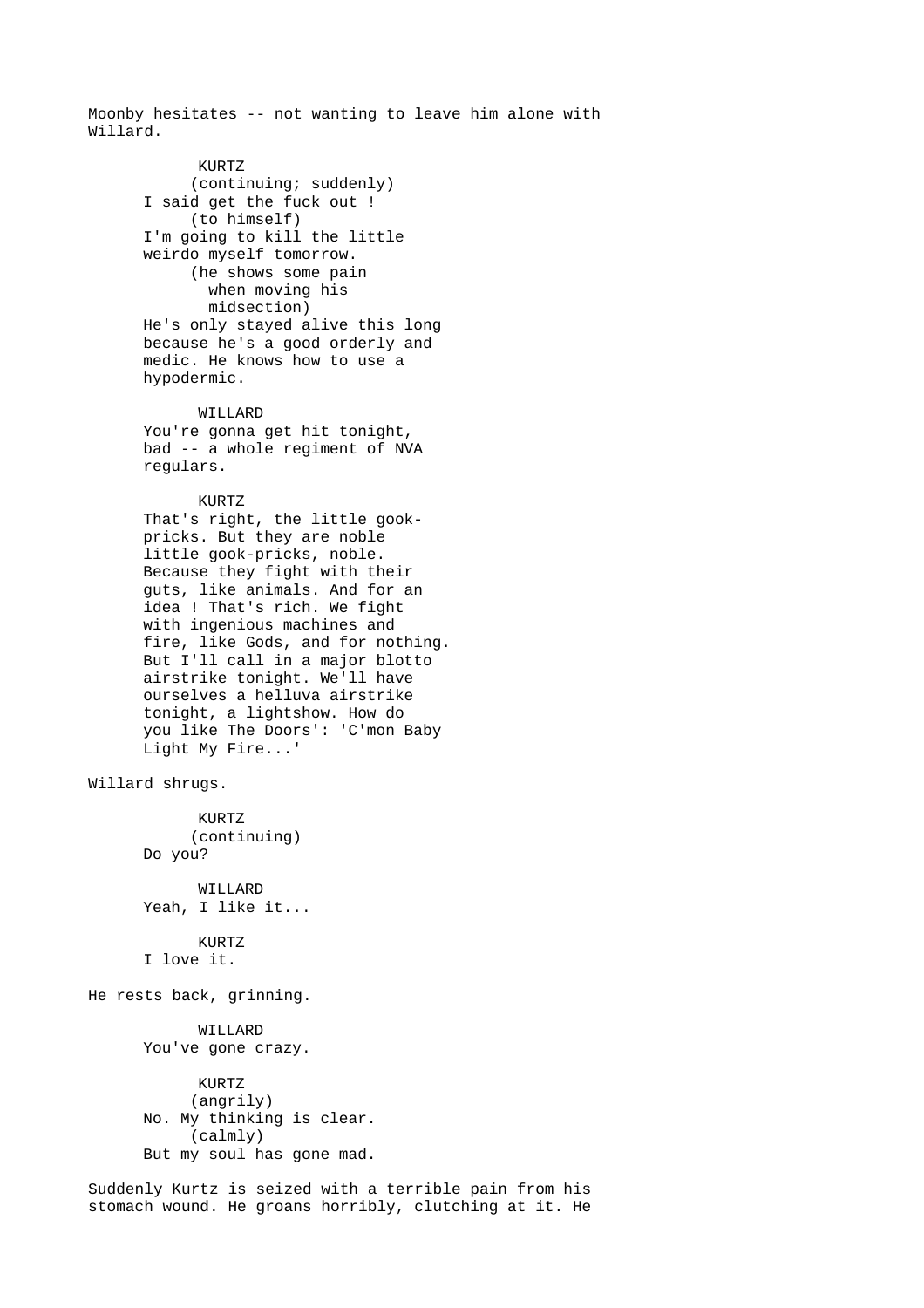literally falls from his chair onto the dirt floor.

KURTZ (continuing) My gut -- Oh, Christ, my gut !

Willard leans over him; checking the seriousness of the wound.

242 EXT. THE HEADQUARTERS - NIGHT

Lance is crouching by the stone entrance -- Chef leans in, witnessing the proceedings inside.

> CHEF (muttering) Kill him -- come on, why don't you kill him

243 INT. THE HEADQUARTERS - MED, VIEW - KURTZ AND WILLARD - NIGHT

Willard examining the wound.

KURTZ (in pain) Oh shit -- on the table; morphine.

Willard moves to the table, opens the medical packet. He takes out a morphine capsule, leans over the writhing Kurtz and injects him with the drug.

> KURTZ (continuing; looking up in pain) You see how stupid it would have been to blow out my brains? I'm dying from the gut anyway.

Willard quickly prepares another shot. Kurtz, truly frightened, holds up his hand.

> KURTZ (continuing) No -- I don't want to sleep. I want to think. Water. Give me water.

WILLARD You can't have water after morphine.

KURTZ Still playing by the rules. (almost affectionately) You're a damn good kiler.

WILLARD (still holding the second morphine) How's the pain?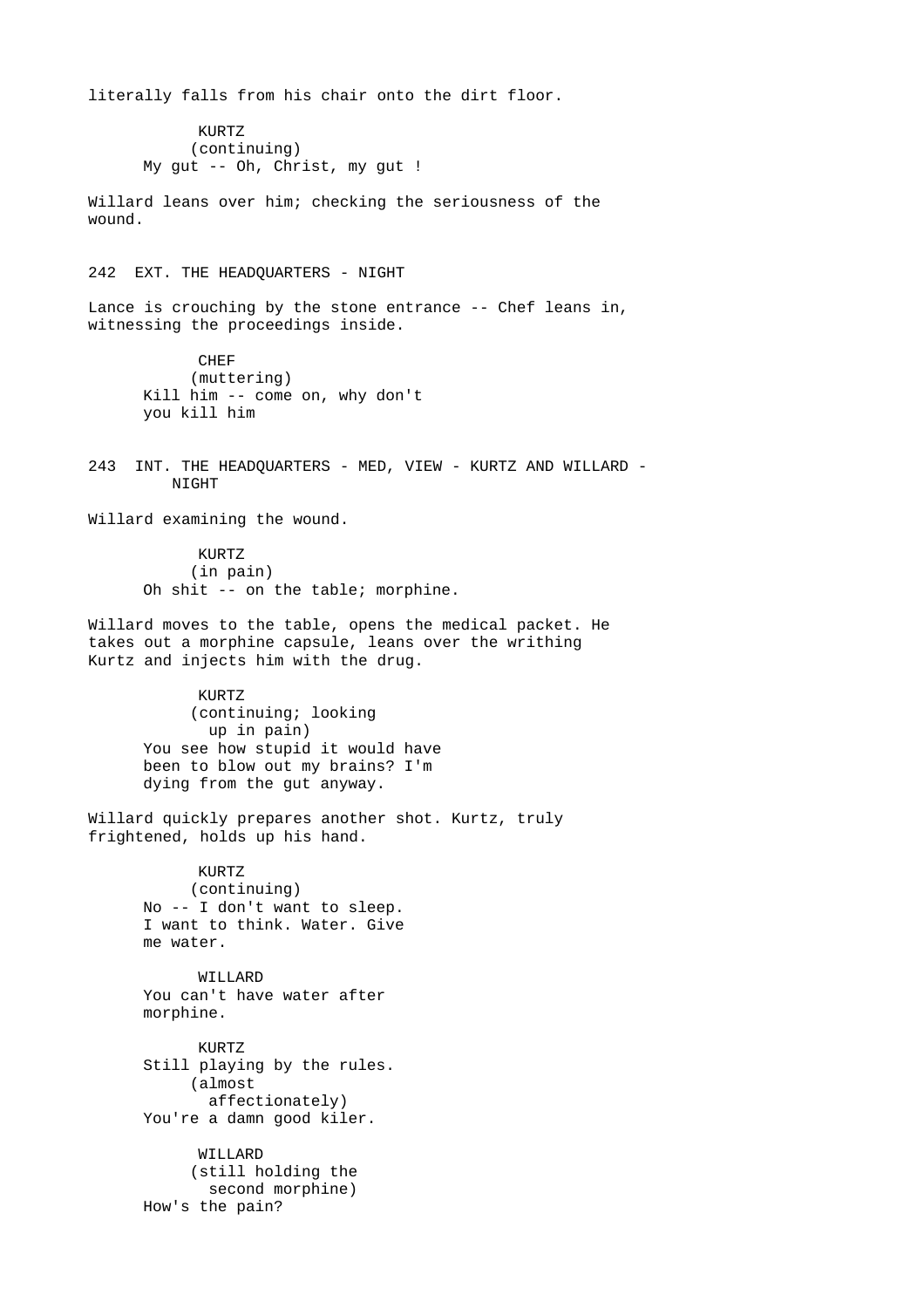KURTZ How's yours? **WILLARD** I can handle it. **KURTZ** Pain is easy to handle -- but nobility.. the nobility of a man is judged by how much Truth he can handle. WILLARD What Truth? KURTZ The truth that you were sent here to murder me, ans so far you haven't done it. And do you know why? (looks at him) Yes, you know why. (he looks) Your mission makes about as much sense as those idiots who sent you on it. Asshole ! Schmuck ! How long does it take you to figure out that nobody knows what they're doing here. (coldly) Except me. He rests back. The drug is beginning to take effect. KURTZ (continuing) Gimme water. WILLARD No water. KURTZ You know what you're doing? You are interfering with my plans ! He crawls in pain toward the canteen Willard watches him impassively. KURTZ (continuing) This water's got Moonby's acid in it -- He drinks sloppily from the canteen, water spilling all over. Then he throws the canteen to Willard. KURTZ (continuing) Drink it -- drink it for tonight. Think of it. A whole regiment of those shitty little Cong -- War. Total war -- war like you've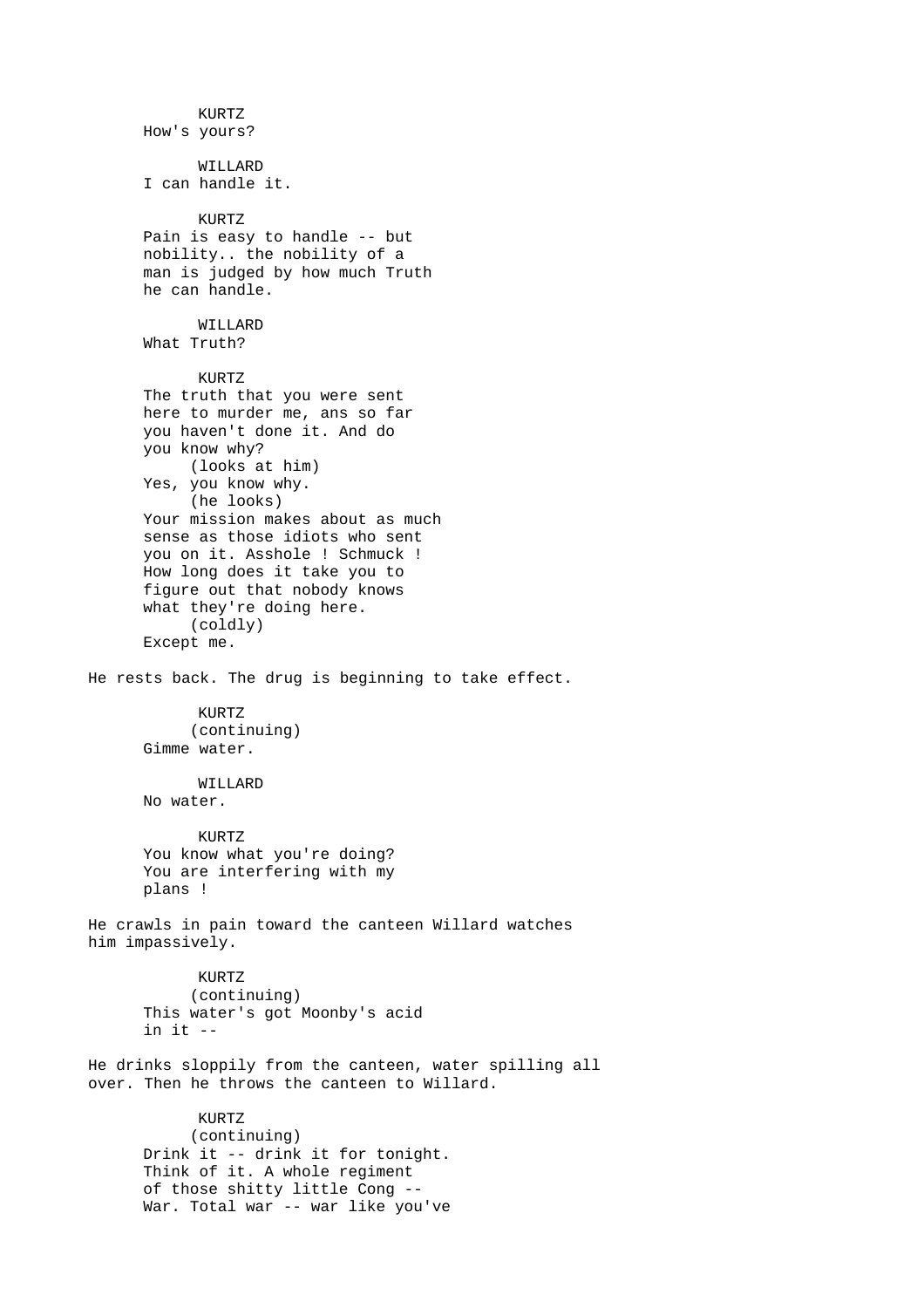never known it. It's beautiful -- you'll love it. Trust me. 244 EXT. THE HEADQUARTERS - MED. VIEW - LANCE AND CHEF - NIGHT We can SEE into the headquarters: Kurtz offers the canteen to Willard. Chef is terrified -- Lance is stoned out. CHEF Lance -- the fucker's not gonna do it. KURTZ Goddamn -- You've gotta dig napalm on Speed, too. It's spectacular, you'll see. Lance stands up holding his M-16, looks into the cavern with Chef. 245 INT. HEADQUARTERS - NIGHT Willard stands there, holding the morphine needle in his hand. KURTZ Look into the jungle. You can't - it's too terrible. You have to smear yourself with warpaint to look at it -- you have to be a cannibal. (whispered) That's why warpaint was invented. Then it becomes your jungle. Willard shoots himself in the arm with the morphine. WILLARD How did we get here? KURTZ Because of all the things we do, the thing we do best -- is lie. WILLARD I think think a lie stinks. KURTZ Oh Captain, that is so true. WILLARD Stinks. I could never figure -- (he drinks from the canteen) I could never figure how they can teach boys how to bomb villages with napalm -- and not let them write the word 'fuck' on their airplanes. Willard drinks more of the LSD water.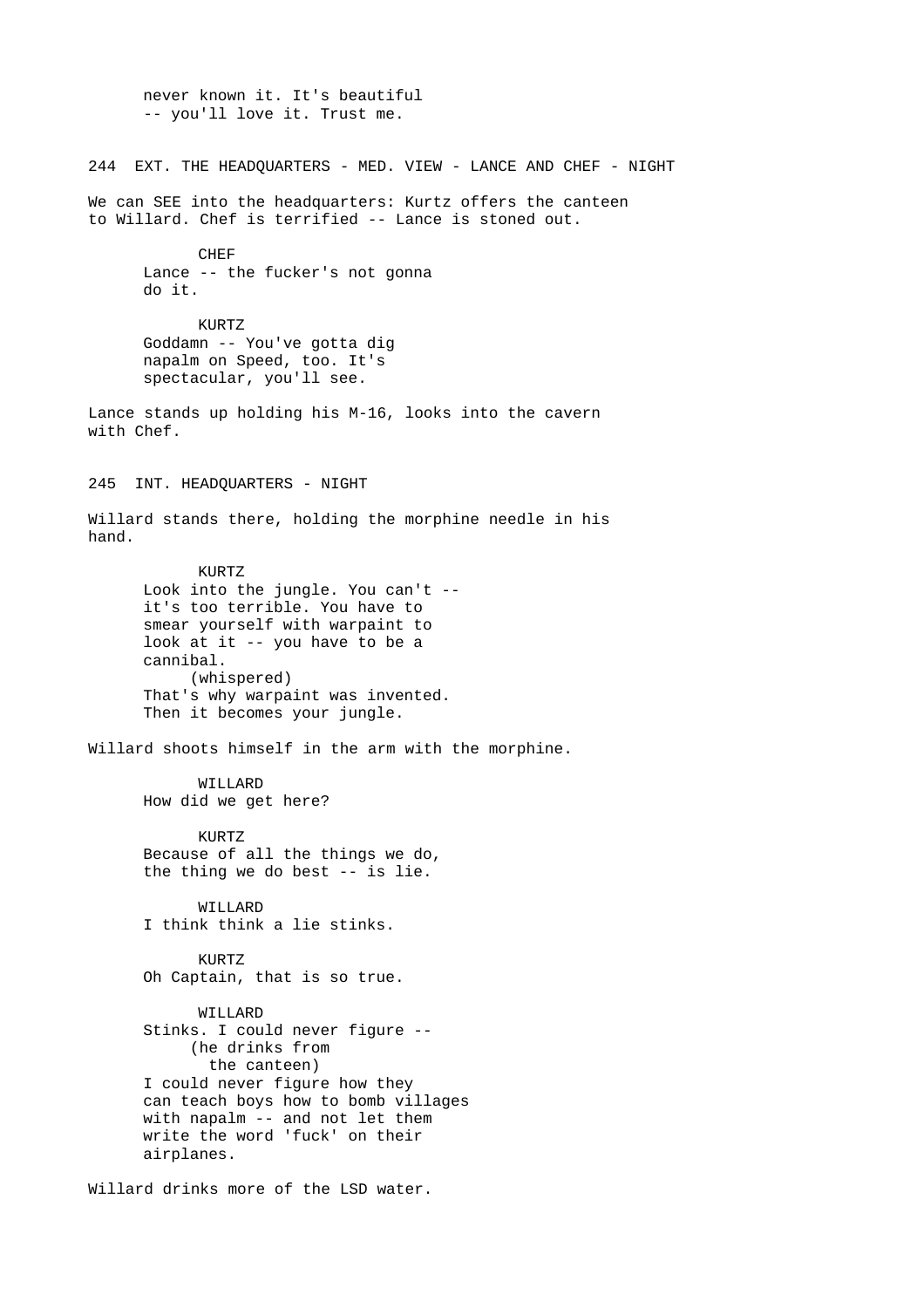KURTZ (angrily) You could never figure it because it doesn't make sense. **WILLARD** Fuck no. KURTZ I'll tell you what makes sense ! Air strikes ! White Phosphorus ! Napalm ! We'll bomb the shit out of them if they don't do what we want. WILLARD We'll exterminate the fuckers ! Chef steps into the Headquarters -- he is terrified. He draws his bayonet. CHEF Captain -- kill him. KURTZ Think of it -- for years, millions of years, savages with pathetic painted faces were scared shitless that fire would rain down from the sky. And goddamn, we made it happen. God bless Dow ! CHEF Kill him ! Chef rushes at Kurtz with his bayonet -- instinctively, Willard GUNS him -- then there is additional automatic FIRE. Chef is being riddled by bullets. 246 VIEW ON LANCE He has let loose with his M-16 at Chef, like some sort of mindless, programmed killer. LANCE (FIRING) Hot damn ! Then hes tops -- Chef falls to the dirt -- there is an instant of silence, then: 247 EXT. OF THE TEMPLE AT NU MUNG BA - NIGHT The DOORS begin LIGHT MY FIRE , loud and overwhelming, as illuminating flares light up the blackness. 248 MED. CLOSE VIEW of enormous loudspeakers protected behind spirals of razor-sharp concertina wire. LIGHT MY FIRE is blasted out to the enemy, poised to attack.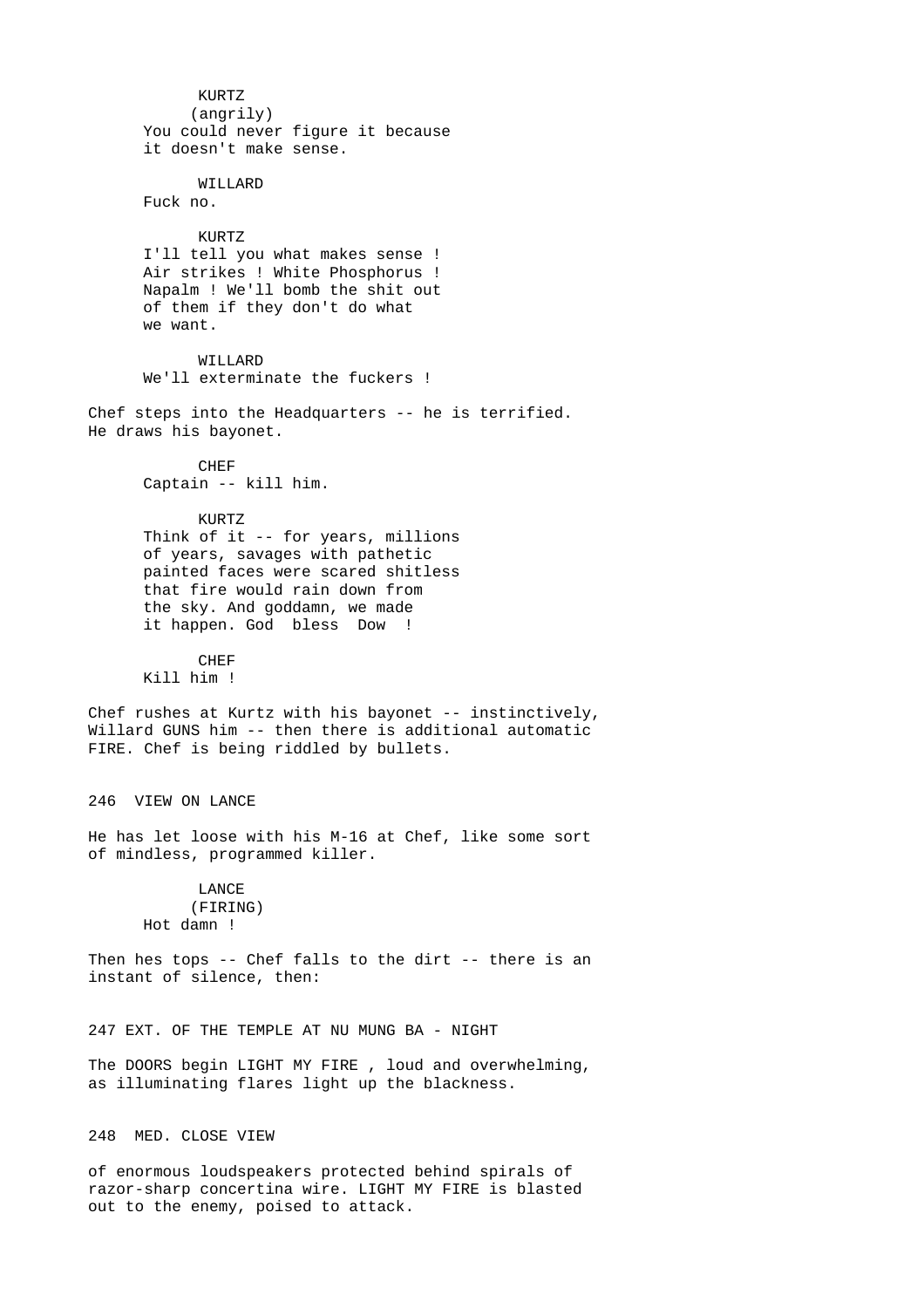249 ANOTHER LOUDSPEAKER

Cannibal-painted men in savage decorations wait. Bayonets are fixed. Men are stoned to acid, injecting speed, sniffing cocaine, eating grass, smoking hashish in water pipes. One looks up to the sky.

250 EIS VIEW

A rocket illuminates the sky, strobing, as in a psychedelic hallucination.

251 VIEW ON THE SOLDIER

SOLDIER

Wow...

Another behind him is chanting the word NAPALM softly t himself.

252 MED. VIEW ON THE GATE

Willard strides out of the darkness, into the positions around the gate. He looks like a magnificent warrior -- Genghis. All the men: Montagnards, fierce Americans, even the savage men of the P.B.R. crew either bow, salute or kneel before Willard. The color pulsates around the edge of the image, red and green, mauve and purple.

We SEE Lance; waiting, with his weapons -- garlands of teeth around his neck, his face painted.

253 FULL VIEW - MONTAGE

Enemy ARTILLERY BLASTING away at the fortress.

254 CLOSE SHOT - A MORTAR

A hand drops a shell and it FIRES.

255 CLOSE SHOT - ROCKET LAUNCHER

It FIRES. EXPLOSIONS around the fort, red and orange and blue and green. They hit and grow, outward like some sort of cosmic flower.

256 CLOSE SHOT - A FLAME-THROWER (ON TANK)

Shoots out a stream of burning napalm that looks like a death ray gun, radiating outward with ice-blue energy.

257 SHOT ON LOUDSPEAKERS

blasting out music.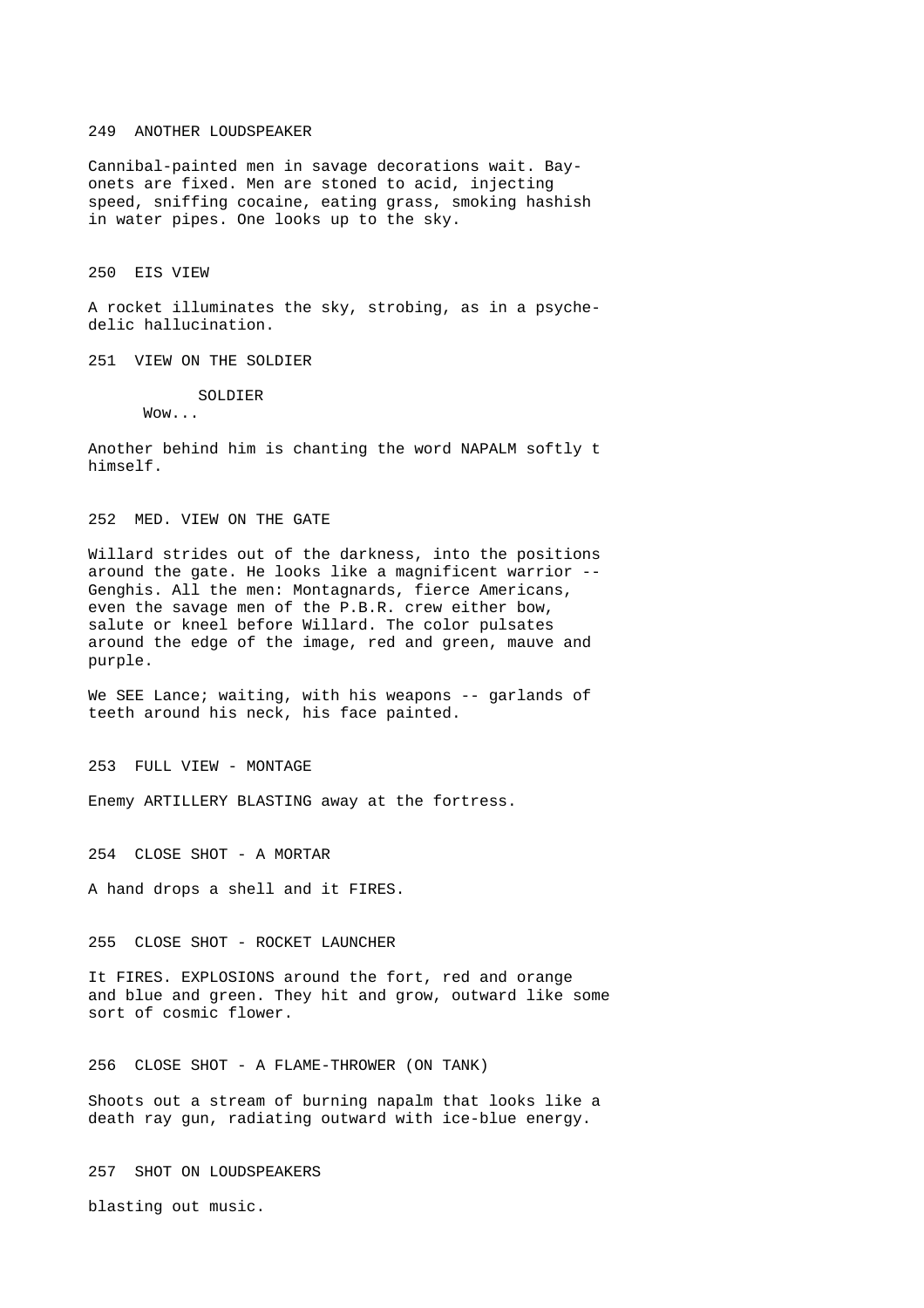258 MED. CLOSE VIEW ON YOUNG SOLDIERS

With the MUSIC, like those people you see listening to radios in their cars.

259 SHOT ON THE COMMAND BUNKER - WILLARD , KURTZ , OTHERS

(In SLOW MOTION) Shells WHISTLE in and EXPLODE on the walls in the compound. The men behind them are setting up rocket launcher (missile) . Everywhere metal and rock and flame fly and it is beautiful to see.

Willard looks through the infra-red sniper scope.

260 WILLARD - INFRA-RED POV

Strange, luminescent images of North Vietnamese approaching the outer perimeters. Thousands of them.

261 FULL SHOT ON KURTZ

**KURTZ** Mini-gun. Colby. Sergeant. Mini-gun.

262 MED. SHOT - MINI-GUN

A SERGEANT in feathered head-piece and wildly painted operates the mini-gun with several native helpers. SHELLS BURST around them. When they FIRE the SOUND is incredibly loud and steady like a high-pitched foghorn. A solid stream of molten lead seems to pour into the darkness as 7000 rounds a minute rip into the enemy. The pass of the lead reaches out in beautiful patterns as the Sergeant sweeps the area. The sergeant laughs maniacally as the GUN resumes FIRING, right up to the moment he is blown to eternity by an all-engulfing 105mm shell.

263 VIEW ON WILLARD

Exhilarated, and moving with the MUSIC.

# WILLARD

Napalm.

Colby pushes a row of plungers: Advancing NVAs illuminated by napalm drums, phosphorescent napalm EXPLODES beautiful, like a magnificent firework.

264 VIEW ON KURTZ

KURTZ Claymores, claymores.

The SOUND DISTORTED of tremendous HOWLING EXPLOSIONS penetrate the track of LIGHT MY FIRE one after another.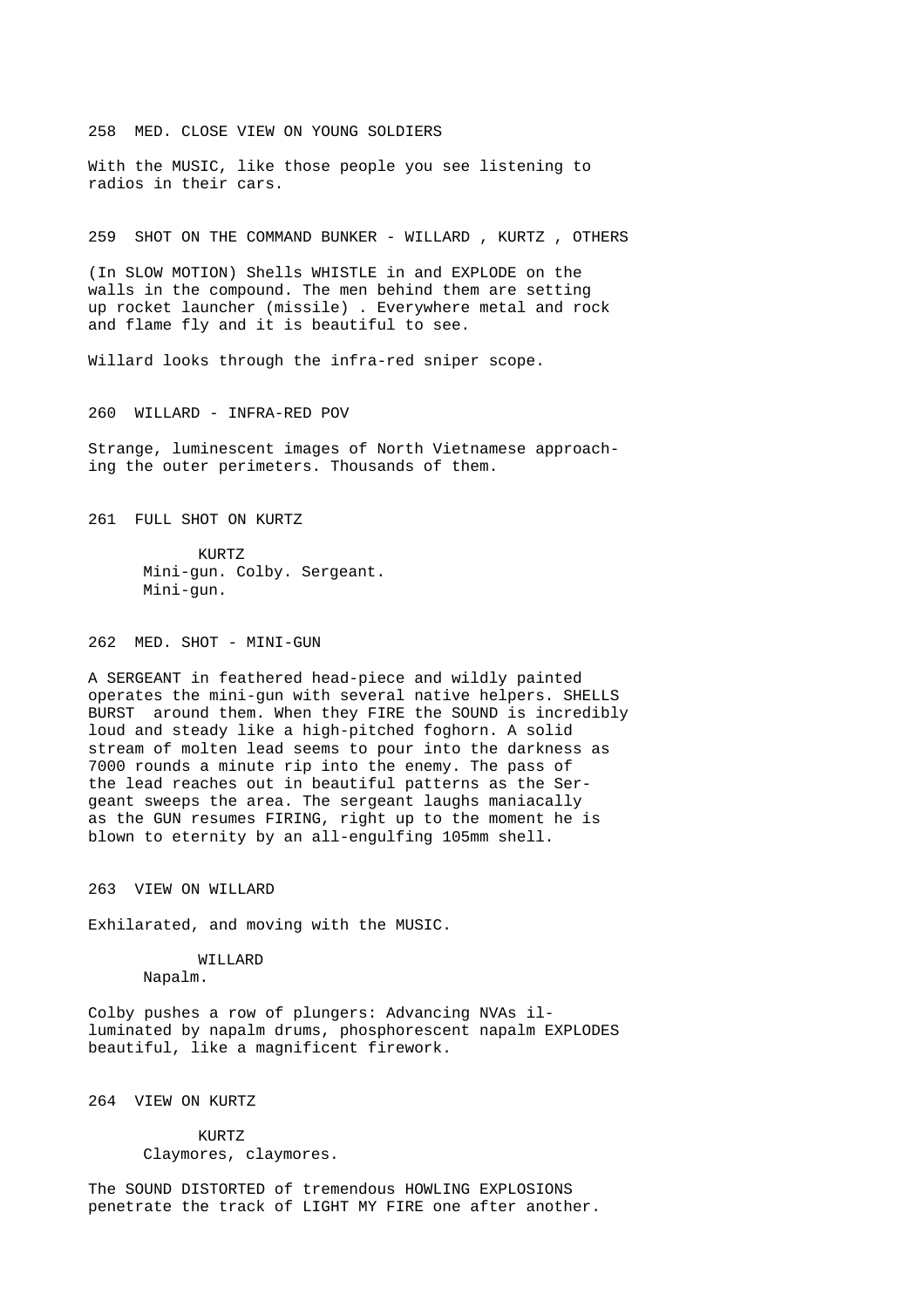Kurtz's face is illuminated by each of these. His face seems to change from one grotesgue primitive face to another, as though the whole history mankind is evolving in front of us.

The SCREAMS of maimed and dismembered men almost penetrates the INCREDIBLY LOUD MUSIC and we HEAR Kurtz's men LAUGHING and SCREAMING in delight.

Kurtz looks out over the field of slaughter.

#### 265 FULL SHOT - NVA CHARGE

through wires and claymore glass, each wilder and more extreme. They burn in the pools of luminescent napalm but press relentlessly on. SHELL BURSTS overhead. They chant to themselves as they advance. NVA have reached the walls and throw down scaling ladders and start up. Suddenly the sky is bright with flares which produce weird psychedelic light. Blared out at tremendous volume over and above the DIN OF BATTLE is LIGHT MY FIRE.

#### 266 FULL SHOT - WALL - EVERYBODY

The Americans and Montagnards stand up screaming. Spurred by MUSIC, they charge up. M-16's in both hands, blasting, kicking, bayoneting, gouging, splittin throats, biting necks, both sides collide in the utter and most horrible savagery.

#### 267 MED. SHOT - WILLARD

standing on the wall BLASTING as bodies fall around him; he thrusts his bayonet into one attacker, removes it with a foot and stabs another. From him he takes his AK47 and BLASTS more as they come.

268 MED. SHOT - LANCE

The VC rush his position. Willard trips a claymore that BLASTS most of them to shreads. More fill in. Lance opens up FULL AUTOMATIC . Willard and Lance move down to the nest wall, FIRING , bodies tumbling over.

Lance is caught in a CROSSFIRE and hit several times. He pulls himself up -- FIRES a final BURST and then falls under the enemy's feet.

269 VIEW ON MOONBY

sees this and scampers off into the jungle, muttering madly to himself.

270 MED. VIEW - WILLARD AT THE R.T.

shouting into the radio

WILLARD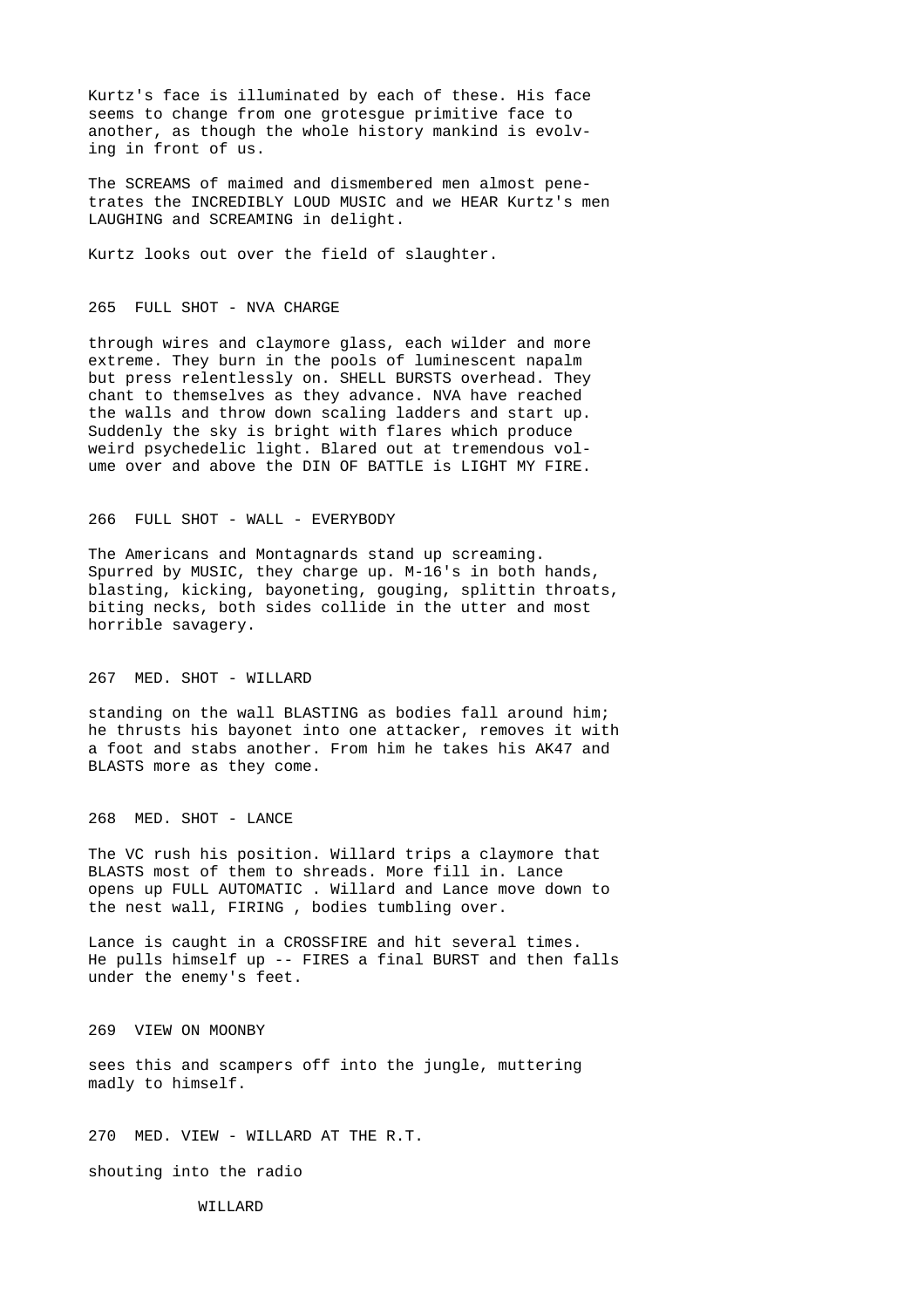Code -- Street Gang -- Street Gang ! Purgative air strike; Street Gang !

He turns and runs back through the compound with the receding Montagnards. SHELLS are EXPLODING everywhere. The light patterns are fantastic. Men fall, Viets break over the walls and charge. They crouch and rip into them FULL AUTOMATIC. They break the charge and continue cutting their way through the NVA masses like torches through metal.

271 FULL SHOT - COMMAND POST - KURTZ

Kurtz watches as invaders swarm through his domain. Women and children rush upon him now. Kurtz flicks some switches and the whole north wall EXPLODES in overwhelming FIRE. The gates are uprooted. The stone lions tumble, crushing men below. Kurtz cocks an M-16 and walks off the bunker.

272 VIEW ON WILLARD

watching this spectacle.

273 MED. SHOT - DIFFERENT ANGLE - KURTZ

He rounds the shadow wall.

Kurtz sees a group of Viets and rushes up and prepares a machine gun mount. They don't see him. He braces the gun at his side and steps out.

> KURTZ (yelling) Charles !

They stagger and fall, shattered and bleeding, save one who's merely lost his weapon. Kurtz looks at him, his gun empty. He drops it and flips open the flap of his holster. The Viet soldier goes for his pistol. Kurtz beats him to the draw and bloes him into the night. He moves over to pick up the NVA light machine gun. Holding it at his hip, he stands atop one of the ruined walls and FIRES into the masses. His native men see him and rush for the chance to die beside him. They are quickly encircled by onrushing Viets and are being overrun. The machine gun jams and Kurtz grabs a rifle. When it's empty and the bayonet is off he wields it as a club.

274 MED. SHOT - LOW ANGLE - KURTZ

taking swings with his rifle, standing atop the wall and battering the oncoming enemy like Davy Crockett at the Alamo.

275 FULL VIEW - THE FORTRESS

The air strike hits with all its force. Balls and rain of fire sweeps down on the temple, the enemy, everything.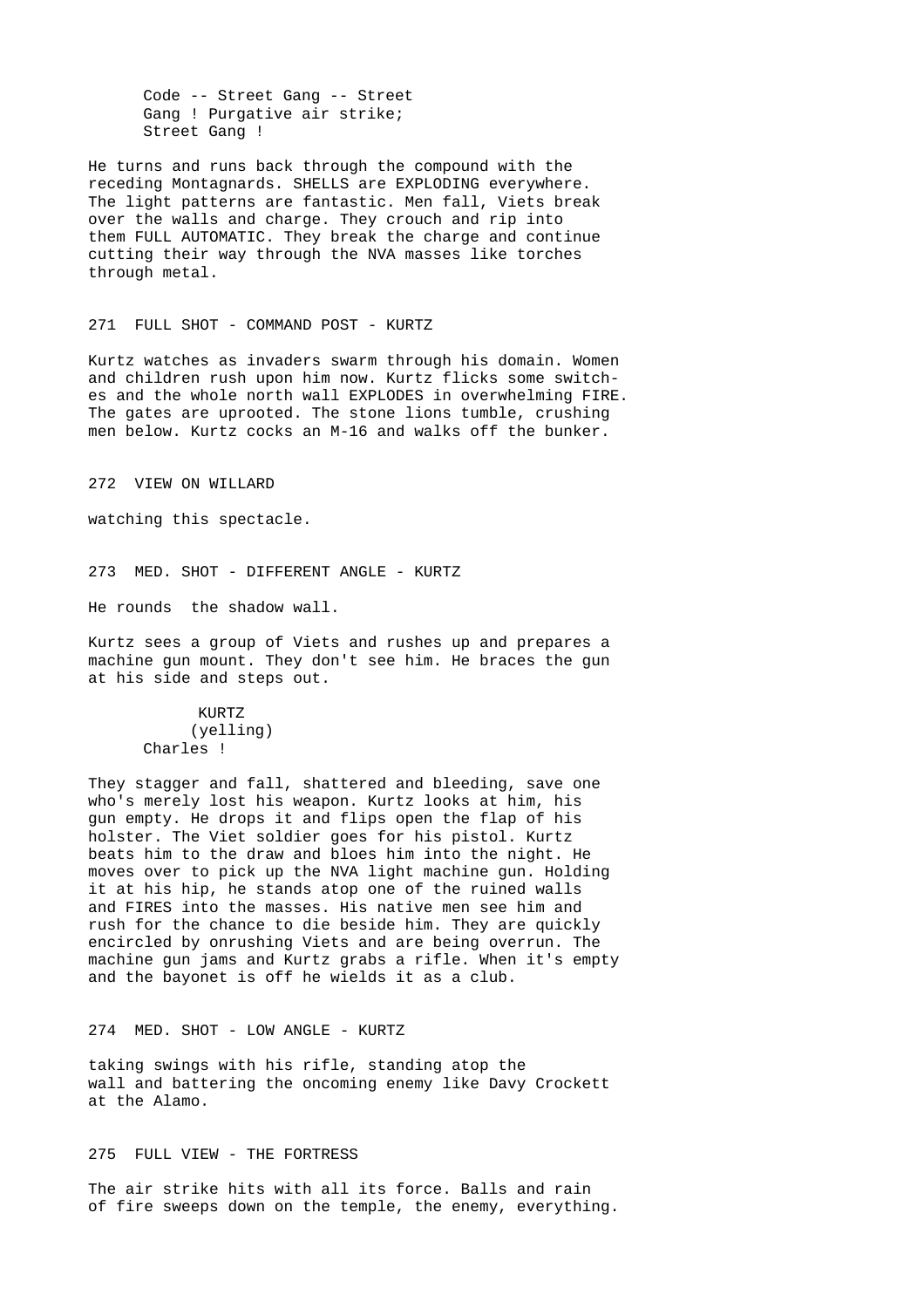It is the biggest firework show in history.

The wall Kurtz was standing on, and he falls with it. Willard sees this and makes his way toward him as the air strike continues. All around us is a spectacle of MUSIC and light and fire and overwhelming color.

# 276 TRACKING SHOT ON WILLARD

following Kurtz's trail in the mud. He has crawled on all fours back into the jungle to die. He stalks Kurtz into the jungle ; moving around and cutting off the crawling Kurtz

> KURTZ Go away -- hide yourself.

WILLARD What are you doing?

KURTZ Going back - to the jungle to die.

WILLARD I'm taking you back. You can still live.

KURTZ I had immense plans.

WILLARD I'm gonna get you out of here.

KURTZ I was on threshold of great things.

Willard slings Kurtz's bleeding body around his neck, holding his hand, dragging hom through the jungle. The spectacle continues in the b.g.

277 EXT. THE P.B.R. - THE RIVER

This wreck of a boat is still afloat. Willard crawls out of the jungle, carrying the dying Kurtz and manages to get him onto the boat.

278 EXTREME FULL SHOT

The spectacle of total psychedelic war: the fortress of Nu Mung Ba.

FADE OUT.

FADE IN.

279 EXT. THE TEMPLE - MORNING

The entire temple is devastation. Vultures by the hundreds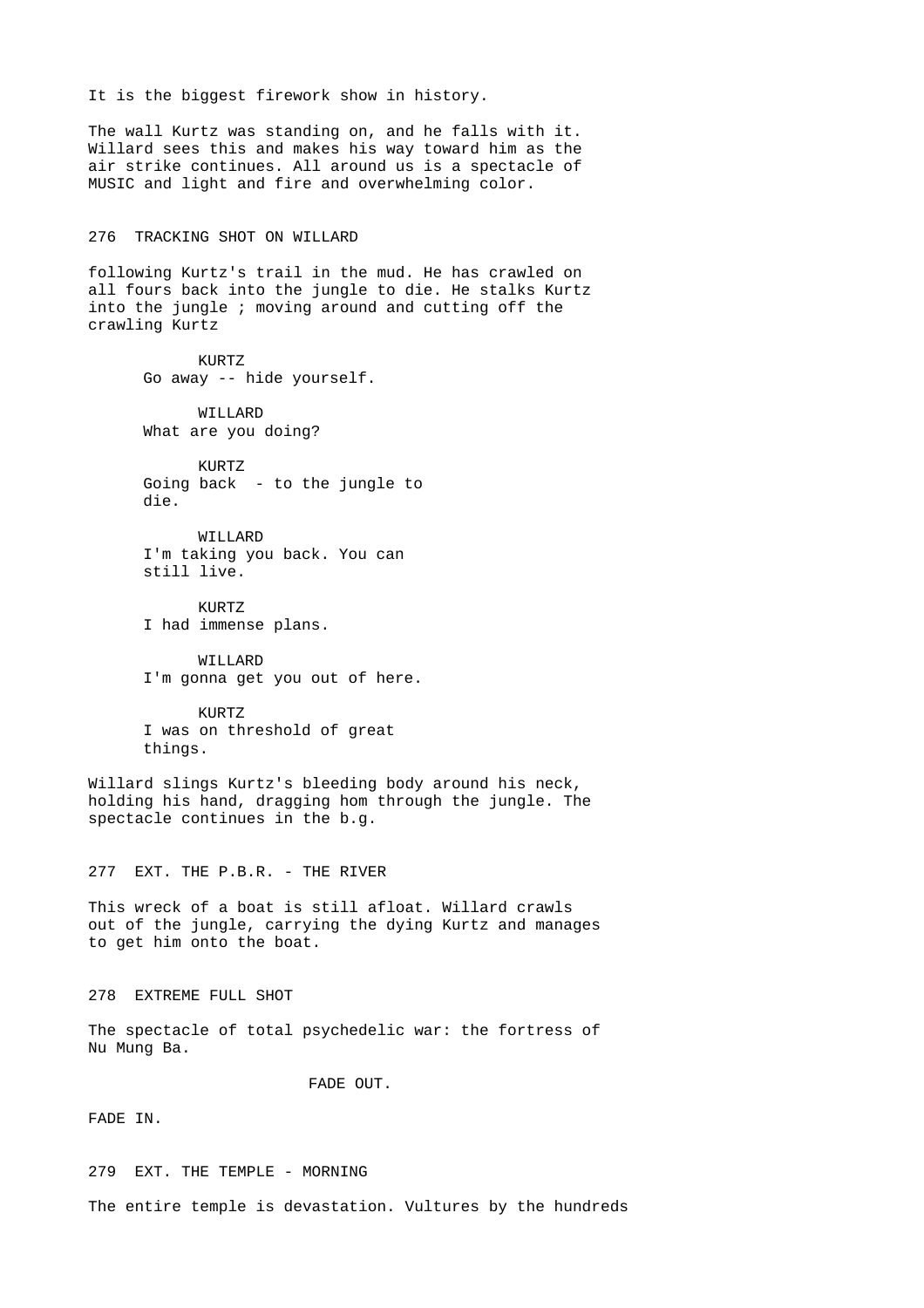circle overhead. There are a few survivors. Everywhere is smoke and heaps of bodies. Colby, a Sergeant, and some Montagnards sit near them.

Their eyes are red and glazed, their jaws hang slack and they tumble occasionally. They stagger away from the field of slaughter. Willard looks down and sees something. Moves over to it, kicks several bodies away and in the f.g. below is Lance, dead.

Colby stumbles over. Willard holds Lance up by his hair.

COL **RY** Who is he?

WILLARD He was the tragedy -- the tragedy of this war.

CUT TO:

280 THE P.B.R.

battered, moving slowly down the river.

281 TIGHTER VIEW

Colby is at helm. Kurtz lies feverish, delirious. Willard sits by him. As the boat moves, Montagnards, those left alive, come and pay their respects by the riverbanks. Colby takes an automatic weapon and FIRES it into the air. Some of the natives move in terror, frightened of him. The battle is not over.

> KURTZ Don't. Don't frighten them away.

Willard looks down at him.

WILLARD So you understand this?

Kurtz looks up at him, past him with fury, longing in his eyes. There is a slight smile.

> KURTZ Do I not?

282 EXT. RIVER - MED. VIEW

The boat moves as though naturally carried by the river.

KURTZ My river... my people... my jungle... my ideas... my country... my wife... (he looks at Willard) ... my death.

WILLARD You had immense plans... immense plans...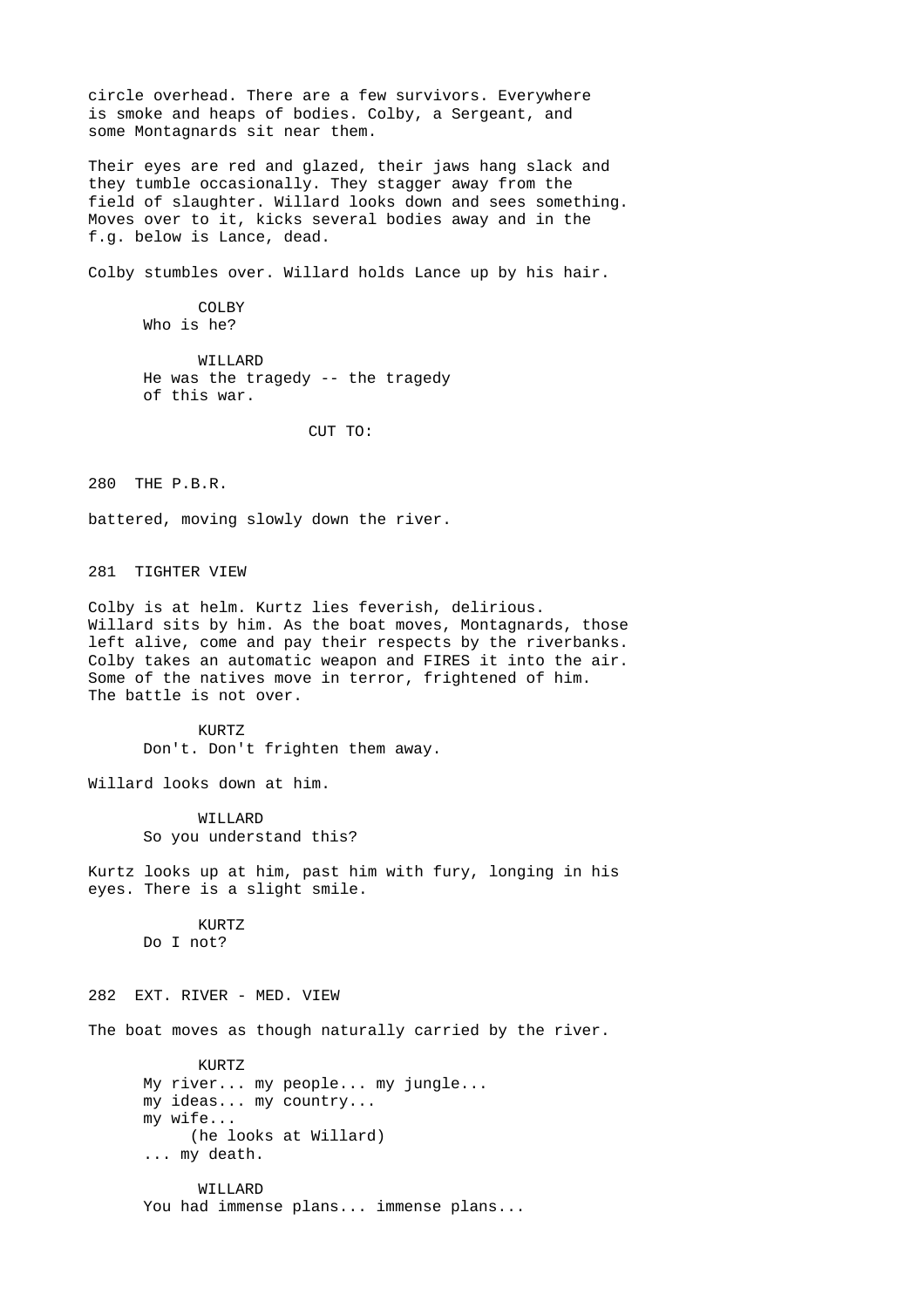# KURTZ

Yes...

**WILLARD** I'm taking you back.

Kurtz looks up to him, then an expression of overwhelming intense and hopeless terror, hopeless despair. A whisper at some image, at some vision, he cries out twice, a cry that is no more than a breath.

KURTZ The horror, the horror.

We HEAR the distant SOUND of HELICOPTERS approaching. The SOUND of ROTORS in the distance. They look up, craning their eyes at the sky. Colby points.

COLBY

There.

Over the jungle mountains the small formation of MEDEVAC helicopters hooping toward them.

> COLBY (continuing) How did they know?

WILL ARD They must have seen the fire.

The helicopters are closer now but high up. Two of them breaking off, spiraling in TOWARD US.

> COLBY They're coming to rescue us. They're Medevac.

283 CLOSE SHOT ON WILLARD

He stares up at the sky.

WILLARD (to himself) They're coming to take us back.

Copters directly overhead.

```
WILLARD
      (continuing)
Yeah.
```
COLBY Colonel Kurtz, he's dead.

WILLARD

Yeah.

He raises his M-16 and FIRES the entire clip at the approaching rescue helicopter.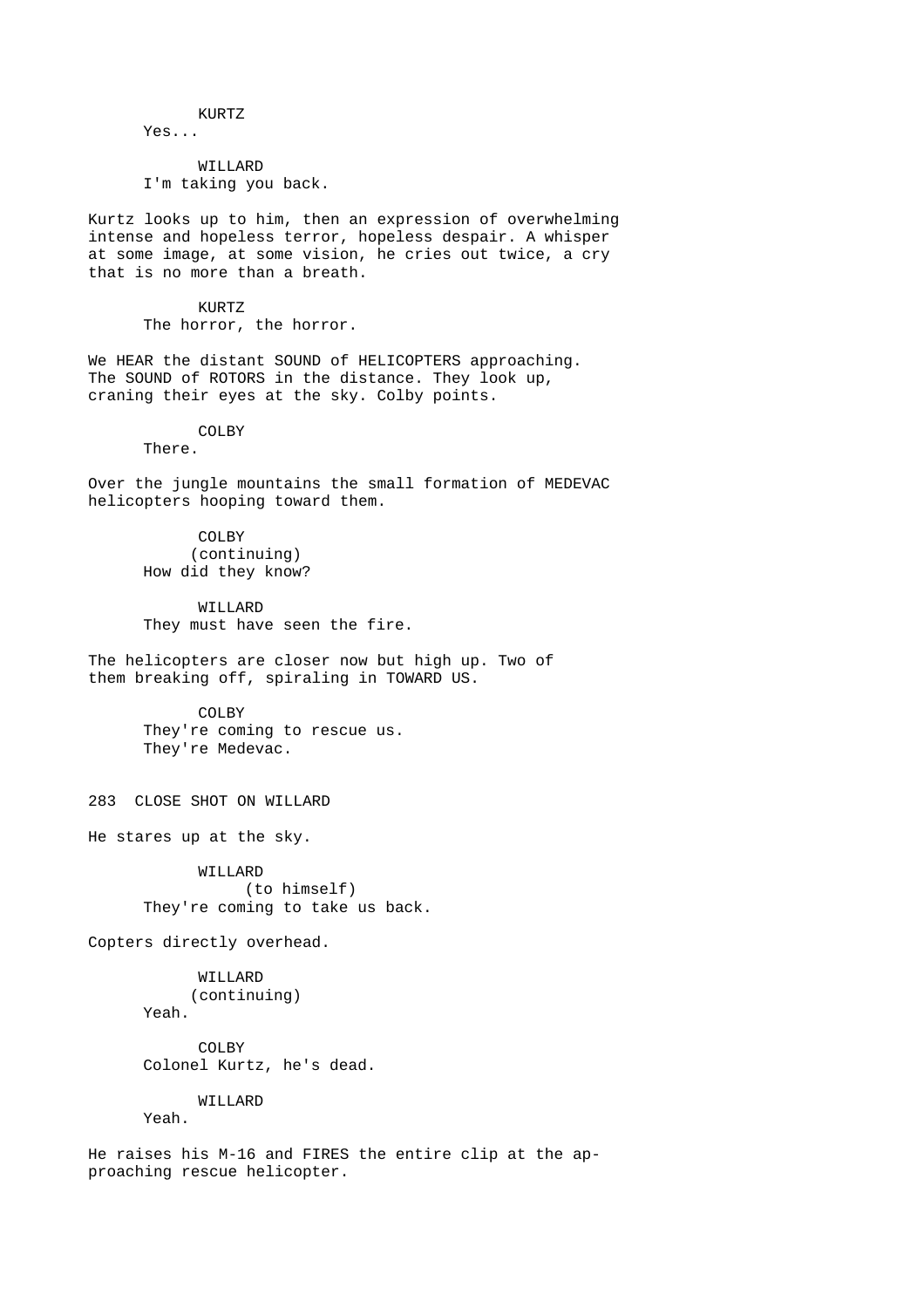284 FULL SHOT - THE COPTER

It frantically pours on the power and wheels up to the sky.

285 FULL SHOT - WILLARD, COLBY

WILLARD

Yeah.

Colby takes his rifle and joins Willard in FIRING at the retreating American helicopters.

286 HELICOPTER'S POV - ON THE BOAT

The men in the boat FIRING AT US as we fly further into the air, the boat getting smaller and smaller.

> WILLARD (V.O.) ... Don't remember a lot about my rehabilitation... but I was sent back to the world before the fall of Saigon...

287 EXT. MARINA DEL RAY - EXTREME HIGH ANGLE - NIGHT MOVING DOWN back to the pleasure boat at the Marina. Pause. Willard is very silent.

**WILLARD** 

I never answered questions about Kurtz -- I gave them a few of his unimportant papers -- but for the most part I saved everything. There were other letters, personal ones written earlier to his wife. I brought them to het. I watched the fall of Saigon on television in a bar in Alameda...

289 EXT. CALIFORNIA NEIGHBORHOOD - DAY

A bright clear day in a scrubbed-clean California neighborhood. Some kids are playing in the street.

Willard, years later, dressed as a civilian, proceeds past the lawn to the attractive home, carrying a packet under his arm. He passes a lanky, young teen-aged boy working on a motor-scooter. Willard looks at him. The boy looks back.

## WILLARD

Hi.

Then the door opens, and KURTZ'S WIFE is standing at the door. She is still beautiful, blonde, and dressed in mourning even though she doesn't wear black. There is a sense of purity about her, though she is not young.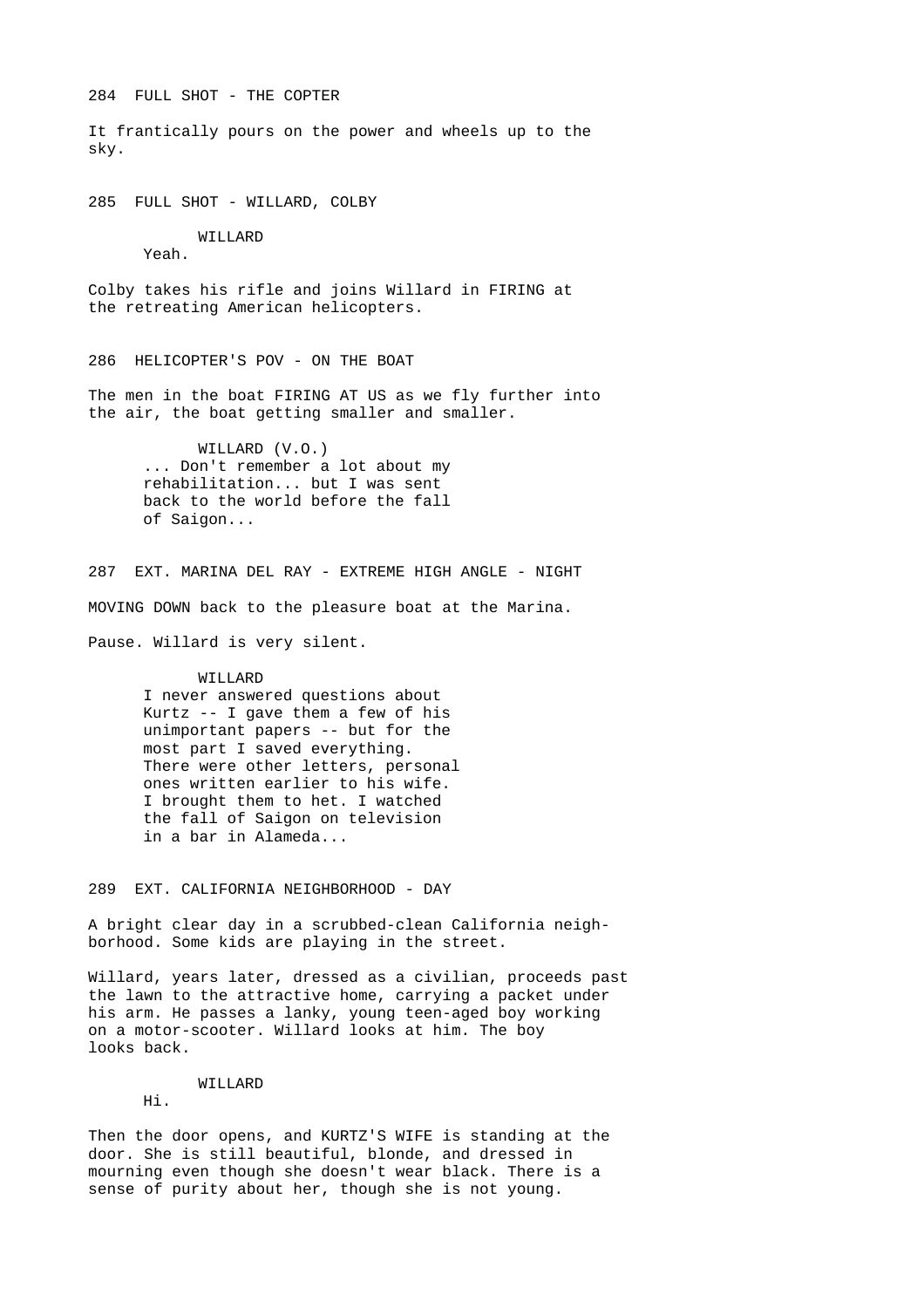## KURTZ'S WIFE Come in, Captain Willard.

He enters.

289 INT. KURTZ'S HOME - DAY

Everything good and secure and desirable about America.

She stands in the center of the room, a little nervous.

KURTZ'S WIFE Can I get anything for you?

There are pictures of Kurtz, not too many... but he is there in the various stages of his career.

Then she sits suddenly, and Willard sits by her.

KURTZ'S WIFE (continuing) Did you know him very well?

WILLARD You get to know each other pretty well out there.

KURTZ'S WIFE And you admired him?

**WILLARD** He was a remarkable man. It was impossible not to --

KURTZ'S WIFE Love him... Yes, it is true. That's the hard part for me... I knew him better than anyone ... I knew him best.

**WILLARD** You knew him best.

KURTZ'S WIFE You were his friend... You must have been, if he had given you this... (the packet) If he sent you to his home. He was the best this country had - he was --

WILLARD Yes, I know... KURTZ'S WIFE

I'll never get over it -- But I'll always remember him...

WILLARD Both of us...

KURTZ'S WIFE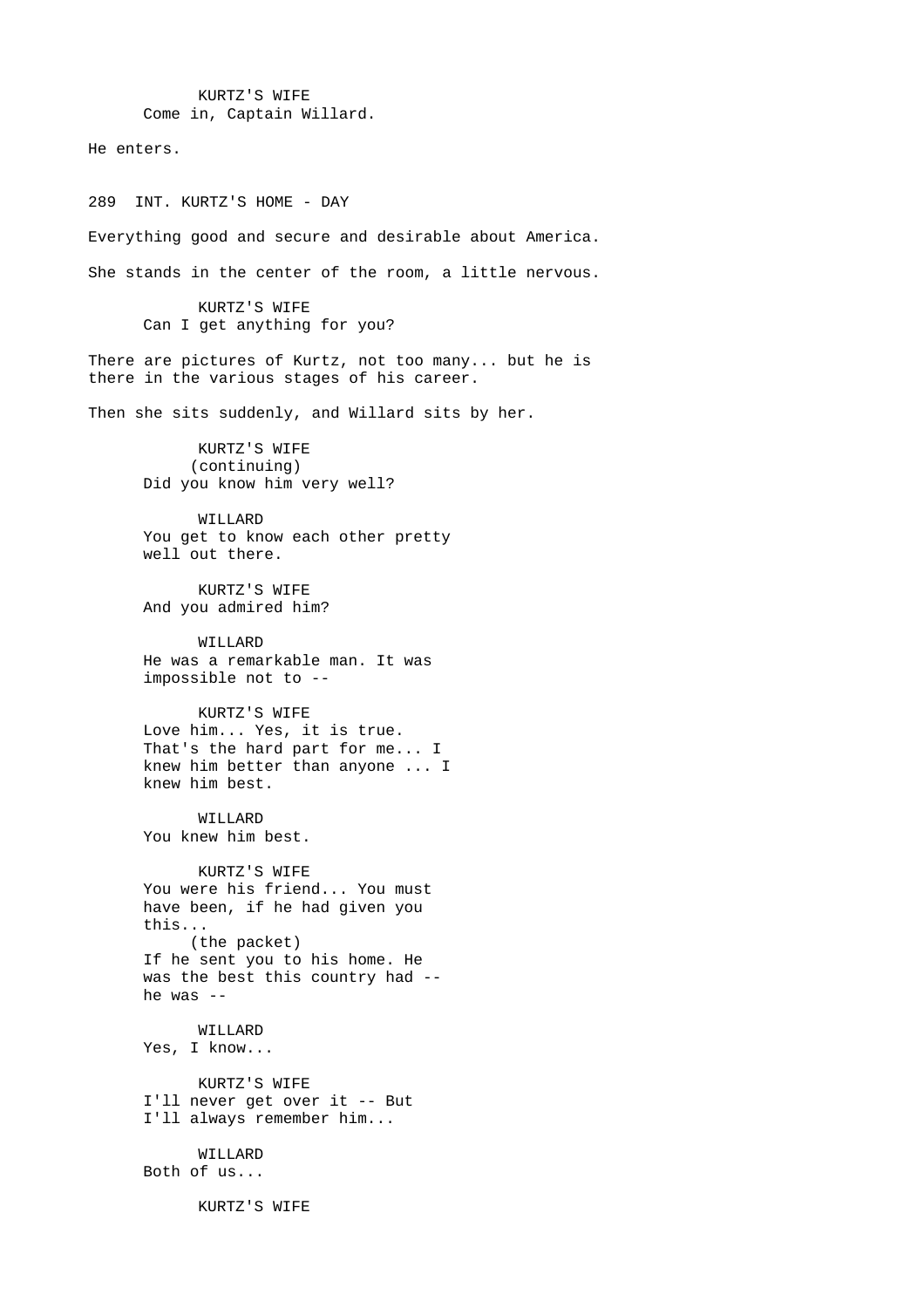Men looked up to him... (she loses herself in a thought) He died as he lived... **WILLARD** His death was -- yes, he died as he lived. KURTZ'S WIFE Were you with him, when... WILLARD Yes I was... He said his last words to me. Pause. 290 MED. CLOSE SHOT ON WILLARD A little of the madness is still with him. He knows what she will ask. KURTZ'S WIFE What were they? 291 MED. CLOSE SHOT ON KURTZ'S WIFE KURTZ'S WIFE Tell me. 292 MED. CLOSE ON WILLARD remembering that incredible day moving down the river. Our VIEW LOOSENS KURTZ'S WIFE Tell me what he said. KURTZ (V.O.) The horror ! The horror ! WILLARD He spoke of you, ma'am. He sits there looking at her. 293 EXT. TIGHT HIGH ANGLE ON THE MARINA DEL REY BOAT The cocktail party is breaking up. Willard is one of the few quests left. We MOVE FROM Willard standing alone on the deck of the boat. Moving back through the departing guests. Charlie

DISSOLVE TO:

is getting ready to leave himself. We MOVE CLOSER to

Willard.